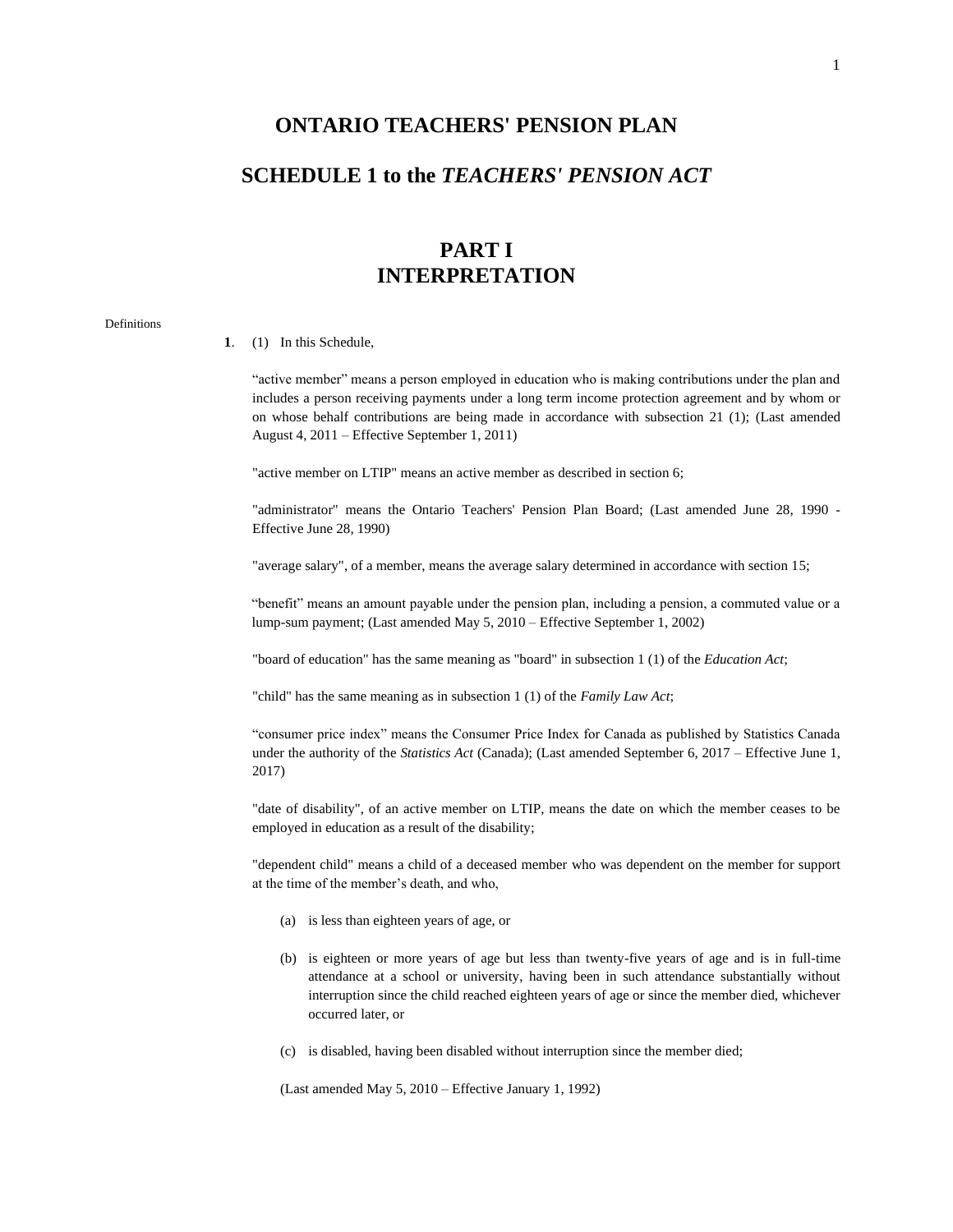"designated organization" means an organization designated under subsection 119 (2);

"designated private school" means a school designated under subsection 119 (1);

"employed in education" means employed as described in section 2, 6, 7, 8 or 9; (Last amended October 10, 1995 - Effective January 1, 1990)

"employer-approved leave" means a leave of absence, with or without pay, to which the member's employer consents; (Last amended July 21, 2014 – Effective September 1, 2014)

"long term income protection agreement" means an agreement to provide long term income protection in the event of a member's long term disability that is entered into by an insurer within the meaning of section 1 of the *Insurance Act* and,

- (a) the Minister of Education;
- (b) a board of education;
- (c) the Ontario Teachers' Federation established under the *Teaching Profession Act*;
- (d) an affiliated body described in the *Teaching Profession Act*; or
- (e) an authority approved by the administrator.
- (Last amended August 4, 2011 Effective September 1, 2011)

"member" means a person who, as a result of his or her employment in education, is entitled to benefits or to a refund of contributions under the pension plan;

"re-employed pensioner" means a member who, after

- (a) ceasing to be employed in education before, on or after September 1, 2012, and
- (b) the beginning of the month in which the member's retirement pension under the plan begins,

is employed by or otherwise engaged, directly or indirectly, to provide services for compensation for an employer who participates in the pension plan; (Last amended June 20, 2012 – Effective September 1, 2012)

"school day" has the same meaning as "school day" in subsection 1 (1) of the *Education Act* as amended from time to time; (Last amended July 21, 2014 – Effective September 1, 2014)

"school year" means the twelve-month period that normally begins on the 1st day of September, however, for a member whose school year commences prior to September 1st, the administrator may determine the days that the member is required to work prior to September 1st to be in the subsequent school year; (Last amended September 8, 2006 – Effective September 1, 2006)

"short absence" means an employer-approved leave of five or fewer consecutive school days; (Last amended July 21, 2014 – Effective September 1, 2014)

"spouse" has the same meaning as in section 1 of the *Pension Benefits Act*; (Last amended September 6, 2017 – Effective January 1, 2017)

"standard interest rate" means the interest rate determined under section 89;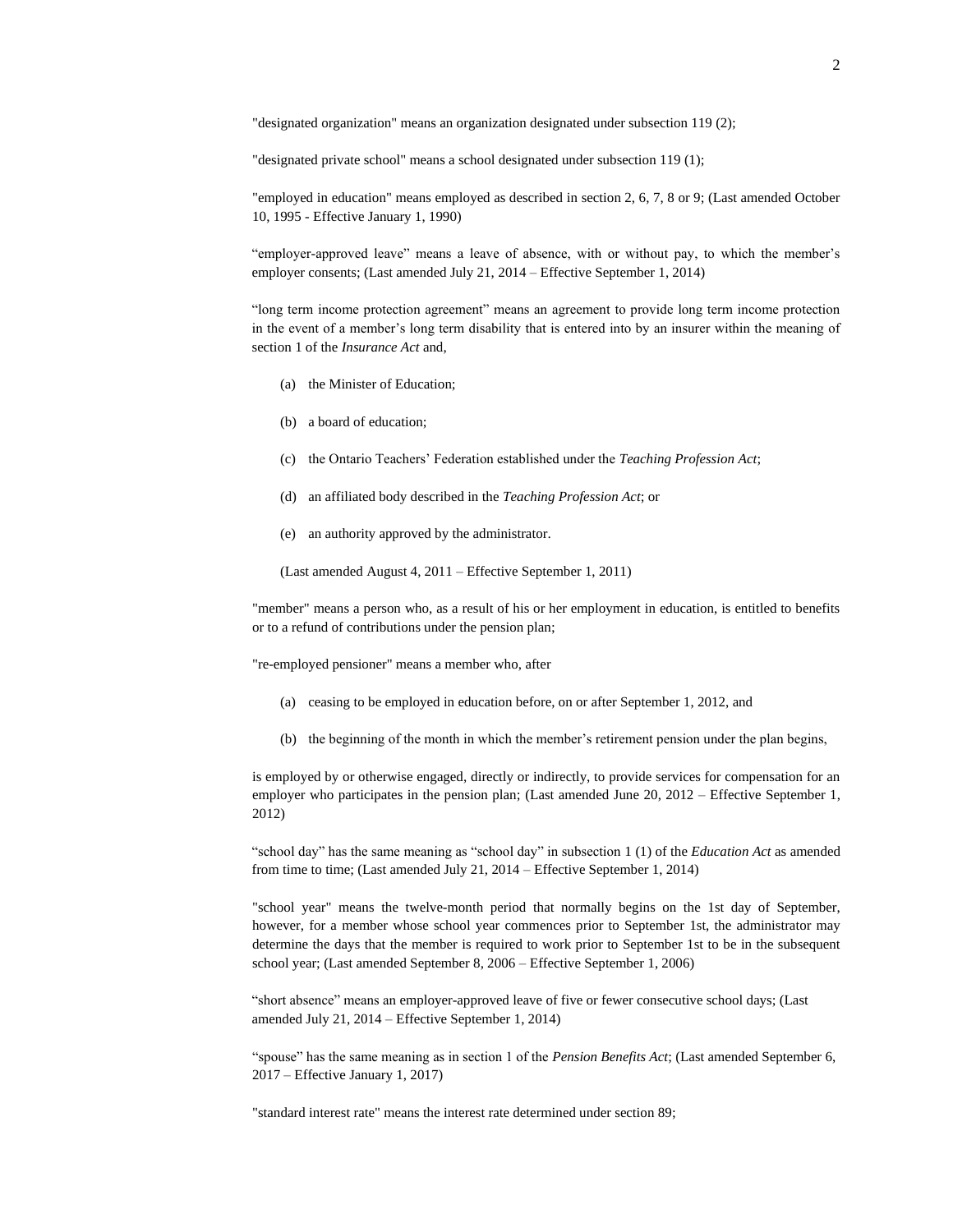|                                      | "statutory leave" means any leave of absence within the meaning of the <i>Employment Standards Act</i> ,<br>2000 as amended from time to time; (Last amended September 8, 2006 – Effective September 4, 2001) |
|--------------------------------------|---------------------------------------------------------------------------------------------------------------------------------------------------------------------------------------------------------------|
|                                      | "Year's Maximum Pensionable Earnings", in relation to a year, means the Year's Maximum Pensionable<br>Earnings prescribed under the Canada Pension Plan.                                                      |
| <b>Oualification</b> as a<br>teacher |                                                                                                                                                                                                               |
|                                      | (2) A person is considered to be qualified as a teacher for the purposes of membership in the pension<br>plan,                                                                                                |
|                                      | (a) if the person has obtained teacher certification from one of the Ministry of Education or the<br>Ontario College of Teachers; or                                                                          |
|                                      | (b) if a board of education holds a letter of permission granted by the Minister of Education in<br>respect of the person.                                                                                    |
|                                      | (Last amended November 27, 2000 – Effective May 20, 1997)                                                                                                                                                     |
| Employment                           | (3) A person is considered to be employed,                                                                                                                                                                    |
|                                      | full-time, if the person is required to work throughout each work day of a year or of a session;<br>(a)<br>and                                                                                                |
|                                      | part-time, if the person is required to work on a regular but not full-time basis.<br>(b)                                                                                                                     |
| Idem                                 |                                                                                                                                                                                                               |

(4) A person is considered to be employed on an occasional basis as a teacher and not part-time if the person is an occasional teacher within the meaning of section 1 of the *Education Act*.

## **PART II PARTICIPATION**

### **A. Membership in the Plan**

Eligibility for membership

- **2**. (1) Every person is eligible to be an active member of the pension plan who is qualified as a teacher and is employed,
	- (a) as a teacher, as determined by the administrator, in a school within the meaning of subsection 1 (1) of the *Education Act*;
	- (b) as a teacher in a school outside Ontario under an approved teacher exchange system;
	- (c) as a teacher by the minister of a ministry of the Government of Ontario;
	- (d) as a teacher in a school or a class operated by the Toronto and Region Conservation Authority; or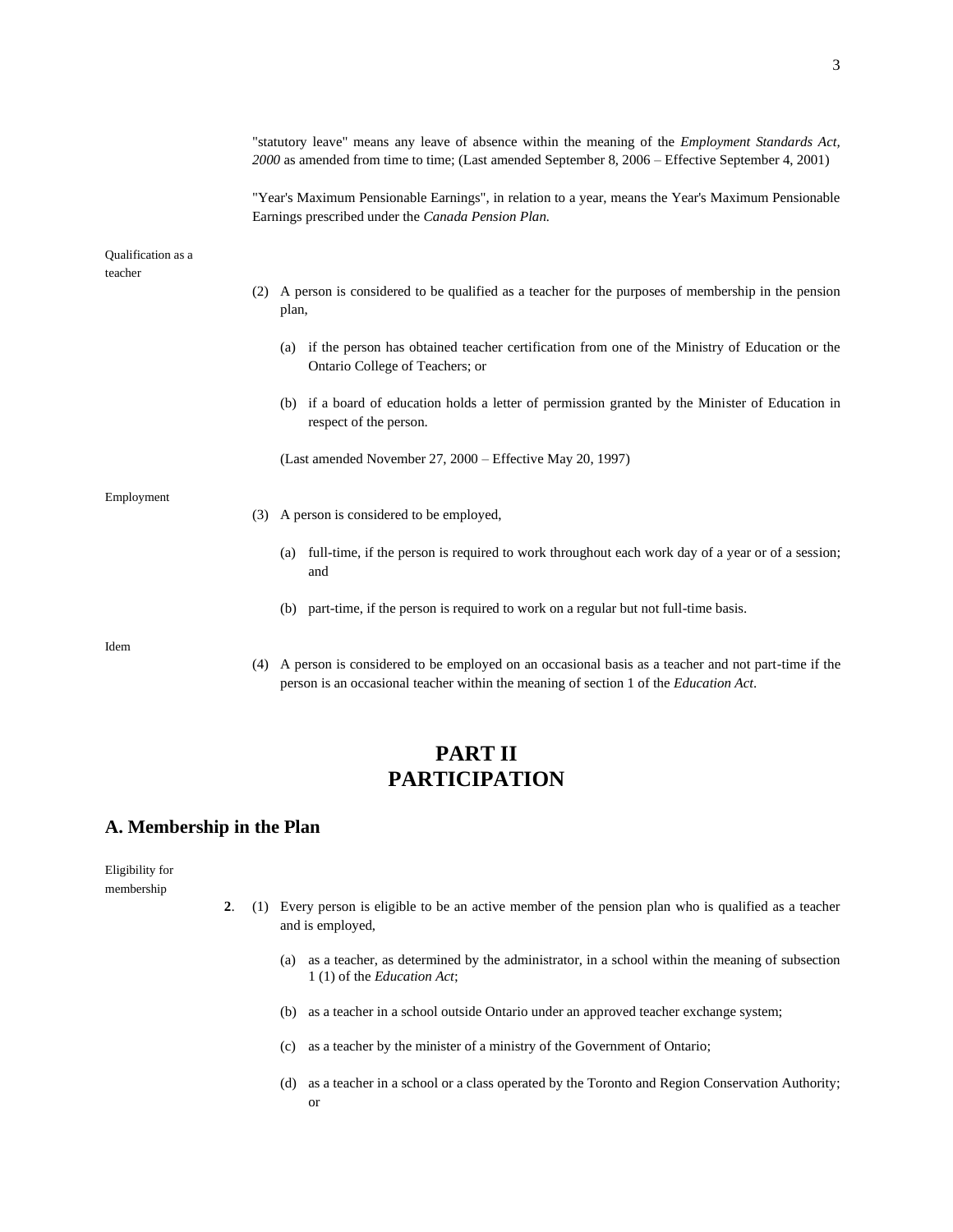4

|                 |    | (e) by a board of education.                                                                                                                                                                                                                                                                                    |
|-----------------|----|-----------------------------------------------------------------------------------------------------------------------------------------------------------------------------------------------------------------------------------------------------------------------------------------------------------------|
|                 |    | (Last amended June 20, 2012 – Effective January 1, 2012)                                                                                                                                                                                                                                                        |
| Idem            |    | (2) Every person is eligible to be an active member of the pension plan who is qualified as a teacher<br>and is employed in a designated private school or a designated organization. (Last amended<br>December 21, 2007 – Effective September 1, 2008)                                                         |
| Idem            |    | (2a) Every person is eligible to be an active member of the pension plan who is qualified as a teacher<br>and has taken a statutory leave from employment in education which leave began prior to the 1 <sup>st</sup><br>day of September, 2010. (Last amended December 30, 2009 - Effective September 1, 2010) |
| Idem            |    | (2b) Every person is eligible to be an active member of the pension plan who is qualified as a teacher<br>and is receiving payments for loss of earnings in respect of employment in education under the<br>Workplace Safety and Insurance Act, 1997. (Last amended February 12, 2019 – Effective January       |
| Exception       |    | 1, 2019)<br>(3) No person is eligible to be an active member of the pension plan,                                                                                                                                                                                                                               |
|                 |    | (a) if the person is regularly employed outside Ontario and is performing services in Ontario<br>under an approved teacher exchange system; or                                                                                                                                                                  |
|                 |    | (b) beyond November 30th of the calendar year in which the person attains seventy-one years of<br>age, or beyond such other time as is permitted under the <i>Income Tax Act</i> (Canada).                                                                                                                      |
| Commencement of |    | (Last amended June 20, 2012 – Effective January 1, 2012)                                                                                                                                                                                                                                                        |
| membership      | 3. | (1) Every person employed as described in subsection 2 (1) full-time or part-time becomes an active<br>member of the plan on the later of,                                                                                                                                                                      |
|                 |    | (a) the 1st day of January, 1990;                                                                                                                                                                                                                                                                               |
|                 |    | (b) the date the employment contract begins; or                                                                                                                                                                                                                                                                 |
|                 |    | (c) the date on which the person becomes qualified as a teacher.                                                                                                                                                                                                                                                |
| Idem            |    | (Last amended June 20, 2012 – Effective January 1, 2012)                                                                                                                                                                                                                                                        |
|                 |    | (2) Subject to subsection 5 (1), every person employed as described in subsection 2 (2) full-time or<br>part-time becomes an active member of the plan on the day that is the latest of,                                                                                                                        |
|                 |    | the 1st day of January, 1990;<br>(a)                                                                                                                                                                                                                                                                            |
|                 |    | the date the employment contract begins; or<br>(b)                                                                                                                                                                                                                                                              |
| Idem            |    | the date the designation of the private school or the organization is effective.<br>(c)                                                                                                                                                                                                                         |
|                 |    | (3) Every person employed in education on an occasional basis becomes an active member of the plan<br>on the person's first day of employment in a school year. (Last amended February 20, 1997 -<br>Effective January 1, 1997)                                                                                 |

(3a) Revoked. (Last amended February 20, 1997 - Effective January 1, 1997)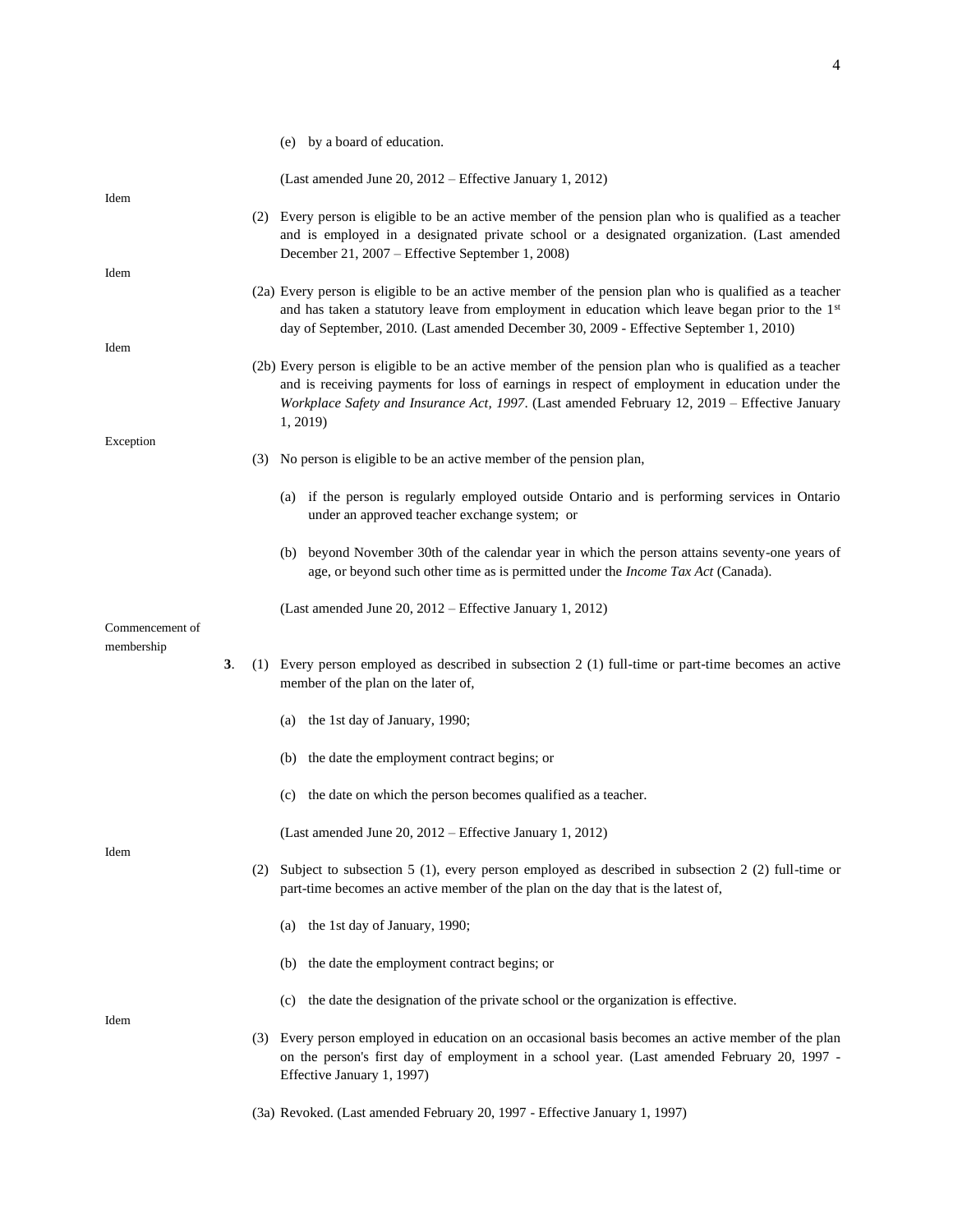| Commencement of                                 |    |     |                                                                                                                                                                                                                                                                                                                                                                                                 |
|-------------------------------------------------|----|-----|-------------------------------------------------------------------------------------------------------------------------------------------------------------------------------------------------------------------------------------------------------------------------------------------------------------------------------------------------------------------------------------------------|
| membership, re-employed                         |    |     |                                                                                                                                                                                                                                                                                                                                                                                                 |
| pensioner                                       |    |     |                                                                                                                                                                                                                                                                                                                                                                                                 |
|                                                 |    |     | (4) Revoked. (Last amended October 23, 2008 – Effective January 1, 2009)                                                                                                                                                                                                                                                                                                                        |
| Idem                                            |    |     | (4a) Revoked. (Last amended October 23, 2008 – Effective January 1, 2009)                                                                                                                                                                                                                                                                                                                       |
| Idem                                            |    |     | (5) Revoked. (Last amended October 23, 2008 – Effective January 1, 2009)                                                                                                                                                                                                                                                                                                                        |
| Idem                                            |    |     | (6) Revoked. (Last amended October 23, 2008 – Effective January 1, 2009)                                                                                                                                                                                                                                                                                                                        |
| Election re occasional<br>employee              |    |     |                                                                                                                                                                                                                                                                                                                                                                                                 |
|                                                 | 4. |     | (1) Revoked. (Last amended February 20, 1997 - Effective January 1, 1997)                                                                                                                                                                                                                                                                                                                       |
| Obligations                                     |    |     | (2) Revoked. (Last amended October 10, 1995 - Effective September 1, 1996)                                                                                                                                                                                                                                                                                                                      |
| Election re designated<br>private schools, etc. |    |     |                                                                                                                                                                                                                                                                                                                                                                                                 |
|                                                 | 5. |     | (1) A person employed at a designated private school or a designated organization on the date the<br>designation becomes effective may elect not to become an active member of the plan.                                                                                                                                                                                                        |
| Time for election                               |    |     | (2) An election under this section is not effective unless delivered in writing to the governing body of<br>the designated private school or designated organization and to the administrator,                                                                                                                                                                                                  |
|                                                 |    |     | not later than three months after the effective date of designation for the private school or<br>(a)<br>organization, if the person is qualified as a teacher when the designation takes effect; or                                                                                                                                                                                             |
|                                                 |    |     | (b) not later than three months after the date the person becomes qualified as a teacher, if the<br>person is not so qualified on the effective date of designation for the private school or<br>organization.                                                                                                                                                                                  |
| Not applicable                                  |    |     |                                                                                                                                                                                                                                                                                                                                                                                                 |
|                                                 |    |     | (3) This section does not apply to a person who is an active member of the plan or to a person who is<br>receiving a pension under the plan on the date the designation becomes effective. (Last amended<br>September 8, 2006 – Effective September 1, 2002)                                                                                                                                    |
| Further election                                |    |     |                                                                                                                                                                                                                                                                                                                                                                                                 |
|                                                 |    | (4) | This section applies with necessary modifications to a person employed at a designated private<br>school or a designated organization on September 1, 2008, who becomes eligible for active plan<br>membership on that date in accordance with subsection 2 (2). The required election must be<br>delivered by December 1, 2008. (Last amended December 21, 2007 – Effective September 1, 2008) |
| Active member on<br><b>LTIP</b>                 |    |     |                                                                                                                                                                                                                                                                                                                                                                                                 |
|                                                 | 6. |     | (1) An active member who begins to receive payments under a long term income protection agreement<br>continues as an active member of the plan until the earlier of:                                                                                                                                                                                                                            |
|                                                 |    |     | the date the member ceases to receive payments under the long term income protection<br>(a)<br>agreement;                                                                                                                                                                                                                                                                                       |
|                                                 |    |     | the date the member begins receiving a benefit under the pension plan; or<br>(b)                                                                                                                                                                                                                                                                                                                |
|                                                 |    |     | the end of the calendar year in which the member attains seventy-one years of age, or such<br>(c)<br>other time as is permitted under the <i>Income Tax Act</i> (Canada).                                                                                                                                                                                                                       |
|                                                 |    |     |                                                                                                                                                                                                                                                                                                                                                                                                 |

(Last amended August 4, 2011 – Effective September 1, 2011)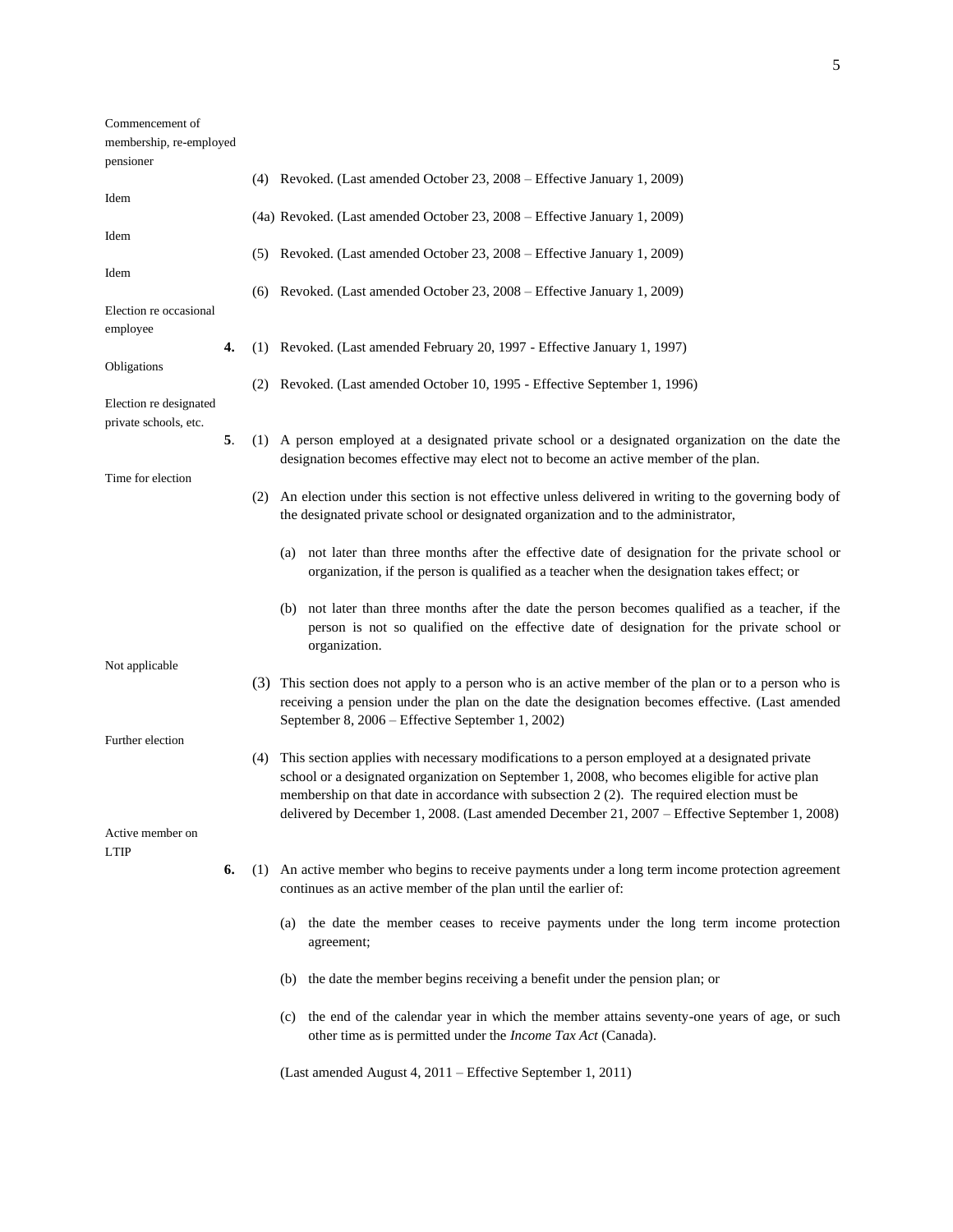| Idem                                     |    |     |                                                                                                                                                                                                                                                                                                                                                                                                                                                                                                                                                                                                                                            |
|------------------------------------------|----|-----|--------------------------------------------------------------------------------------------------------------------------------------------------------------------------------------------------------------------------------------------------------------------------------------------------------------------------------------------------------------------------------------------------------------------------------------------------------------------------------------------------------------------------------------------------------------------------------------------------------------------------------------------|
|                                          |    |     | (1a) For the purposes of subsection (1), an active member who has been approved for payments under a<br>long term income protection agreement but is not receiving payments by reason of the application<br>of offset or all-source maximum provisions of the long term income protection agreement shall be<br>deemed to receive payments under a long term income protection agreement. (Last amended<br>August 4, 2011 – Effective September 1, 2001)                                                                                                                                                                                   |
| Idem                                     |    |     |                                                                                                                                                                                                                                                                                                                                                                                                                                                                                                                                                                                                                                            |
|                                          |    |     | (1b) For the purposes of subsection (1) and subject to the limits set forth therein, an active member who<br>receives payment in the form of a lump sum under a long term income protection agreement shall<br>be deemed to receive payments under a long term income protection agreement for the period<br>determined by the administrator. (Last amended August 4, 2011 – Effective September 1, 2011)                                                                                                                                                                                                                                  |
| Evidence of                              |    |     |                                                                                                                                                                                                                                                                                                                                                                                                                                                                                                                                                                                                                                            |
| medical condition                        |    |     |                                                                                                                                                                                                                                                                                                                                                                                                                                                                                                                                                                                                                                            |
|                                          |    |     | (1c) The administrator may at any time require a member described in subsection (1b) to furnish<br>evidence, in such form as the administrator directs, that the member is disabled as defined under<br>Regulation 8500 (1) of the <i>Income Tax Act</i> (Canada) throughout the period of active membership<br>on LTIP. The period of active membership on LTIP of a member described in subsection (1b) shall<br>terminate at the end of the month in which the administrator notifies the member that the<br>administrator is not satisfied that the member is disabled. (Last amended August 4, 2011 –<br>Effective September 1, 2011) |
| Return to                                |    |     |                                                                                                                                                                                                                                                                                                                                                                                                                                                                                                                                                                                                                                            |
| employment                               |    |     |                                                                                                                                                                                                                                                                                                                                                                                                                                                                                                                                                                                                                                            |
|                                          |    |     | (1d) If a member described in subsection (1b) becomes employed in education, other than as an active<br>member on LTIP, and the percentage of full-time basis of that employment is equal to or greater<br>than the percentage of full-time basis upon which the member was employed immediately prior to<br>becoming disabled, the member shall be deemed to have ceased to receive payments under a long<br>term income protection agreement on the date that the member commences that period of<br>employment in education. (Last amended August 4, 2011 – Effective September 1, 2011)                                                |
| Eligibility                              |    | (2) | Revoked. (Last amended April 2, 2001 – Effective September 1, 2001)                                                                                                                                                                                                                                                                                                                                                                                                                                                                                                                                                                        |
| Idem                                     |    |     | (3) Revoked. (Last amended April 2, 2001 - Effective September 1, 2001)                                                                                                                                                                                                                                                                                                                                                                                                                                                                                                                                                                    |
| Definition                               |    |     |                                                                                                                                                                                                                                                                                                                                                                                                                                                                                                                                                                                                                                            |
|                                          |    |     | (4) Revoked. (Last amended August 4, 2011 – Effective September 1, 2011)                                                                                                                                                                                                                                                                                                                                                                                                                                                                                                                                                                   |
| Active membership,<br>university faculty |    |     |                                                                                                                                                                                                                                                                                                                                                                                                                                                                                                                                                                                                                                            |
|                                          | 7. |     | (1) A member who, during an employer-approved leave, becomes employed on the staff of a faculty of<br>education of an Ontario university on or after the 1st day of January, 1990 is an active member of<br>the plan. (Last amended July 21, 2014 – Effective September 1, 2014)                                                                                                                                                                                                                                                                                                                                                           |
| Limitation                               |    |     |                                                                                                                                                                                                                                                                                                                                                                                                                                                                                                                                                                                                                                            |
|                                          |    | (2) | A person is eligible for active membership under this section for a maximum of five school years.                                                                                                                                                                                                                                                                                                                                                                                                                                                                                                                                          |
| Not applicable                           |    |     |                                                                                                                                                                                                                                                                                                                                                                                                                                                                                                                                                                                                                                            |
|                                          |    | (3) | This section does not apply to a person who is employed on the staff of a faculty of education of an<br>Ontario university that is designated under section 119. (Last amended September 8, 2006 –<br>Effective September 1, 2002)                                                                                                                                                                                                                                                                                                                                                                                                         |
| Transitional re<br>universities          |    |     |                                                                                                                                                                                                                                                                                                                                                                                                                                                                                                                                                                                                                                            |
|                                          | 8. | (1) | A person who, on the 1st day of January, 1990, is qualified as a teacher and is employed full-time<br>on the staff of a faculty of education of an Ontario university is an active member of the plan as                                                                                                                                                                                                                                                                                                                                                                                                                                   |

long as the person continues in full-time or part-time employment at such a faculty.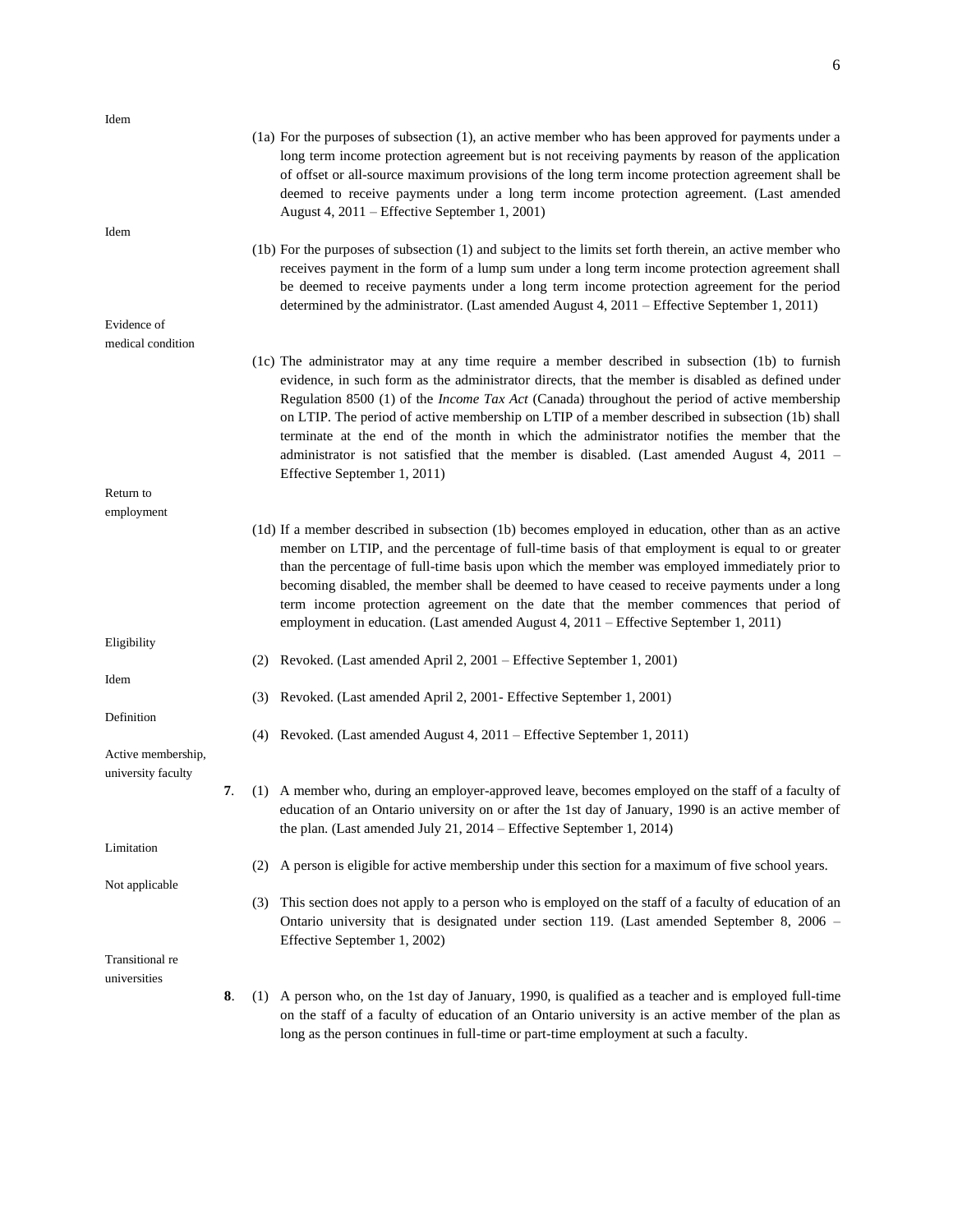| Idem, part-time              |     |                                                                                                                                                                                                                                                                                                                                                                                                                          |
|------------------------------|-----|--------------------------------------------------------------------------------------------------------------------------------------------------------------------------------------------------------------------------------------------------------------------------------------------------------------------------------------------------------------------------------------------------------------------------|
| employee                     |     | (2) A person who, on the 1st day of January, 1990, is qualified as a teacher and is employed part-time<br>on the staff of a faculty of education of an Ontario university is an active member of the plan as<br>long as the person continues either part-time or full-time employment at such a faculty.                                                                                                                 |
| Not applicable               |     | (3) This section does not apply to a person who is employed on the staff of a faculty of education of an<br>Ontario university that is designated under section 119. (Last amended September 8, 2006 -<br>Effective September 1, 2002)                                                                                                                                                                                   |
| Transitional re              |     |                                                                                                                                                                                                                                                                                                                                                                                                                          |
| Ryerson, CAATs<br>9.         | (1) | This section applies with respect to a person who,                                                                                                                                                                                                                                                                                                                                                                       |
|                              |     | (a) is qualified as a teacher and is employed by Ryerson University; or                                                                                                                                                                                                                                                                                                                                                  |
|                              |     | (b) was deemed, under a predecessor of this Act, to be employed in education by a college of<br>applied arts and technology. (Last amended May 5, 2010 - Effective July 1, 2002)                                                                                                                                                                                                                                         |
| Idem, full-time employee     |     | (2) A person who, on the 1st day of January, 1990, has been employed full-time by Ryerson University<br>or a college of applied arts and technology continuously since the 1st day of September, 1984 is an<br>active member of the pension plan as long as the person continues in full-time employment either at<br>Ryerson or at such a college. (Last amended May 5, 2010 – Effective July 1, 2002)                  |
| Idem, part-time employee     |     | (3) A person who, on the 1st day of January, 1990, has been employed part-time by Ryerson<br>University or a college of applied arts and technology continuously since the 1st day of September,<br>1984 is an active member of the pension plan as long as the person continues in part-time or full-<br>time employment either at Ryerson or at such a college. (Last amended May 5, 2010 – Effective<br>July 1, 2002) |
| <b>B. Credit for Service</b> |     |                                                                                                                                                                                                                                                                                                                                                                                                                          |
| Credited service             |     | 10. (1) An active member receives one year of credited service for working a full-time school year. (Last<br>amended June 28, 1990 - Effective June 28, 1990)                                                                                                                                                                                                                                                            |
|                              |     | (1a) For the purpose of determining credited service of an active member under this section, for the<br>period to August 31, 2001, the administrator may use one or more standard calendars. (Last                                                                                                                                                                                                                       |

Idem, partial year

(2) An active member receives credited service for part of a year in the proportion that the number of hours or days worked by the member during the school year bears to the number of hours or days in a full-time school year. (Last amended June 28, 1990 - Effective June 28, 1990)

amended April 15, 1998 - Effective January 1, 1990)

Credited service during statutory leave

> (2a) Despite subsections (1) and (2) an active member who makes contributions during a statutory leave which began prior to the  $1<sup>st</sup>$  day of September, 2010 receives credited service for the number of days which the member would have worked during that leave to earn the amount of pensionable salary attributed to the member in calculating the member's contributions during the leave. (Last amended December 30, 2009 - Effective September 1, 2010)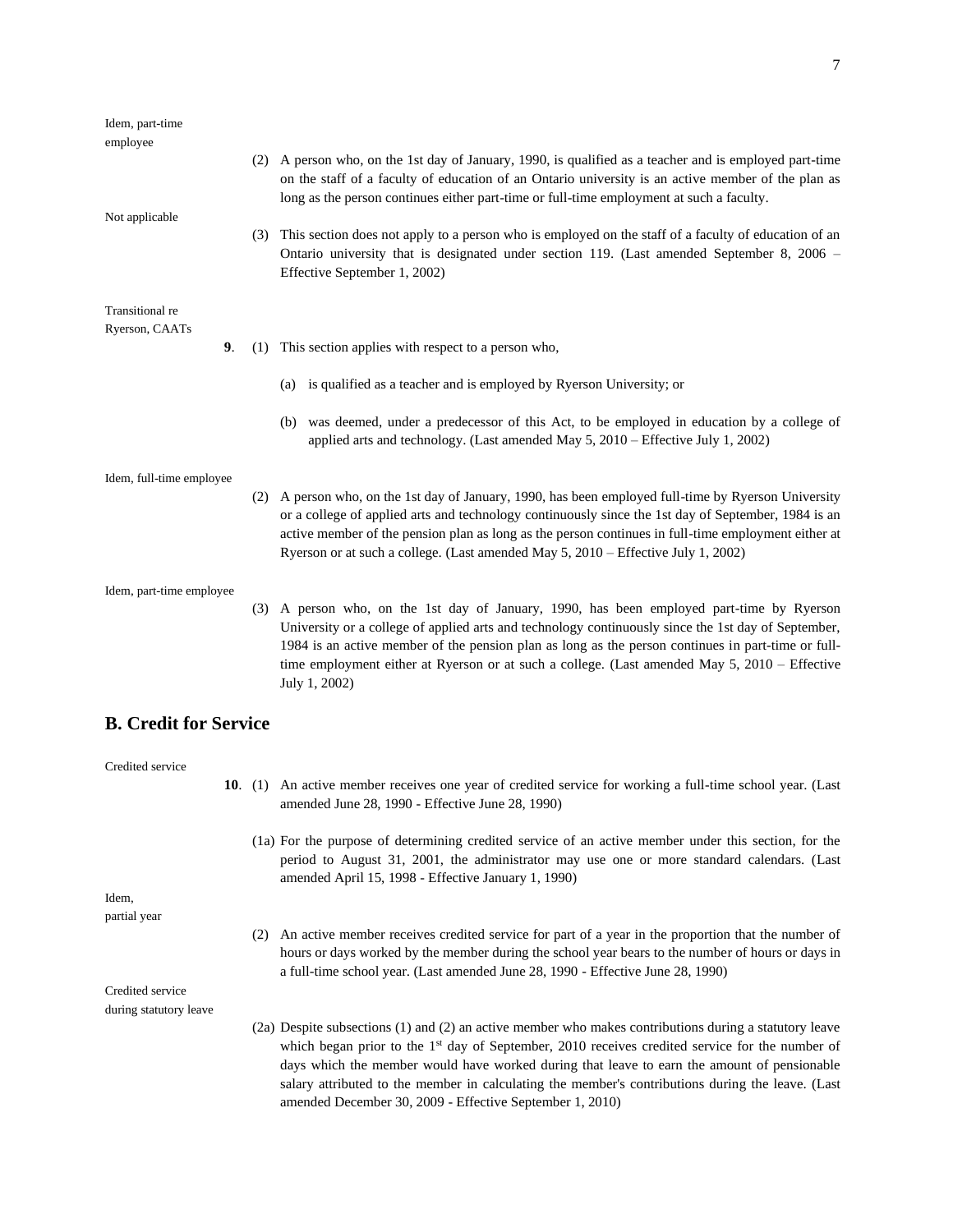|                                                                 |     | (2b) (a) Despite subsections (1) and (2), an active member who is receiving payments under a long<br>term income protection agreement and in respect of whom required contributions are being<br>made in accordance with subsection 21 (1) shall receive credited service for the period that the<br>member's employer reports the member would have worked if the member had worked<br>throughout the school year. (Last amended August 4, 2011 – Effective September 1, 2011)                               |
|-----------------------------------------------------------------|-----|---------------------------------------------------------------------------------------------------------------------------------------------------------------------------------------------------------------------------------------------------------------------------------------------------------------------------------------------------------------------------------------------------------------------------------------------------------------------------------------------------------------|
|                                                                 |     | (b) Despite subsections (1) and (2), an active member who receives payment in the form of a<br>lump sum under a long term income protection agreement and in respect of whom required<br>contributions are being made in accordance with subsection 21 (1) shall receive credited<br>service for the period to which the lump sum payment relates, as determined by the<br>administrator in accordance with subsection 6 (1b). (Last amended August 4, 2011 – Effective<br>September 1, 2011)                 |
| Credited service                                                |     |                                                                                                                                                                                                                                                                                                                                                                                                                                                                                                               |
| during WSIB                                                     |     |                                                                                                                                                                                                                                                                                                                                                                                                                                                                                                               |
| Idem                                                            |     | (2c) Despite subsections (1) and (2), an active member who is receiving payments for loss of earnings<br>under the Workplace Safety and Insurance Act, 1997 and in respect of whom required contributions<br>are being made, shall receive credited service for the period that the member's employer reports the<br>member would have worked if the member had worked throughout the school year. (Last amended<br>February 12, 2019 – Effective January 1, 2019)                                            |
|                                                                 |     | (2d) Despite subsection (2b), for the period of September 1, 2001 to August 31, 2006, where the<br>credited service of an active member as described in subsection $6$ (1a) is subject to the certification<br>of a Past Service Pension Adjustment under the <i>Income Tax Act</i> (Canada), an active member shall<br>receive credited service only once the administrator has obtained a certificate from the Minister of<br>National Revenue. (Last amended August 4, 2011 - Effective September 1, 2011) |
| Credited service                                                |     |                                                                                                                                                                                                                                                                                                                                                                                                                                                                                                               |
| during sick leave                                               |     |                                                                                                                                                                                                                                                                                                                                                                                                                                                                                                               |
|                                                                 |     | (2e) Despite subsections (1) and (2), an active member who is receiving sick leave payments, and in<br>respect of whom required contributions are being made, shall receive credited service for the period<br>that the member's employer reports the member would have worked if not for the sick leave. (Last<br>amended December 19, 2012 - Effective September 1, 2012)                                                                                                                                   |
| Credited service during<br>unpaid professional<br>activity days |     |                                                                                                                                                                                                                                                                                                                                                                                                                                                                                                               |
|                                                                 |     | (2f) Despite subsections (1) and (2), an active member who is subject to unpaid professional activity<br>days, and in respect of whom required contributions are being made, shall receive credited service<br>for the period that the member's employer reports the member would have worked if not for the<br>unpaid professional activity days. (Last amended April 2, 2013 – Effective September 1, 2012)                                                                                                 |
| Credited service during<br>a short absence                      |     |                                                                                                                                                                                                                                                                                                                                                                                                                                                                                                               |
|                                                                 |     | (2g) Despite subsections (1) and (2), an active member who is on a short absence, and in respect of<br>whom required contributions are being made, shall receive credited service for the period that the<br>member's employer reports the member would have worked if not for the short absence. (Last<br>amended July 21, 2014 – Effective September 1, 2014)                                                                                                                                               |
| Idem, more than<br>full-time school year                        |     |                                                                                                                                                                                                                                                                                                                                                                                                                                                                                                               |
|                                                                 | (3) | Where an active member works more than a full-time school year he or she is not entitled to<br>credited service for hours or days worked which are in excess of a full-time school year if he or she<br>is entitled to a refund of contributions under s. 28, whether or not the refund is paid. (Last amended<br>June 28, 1990 - Effective June 28, 1990)                                                                                                                                                    |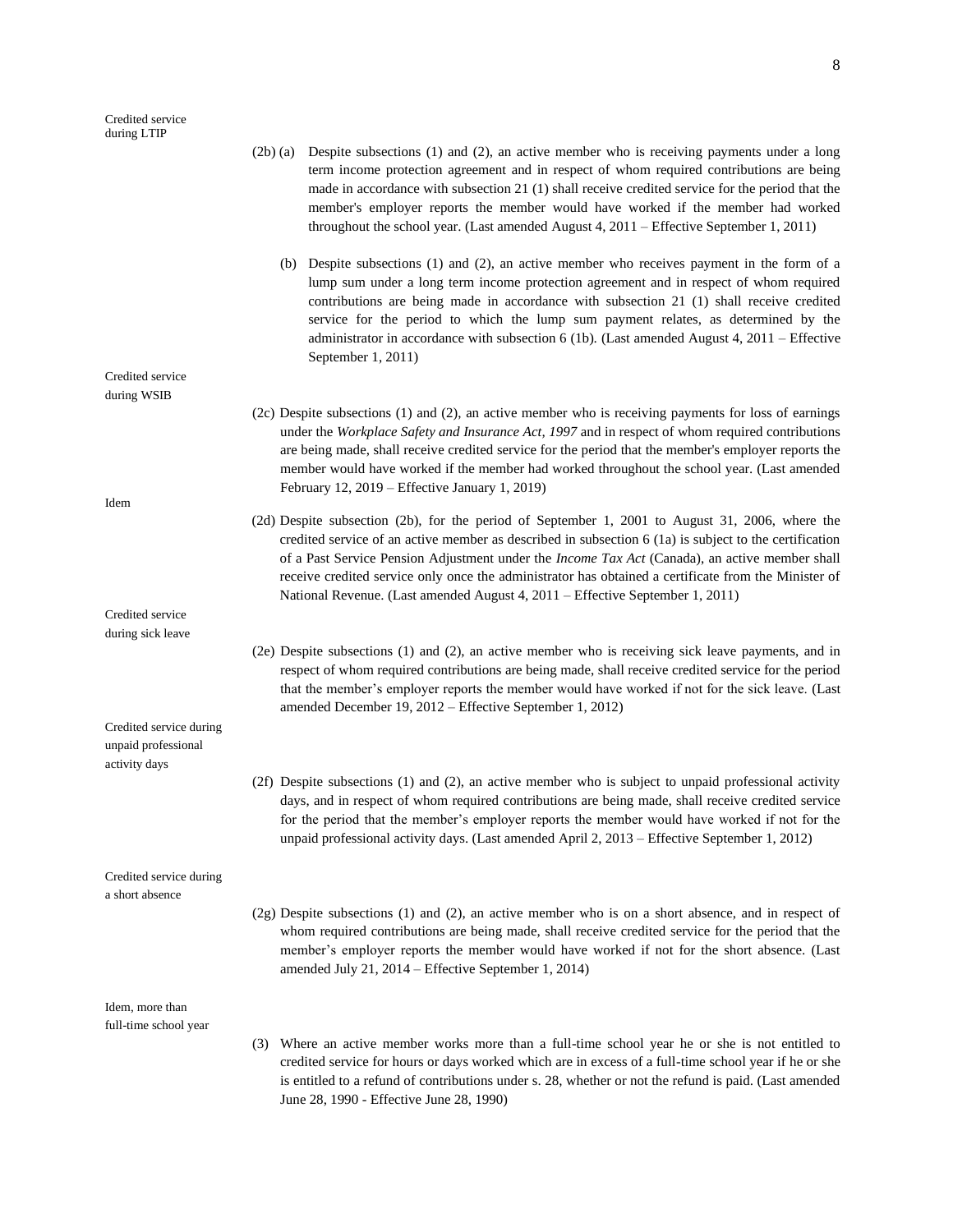| Limitation   |                                                                                                                                                                                                                                                                                                                                                                                                                                                                                                                                                                                                                                 |
|--------------|---------------------------------------------------------------------------------------------------------------------------------------------------------------------------------------------------------------------------------------------------------------------------------------------------------------------------------------------------------------------------------------------------------------------------------------------------------------------------------------------------------------------------------------------------------------------------------------------------------------------------------|
|              | (4) Except for periods of lockout or legal strike or the strikes declared illegal by the Ontario Labour<br>Relations Board on May 26, 2015 for the following periods:<br>(a) Durham District School Board - April 20, $2015 - May\ 26, 2015$<br>(b) Rainbow District School Board - April $27$ , $2015$ - May 26, $2015$<br>(c) Peel District School Board - May $4$ , $2015$ - May $26$ , $2015$ ,<br>a person shall not receive credited service for employment unless contributions in respect of the<br>employment are made by or on behalf of that person. (Last amended September 22, 2015 -<br>Effective April 20, 2015) |
| Idem         | (5) No person is entitled to receive more than one year of credited service in respect of the person's<br>employment during one school year.                                                                                                                                                                                                                                                                                                                                                                                                                                                                                    |
| Idem         |                                                                                                                                                                                                                                                                                                                                                                                                                                                                                                                                                                                                                                 |
|              | (6) Subject to subsection (7), no person is entitled to accumulate more than thirty-five years of credited<br>service under the plan in respect of a period prior to the 1st day of January, 1992. (Last amended<br>February 28, 1992 - Effective January 1, 1992)                                                                                                                                                                                                                                                                                                                                                              |
| Exception    |                                                                                                                                                                                                                                                                                                                                                                                                                                                                                                                                                                                                                                 |
|              | (7) A member who accumulates thirty-five years of credited service may continue to accumulate<br>credited service until the month in which he or she reaches the age which, when added to the<br>member's credited service equals ninety. (Last amended February 28, 1992 - Effective January 1,<br>1992)                                                                                                                                                                                                                                                                                                                       |
| Idem         | (8) Despite subsection (7) a member may accumulate credited service greater than the limit set out<br>therein with respect to a period after the 31st day of December, 1991. (Last amended June 1, 1995 -<br>Effective June 1, 1995)                                                                                                                                                                                                                                                                                                                                                                                            |
| Partial year |                                                                                                                                                                                                                                                                                                                                                                                                                                                                                                                                                                                                                                 |
|              | 11. (1) The length of a member's qualifying service determined under this section applies for the purpose<br>of determining the member's entitlement to a benefit but does not apply for the purpose of<br>calculating the amount of the benefit. (Last amended October 10, 1995 - Effective September 1,<br>1995)                                                                                                                                                                                                                                                                                                              |
| Idem         | (2) If a member accumulates more than ten days but less than or equal to one year of credited service<br>as determined under sections 10, 96, 97 or 97a during one school year, the member's qualifying<br>service shall be considered to equal one year. (Last amended May 5, 2010 - Effective September 1,<br>2001)                                                                                                                                                                                                                                                                                                           |
| Idem         |                                                                                                                                                                                                                                                                                                                                                                                                                                                                                                                                                                                                                                 |
|              | (2a) If the administrator is unable to determine in which of two successive school years the credited<br>service of a member described in subsection (2) took place, it shall be deemed to have taken place<br>in the earlier year. (Last amended October 10, 1995 - Effective September 1, 1995)                                                                                                                                                                                                                                                                                                                               |
| Idem         | (3) If a member described in subsection (2), or a survivor of a member, receives a pension during the<br>school year, the member shall receive qualifying service only for those months which the member,<br>or survivor of the member, as the case may be, does not receive a pension. (Last amended October<br>10, 1995 - Effective September 1, 1995)                                                                                                                                                                                                                                                                        |
| Idem         |                                                                                                                                                                                                                                                                                                                                                                                                                                                                                                                                                                                                                                 |
|              | (4) If a member described in subsection (2) becomes employed in education for the first time on or<br>after the 1st day of January, 1990, the member shall receive qualifying service only for that portion<br>of the school year during which the member is an active member. (Last amended October 10, 1995<br>- Effective September 1, 1995)                                                                                                                                                                                                                                                                                 |
| Idem         | (5) Revoked. (Last amended October 10, 1995 - Effective September 1, 1995)                                                                                                                                                                                                                                                                                                                                                                                                                                                                                                                                                      |
|              |                                                                                                                                                                                                                                                                                                                                                                                                                                                                                                                                                                                                                                 |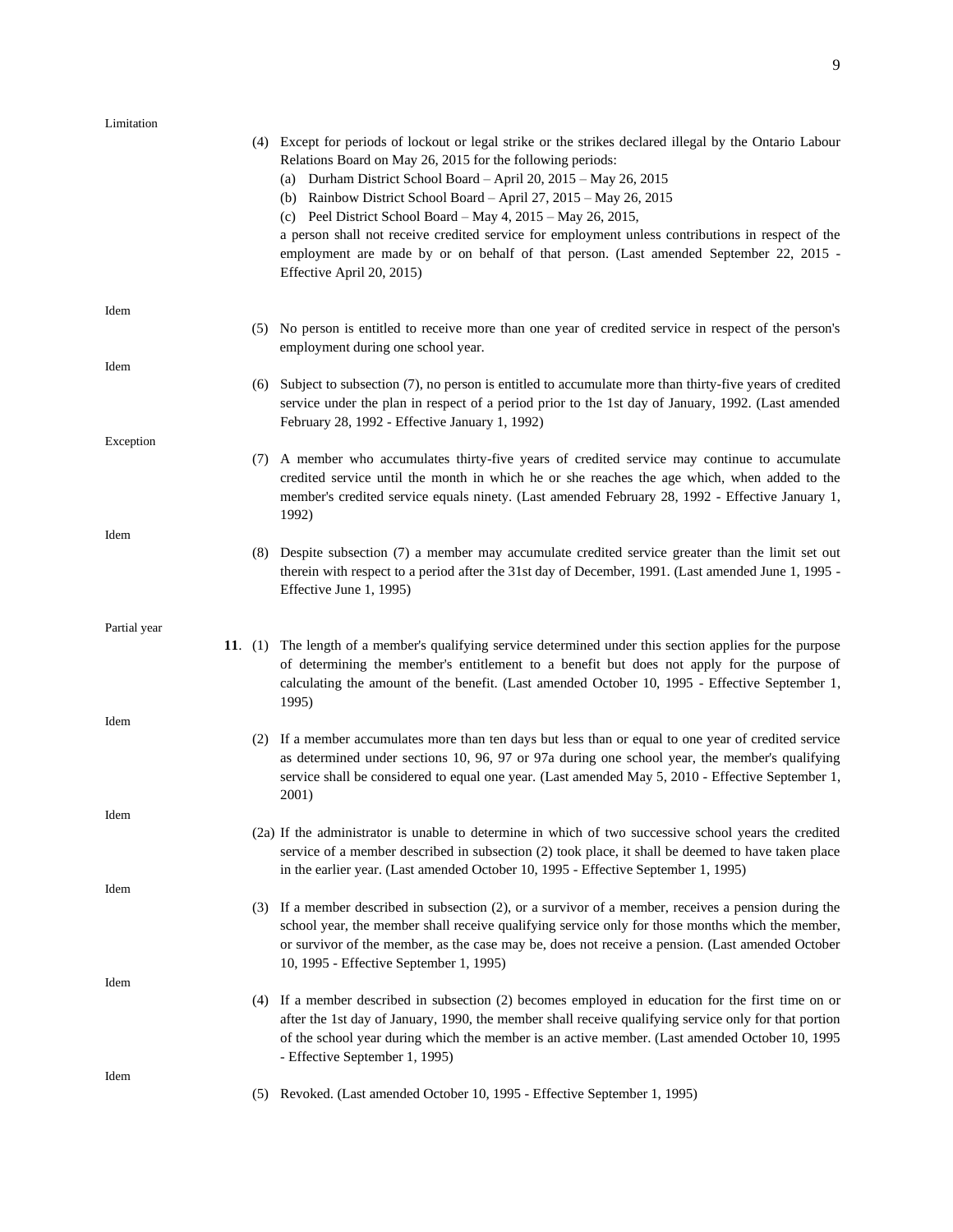| Purchases of credit |                                                                                                                                                                                                                                                                                                                                                                                  |
|---------------------|----------------------------------------------------------------------------------------------------------------------------------------------------------------------------------------------------------------------------------------------------------------------------------------------------------------------------------------------------------------------------------|
|                     | (6) Subsection (2) shall include credited service accumulated by a member for a school year under<br>section 94 in respect of periods on or after the $1st$ day of September, 2010, provided that the<br>member has completed a purchase of the entire eligible absence period in respect of that school<br>year. (Last amended September 6, $2017$ – Effective January 1, 2012) |
| Partial purchases   |                                                                                                                                                                                                                                                                                                                                                                                  |
| of credit           |                                                                                                                                                                                                                                                                                                                                                                                  |
|                     | (7) If a member referred to in subsection (6) does not complete a purchase of the entire eligible<br>absence period for a school year, the member shall only receive qualifying service in respect of the<br>purchase equal to the member's credited service in respect of the absence. (Last amended<br>December 30, 2009 - Effective September 1, 2010)                        |
| Limitation          |                                                                                                                                                                                                                                                                                                                                                                                  |
|                     | (8) A member is not entitled to accumulate more than one year of qualifying service under this section<br>in respect of a school year. (Last amended December 30, 2009 - Effective September 1, 2010)                                                                                                                                                                            |
| Idem                |                                                                                                                                                                                                                                                                                                                                                                                  |
|                     | (9) If a member accumulates ten days or less of credited service in respect of a school year, the<br>member shall receive qualifying service for that school year equal to the member's credited service                                                                                                                                                                         |

### **C. Calculation of Pensionable Salary**

#### Pensionable salary

**12**. (1) A member's pensionable salary for a school year is the remuneration paid to the member respecting employment in education and excludes,

for that school year. (Last amended December 30, 2009 - Effective September 1, 2010)

- (a) remuneration for services other than for employment in education;
- (b) perquisites related to employment;
- (c) payments related to accumulated sick leave or other employment benefit credits;
- (d) payments related to retirement or termination of employment;
- (e) payments to reimburse the member for expenses incurred during the course of employment;
- (f) payments related to employment or for loss of earnings under the *Workplace Safety and Insurance Act, 1997* during a period in which the member is already an active member under section 6; (Last amended February 12, 2019 – Effective January 1, 2019)
- (g) payments related to employment during a period in which the member is already an active member by virtue of receiving payments for loss of earnings under the *Workplace Safety and Insurance Act, 1997*; and (Last amended February 12, 2019 – Effective January 1, 2019)
- (h) any remuneration paid to the member respecting employment in education that exceeds an annual rate of pay of six times the Year's Maximum Pensionable Earnings in effect each year. (Last amended December 21, 2006 – Effective January 1, 2007)

Idem

(2) Pensionable salary excludes the amounts described in clauses (1) (a) to (h) whether paid under a contract or gratuitously by an employer. (Last amended December 21, 2006 – Effective January 1, 2007)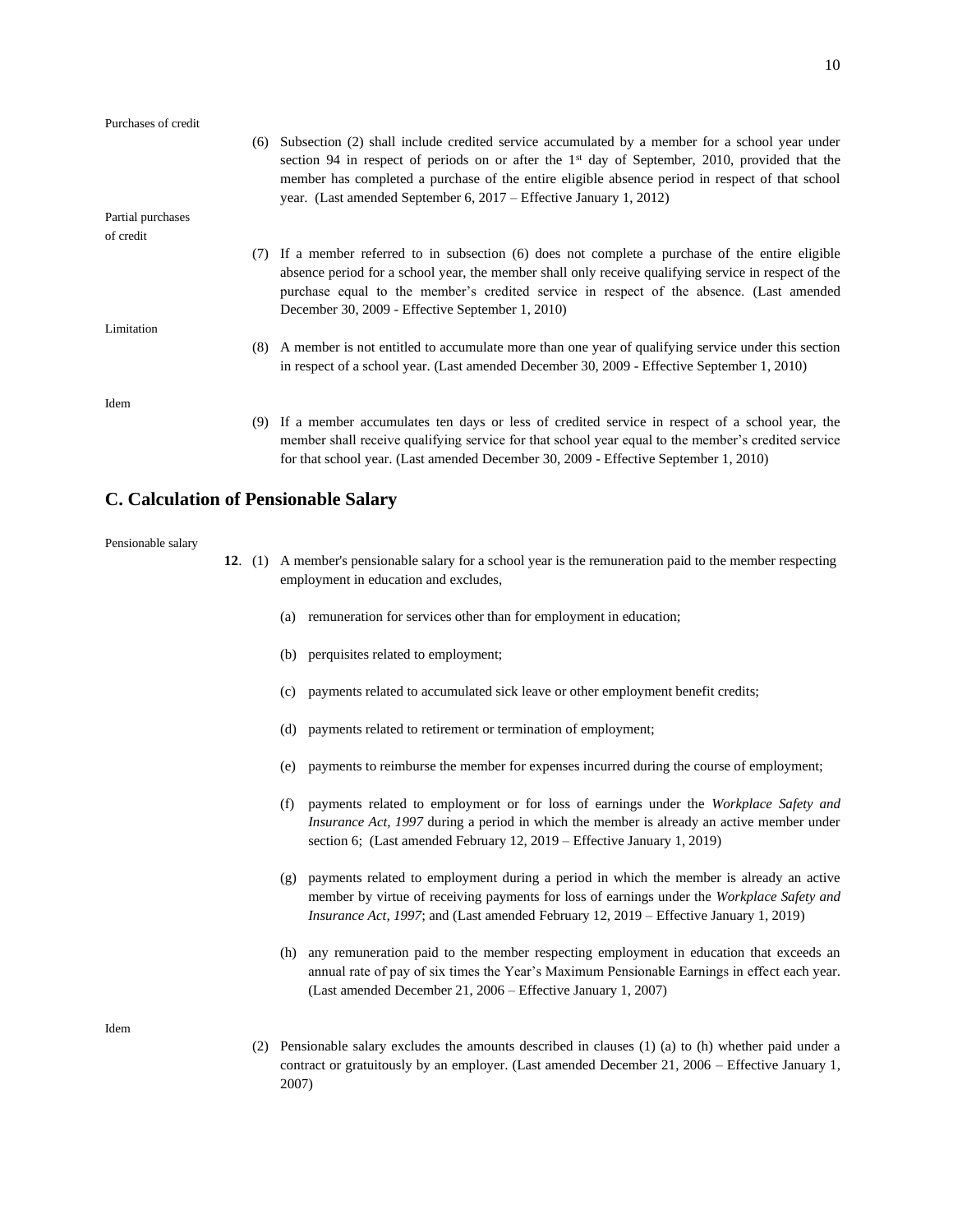| Idem                                                              |            |                                                                                                                                                                                                                                                                                                                                                                                                                            |
|-------------------------------------------------------------------|------------|----------------------------------------------------------------------------------------------------------------------------------------------------------------------------------------------------------------------------------------------------------------------------------------------------------------------------------------------------------------------------------------------------------------------------|
|                                                                   |            | (3) The pensionable salary of a member who receives board or lodging related to employment in<br>education shall be deemed to be such amount, having regard for the value of the board or lodging,<br>as is determined by the administrator.                                                                                                                                                                               |
| Idem                                                              | (4)        | The pensionable salary of a member who is entitled to a refund under s. 28 (overpayment) shall be<br>reduced by the amount of remuneration for which the contributions could have been refunded,<br>whether or not the refund is paid. (Last amended June 28, 1990 - Effective June 28, 1990)                                                                                                                              |
| Pensionable salary                                                |            |                                                                                                                                                                                                                                                                                                                                                                                                                            |
| during statutory leave                                            |            |                                                                                                                                                                                                                                                                                                                                                                                                                            |
|                                                                   |            | (5) The pensionable salary of an active member who makes contributions for a statutory leave which<br>began prior to the 1 <sup>st</sup> day of September, 2010 is the remuneration that the member's employer<br>reports that the member would have earned if the member had not taken a statutory leave. (Last<br>amended December 30, 2009 - Effective September 1, 2010)                                               |
| Pensionable salary                                                |            |                                                                                                                                                                                                                                                                                                                                                                                                                            |
| during WSIB                                                       |            |                                                                                                                                                                                                                                                                                                                                                                                                                            |
|                                                                   |            | (5a) The pensionable salary of an active member who is receiving payments for loss of earnings under<br>the Workplace Safety and Insurance Act, 1997 is the remuneration that the member's employer<br>reports that the member would have earned if the member had not been receiving such payments<br>under the Workplace Safety and Insurance Act, 1997. (Last amended February 12, 2019 - Effective<br>January 1, 2019) |
| Pensionable salary                                                |            |                                                                                                                                                                                                                                                                                                                                                                                                                            |
| during sick leave                                                 |            |                                                                                                                                                                                                                                                                                                                                                                                                                            |
|                                                                   |            | (5b) For the purposes of subsection 10 (2e), the pensionable salary of an active member who is<br>receiving sick leave payments is the remuneration that the member's employer reports that the<br>member would have earned if not for the sick leave. (Last amended December 19, 2012 – Effective<br>September 1, 2012)                                                                                                   |
| Pensionable salary during<br>unpaid professional<br>activity days |            |                                                                                                                                                                                                                                                                                                                                                                                                                            |
|                                                                   |            | (5c) For the purposes of subsection 10 (2f), the pensionable salary of an active member who is subject<br>to unpaid professional activity days is the remuneration that the member's employer reports that the<br>member would have earned if not for the unpaid professional activity days. (Last amended April 2,<br>2013 – Effective September 1, 2012)                                                                 |
| Pensionable salary during                                         |            |                                                                                                                                                                                                                                                                                                                                                                                                                            |
| a short absence                                                   |            |                                                                                                                                                                                                                                                                                                                                                                                                                            |
|                                                                   |            | $(5d)$ For the purposes of subsection 10 (2g), the pensionable salary of an active member who is on a<br>short absence is the remuneration that the member's employer reports that the member would have<br>earned if not for the short absence. (Last amended July 21, 2014 – Effective September 1, 2014)                                                                                                                |
| Pensionable salary                                                |            |                                                                                                                                                                                                                                                                                                                                                                                                                            |
|                                                                   |            | (6) Revoked. (Last amended June 29, 1994 - Effective January 1, 1992)                                                                                                                                                                                                                                                                                                                                                      |
| Deferred salary                                                   |            |                                                                                                                                                                                                                                                                                                                                                                                                                            |
| leave plans                                                       |            |                                                                                                                                                                                                                                                                                                                                                                                                                            |
|                                                                   | 12a. $(1)$ | This section applies to a member who participates in a deferred salary leave plan entered into in<br>writing between the member and his or her employer. (Last amended April 2, 2001- Effective<br>September 1, 2001)                                                                                                                                                                                                      |
| Deemed pensionable                                                |            |                                                                                                                                                                                                                                                                                                                                                                                                                            |
| salary                                                            |            |                                                                                                                                                                                                                                                                                                                                                                                                                            |
|                                                                   |            | (2) Despite subsection 12 (1) the pensionable salary of a member referred to in subsection (1) is the<br>amount that the member's employer advises the administrator would have been paid to the member<br>but for the member's participation in a deferred salary leave plan. (Last amended June 29, 1994 -<br>Effective January 1, 1992)                                                                                 |
| Coming into force                                                 |            |                                                                                                                                                                                                                                                                                                                                                                                                                            |
|                                                                   | (3)        | Revoked. (Last amended April 2, 2001- Effective September 1, 2001)                                                                                                                                                                                                                                                                                                                                                         |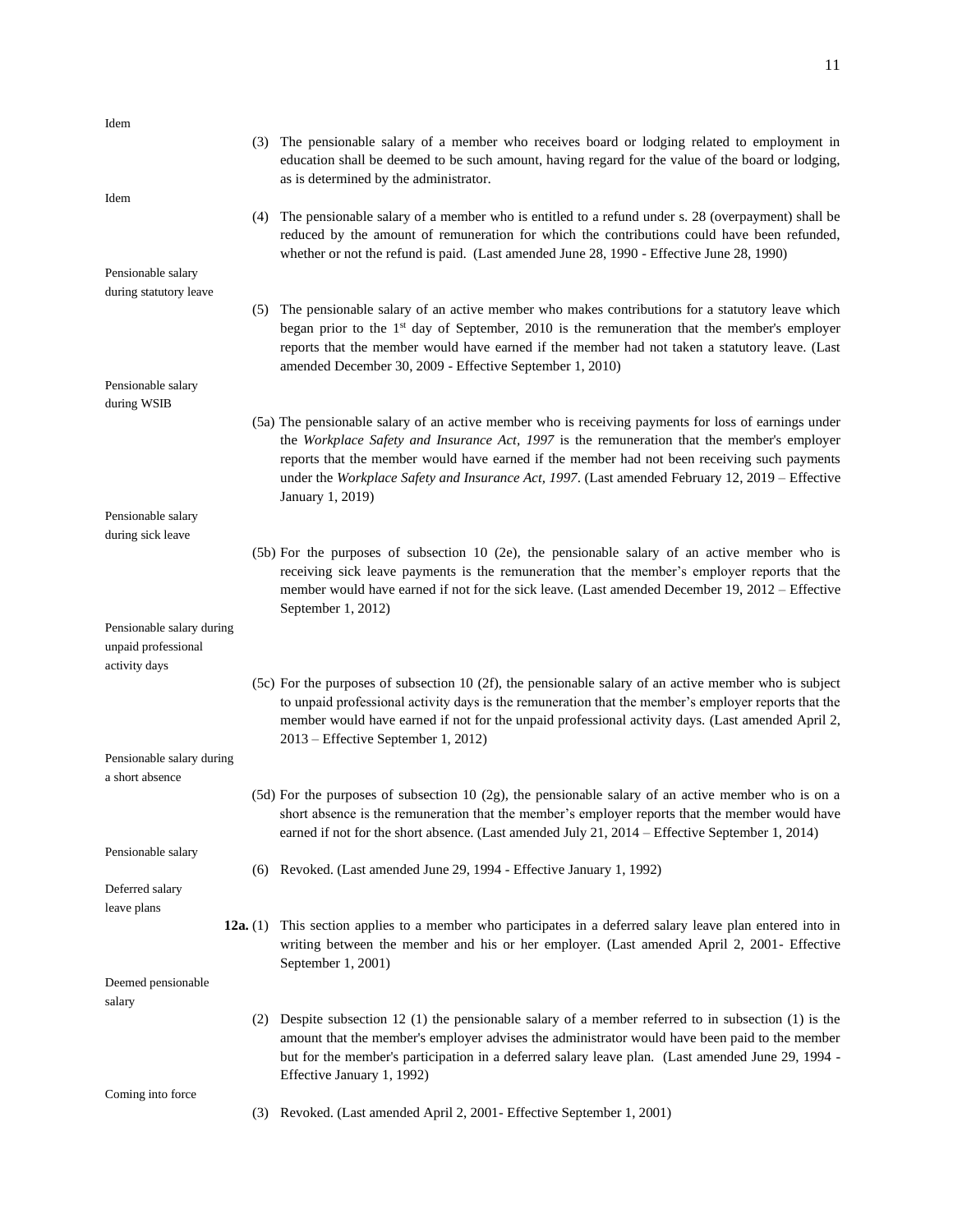#### Pensionable salary re active member on LTIP

| active member on LTIP                                                           |  |                                                                                                                                                                                                                                                                                                                                                                                                                                                                                                                      |
|---------------------------------------------------------------------------------|--|----------------------------------------------------------------------------------------------------------------------------------------------------------------------------------------------------------------------------------------------------------------------------------------------------------------------------------------------------------------------------------------------------------------------------------------------------------------------------------------------------------------------|
|                                                                                 |  | 13. (1) The pensionable salary of an active member on LTIP is the remuneration that the member's<br>employer reports the member would have earned if the member had worked throughout the school<br>year in which the member began receiving LTIP benefits. (Last amended April 2, 2001- Effective<br>September 1, 2001)                                                                                                                                                                                             |
| Idem                                                                            |  | (2) Revoked. (Last amended April 2, 2001 - Effective September 1, 2001)                                                                                                                                                                                                                                                                                                                                                                                                                                              |
| Idem                                                                            |  | (3) Despite subsection (1), for the period of September 1, 2001 to August 31, 2011, the pensionable<br>salary of an active member as described in subsection 6 (1a) shall be the greater of:                                                                                                                                                                                                                                                                                                                         |
|                                                                                 |  | the pensionable salary determined in accordance with subsection (1) and increased in<br>(a)<br>accordance with subsections $15(4)$ to $(4c)$ ; and                                                                                                                                                                                                                                                                                                                                                                   |
|                                                                                 |  | the pensionable salary determined in accordance with subsection 12 (5a).<br>(b)                                                                                                                                                                                                                                                                                                                                                                                                                                      |
|                                                                                 |  | (Last amended August 4, 2011 – Effective September 1, 2011)                                                                                                                                                                                                                                                                                                                                                                                                                                                          |
| Pensionable salary re<br>purchases of credit prior<br>to September 1, 2010      |  |                                                                                                                                                                                                                                                                                                                                                                                                                                                                                                                      |
|                                                                                 |  | 14. (1) The pensionable salary of a member who purchases credited service under section 94 or 96 for an<br>absence is the amount of remuneration that, in the opinion of the member's employer, the member<br>would have earned had he or she not taken the absence. (Last amended September 6, 2017 -<br>Effective January 1, 2012)                                                                                                                                                                                 |
| Idem re pensionable<br>salary for purchases<br>on or after<br>September 1, 2010 |  |                                                                                                                                                                                                                                                                                                                                                                                                                                                                                                                      |
|                                                                                 |  | (1a) Despite subsection (1), the pensionable salary for a purchase of credited service under section 94 or<br>96, where the member has not completed payment prior to the 1st day of September, 2010 for the<br>entire eligible absence period, is an amount based upon the annual pensionable salary that, in the<br>opinion of the administrator, the member earned prior to the start of the absence as adjusted in<br>accordance with this section. (Last amended September 6, 2017 - Effective January 1, 2012) |
| Adjusted pensionable<br>salary                                                  |  |                                                                                                                                                                                                                                                                                                                                                                                                                                                                                                                      |
|                                                                                 |  | (1b) For the purposes of subsection (1a), a member's pensionable salary for an absence is adjusted after<br>the school year in which the member began the absence by multiplying the pensionable salary for<br>that year by the accumulated adjustment ratio determined in the manner set out in subsection (1d).<br>(Last amended June 20, 2012 – Effective September 1, 2010)                                                                                                                                      |
| Exception                                                                       |  |                                                                                                                                                                                                                                                                                                                                                                                                                                                                                                                      |
|                                                                                 |  | (1c) Despite subsection (1b), where an absence begins on the first day of the member's school year, the<br>pensionable salary is adjusted in the manner set out in subsection (1b) beginning with the school<br>year in which the member began the absence. (Last amended December 30, 2009 - Effective<br>September 1, 2010)                                                                                                                                                                                        |
| Accumulated<br>adjustment ratio                                                 |  |                                                                                                                                                                                                                                                                                                                                                                                                                                                                                                                      |
|                                                                                 |  | (1d) A member's accumulated adjustment ratio for purposes of subsection (1b) is the product of the<br>basic ratio for each school year beginning with the school year following the school year in which<br>the member began the absence and ending with the school year for which the accumulated<br>adjustment ratio is being determined. (Last amended December 30, 2009 - Effective September 1,                                                                                                                 |

2010)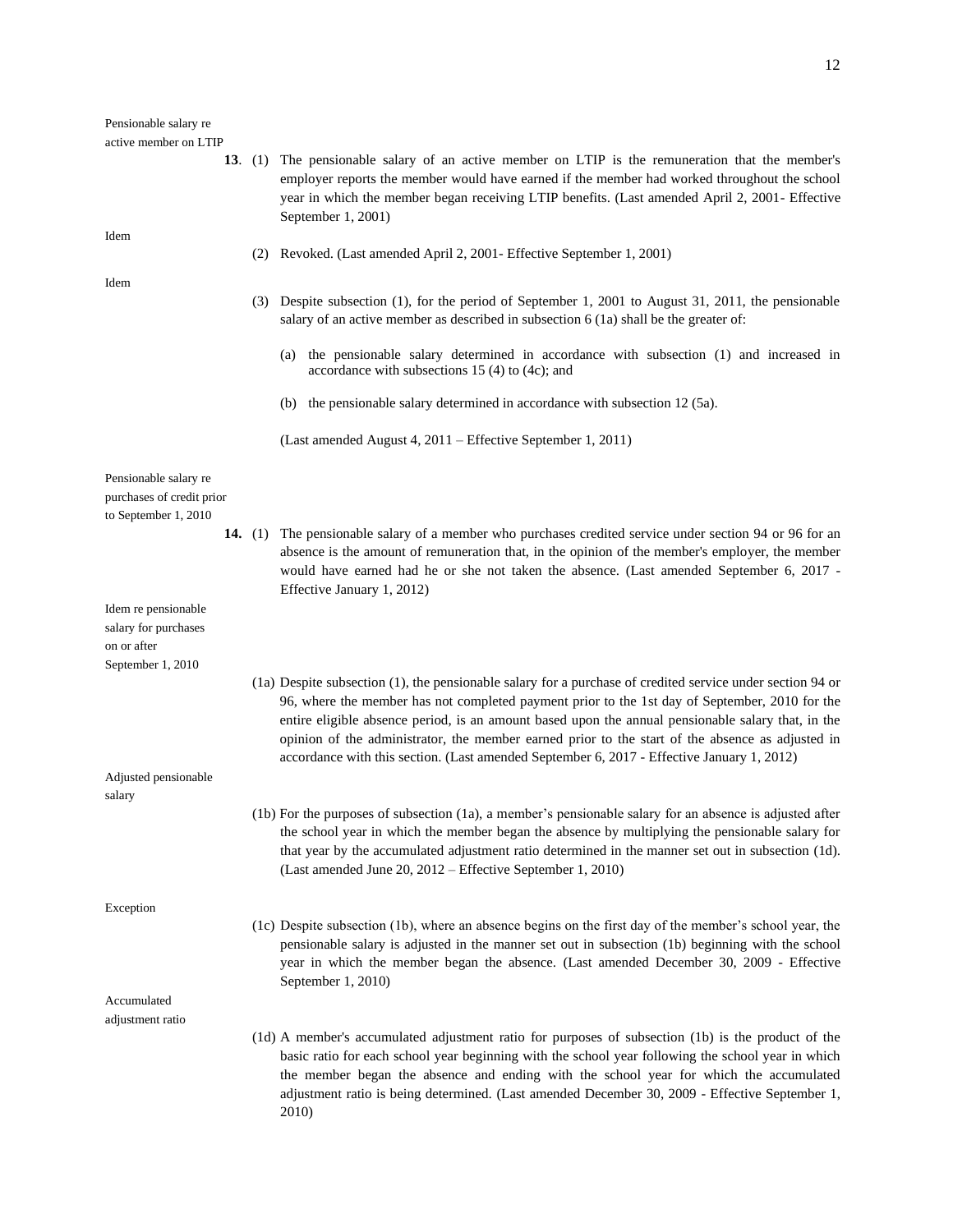Exception (1e) Despite subsection (1d), where an absence begins on the first day of the member's school year, the member's accumulated adjustment ratio for purposes of subsection (1b) is the product of the basic ratio for each school year beginning with the school year in which the member began the absence and ending with the school year for which the accumulated adjustment ratio is being determined. (Last amended December 30, 2009 - Effective September 1, 2010) Basic ratio (1f) The basic ratio for a school year referred to in subsections (1d) and (1e) is a factor provided by the Minister. (Last amended December 30, 2009 - Effective September 1, 2010) Alternative basic ratio (1g) In the event that the basic ratio described in subsection (1f) is not provided by the Minister before the date that the cost for the purchase of credited service is calculated, the basic ratio for a school year referred to in subsections (1d) and (1e) is the ratio expressed to three decimal places that the average for the consumer price index over the last twelve months of the twenty-four month period ending with the  $31<sup>st</sup>$  day of July in the preceding school year bears to the average for the consumer price index over the first twelve months of that period. (Last amended December 30, 2009 - Effective September 1, 2010) Idem (1h) Revoked. (Last amended September 6, 2017 - Effective June 1, 2017) Transition (1i) Revoked. (Last amended October 19, 2012 - Effective September 1, 2010) Grandfathering the portion of an absence previously considered complete (1j) Despite subsection (1a), where, in the opinion of the administrator, payment was considered to be complete as of the 1st day of September, 2010 for a portion of the entire eligible absence period, the pensionable salary for that portion of the absence is determined in accordance with subsection 14(1). (Last amended October 19, 2012 - Effective September 1, 2010) Idem re pensionable salary for the remaining portion of an employer approved leave (1k) Despite subsection (1a), where, in the opinion of the administrator, payment was considered to be complete as of the 1st day of September, 2010 for a portion of the entire eligible absence period, the pensionable salary for any remaining subsequent portion of the entire eligible absence period that is an employer-approved leave is determined in accordance with subsection (1j), and adjusted, with necessary modifications, in accordance with subsections (1b) to (1h). (Last amended October 19, 2012 - Effective September 1, 2010) Idem (2) The pensionable salary of a member who purchases credited service under section 103 is the amount of the member's remuneration for employment during the applicable period. (3) The pensionable salary described in subsection 14(2) shall not be used in the calculation of the average salary of the member. (Last amended June 29, 1994-Effective January 1, 1992) Average salary

- **15.** (1) The average salary of a member,
	- (a) with more than five years' qualifying service is the average of the member's annual pensionable salary for the five school years during which it was highest; and
	- (b) with five years' or less qualifying service is the average of the member's annual pensionable salary. (Last amended October 10, 1995 - Effective September 1, 1995)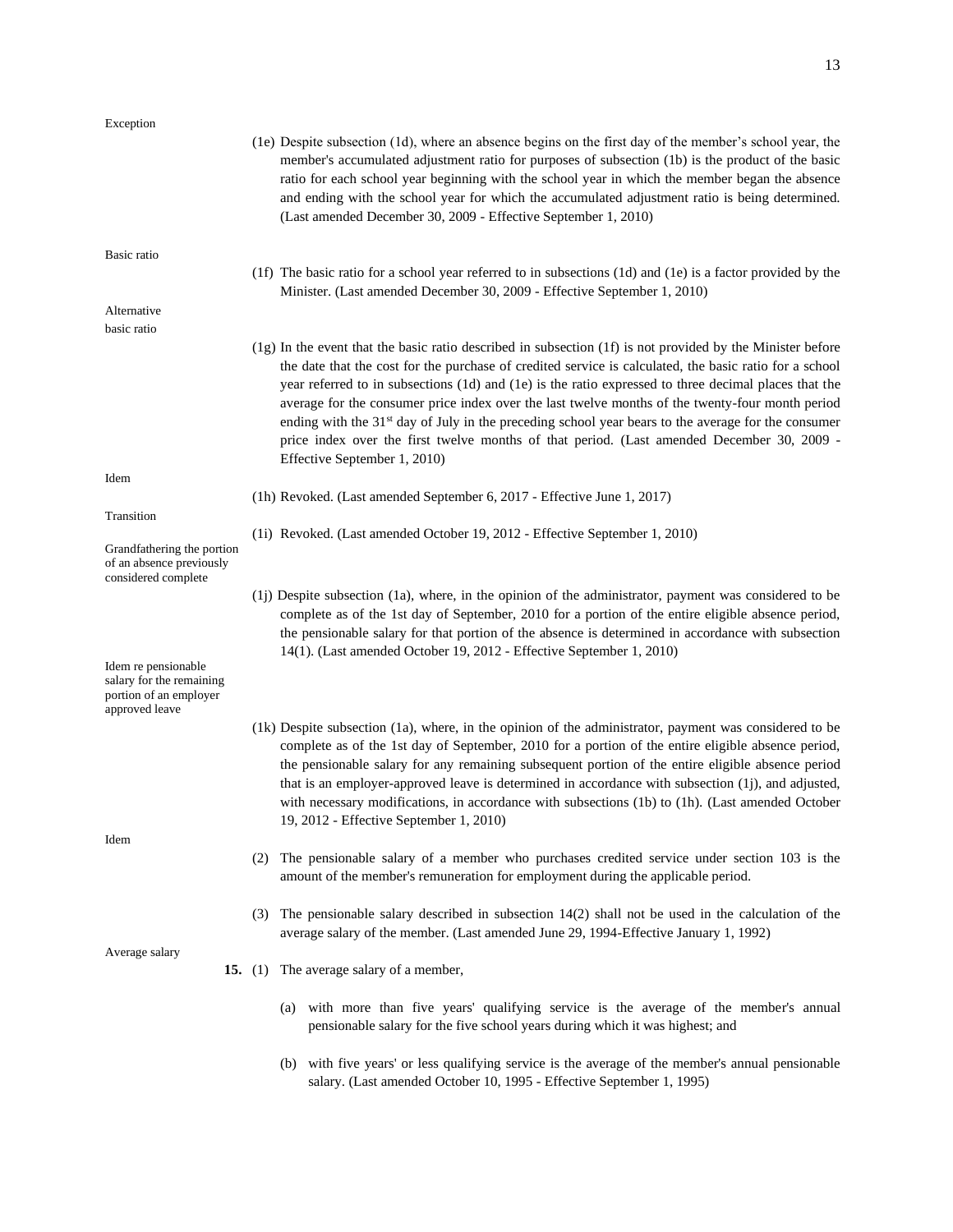Employee working less than full school year

> (2) For the purpose of determining the average salary of a member employed more than ten days but less than a full-time school year or an active member on LTIP whose LTIP payments are based upon a less than full-time salary, the annual pensionable salary of the member is calculated using the formula,

$$
(\mathbf{A}/\mathbf{B}) \times \mathbf{C}
$$

in which,

"A" is the amount of the member's pensionable salary for the school year,

"B" is the lesser of,

- (a) the number of days of credited service accumulated by the member during the school year, and
- (b) the number of days in a full-time school year, and

"C" is the number of days in a full-time school year except,

- (a) in the first year of the member's employment in education when it is the number of days between the first day worked by the member and the end of the school year, or
- (b) in the final year of active membership when it is the number of days in a full-time school year between the beginning of the school year and the date the member's pension or the pension of a survivor of the member begins. (Last amended February 20, 1997 - Effective January 1, 1997)

### Employee working less than full final school year

(2a) For the purpose of determining the average salary of a member employed more than ten days but less than a full-time school year during his or her final year of active membership, the pensionable salary of the member as determined under subsection (2) for that final year shall be increased by an amount calculated using the formula,

## $A \times B/C$

in which,

"A" is the member's pensionable salary for the school year in which it was sixth highest,

"B" is the number of days in a full-time school year between the date the member's pension or the pension of a survivor of the member begins and the end of the school year, and

"C" is the number of days in a full-time school year. (Last amended February 20, 1997 - Effective January 1, 1997)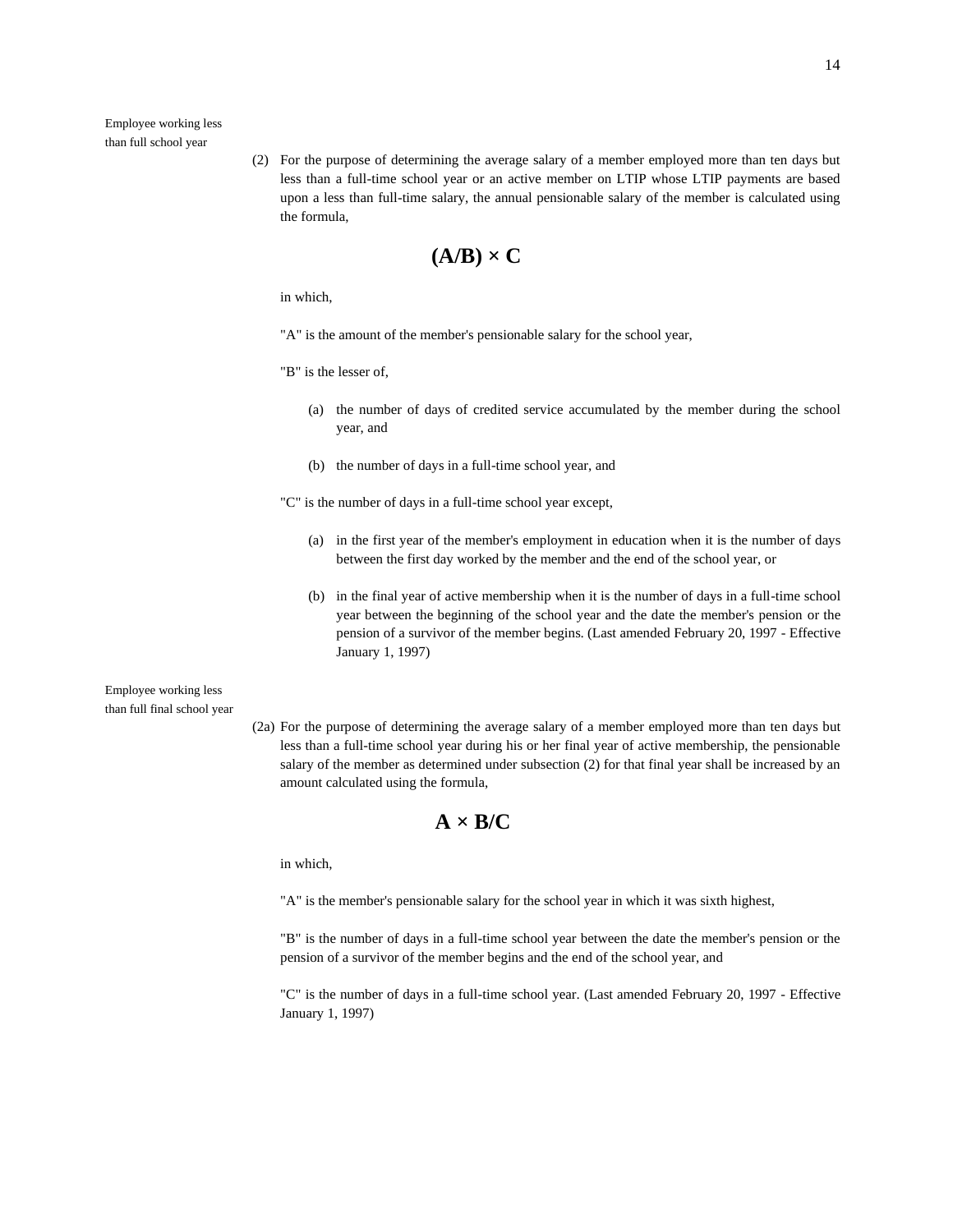| Purchases of credit    |                                                                                                                                                                                                                                                                                                                                                                                                                                                                |
|------------------------|----------------------------------------------------------------------------------------------------------------------------------------------------------------------------------------------------------------------------------------------------------------------------------------------------------------------------------------------------------------------------------------------------------------------------------------------------------------|
|                        | (2b) Subsections (2) and (2a) shall apply, with necessary modifications, to credited service accumulated<br>by a member for a school year under section 94 in respect of periods on or after the $1st$ day of<br>September, 2010, provided that the member has completed a purchase of the entire eligible absence<br>period in respect of that school year. (Last amended September 6, 2017 – Effective January 1,<br>2012)                                   |
| Restriction            | (3) Revoked.                                                                                                                                                                                                                                                                                                                                                                                                                                                   |
|                        | (a) Revoked.                                                                                                                                                                                                                                                                                                                                                                                                                                                   |
| Inflation adjusted     | (b) Revoked. (Last amended October 10, 1995 - Effective September 1, 1995)                                                                                                                                                                                                                                                                                                                                                                                     |
| pensionable salary     | (4) For the purposes of this section, the pensionable salary for an active member on LTIP is increased<br>after the school year in which the member began receiving LTIP benefits by multiplying the<br>pensionable salary for that year, as determined under section 13, by the accumulated adjustment<br>ratio determined in the manner set out in subsection (4a). (Last amended April 2, 2001 - Effective<br>September 1, 2001)                            |
| Idem                   | (4a) A member's accumulated adjustment ratio for purposes of subsection (4) is the product by<br>multiplication of the basic ratio for each school year beginning with the school year following the<br>school year in which the member began receiving LTIP benefits and ending with the school year<br>for which the accumulated adjustment ratio is being determined. (Last amended April 2, 2001 –<br>Effective September 1, 2001)                         |
| Idem                   |                                                                                                                                                                                                                                                                                                                                                                                                                                                                |
|                        | (4b) The basic ratio for a school year referred to in subsection (4a) is the ratio expressed to three<br>decimal places that the average for the consumer price index over the last twelve months of the<br>twenty-four month period ending with the 30th day of September in that school year bears to the<br>average for the consumer price index over the first twelve months of that period. (Last amended<br>April 2, 2001 – Effective September 1, 2001) |
| Idem                   | (4c) Revoked. (Last amended September 6, $2017$ – Effective June 1, 2017)                                                                                                                                                                                                                                                                                                                                                                                      |
| Idem                   | (4d) Subsections (4) to (4c) do not apply for the period of September 1, 2001 to August 31, 2011 in<br>respect of a member who is an active member as described in subsection 6 (1a) and whose<br>pensionable salary is determined in accordance with subsection 12 (5a). (Last amended August 4,<br>2011 – Effective September 1, 2011)                                                                                                                       |
| <b>D.</b> Transitional |                                                                                                                                                                                                                                                                                                                                                                                                                                                                |

Transitional re membership

> **16.** (1) Every person who has credit in the Teachers' Superannuation Fund on the 31st day of December, 1989 and who is not entitled to an allowance under a predecessor of this Act becomes an active member of the pension plan upon completing one day of employment in education on or after the 1st day of January, 1990.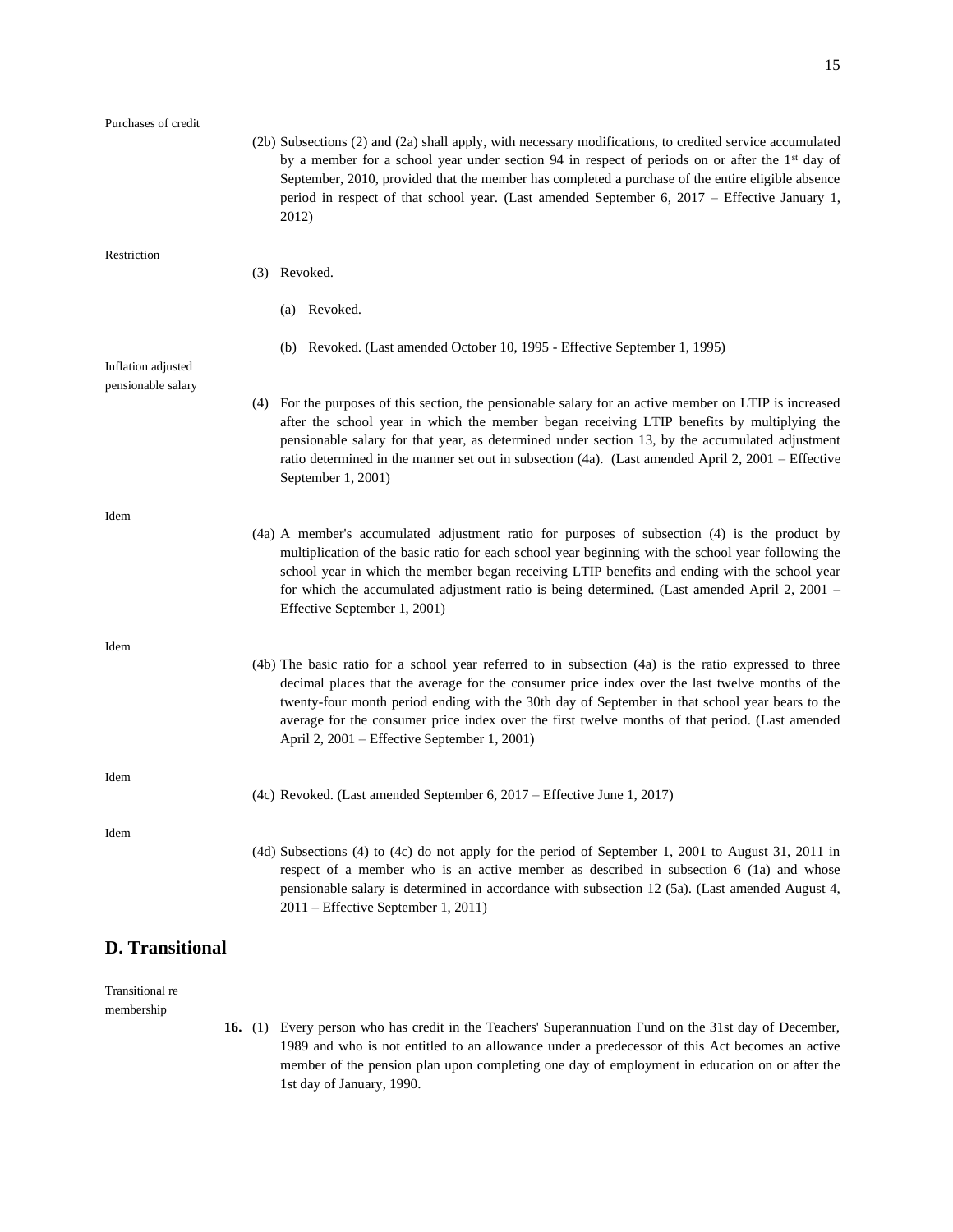| Idem, active member<br>on LTIP |     |                                                                                                                                                                                                                                                                                                                                   |
|--------------------------------|-----|-----------------------------------------------------------------------------------------------------------------------------------------------------------------------------------------------------------------------------------------------------------------------------------------------------------------------------------|
|                                |     | Every person who was making contributions or on whose behalf contributions were being made on<br>(2)<br>the 31st day of December, 1989 under an agreement referred to in section 4 of the Teachers'<br>Superannuation Act, 1983 or under a predecessor of that section is considered to be an active<br>member on LTIP.           |
| Transitional re                |     |                                                                                                                                                                                                                                                                                                                                   |
| credited service               | 17. | Every active member shall be considered to have accumulated credited or qualifying service under<br>the pension plan in an amount equal to the credited or qualifying service that he or she had<br>accumulated under a predecessor of this Act. (Last amended October 10, 1995 - Effective<br>September 1, 1995)                 |
| Re-employed<br>pensioners      |     |                                                                                                                                                                                                                                                                                                                                   |
|                                | 18. | A re-employed pensioner making contributions under the pension plan or a predecessor of this Act<br>on or after the 1st day of September, 1989 up to the 1st day of January, 1990 is entitled to a refund<br>of contributions, if any, made in respect of the first ninety-five days or less of employment during<br>that period. |
|                                |     |                                                                                                                                                                                                                                                                                                                                   |

# **PART III CONTRIBUTIONS**

### **A. Member Contributions**

Amount of member's contributions

- **19**. (1) Every active member who is required to contribute to the *Canada Pension Plan* or to the *Quebec Pension Plan* shall contribute for a year, for salary paid after 2011,
	- (a) 10.4 per cent of that portion of the member's pensionable salary up to and including the amount of the Year's Maximum Pensionable Earnings as prescribed under the *Canada Pension Plan*; and
	- (b) 12 per cent of that portion of the member's pensionable salary that exceeds the amount of the Year's Maximum Pensionable Earnings. (Last amended August 4, 2011 – Effective January 1, 2012)

(2) Every active member who is not required to contribute to the *Canada Pension Plan* or to the *Quebec Pension Plan* shall contribute 12 per cent of the member's pensionable salary for the year,

for salary paid after 2011. (Last amended August 4, 2011 – Effective January 1, 2012)

Idem

Maximum amount of contributions, R.S.C. 1952, C. 148

(2a) Revoked. (Last amended February 12, 2019 – Effective January 1, 2019)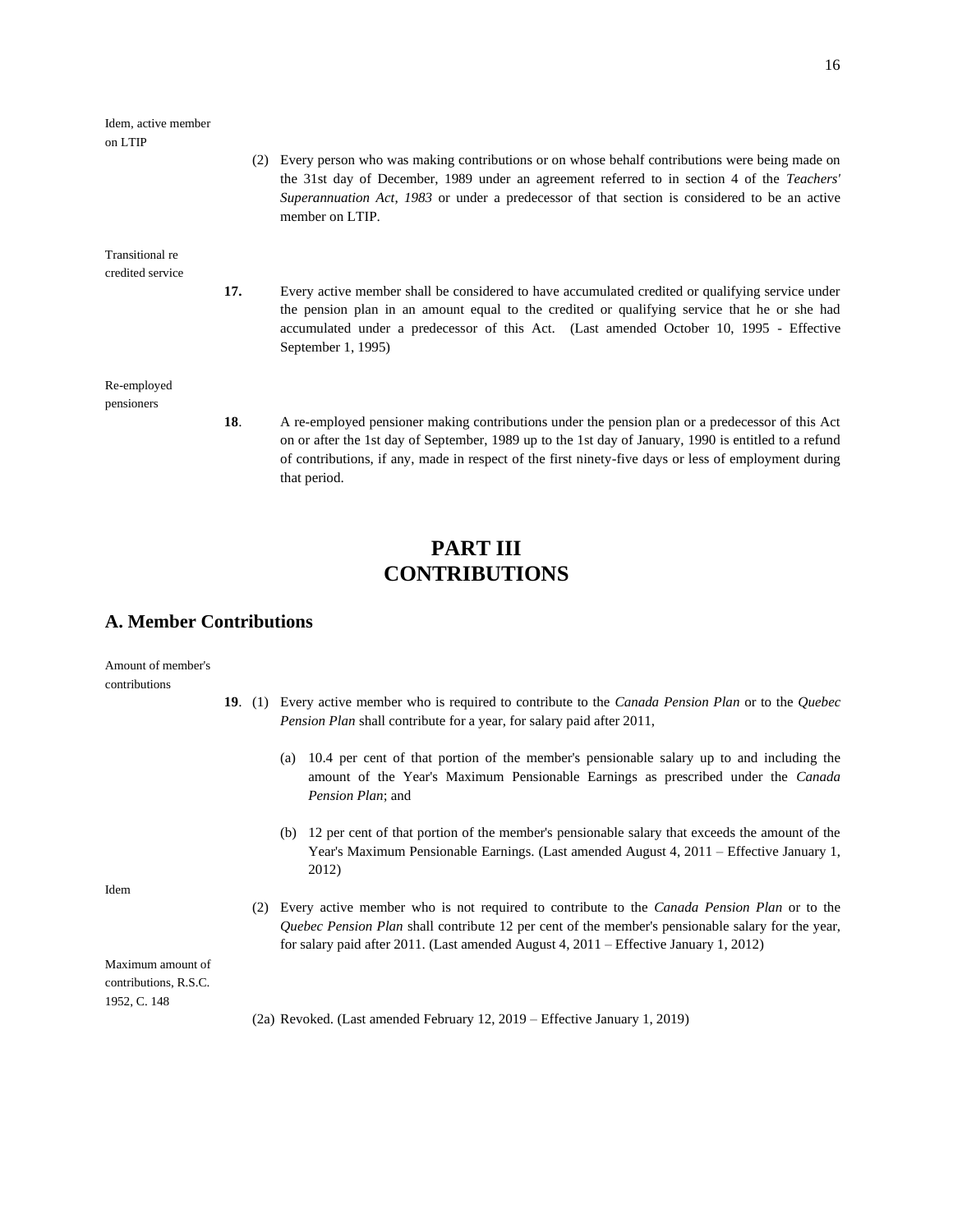### Deemed required to contribute to CPP (2b) An active member who at any time after the end of the month in which he or she attains the age of 65 years and before the end of the month in which he or she attains the age of 70 years receives a Canada Pension Plan retirement pension shall contribute for salary paid after 2011 the contributions set out in paragraphs (1) (a) and (b) if an election under paragraph 12 (1) (c) of the *Canada Pension Plan* is not in effect at the time of the salary payment. (Last amended June 20, 2012 – Effective January 1, 2012) Pensionable salary (3) Revoked. (Last amended October 23, 1991 - Effective October 23, 1991) Additional contributions (4) In addition to the contributions required under subsection (1) or (2), every active member shall contribute 2.0 per cent of the member's pensionable salary for the year, for salary paid during the year 2007. (Last amended December 21, 2006 – Effective January 1, 2007) Idem (5) In addition to the contributions required under subsection (1) or (2), every active member shall contribute 2.3 per cent of the member's pensionable salary for the year, for salary paid during the year 2008. (Last amended December 21, 2006 – Effective January 1, 2007) Idem (6) In addition to the contributions required under subsection (1) or (2), every active member shall contribute 2.1 per cent of the member's pensionable salary for the year, for salary paid after 2008 but before 2012. (Last amended August 4, 2011 – Effective January 1, 2012) Idem (7) In addition to the contributions required under subsection (1), (2) or (2b), every active member shall contribute 0.4 per cent of the member's pensionable salary for the year, for salary paid during the year 2012. (Last amended June 20, 2012 – Effective January 1, 2012) Idem (8) In addition to the contributions required under subsection (1), (2) or (2b), every active member shall contribute 0.75 per cent of the member's pensionable salary for the year, for salary paid during the year 2013. (Last amended June 20, 2012 – Effective January 1, 2012) Idem (9) In addition to the contributions required under subsection (1), (2) or (2b), every active member shall contribute 1.1 per cent of the member's pensionable salary for the year, for salary paid after 2013 but before 2018. (Last amended September 6, 2017 – Effective January 1, 2018) Contributions by members working more than full-time **19a**. An active member who is employed on a full-time basis to work a full-time school year is not required to make a contribution for any employment during that school year in excess of a full-time school year. (Last amended June 28, 1990 - Effective June 28, 1990) Member contributions during statutory leaves **19b.** An active member shall, during a statutory leave which began prior to the 1<sup>st</sup> day of September, 2010, contribute the applicable amount set out in section 19 unless the member has notified the employer in writing that she or he elects not to participate in the pension plan during the statutory leave. (Last amended December 30, 2009 - Effective September 1, 2010) Member contributions during statutory leaves on or after September 1, 2010 **19c.** A member shall, during a statutory leave which begins on or after the 1<sup>st</sup> day of September, 2010, contribute the applicable amount set out in section 94 unless the member has notified the employer in writing that she or he elects not to participate in the pension plan during the statutory leave. (Last amended December 30, 2009 - Effective September 1, 2010)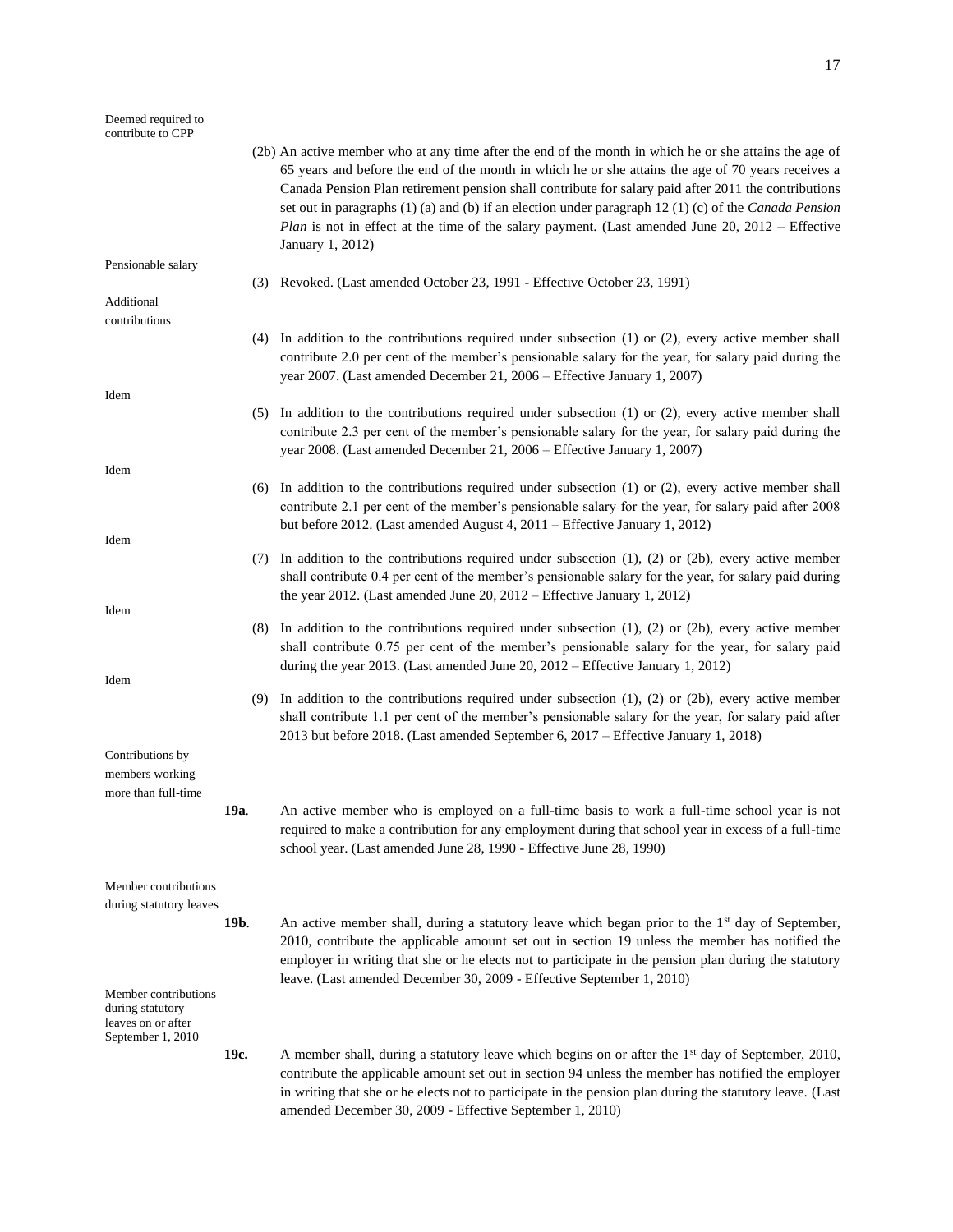| Collection of member    |                |                                                                                                                                                                                                                                                                                                                                                                         |
|-------------------------|----------------|-------------------------------------------------------------------------------------------------------------------------------------------------------------------------------------------------------------------------------------------------------------------------------------------------------------------------------------------------------------------------|
| contributions           |                |                                                                                                                                                                                                                                                                                                                                                                         |
|                         |                | 20. (1) The employer of an active member shall deduct the amount the member is required to contribute<br>under section 19 from the salary paid to the member.                                                                                                                                                                                                           |
| Transfer of amount      |                |                                                                                                                                                                                                                                                                                                                                                                         |
| deducted                |                |                                                                                                                                                                                                                                                                                                                                                                         |
|                         |                | (2) An employer shall deliver to the administrator or deposit to the account of the pension fund on or<br>before the last day of each month in which a member's salary is paid the amount deducted for the<br>member's contribution.                                                                                                                                    |
| Interest payable        |                |                                                                                                                                                                                                                                                                                                                                                                         |
|                         |                | (3) An employer shall pay interest on amounts in arrears from the date the payment is due to the day<br>before it is made, calculated at the standard interest rate. (Last amended September 8, 2006 -<br>Effective January 1, 2003)                                                                                                                                    |
| Idem                    |                |                                                                                                                                                                                                                                                                                                                                                                         |
|                         |                | (3a) Revoked. (Last amended September 6, 2017 – Effective June 1, 2017)                                                                                                                                                                                                                                                                                                 |
| Report to administrator |                | (4) An employer shall make such reports to the administrator as the administrator requires in respect of<br>member contributions.                                                                                                                                                                                                                                       |
| Member contributions    |                |                                                                                                                                                                                                                                                                                                                                                                         |
| not to be collected     |                |                                                                                                                                                                                                                                                                                                                                                                         |
|                         |                | (5) An employer shall not deduct from the salary paid to an active member employed on a full-time<br>basis for a full-time school year an amount greater than the contributions payable under section 19<br>by an employee who works a full-time school year unless the member directs the employer to do<br>so. (Last amended June 28, 1990 - Effective June 28, 1990) |
| Idem                    |                |                                                                                                                                                                                                                                                                                                                                                                         |
|                         | (6)            | An employer who is provided with evidence that an active member is employed on a full-time basis<br>for a full-time school year by another employer shall not make any deduction from the salary paid<br>to that member for contributions under section 19 unless the member directs the employer to do so.<br>(Last amended June 28, 1990 - Effective June 28, 1990)   |
| Status of contributions |                |                                                                                                                                                                                                                                                                                                                                                                         |
|                         | (7)            | A contribution which an active member directs his or her employer to deduct under subsection (5)<br>or (6) is considered to be a required contribution for the purpose of sections 25 and 26. (Last<br>amended June 28, 1990 - Effective June 28, 1990)                                                                                                                 |
| Underpayment of         |                |                                                                                                                                                                                                                                                                                                                                                                         |
| contributions           |                |                                                                                                                                                                                                                                                                                                                                                                         |
|                         |                | 20a. (1) A member who has for any year contributed an amount less than that calculated under section 19<br>shall, upon being notified of the amount of the undercontribution, pay as a lump sum an amount<br>equal to the undercontribution. (Last amended February 28, 1992 - Effective January 1, 1992)                                                               |
| Interest                |                |                                                                                                                                                                                                                                                                                                                                                                         |
|                         |                | (2) A member referred to in subsection (1) shall pay interest calculated at the standard rate on the<br>amount of the undercontribution from the day the member is notified to the day before the<br>undercontribution is paid. (Last amended February 28, 1992 - Effective January 1, 1992)                                                                            |
| Contributions re active |                |                                                                                                                                                                                                                                                                                                                                                                         |
| members on LTIP         | <b>21.</b> (1) | The amount of the required contribution for an active member on LTIP is,                                                                                                                                                                                                                                                                                                |
|                         |                |                                                                                                                                                                                                                                                                                                                                                                         |
|                         |                | 6.9 per cent of the pensionable salary of a member who becomes disabled before the 1st day of<br>(a)<br>January, 1991, and                                                                                                                                                                                                                                              |
|                         |                | (b) 8.9 per cent of the pensionable salary of a member who becomes disabled after the 31st day of<br>December, 1990,                                                                                                                                                                                                                                                    |
|                         |                | except that payment of the required contribution is waived for a member who becomes disabled<br>after the $31st$ day of August, 2001. (Last amended April 2, 2001 – Effective September 1, 2001)                                                                                                                                                                        |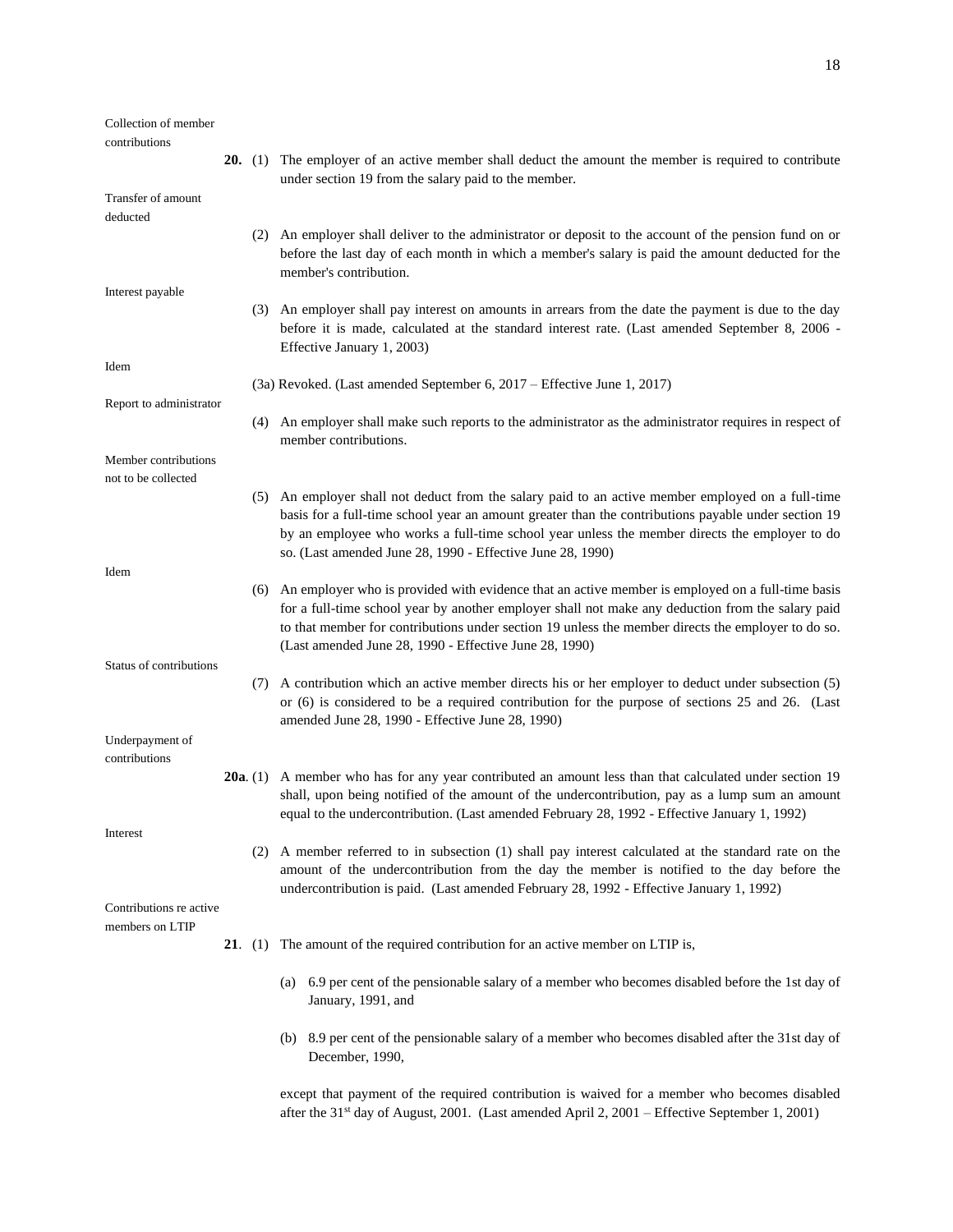| Inflation adjusted<br>pensionable salary   |         |     |                                                                                                                                                                                                                                                                                                                                                                                            |
|--------------------------------------------|---------|-----|--------------------------------------------------------------------------------------------------------------------------------------------------------------------------------------------------------------------------------------------------------------------------------------------------------------------------------------------------------------------------------------------|
|                                            |         |     | (2) Revoked. (Last amended April 2, 2001 – Effective September 1, 2001)                                                                                                                                                                                                                                                                                                                    |
| Idem                                       |         |     | (2a) Revoked. (Last amended April 2, 2001 – Effective September 1, 2001)                                                                                                                                                                                                                                                                                                                   |
| Idem                                       |         |     |                                                                                                                                                                                                                                                                                                                                                                                            |
| Idem S.C. 1970 - 1971<br>- 1972 c. 15      |         |     | (2b) Revoked. (Last amended April 2, 2001 – Effective September 1, 2001)                                                                                                                                                                                                                                                                                                                   |
|                                            |         |     | (2c) Revoked. (Last amended April 2, 2001 – Effective September 1, 2001)                                                                                                                                                                                                                                                                                                                   |
| Restriction re election                    |         |     | (2d) Revoked. (Last amended February 12, 2019 – Effective January 1, 2019)                                                                                                                                                                                                                                                                                                                 |
| Notice of status                           |         |     | (3) Revoked. (Last amended October 23, 1991 - Effective October 23, 1991)                                                                                                                                                                                                                                                                                                                  |
|                                            |         |     | (4) An active member on LTIP shall give notice on the first day of each school year to his or her<br>employer or former employer that the member continues to be an active member on LTIP.                                                                                                                                                                                                 |
| Minister's payments re<br>active member on |         |     |                                                                                                                                                                                                                                                                                                                                                                                            |
| <b>LTIP</b>                                | 22.     |     | The contributions required under subsection 21 (1) from an active member on LTIP who is<br>receiving benefits under a long term income protection plan established under the <i>Public Service of</i><br>Ontario Act, 2006 shall be paid on behalf of the member by the Minister. (Last amended September<br>6, 2017 – Effective August 20, 2007)                                          |
| Collection re active<br>member on LTIP     |         |     |                                                                                                                                                                                                                                                                                                                                                                                            |
|                                            | 23. (1) |     | The required contribution for an active member on LTIP shall be paid to the person who was his or<br>her employer on the date of disability.                                                                                                                                                                                                                                               |
| Idem                                       |         |     | (2) Payments under subsection (1) must be made on or before the fifteenth day of the month following<br>the month in which each payment under the long term income protection agreement is made to the<br>member.                                                                                                                                                                          |
| Increased                                  |         |     |                                                                                                                                                                                                                                                                                                                                                                                            |
| contributions                              |         |     | (3) Revoked. (Last amended April 2, 2001 – Effective September 1, 2001)                                                                                                                                                                                                                                                                                                                    |
| Transfer of<br>contribution                |         |     |                                                                                                                                                                                                                                                                                                                                                                                            |
|                                            |         | (4) | An employer to whom a payment in respect of an active member on LTIP is to be made under this<br>section shall, whether or not the payment is made, deliver to the administrator on or before the last<br>day of each month in which the member's LTIP payment is required the amount of the member's<br>required contribution. (Last amended April 2, 2001 - Effective September 1, 2001) |
| Idem                                       |         |     |                                                                                                                                                                                                                                                                                                                                                                                            |
| Interest payable                           |         | (5) | Revoked. (Last amended April 2, 2001 – Effective September 1, 2001)                                                                                                                                                                                                                                                                                                                        |
|                                            |         |     | (6) Interest is payable on payments in arrears made to the employer or by the employer from the date<br>the payment is due to the day before it is made, calculated at the standard interest rate. (Last<br>amended September 6, 2017 - Effective June 1, 2017)                                                                                                                            |
| Cause of action                            |         |     |                                                                                                                                                                                                                                                                                                                                                                                            |
|                                            |         | (7) | An employer may maintain an action for the recovery of an amount paid to the administrator under<br>subsection (4) if the employer has not received the corresponding payment of required<br>contributions for an active member on LTIP.                                                                                                                                                   |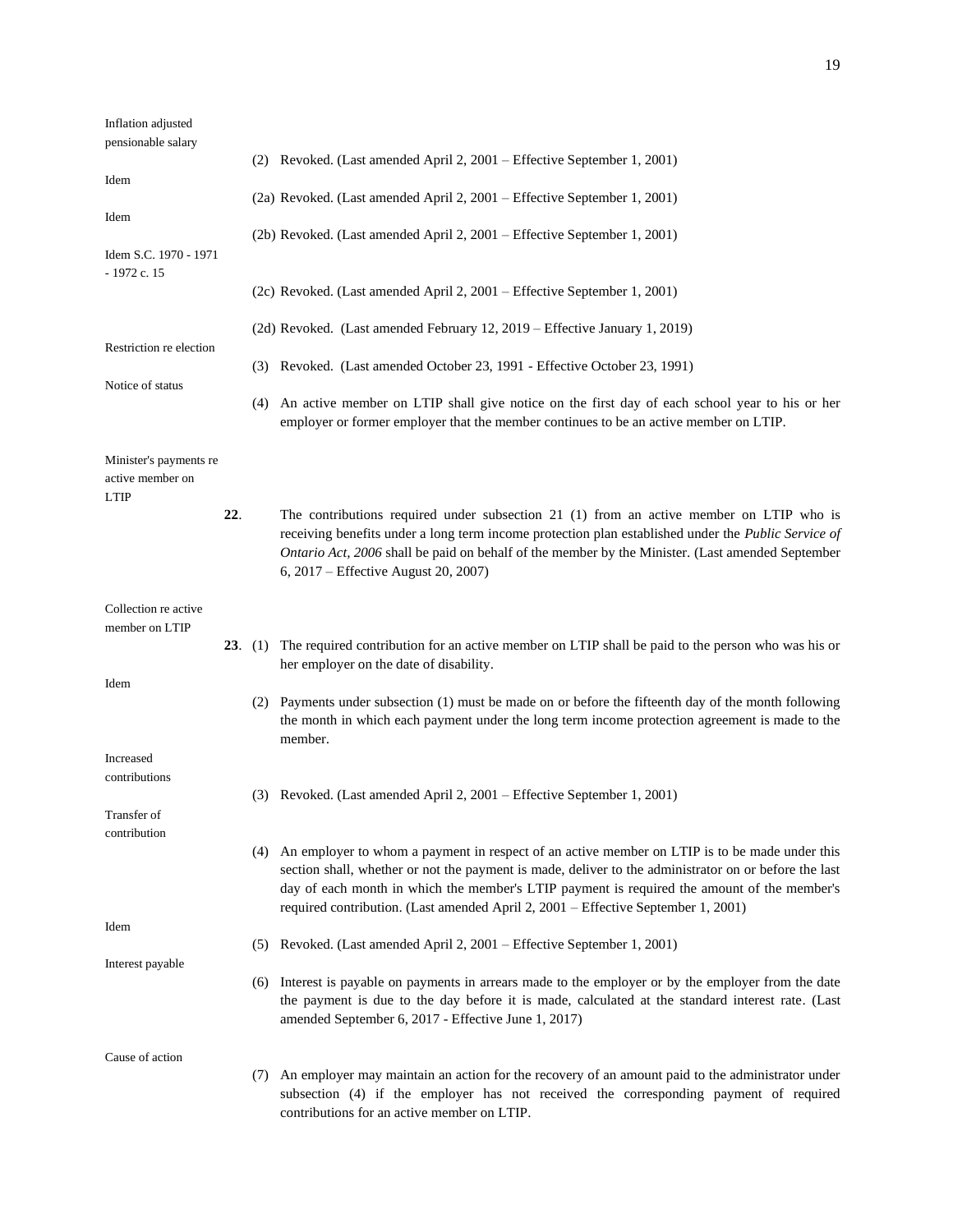Collection re member on statutory leave

- **23a.** (1) An active member who has taken a statutory leave which began prior to the  $1<sup>st</sup>$  day of September, 2010 and has not notified his or her employer in writing that she or he elects not to participate in the pension plan during the leave, shall pay the member's contribution to the member's employer on or before the normal pay day of the employer. (Last amended December 30, 2009 - Effective September 1, 2010)
	- (2) An employer to whom a payment in respect of an active member referred to in subsection (1) is to be made shall, whether or not the payment is made, deliver to the administrator on or before the last day of each month of the member's statutory leave the amount of the member's required contribution. (Last amended October 23, 1991 - Effective October 23, 1991)
	- (3) Interest is payable on payments due from the employer which are in arrears from the date the payment is due to the day before it is made, calculated at the standard interest rate. (Last amended May 5, 2010 – Effective January 1, 2003)
	- (3a) Revoked. (Last amended September 6, 2017 Effective June 1, 2017)
	- (4) An employer may maintain an action for the recovery of an amount paid to the administrator together with interest thereon at the standard interest rate under this section if the employer has not received the corresponding payment of required contributions from the active member who has taken a statutory leave. (Last amended October 23, 1991 - Effective October 23, 1991)

Maximum contributions – *Income Tax Regulations* (Canada)

- **23b.** (1) A member's contributions calculated under sections 19 or 21 for a period after the  $31<sup>st</sup>$  day of December, 1991 shall not exceed the lesser of the maximum contribution permitted under the *Income Tax Regulations* (Canada) and the maximum contribution determined by the actuary. (Last amended February 12, 2019 – Effective January 1, 2019)
	- (2) Despite subsection (1), when a waiver described in subsection 8503(5) of the *Income Tax Regulations* (Canada)
		- (a) is in effect, or
		- (b) has been applied for and notice of refusal to issue the waiver has not been received,

a member's contributions calculated under sections 19 or 21 shall not exceed the maximum contribution determined by the actuary. (Last amended February 12, 2019 – Effective January 1, 2019)

### **B. Employer Contributions**

Liability for contributions

> **24**. (1) Employer contributions in respect of an active member employed as described in subsection 2 (1) shall be paid by the Minister.

Idem

(2) Subsection (1) does not apply with respect to any contribution in relation to which the member is required under this pension plan to make the contribution that would otherwise be made by the **Minister**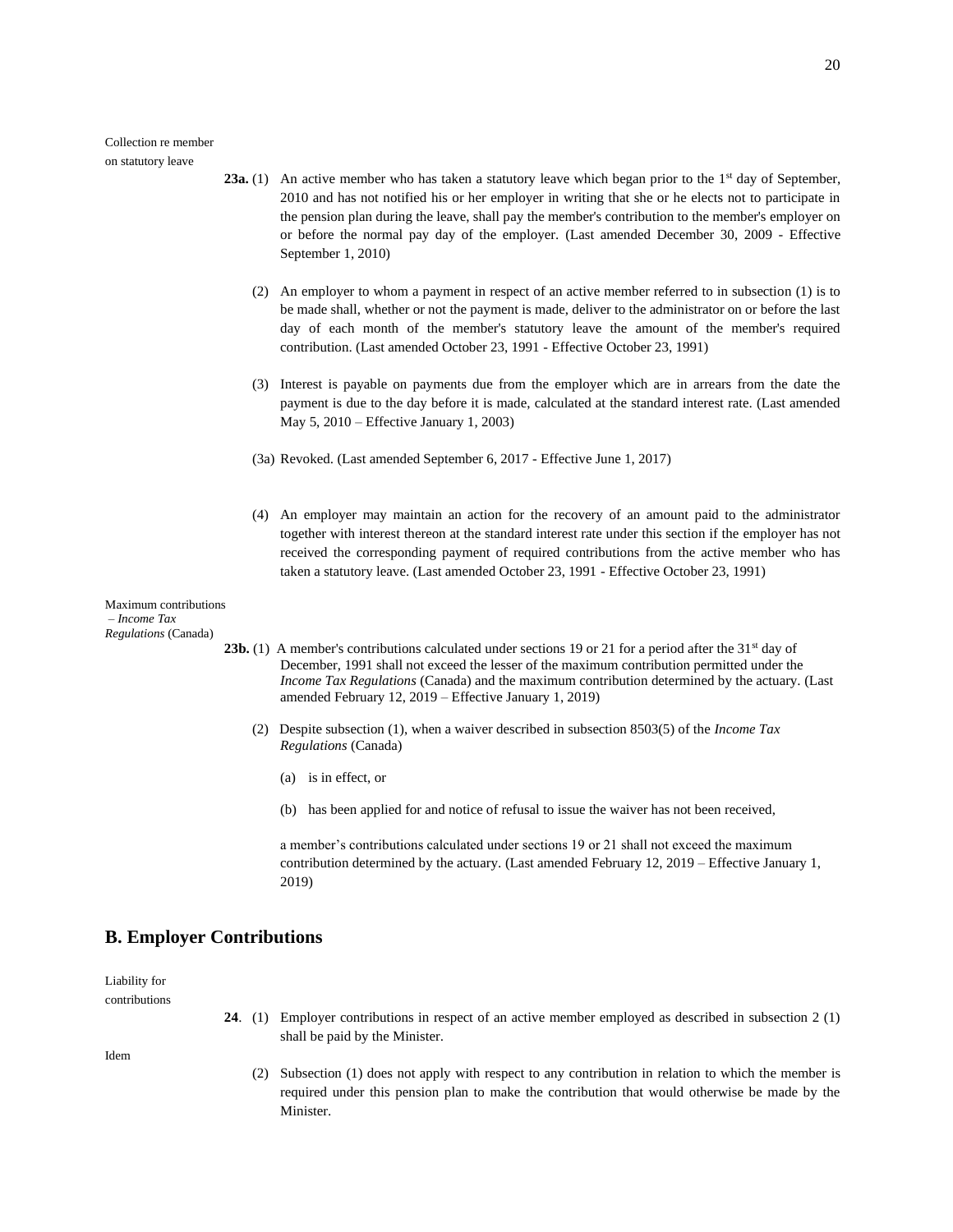| Idem                             |  | (3) Employer contributions in respect of an active member employed as described in subsection 2 (2)                                                                                                                                                                                                                                                                                                                                                      |
|----------------------------------|--|----------------------------------------------------------------------------------------------------------------------------------------------------------------------------------------------------------------------------------------------------------------------------------------------------------------------------------------------------------------------------------------------------------------------------------------------------------|
| Idem                             |  | or section 7, 8 or 9 shall be paid by the employer of the member.                                                                                                                                                                                                                                                                                                                                                                                        |
|                                  |  | (4) Employer contributions in respect of an active member on LTIP shall be paid by the person making<br>the employer contributions in respect of the member immediately before the date of disability.                                                                                                                                                                                                                                                   |
|                                  |  | (5) No employer contribution, other than an eligible contribution under the <i>Income Tax Act</i> (Canada),<br>shall be made to the plan. (Last amended June 29, 1994 - Effective January 1, 1992)                                                                                                                                                                                                                                                       |
| Contributions by the<br>Minister |  |                                                                                                                                                                                                                                                                                                                                                                                                                                                          |
|                                  |  | 25. (1) The Minister shall contribute in each year an amount equal to the required contributions made<br>during the year before the preceding year by or on behalf of those members for whom the Minister<br>is required to make employer contributions.                                                                                                                                                                                                 |
| Idem, active                     |  |                                                                                                                                                                                                                                                                                                                                                                                                                                                          |
| members on LTIP                  |  | (2) In addition to the amount required under subsection (1), the Minister shall contribute in each year,<br>in respect of the year before the preceding year, 4 per cent of the pensionable salaries of active<br>members on LTIP who become disabled before the 1st day of January, 1991. (Last amended June 3,<br>2009 - Effective January 1, 2010)                                                                                                    |
| Idem                             |  | (2a) In addition to the amounts required under subsections (1) and (2), the Minister shall contribute in<br>each year, in respect of the year before the preceding year:                                                                                                                                                                                                                                                                                 |
|                                  |  | (a) an amount equal to the required contributions that would have been made by or on behalf of<br>active members on LTIP who became disabled after the 31st day of August, 2001, but for the<br>waiver in subsection $21(1)$ ; and                                                                                                                                                                                                                       |
|                                  |  | (b) an amount equal to the required contributions that would have been made by or on behalf of<br>active members on LTIP to increase the member's pensionable salary under section 15, if<br>contributions were required on such increase in pensionable salary. (Last amended June 3,<br>2009 – Effective January 1, 2010)                                                                                                                              |
| Additional                       |  |                                                                                                                                                                                                                                                                                                                                                                                                                                                          |
| contributions                    |  |                                                                                                                                                                                                                                                                                                                                                                                                                                                          |
|                                  |  | (2b) In respect of the year 2008, the Minister shall contribute, in addition to the amounts required under<br>this section, an amount equal to 0.8 per cent of the pensionable salaries of active members in<br>respect of whom required contributions were made during that year in accordance with section 19<br>and for whom the Minister is required to make employer contributions. (Last amended December<br>21, 2006 – Effective January 1, 2007) |
| Idem                             |  |                                                                                                                                                                                                                                                                                                                                                                                                                                                          |
|                                  |  | (2c) In respect of the year 2008, the Minister shall contribute, in addition to the amounts required under<br>this section, an amount equal to 0.8 per cent of the pensionable salaries of members who purchase<br>credit under the pension plan in respect of that year and for whom the Minister is required to make<br>employer contributions. (Last amended December 21, 2007 – Effective January 1, 2007)                                           |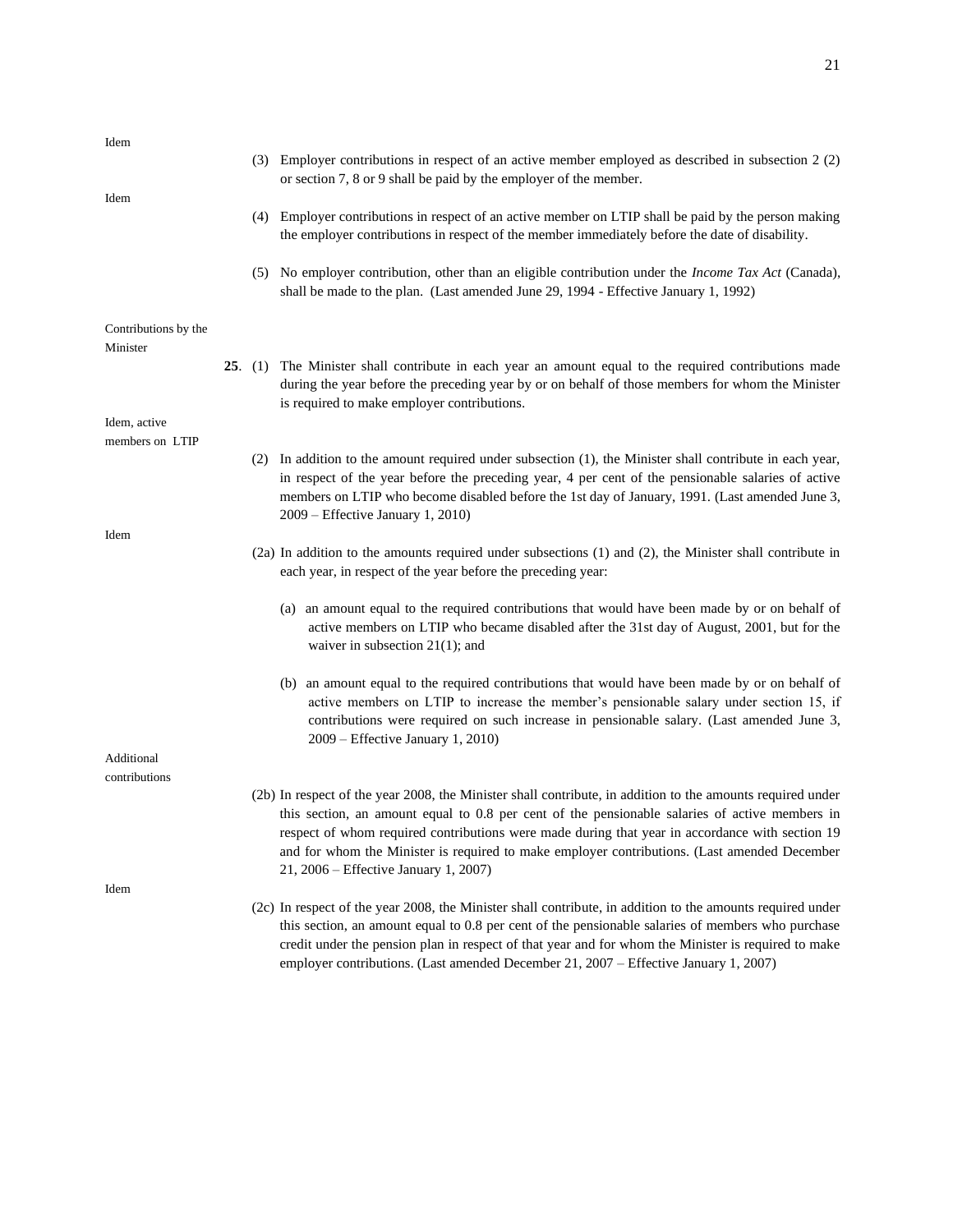|                                            | (2d) In addition to the amounts required under this section, the Minister shall contribute in each year a<br>proportional amount of the difference, as calculated by the administrator, between the inflation<br>adjustments that were included in pensions, commuted values and lump sum payments (other than<br>reciprocal transfers) that were paid in the year before the preceding year and the inflation<br>adjustments that would have been included in such benefits but for the combined application of<br>subsections $80(3a)$ and $(3b)$ . The Minister's proportional amount shall be based on the pensionable<br>salaries of active members for whom the Minister is required to make employer contributions, in<br>respect of the year before the preceding year, as a percentage of the pensionable salaries of all<br>active members for that year. (Last amended September 17, 2013 - Effective January 1, 2014) |
|--------------------------------------------|-----------------------------------------------------------------------------------------------------------------------------------------------------------------------------------------------------------------------------------------------------------------------------------------------------------------------------------------------------------------------------------------------------------------------------------------------------------------------------------------------------------------------------------------------------------------------------------------------------------------------------------------------------------------------------------------------------------------------------------------------------------------------------------------------------------------------------------------------------------------------------------------------------------------------------------|
| Idem                                       | (2e) For greater certainty, if inflation adjustments have ever been made in accordance with subsection<br>$80(3d)$ , the Minister's contributions pursuant to subsection $25(2d)$ shall be determined as if<br>inflation adjustments had never been made in accordance with subsection 80(3d). (Last amended<br>September 17, 2013 - Effective January 1, 2014)                                                                                                                                                                                                                                                                                                                                                                                                                                                                                                                                                                   |
| Due date                                   |                                                                                                                                                                                                                                                                                                                                                                                                                                                                                                                                                                                                                                                                                                                                                                                                                                                                                                                                   |
|                                            | The Minister's contribution is due on the first business day following the 1st day of January in each<br>(3)<br>year and not as required under the Pension Benefits Act. (Last amended June 28, 1990 - Effective<br>June 28, 1990)                                                                                                                                                                                                                                                                                                                                                                                                                                                                                                                                                                                                                                                                                                |
| Interest payable                           | (4) Interest on the Minister's contribution is payable for the period beginning on the 1st day of June of<br>the year that was two years before the date on which a payment is due and ending on the day before<br>the payment is made, calculated at the standard interest rate in effect on that 1st day of June.                                                                                                                                                                                                                                                                                                                                                                                                                                                                                                                                                                                                               |
|                                            | (4a) Despite subsections (3) and (4), \$500,000,000 of the Minister's contribution due on January 4, 1993<br>shall be made on April 1, 1993 with interest at the rate of 11.25% per annum applied from January<br>4, 1993 to March 31, 1993. (Last amended May 29, 1992 - Effective May 29, 1992)                                                                                                                                                                                                                                                                                                                                                                                                                                                                                                                                                                                                                                 |
| Idem, transitional                         | Interest payable in respect of a period before the 1st day of January, 1990 shall be calculated,<br>(5)                                                                                                                                                                                                                                                                                                                                                                                                                                                                                                                                                                                                                                                                                                                                                                                                                           |
|                                            | (a) up to that date, in accordance with the <i>Teachers' Superannuation Act</i> , 1983;                                                                                                                                                                                                                                                                                                                                                                                                                                                                                                                                                                                                                                                                                                                                                                                                                                           |
| Delivery                                   | on and after that date, at the standard interest rate in effect on the 1st day of January, 1990.<br>(b)                                                                                                                                                                                                                                                                                                                                                                                                                                                                                                                                                                                                                                                                                                                                                                                                                           |
|                                            | The Minister shall deliver contributions to the administrator or deposit them to the account of the<br>(6)<br>pension fund.                                                                                                                                                                                                                                                                                                                                                                                                                                                                                                                                                                                                                                                                                                                                                                                                       |
| Order of Lieutenant<br>Governor in Council |                                                                                                                                                                                                                                                                                                                                                                                                                                                                                                                                                                                                                                                                                                                                                                                                                                                                                                                                   |
|                                            | (7) To reduce the time between the date of payment mentioned in subsection (3) and the payment of<br>contributions by or on behalf of those members for whom the Minister is required to make<br>employer contributions, the Lieutenant Governor in Council may, despite subsections (1) and (4),<br>by order require the Minister to make payments for such number of months in the preceding year as<br>are specified in the order in respect of contributions in those months by or on behalf of those<br>members for whom the Minister is required to make employer contributions.                                                                                                                                                                                                                                                                                                                                            |
| Idem                                       | An order made under subsection (7) shall revise the period of time mentioned in subsection (1) in<br>(8)                                                                                                                                                                                                                                                                                                                                                                                                                                                                                                                                                                                                                                                                                                                                                                                                                          |
|                                            | respect of which contributions by the Minister are computed so that it reflects the additional<br>contributions required to be made by the Minister.                                                                                                                                                                                                                                                                                                                                                                                                                                                                                                                                                                                                                                                                                                                                                                              |
| Idem                                       |                                                                                                                                                                                                                                                                                                                                                                                                                                                                                                                                                                                                                                                                                                                                                                                                                                                                                                                                   |
|                                            | An order under subsection (7) shall adjust the date from which interest is to be calculated under<br>(9)<br>subsection (4) to reflect the reduced time between the last month in which contributions are made<br>by or on behalf of those members for whom the Minister is required to make employer                                                                                                                                                                                                                                                                                                                                                                                                                                                                                                                                                                                                                              |

contributions and the month when the Minister pays an amount equal to those contributions.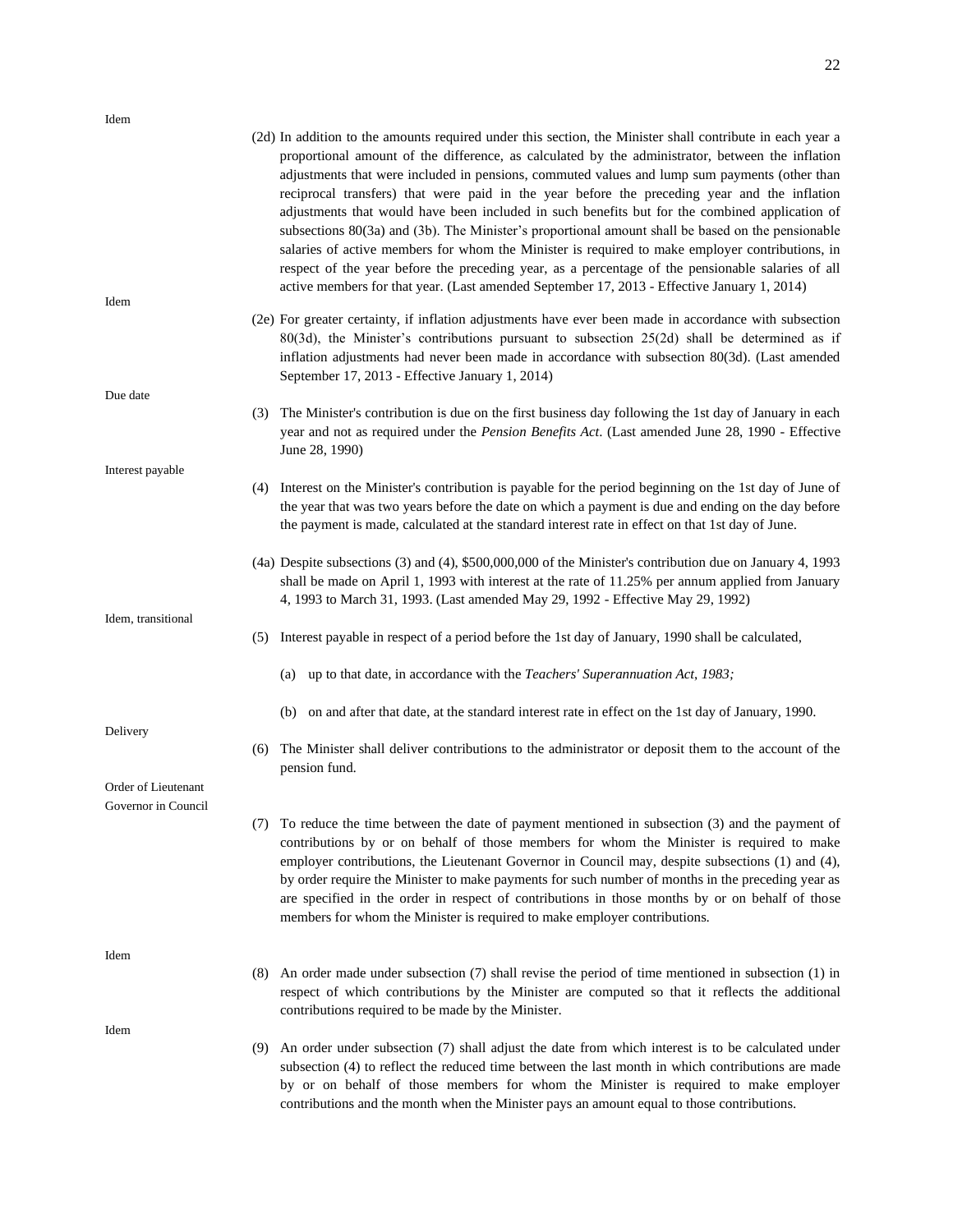| Contributions by<br>employers |                                                                                                                                                                                                                                                                                                                                                                                                                                                                                                                                                                                                                                                                                                                                                                                                                                                                                                                              |
|-------------------------------|------------------------------------------------------------------------------------------------------------------------------------------------------------------------------------------------------------------------------------------------------------------------------------------------------------------------------------------------------------------------------------------------------------------------------------------------------------------------------------------------------------------------------------------------------------------------------------------------------------------------------------------------------------------------------------------------------------------------------------------------------------------------------------------------------------------------------------------------------------------------------------------------------------------------------|
|                               | <b>26.</b> (1) An employer shall contribute in each month an amount equal to the required contributions made<br>during the month by or on behalf of those members for whom the employer is required to make<br>employer contributions.                                                                                                                                                                                                                                                                                                                                                                                                                                                                                                                                                                                                                                                                                       |
| Idem, active                  |                                                                                                                                                                                                                                                                                                                                                                                                                                                                                                                                                                                                                                                                                                                                                                                                                                                                                                                              |
| members on LTIP               | $(1a)$ In addition to the amount required under subsection $(1)$ , an employer shall contribute:                                                                                                                                                                                                                                                                                                                                                                                                                                                                                                                                                                                                                                                                                                                                                                                                                             |
|                               |                                                                                                                                                                                                                                                                                                                                                                                                                                                                                                                                                                                                                                                                                                                                                                                                                                                                                                                              |
|                               | (a) an amount equal to the required contributions that would have been made by or on behalf of<br>active members on LTIP who became disabled after the 31 <sup>st</sup> day of August, 2001, but for the<br>waiver in subsection $21(1)$ ; and                                                                                                                                                                                                                                                                                                                                                                                                                                                                                                                                                                                                                                                                               |
|                               | (b) an amount equal to the required contributions that would have been made by or on behalf of<br>active members on LTIP to increase the member's pensionable salary under section 15, if<br>contributions were required on such increase in pensionable salary. (Last amended April 2,<br>2001 – Effective September 1, 2001)                                                                                                                                                                                                                                                                                                                                                                                                                                                                                                                                                                                               |
| Additional                    |                                                                                                                                                                                                                                                                                                                                                                                                                                                                                                                                                                                                                                                                                                                                                                                                                                                                                                                              |
| contributions                 | (1b) In respect of the year 2008, an employer shall contribute, in addition to the amounts required under<br>this section, an amount equal to 0.8 per cent of the pensionable salaries of active members in<br>respect of whom required contributions are made during that year in accordance with section 19<br>and for whom the employer is required to make employer contributions. (Last amended December<br>21, 2006 – Effective January 1, 2007)                                                                                                                                                                                                                                                                                                                                                                                                                                                                       |
| Idem                          |                                                                                                                                                                                                                                                                                                                                                                                                                                                                                                                                                                                                                                                                                                                                                                                                                                                                                                                              |
|                               | (1c) In respect of the year 2008, an employer shall contribute, in addition to the amounts required under<br>this section, an amount equal to 0.8 per cent of the pensionable salaries of members who purchase<br>credit under the pension plan in respect of that year and for whom the employer is required to make<br>employer contributions. (Last amended December 21, 2007 – Effective January 1, 2007)                                                                                                                                                                                                                                                                                                                                                                                                                                                                                                                |
| Idem                          |                                                                                                                                                                                                                                                                                                                                                                                                                                                                                                                                                                                                                                                                                                                                                                                                                                                                                                                              |
| Idem                          | (1d) In addition to the amounts required under this section, an employer shall contribute in each year a<br>proportional amount of the difference, as calculated by the administrator, between the inflation<br>adjustments that were included in pensions, commuted values and lump sum payments (other than<br>reciprocal transfers) that were paid in the year before the preceding year and the inflation<br>adjustments that would have been included in such benefits but for the combined application of<br>subsections 80(3a) and (3b). The employer's proportional amount shall be based on the pensionable<br>salaries of active members for whom the employer was required to make employer contributions, in<br>respect of the year before the preceding year, as a percentage of the pensionable salaries of all<br>active members for that year. (Last amended September 17, 2013 – Effective January 1, 2014) |
|                               | (1e) For greater certainty, if inflation adjustments have ever been made in accordance with subsection<br>$80(3d)$ , an employer's contributions pursuant to subsection $26(1d)$ shall be determined as if<br>inflation adjustments had never been made in accordance with subsection 80(3d). (Last amended<br>September 17, 2013 - Effective January 1, 2014)                                                                                                                                                                                                                                                                                                                                                                                                                                                                                                                                                               |
| Due date                      | (2) An employer's contribution is due on the last day of the month.                                                                                                                                                                                                                                                                                                                                                                                                                                                                                                                                                                                                                                                                                                                                                                                                                                                          |
|                               |                                                                                                                                                                                                                                                                                                                                                                                                                                                                                                                                                                                                                                                                                                                                                                                                                                                                                                                              |
| Idem                          | (2a) Notwithstanding subsection (2), an employer's contribution under subsection (1d) is due on the first<br>business day following the 1st day of January in each year. (Last amended June 3, 2009 – Effective<br>January 1, 2010)                                                                                                                                                                                                                                                                                                                                                                                                                                                                                                                                                                                                                                                                                          |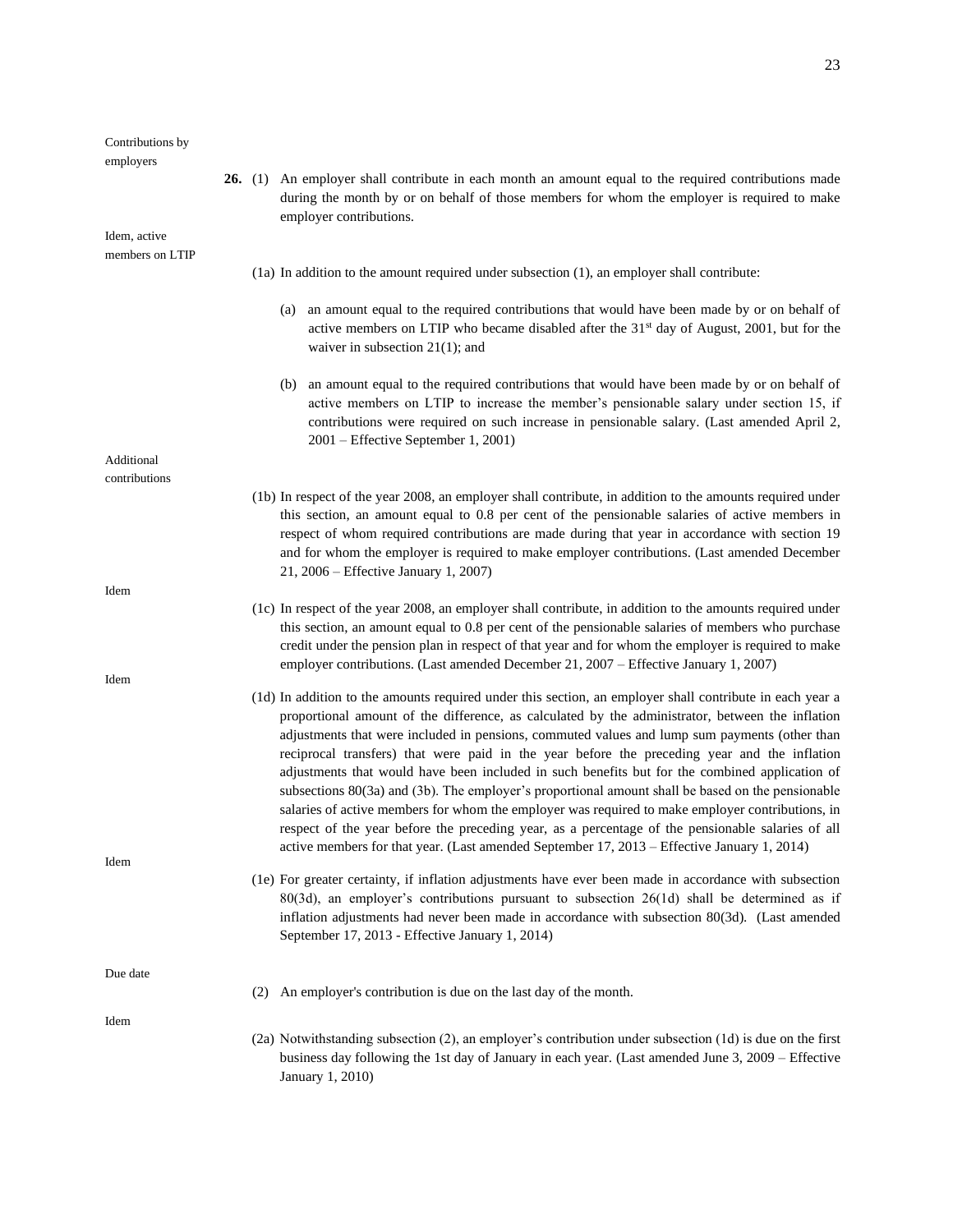| Interest payable |                                                                                                                                                                                                                                                                                                                                               |
|------------------|-----------------------------------------------------------------------------------------------------------------------------------------------------------------------------------------------------------------------------------------------------------------------------------------------------------------------------------------------|
|                  | (3) Interest on an employer's contribution is payable from the date the payment is due to the day before<br>it is made, calculated at the standard interest rate. (Last amended September 8, 2006 - Effective<br>January 1, 2003)                                                                                                             |
| Idem             | (3a) Revoked. (Last amended September 6, 2017 - Effective June 1, 2017)                                                                                                                                                                                                                                                                       |
| Idem             | (3b) Notwithstanding subsection (3), interest on an employer's contribution under subsection (1d) is<br>payable from June 1st of the year before the preceding year to the day before the payment is made,<br>calculated at the standard interest rate in effect on that June 1st. (Last amended June 3, 2009 -<br>Effective January 1, 2010) |
| Delivery         | (4) An employer shall deliver contributions to the administrator or deposit them to the account of the<br>pension fund.                                                                                                                                                                                                                       |

# **C. Refund of Overpayments**

| Refund error                    | 27. |                | The administrator shall refund contributions or other payments made in error or not permitted under<br>the pension plan, together with interest, if the administrator received the contributions or other<br>payments.                                                                                                                       |  |
|---------------------------------|-----|----------------|----------------------------------------------------------------------------------------------------------------------------------------------------------------------------------------------------------------------------------------------------------------------------------------------------------------------------------------------|--|
| Overpayment of<br>contributions |     |                |                                                                                                                                                                                                                                                                                                                                              |  |
|                                 |     | <b>28.</b> (1) | This section applies to an active member who,                                                                                                                                                                                                                                                                                                |  |
|                                 |     |                | accrues more than a full-time school year during the school year, and<br>(a)                                                                                                                                                                                                                                                                 |  |
|                                 |     |                | (b) has made contributions greater than those required under section 19 of a member working a<br>full-time school year.                                                                                                                                                                                                                      |  |
|                                 |     |                | (Last amended September 6, 2017 - Effective August 1, 2016)                                                                                                                                                                                                                                                                                  |  |
| Idem                            |     | (2)            | An active member described in subsection (1) is entitled to a refund of contributions calculated in<br>accordance with subsection (4). (Last amended June 28, 1990 - Effective June 28, 1990)                                                                                                                                                |  |
| Refund to employer              |     | (3)            | Despite section 78 of the <i>Pension Benefits Act</i> , a person who has made employer contributions in<br>respect of a member described in subsection (1) is entitled to a refund of employer contributions<br>equal to the amount of the refund to which the member is entitled. (Last amended June 28, 1990 -<br>Effective June 28, 1990) |  |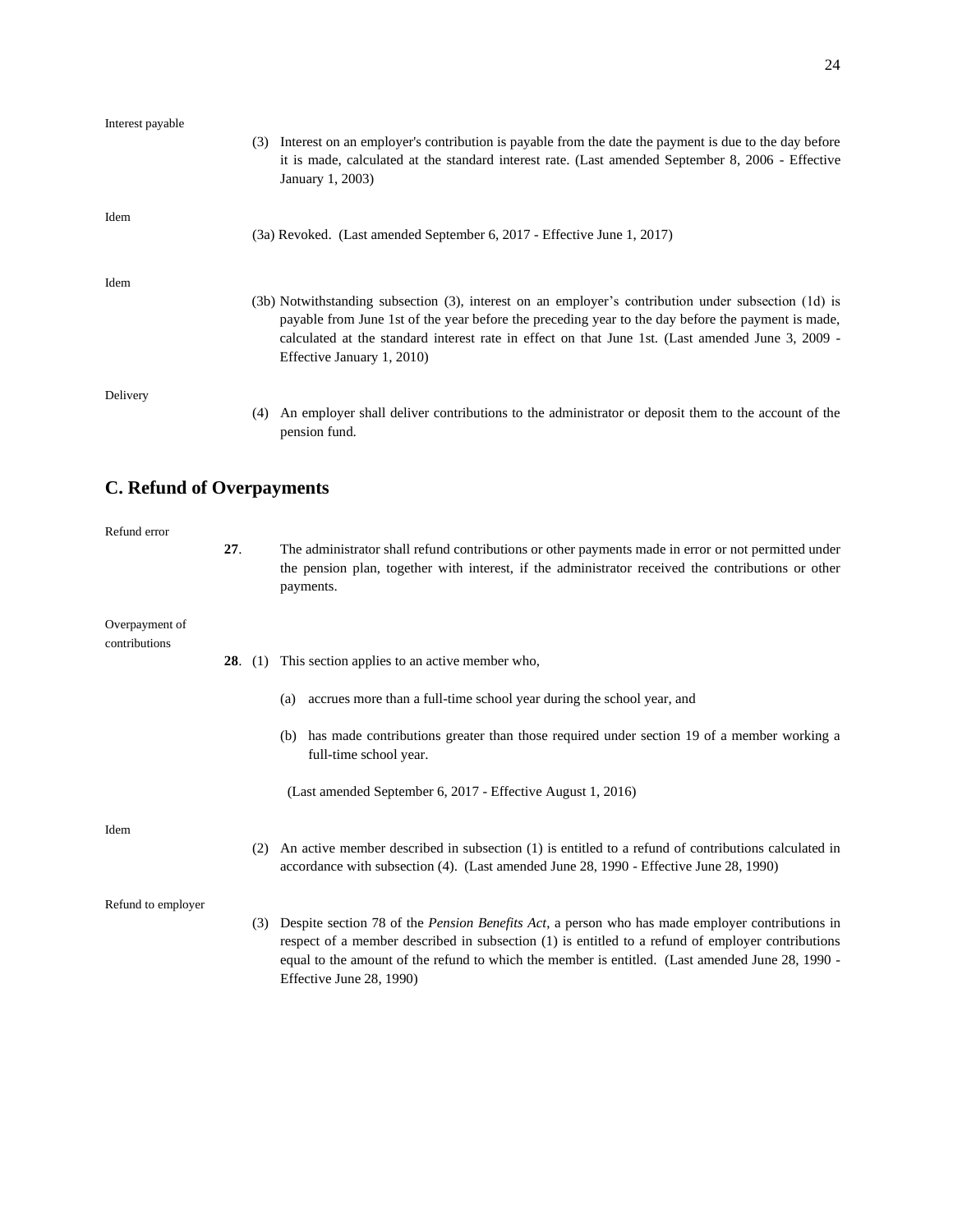Amount of refund

(4) The refund of contributions is calculated using the formula,

# $(A + B + C ...) \times N$

|                                   |     |     | in which, "A", "B", "C"  is the series in which each variable is the amount of salary paid to the<br>member at each different rate of salary earned by the member during the school year beginning<br>with the lowest rate of salary and ending with the highest provided that the number of days for<br>which salary is accumulated by the addition of variables does not exceed the number of days in<br>excess of a full-time school year for which the member makes contributions, and<br>"N" is the per cent referred to in clause 19 (1) (b), plus any additional per cent of salary that was |
|-----------------------------------|-----|-----|-----------------------------------------------------------------------------------------------------------------------------------------------------------------------------------------------------------------------------------------------------------------------------------------------------------------------------------------------------------------------------------------------------------------------------------------------------------------------------------------------------------------------------------------------------------------------------------------------------|
|                                   |     |     | paid by the member in accordance with section 19 in respect of the salary being refunded,<br>expressed as a decimal fraction.                                                                                                                                                                                                                                                                                                                                                                                                                                                                       |
|                                   |     |     | (Last amended September 6, 2017 – Effective August 1, 2016)                                                                                                                                                                                                                                                                                                                                                                                                                                                                                                                                         |
|                                   |     |     | (4a) Revoked. (Last amended September 6, 2017 – Effective August 1, 2016)                                                                                                                                                                                                                                                                                                                                                                                                                                                                                                                           |
| Interest payable                  |     | (5) | Interest is payable on a refund of contributions from the last day of the school year until the day<br>before it is paid. (Last amended February 28, 1992 - Effective January 1, 1992)                                                                                                                                                                                                                                                                                                                                                                                                              |
| Lump sum                          |     | (6) | A refund of contributions shall be paid as a lump sum. (Last amended June 28, 1990 - Effective<br>June 28, 1990)                                                                                                                                                                                                                                                                                                                                                                                                                                                                                    |
| Refund, re-employed<br>pensioners |     |     |                                                                                                                                                                                                                                                                                                                                                                                                                                                                                                                                                                                                     |
|                                   | 29. |     | Despite subsection 63 (4) of the <i>Pension Benefits Act</i> , a person described in subsection 46 (3) of the<br>Teachers' Superannuation Act, 1983 who became re-employed in education for less than twenty<br>days between the 1st day of September, 1986 and the 31st day of August, 1989 is entitled to the<br>refund described in that section.                                                                                                                                                                                                                                                |

# **PART IV PAYMENTS UPON TERMINATION OF MEMBERSHIP**

## **A. Vesting**

Vesting of benefits

- **30.** (1) Revoked. (Last amended June 19, 2012 Effective July 1, 2012)
- Idem
- (2) Revoked. (Last amended June 19, 2012 Effective July 1, 2012)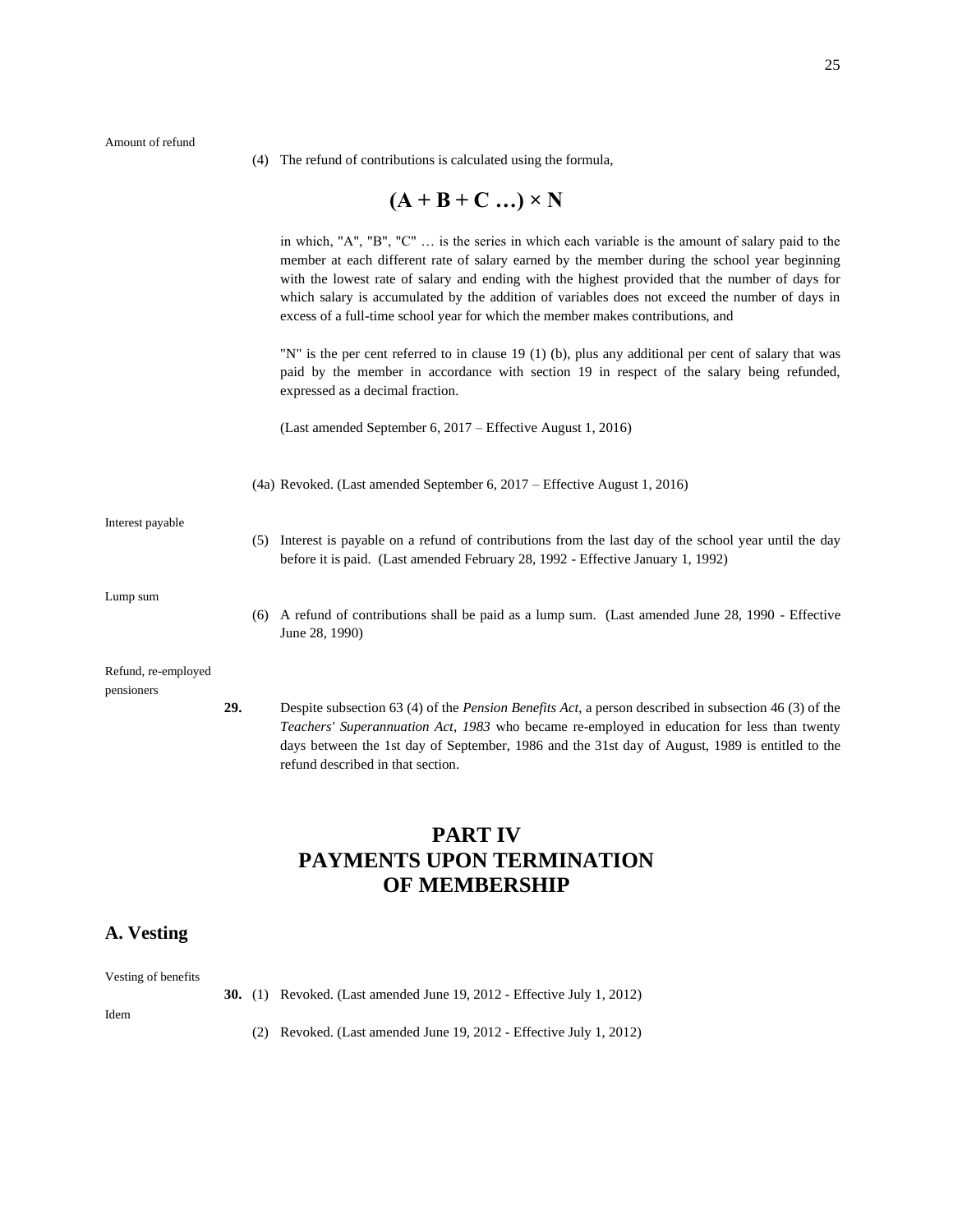| Payment of deferred<br>pension                 |     |     |                                                                                                                                                                                                                                                                                                                                                                                                           |
|------------------------------------------------|-----|-----|-----------------------------------------------------------------------------------------------------------------------------------------------------------------------------------------------------------------------------------------------------------------------------------------------------------------------------------------------------------------------------------------------------------|
|                                                |     |     | (3) A member who terminates membership in the pension plan on or after July 1, 2012 is entitled to a<br>deferred pension calculated and paid in accordance with Part V. (Last amended June 19, 2012 –<br>Effective July 1, 2012)                                                                                                                                                                          |
| Payment of benefits                            |     |     |                                                                                                                                                                                                                                                                                                                                                                                                           |
| upon death of member                           |     |     |                                                                                                                                                                                                                                                                                                                                                                                                           |
|                                                |     |     | (3a) Benefits payable in respect of a member who terminates membership in the pension plan as a result<br>of the member's death on or after July 1, 2012, and before the commencement of payment of the<br>deferred pension to which the member was entitled on the date of death, shall be calculated and<br>paid in accordance with Part VII. (Last amended December 13, 2012 – Effective July 1, 2012) |
| Limit                                          |     |     |                                                                                                                                                                                                                                                                                                                                                                                                           |
|                                                |     | (4) | No person is entitled to more than one deferred pension in respect of the same period of<br>employment.                                                                                                                                                                                                                                                                                                   |
| Entitlement on<br>termination of<br>membership |     |     |                                                                                                                                                                                                                                                                                                                                                                                                           |
|                                                |     |     | <b>31.</b> (1) Revoked. (Last amended June 19, 2012 - Effective July 1, 2012)                                                                                                                                                                                                                                                                                                                             |
| Idem                                           |     |     |                                                                                                                                                                                                                                                                                                                                                                                                           |
|                                                |     | (2) | Revoked. (Last amended June 19, 2012 - Effective July 1, 2012)                                                                                                                                                                                                                                                                                                                                            |
| Limitation                                     |     | (3) | Revoked. (Last amended June 19, 2012 - Effective July 1, 2012)                                                                                                                                                                                                                                                                                                                                            |
| Idem, transitional                             |     |     |                                                                                                                                                                                                                                                                                                                                                                                                           |
|                                                |     | (4) | Revoked. (Last amended June 19, 2012 - Effective July 1, 2012)                                                                                                                                                                                                                                                                                                                                            |
| Rights of former<br>members                    |     |     |                                                                                                                                                                                                                                                                                                                                                                                                           |
|                                                | 32. |     | Revoked. (Last amended June 19, 2012 - Effective July 1, 2012)                                                                                                                                                                                                                                                                                                                                            |

# **B. Refunds and Transfers**

| Refund re post-1986<br>contributions | <b>33.</b> |     | Revoked. (Last amended June 19, 2012 - Effective July 1, 2012)                |
|--------------------------------------|------------|-----|-------------------------------------------------------------------------------|
|                                      |            |     |                                                                               |
| Refund re pre-1987<br>contributions  |            |     |                                                                               |
|                                      |            |     | <b>34.</b> (1) Revoked. (Last amended June 19, 2012 - Effective July 1, 2012) |
| Refund at or after                   |            |     |                                                                               |
| sixty-five years of age              |            | (2) | Revoked. (Last amended June 19, 2012 - Effective July 1, 2012)                |
| Refund re pre-1987                   |            |     |                                                                               |
| deferred pension                     |            |     |                                                                               |
|                                      |            |     | <b>35.</b> (1) Revoked. (Last amended June 19, 2012 - Effective July 1, 2012) |
| Before reaching                      |            |     |                                                                               |
| forty-five years of age              |            |     |                                                                               |
|                                      |            | (2) | Revoked. (Last amended June 19, 2012 - Effective July 1, 2012)                |
| On or after forty-five               |            |     |                                                                               |
| years of age                         |            |     |                                                                               |
|                                      |            | (3) | Revoked. (Last amended June 19, 2012 - Effective July 1, 2012)                |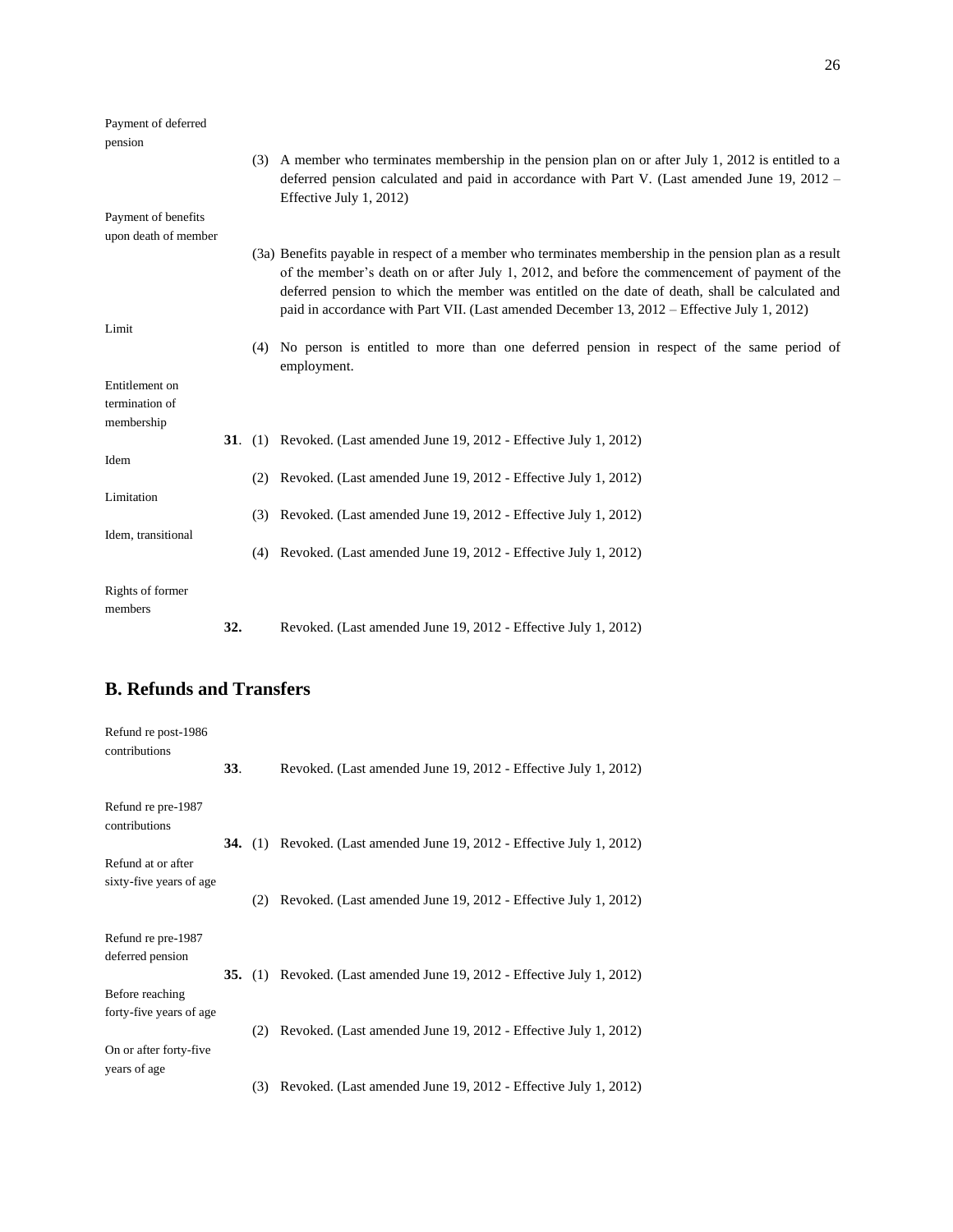#### Reduction in deferred

pension

(4) Revoked. (Last amended June 19, 2012 - Effective July 1, 2012)

50 per cent rule

- **36**. (1) A member entitled to a deferred pension relating to employment after the 31st day of December, 1986 is entitled to a refund, paid in a lump sum, upon ceasing to be employed in education, of the amount by which the member's required contributions plus interest for the period after that date exceeds one half of the commuted value of the deferred pension for that period. (Last amended June 19, 2012 – Effective July 1, 2012)
- Exclusion
- (2) Subsection (1) does not apply with respect to a member's contributions and credited service for which no corresponding employer contribution is required under section 25 or 26. (Last amended June 1, 1995 - Effective June 1, 1995)
- (3) A member who receives a refund under subsection (1), who elects to receive a deferred pension and who subsequently becomes re-employed in education or completes a purchase of credited service, must repay the refund together with interest thereon before the pension commences. (Last amended September 8, 2006 - Effective September 1, 2001)
- (4) Revoked. (Last amended September 8, 2006 Effective September 1, 2002)
- (5) Revoked. (Last amended September 8, 2006 Effective September 1, 2002)
- (6) Revoked. (Last amended September 8, 2006 Effective September 1, 2002)
- (7) The member or survivor benefit, as the case may be, shall be actuarially reduced to reflect the unpaid portion of the repayment not completed under subsection (3) with interest thereon to the commencement date of the benefit. The actuarial reduction will be offset by any lump sum payment that would otherwise be payable to the member. (Last amended September 8, 2006 – Effective September 1, 2002)

Transfer re deferred pension

- **37.** (1) A member entitled to a deferred pension who ceases to be employed in education is entitled to a transfer of the commuted value of the deferred pension, paid in a lump sum, to another retirement savings arrangement in accordance with section 42 of the *Pension Benefits Act* and to a refund or transfer of excess contributions, calculated under section 36, subject to the limitations of the *Income Tax Act* (Canada). (Last amended June 19, 2012 – Effective July 1, 2012)
	- (2) A member who is entitled to an immediate payment of a pension on the date of termination of membership is not entitled to a refund or transfer under this section. (Last amended February 12, 2019 – Effective January 1, 2019)
	- (3) A member who is entitled to a transfer under this section shall deliver a completed termination options application, including all supporting documentation, to the administrator within six months of the member's termination of membership in the plan. (Last amended September 8, 2006 – Effective January 1, 1995)
	- (4) A termination options application completed after the deadline specified in subsection (3) shall be considered a new notification of intention to terminate membership in the plan and the member's entitlement to a transfer under this section shall be determined as of the new termination of membership date. (Last amended September 8, 2006 – Effective January 1, 1995)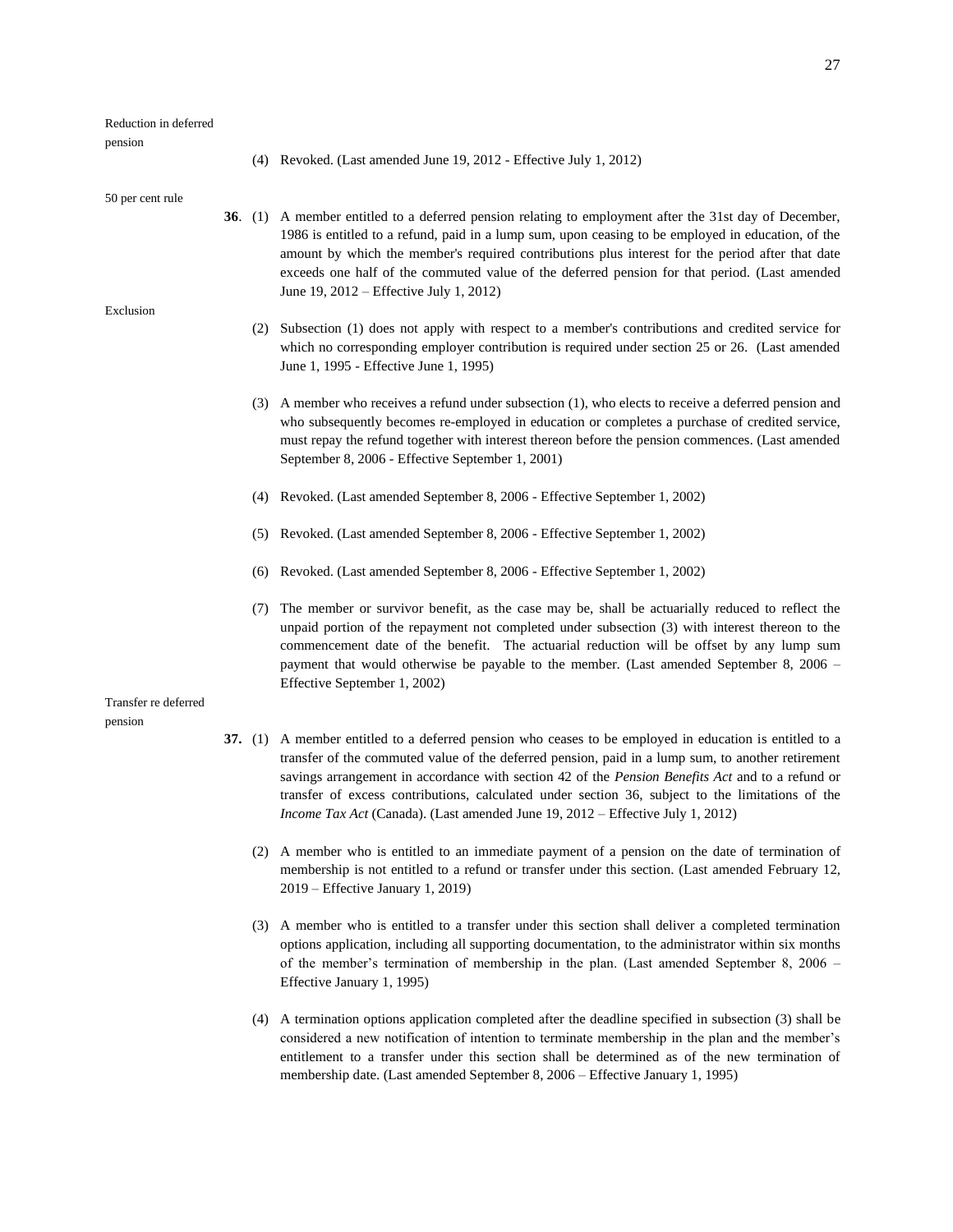Application for refund,

etc.

**38**. (1) Revoked. (Last amended June 19, 2012 – Effective July 1, 2012)

Payment of refund

(2) Revoked. (Last amended June 19, 2012 – Effective July 1, 2012)

# **PART V RETIREMENT PENSIONS**

## **A. Entitlement to Pension**

| One pension only       |     |     |                                                                                                                                                                                                                                                                                                                                                                            |
|------------------------|-----|-----|----------------------------------------------------------------------------------------------------------------------------------------------------------------------------------------------------------------------------------------------------------------------------------------------------------------------------------------------------------------------------|
|                        |     |     | 39. (1) No member is entitled to more than one retirement pension under the pension plan in respect of the<br>same period of credited service.                                                                                                                                                                                                                             |
| Idem                   |     |     |                                                                                                                                                                                                                                                                                                                                                                            |
|                        |     |     | (2) A member receiving a disability pension under the pension plan is not eligible to receive a<br>retirement pension.                                                                                                                                                                                                                                                     |
| Retirement             |     |     |                                                                                                                                                                                                                                                                                                                                                                            |
|                        |     |     | (3) No member is entitled to begin to receive a retirement pension or a disability pension while the<br>member is employed in education until the end of the calendar year in which the member attains<br>seventy-one years of age, or until such other time as is required under the Income Tax Act<br>(Canada). (Last amended June 20, 2012 - Effective January 1, 2012) |
| Normal retirement      |     |     |                                                                                                                                                                                                                                                                                                                                                                            |
| date                   |     |     |                                                                                                                                                                                                                                                                                                                                                                            |
|                        | 40. |     | The normal retirement date of a member is the first day of the month following the date on which<br>the member reaches sixty-five years of age.                                                                                                                                                                                                                            |
| Entitlement to pension |     |     |                                                                                                                                                                                                                                                                                                                                                                            |
| (2 year rule)          |     |     |                                                                                                                                                                                                                                                                                                                                                                            |
|                        |     |     | 41. (1) Revoked. (Last amended June 19, $2012$ – Effective July 1, $2012$ )                                                                                                                                                                                                                                                                                                |
| Commencement           |     |     |                                                                                                                                                                                                                                                                                                                                                                            |
|                        |     | (2) | Revoked. (Last amended June 19, 2012 – Effective July 1, 2012)                                                                                                                                                                                                                                                                                                             |
| Amount of pension      |     |     |                                                                                                                                                                                                                                                                                                                                                                            |
| (2 year rule)          |     |     |                                                                                                                                                                                                                                                                                                                                                                            |
|                        |     |     | (3) Revoked. (Last amended June 19, 2012 – Effective July 1, 2012)                                                                                                                                                                                                                                                                                                         |
| Maximum pension        |     |     |                                                                                                                                                                                                                                                                                                                                                                            |
| payable, R.S.C. 1952,  |     |     |                                                                                                                                                                                                                                                                                                                                                                            |
| c. 148                 |     |     |                                                                                                                                                                                                                                                                                                                                                                            |
|                        |     |     | (3a) Revoked. (Last amended June 19, 2012 – Effective July 1, 2012)                                                                                                                                                                                                                                                                                                        |
| Payment, pre-1987      |     |     |                                                                                                                                                                                                                                                                                                                                                                            |
| service                |     |     |                                                                                                                                                                                                                                                                                                                                                                            |
|                        |     |     | (4) Revoked. (Last amended June 19, $2012$ – Effective July 1, 2012)                                                                                                                                                                                                                                                                                                       |
| Limitation on pensions |     |     |                                                                                                                                                                                                                                                                                                                                                                            |
| less than $$2,400$     |     |     |                                                                                                                                                                                                                                                                                                                                                                            |
|                        |     |     | (5) Revoked. (Last amended June $19, 2012$ – Effective July 1, 2012)                                                                                                                                                                                                                                                                                                       |
| Entitlement to pension |     |     |                                                                                                                                                                                                                                                                                                                                                                            |
| (10 year rule),        |     |     |                                                                                                                                                                                                                                                                                                                                                                            |
| transitional           |     |     |                                                                                                                                                                                                                                                                                                                                                                            |
|                        |     |     | <b>42.</b> (1) Revoked. (Last amended June 19, 2012 – Effective July 1, 2012)                                                                                                                                                                                                                                                                                              |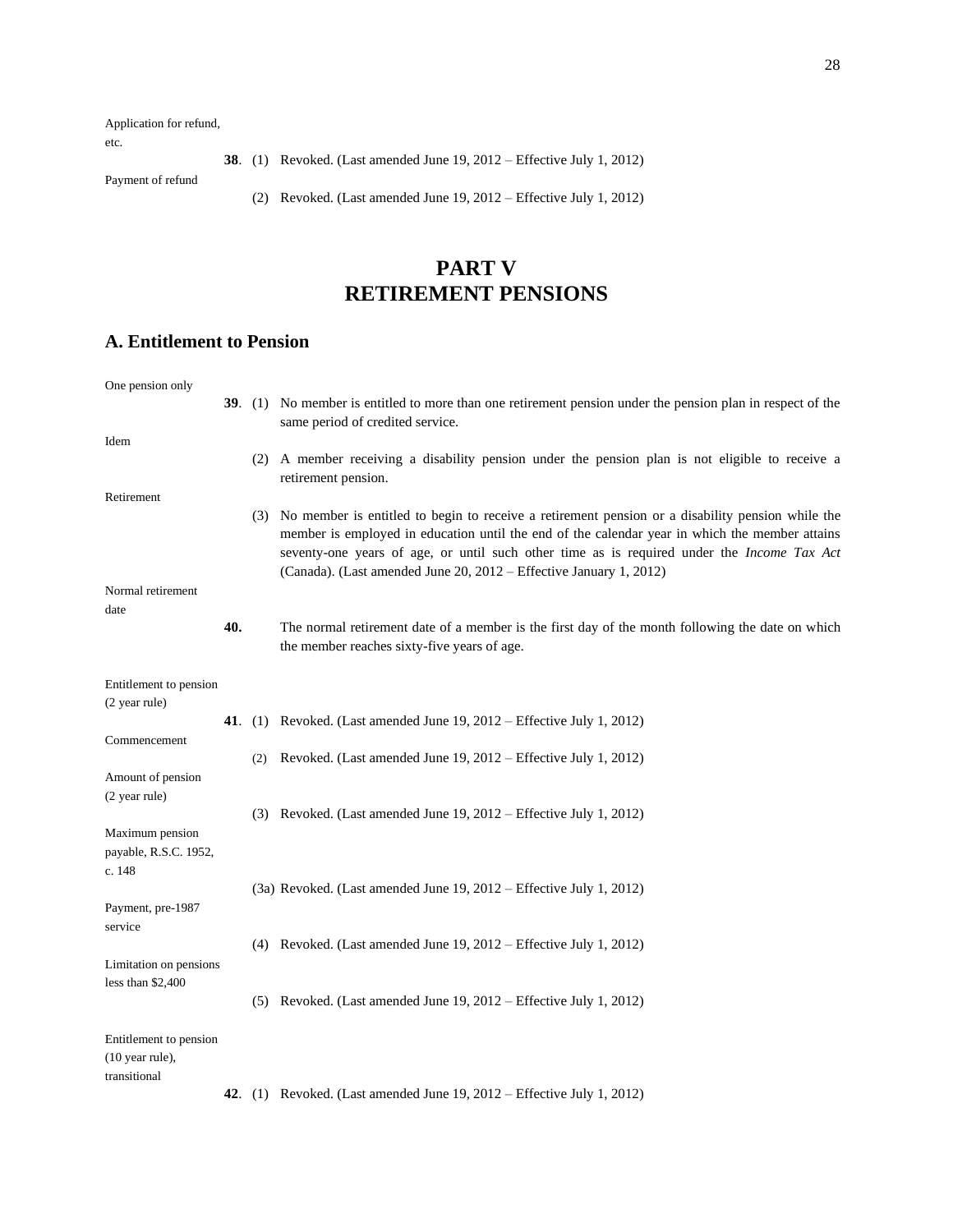| Commencement                                       |            | (2) Revoked. (Last amended June $19, 2012$ – Effective July 1, 2012)                                                                                                                                                                                                                                                                                                                                                                                    |
|----------------------------------------------------|------------|---------------------------------------------------------------------------------------------------------------------------------------------------------------------------------------------------------------------------------------------------------------------------------------------------------------------------------------------------------------------------------------------------------------------------------------------------------|
| Amount of pension<br>$(10 \text{ year rule})$      |            |                                                                                                                                                                                                                                                                                                                                                                                                                                                         |
| Maximum pension<br>payable, R.S.C. 1952,<br>c. 148 |            | (3) Revoked. (Last amended June 19, 2012 – Effective July 1, 2012)                                                                                                                                                                                                                                                                                                                                                                                      |
|                                                    |            | (3a) Revoked. (Last amended June 19, 2012 – Effective July 1, 2012)                                                                                                                                                                                                                                                                                                                                                                                     |
| Entitlement to pension<br>(immediate vesting)      |            |                                                                                                                                                                                                                                                                                                                                                                                                                                                         |
|                                                    | 42a. $(1)$ | A member who terminates membership in the pension plan on or after July 1, 2012 is entitled to<br>receive a retirement pension for the member's lifetime calculated under subsection (3). (Last<br>amended June 19, $2012$ – Effective July 1, 2012)                                                                                                                                                                                                    |
| Commencement                                       |            | (2) A retirement pension under this section begins as of the member's normal retirement date. (Last<br>amended June 19, 2012 - Effective July 1, 2012)                                                                                                                                                                                                                                                                                                  |
| Amount of pension                                  |            | (3) Subject to subsection (4), the amount of the retirement pension, before adjustment for inflation, is<br>calculated using the formula,                                                                                                                                                                                                                                                                                                               |
|                                                    |            | $(A \times B)$ - C                                                                                                                                                                                                                                                                                                                                                                                                                                      |
|                                                    | in which,  |                                                                                                                                                                                                                                                                                                                                                                                                                                                         |
|                                                    |            | "A" is 2 per cent of the member's average salary,                                                                                                                                                                                                                                                                                                                                                                                                       |
|                                                    |            | "B" is the number of years of the member's credited service, and                                                                                                                                                                                                                                                                                                                                                                                        |
|                                                    |            | "C" is the amount, if any, calculated under section 81 (CPP reduction). (Last amended June 19,<br>2012 – Effective July 1, 2012)                                                                                                                                                                                                                                                                                                                        |
| Payment of pensions,<br>predecessor Acts           |            |                                                                                                                                                                                                                                                                                                                                                                                                                                                         |
|                                                    | (4)        | The retirement pension of a member who ceased to be employed in education prior to January 1,<br>1990 shall be calculated, with necessary modifications, in accordance with the terms of the<br>Teachers' Superannuation Act, 1983, or a predecessor Act, and shall be paid out of the pension<br>fund in accordance with the Act under which the member ceased to be employed in education.<br>(Last amended June 19, $2012$ – Effective July 1, 2012) |
| Maximum pension<br>payable, R.S.C. 1952,<br>c. 148 |            |                                                                                                                                                                                                                                                                                                                                                                                                                                                         |
|                                                    | (5)        | If the amount of the retirement pension calculated under subsection $(3)$ in respect of a period after<br>the 31st day of December, 1991 is greater than the maximum pension payable by a registered<br>pension plan under the <i>Income Tax Act</i> (Canada), it shall be reduced to an amount equal to the<br>maximum. (Last amended June 19, 2012 – Effective July 1, 2012)                                                                          |
| Limitation on pensions<br>less than $$2,400$       |            |                                                                                                                                                                                                                                                                                                                                                                                                                                                         |
|                                                    | (6)        | Subject to section 84, where the annual amount of the retirement pension calculated under<br>subsection $(3)$ or $(4)$ is less than \$2,400 the member is entitled to a pension in that lesser amount<br>and not to a pension in the amount of \$2,400 as provided for by Order in Council 1453/74. (Last<br>amended June 19, 2012 - Effective July 1, 2012)                                                                                            |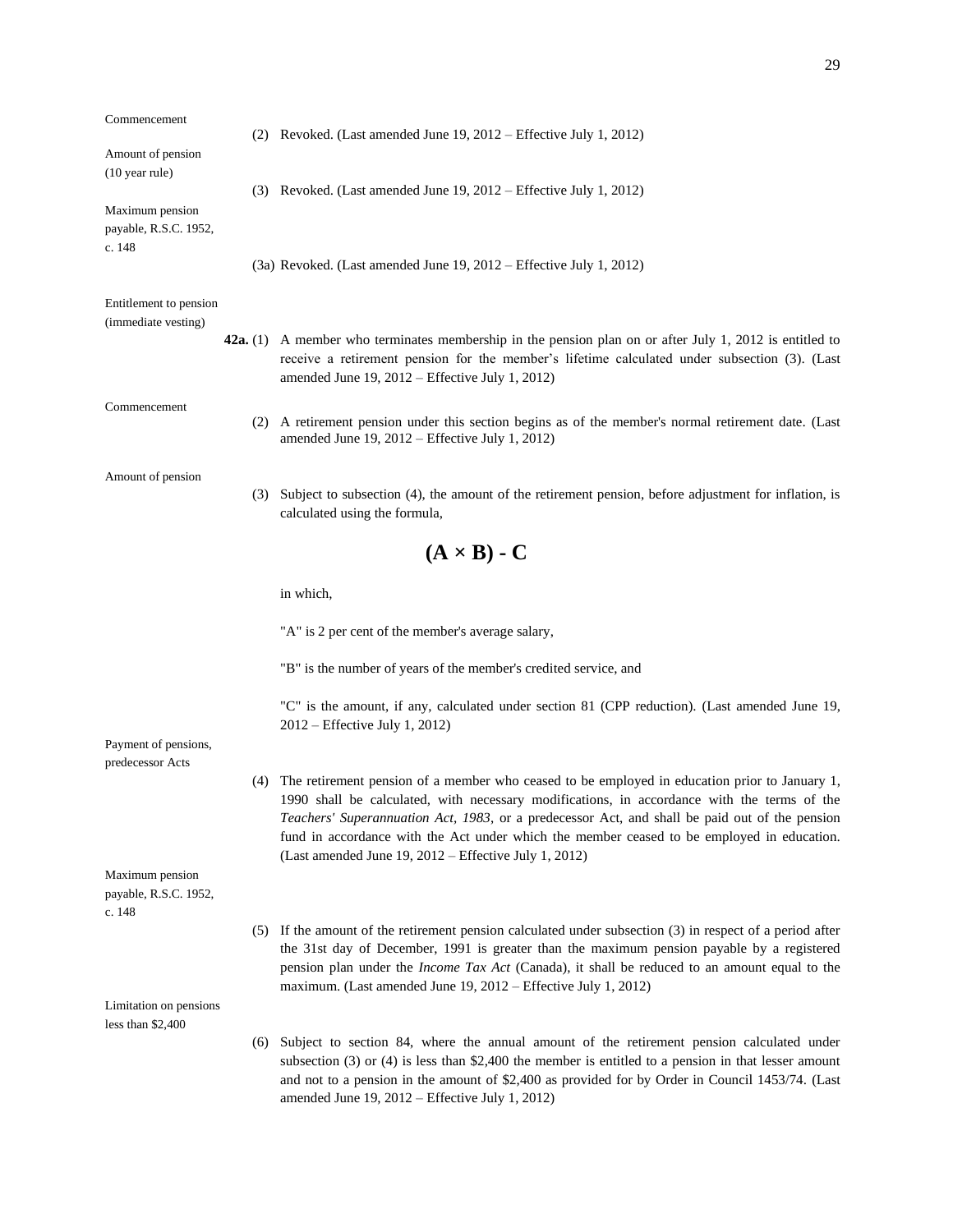Exception (7) Subsection (6) shall not apply to a member who has at least ten years of credited service in whole or in part before the 1st day of January, 1987 on the date he or she ceased to be employed in education. (Last amended June 19, 2012 – Effective July 1, 2012) Limitation (8) For greater certainty, subsection 76 (2) of the *Teachers' Superannuation Act, 1983* shall not apply to the retirement pension of a member who did not have at least ten years of credited service on the date he or she ceased to be employed in education. (Last amended June 19, 2012 – Effective July 1, 2012) Entitlement to pension (special early retirement) **43.** (1) A member who ceases to be employed in education prior to June 1, 1998, and who has accumulated at least that number of years of qualifying service that, when added to the member's age upon termination of employment in education, totals ninety years is entitled to a retirement pension for the member's lifetime calculated under subsection (4). (Last amended February 12, 2019 – Effective January 1, 2019) (1a) A member who ceases to be employed in education on or after June 1, 1998, and who has accumulated at least that number of years of qualifying service that, when added to the member's age upon termination of employment in education, totals eighty-five years is entitled to a retirement pension for the member's lifetime calculated under subsection (4). (Last amended April 2, 2001 – Effective April 1, 2001) Idem (35 year rule) (2) A member who ceases to be employed in education after the 31st day of May, 1987 and before the 1st day of September, 1990 and who has thirty-five years of qualifying service is entitled to a retirement pension for the member's lifetime calculated under subsection (4). (Last amended October 10, 1995 - Effective September 1, 1995) (2a) A member who has accumulated thirty-five or more years of credited service is entitled to a retirement pension for the member's lifetime calculated under subsection (4). (Last amended February 20, 1997 - Effective January 1, 1997) Commencement (3) A retirement pension under this section begins as of the beginning of the month following the date the member ceases to be employed in education or, at the election of the member, of any month thereafter that is not later than: (a) the end of the calendar year in which the member attains seventy-one years of age, or (b) such other time as is required under the *Income Tax Act* (Canada).

(Last amended June 20, 2012 – Effective January 1, 2012)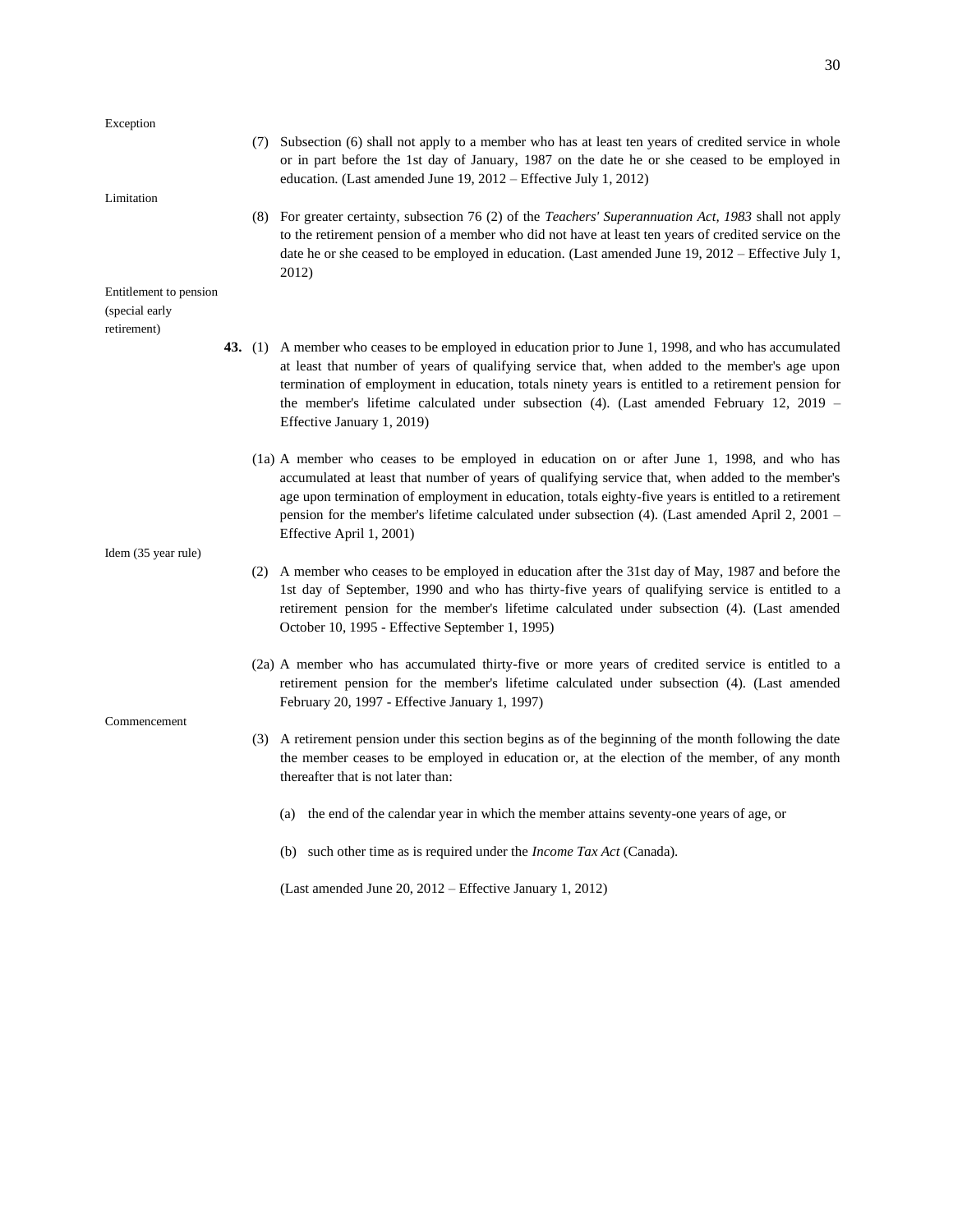(4) The amount of the retirement pension, before adjustment for inflation, is calculated using the formula,

$$
(\mathbf{A} \times \mathbf{B}) \cdot \mathbf{C}
$$

|                                          |  |  | in which,                                                                                                                                                                                                                                                                                                                                                                                                                                                                     |  |  |
|------------------------------------------|--|--|-------------------------------------------------------------------------------------------------------------------------------------------------------------------------------------------------------------------------------------------------------------------------------------------------------------------------------------------------------------------------------------------------------------------------------------------------------------------------------|--|--|
|                                          |  |  | "A" is 2 per cent of the member's average salary,                                                                                                                                                                                                                                                                                                                                                                                                                             |  |  |
|                                          |  |  | "B" is the number of years of the member's credited service, and                                                                                                                                                                                                                                                                                                                                                                                                              |  |  |
| Maximum pension<br>payable, R.S.C. 1952, |  |  | "C" is the amount, if any, calculated under section 81 (CPP reduction).                                                                                                                                                                                                                                                                                                                                                                                                       |  |  |
| c. 148                                   |  |  | (4a) If the amount of the retirement pension calculated under subsection (4) in respect of a period after<br>the 31st day of December, 1991 is greater than the maximum pension payable by a registered<br>pension plan under the <i>Income Tax Act</i> (Canada), it shall be reduced to an amount equal to the<br>maximum. (Last amended February 28, 1992 - Effective January 1, 1992)                                                                                      |  |  |
| Early retirement<br>option               |  |  |                                                                                                                                                                                                                                                                                                                                                                                                                                                                               |  |  |
|                                          |  |  | 44. (1) A member entitled to a deferred pension under section 42a who ceases to be employed in education<br>prior to June 30, 2001 may elect to begin to receive a retirement pension on the first day of any<br>month that is ten years before the member's normal retirement date. (Last amended February 12,<br>2019 – Effective January 1, 2019)                                                                                                                          |  |  |
| Idem                                     |  |  |                                                                                                                                                                                                                                                                                                                                                                                                                                                                               |  |  |
|                                          |  |  | (1a) A member who ceases to be employed in education on or after June 30, 2001 and who is entitled to<br>a deferred pension under section 42a may elect to begin to receive a retirement pension on the first<br>day of any month that is within fifteen years of the member's normal retirement date. (Last<br>amended June $19$ , $2012$ – Effective July 1, 2012)                                                                                                          |  |  |
| Amount of early                          |  |  |                                                                                                                                                                                                                                                                                                                                                                                                                                                                               |  |  |
| retirement pension                       |  |  |                                                                                                                                                                                                                                                                                                                                                                                                                                                                               |  |  |
|                                          |  |  | (2) The amount of the annual retirement pension, before adjustment for inflation, for a member who<br>ceases to be employed in education prior to June 1, 1998, where the member elects early retirement<br>under subsection (1) and who elects to begin to receive the pension on the first day of the month<br>following the later of: the cessation of employment in education; or the last day of credited service<br>in the plan, shall be calculated using the formula, |  |  |
| $[A \times B \times (1 - C)] - D$        |  |  |                                                                                                                                                                                                                                                                                                                                                                                                                                                                               |  |  |
|                                          |  |  | in which,                                                                                                                                                                                                                                                                                                                                                                                                                                                                     |  |  |
|                                          |  |  | "A" is 2 per cent of the member's average salary,                                                                                                                                                                                                                                                                                                                                                                                                                             |  |  |

- "B" is the number of years of the member's credited service,
- "C" is an amount equal to the lesser of,
	- (a) 0.05 times the number of years by which the member's age is less than sixty-five on the date the pension is to begin, and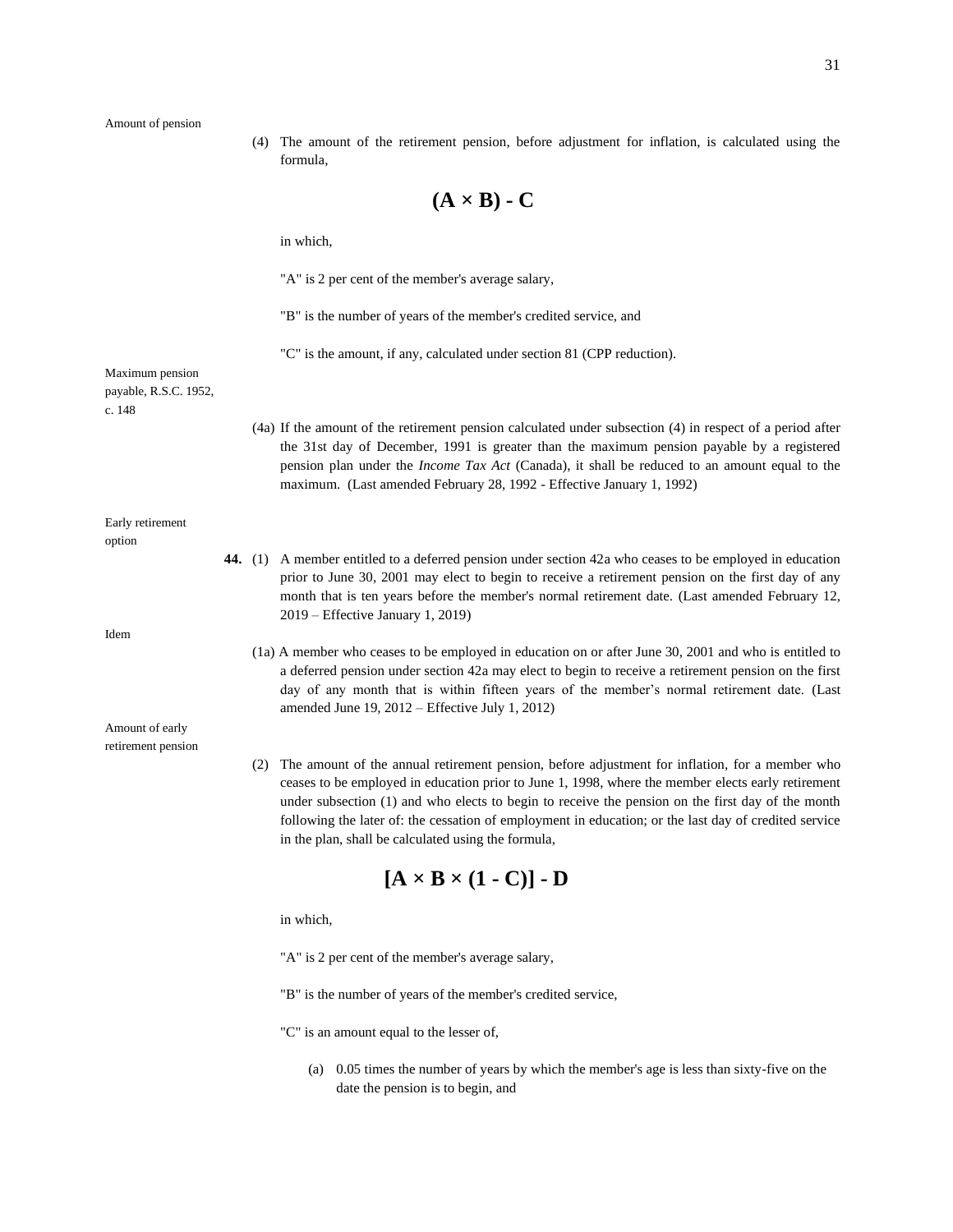- (b) 0.025 times the difference between ninety and the sum of,
	- (i) the number of years of the member's qualifying service determined under section 11, and
	- (ii) the member's age on the date the pension is to begin, and

"D" is the amount, if any, calculated under section 81 (CPP reduction).

"C" in the above formula shall not be less than the minimum reduction on early retirement applicable to registered pension plans under the *Income Tax Act* (Canada). (Last amended February 12, 2019 – Effective January 1, 2019)

Maximum pension payable, R.S.C. 1952, c. 148

- (2a) Revoked. (Last amended February 20, 1997 Effective January 1, 1997)
- (2b) The amount of the annual retirement pension, before adjustment for inflation, for a member who ceases to be employed in education on or after June 1, 1998, where the member elects early retirement under subsection (1) or (1a) and elects to begin to receive the pension on the first day of the month following the later of: the cessation of employment in education; or the last day of credited service in the plan, shall be calculated using the formula set out in subsection (2) except that:

"C" is an amount equal to the lesser of,

- (a) 0.05 times the number of years by which the member's age is less than sixty-five on the date the pension is to begin, and
- (b) 0.025 times the difference between eighty-five and the sum of,
	- (i) the number of years of the member's qualifying service determined under section 11, and
	- (ii) the member's age on the date the pension is to begin,

however, "C" shall not be less than the minimum reduction on early retirement applicable to registered pension plans under the *Income Tax Act* (Canada). (Last amended April 2, 2001 – Effective April 1, 2001)

(2c) The amount of the annual retirement pension, before adjustment for inflation, for a member who ceases to be employed in education on or after January 1, 2018, where the member elects an early retirement pension under subsection (1a) and was eligible to begin to receive the pension on the first day of the month following the later of: the cessation of employment in education; or the last day of credited service in the plan, shall be calculated using the formula set out in subsection (2) except that "C" has the same meaning as set out in subsection (2b). (Last amended September 6, 2017 - Effective January 1, 2018)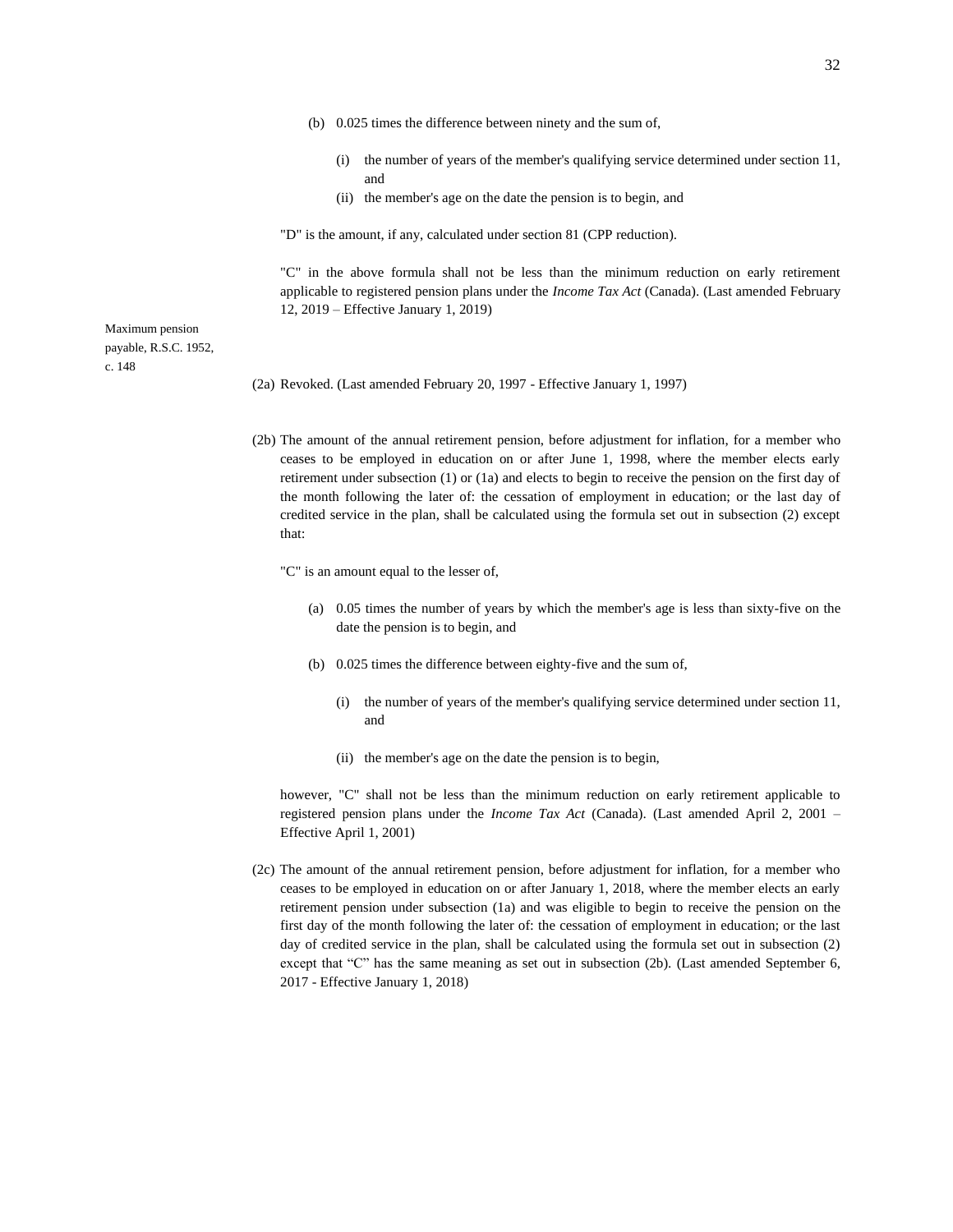(3) The amount of the annual retirement pension, before adjustment for inflation, for a member who ceases to be employed in education prior to June 1, 1998, where the member elects early retirement under subsection (1) on a deferred pension shall be calculated using the formula,

$$
[A \times B \times (1 - C)] - D
$$

in which,

"A" is 2 per cent of the member's average salary,

"B" is the number of years of the member's credited service,

"C" is an amount equal to the lesser of,

- (a) 0.05 times the number of years by which the member's age is less than sixty-five on the date the pension is to begin, and
- (b) 0.05 times the difference between ninety and the sum of,
	- (i) the number of years of the member's qualifying service determined under section 11, and
	- (ii) the member's age on the date the pension is to begin, and

"D" is the amount, if any, calculated under section 81 (CPP reduction).

"C" in the above formula shall not be less than the minimum reduction on early retirement applicable to registered pension plans under the *Income Tax Act* (Canada). (Last amended February 12, 2019 – Effective January 1, 2019)

(3a) The amount of the annual retirement pension, before adjustment for inflation, for a member who ceases to be employed in education on or after June 1, 1998, where the member elects early retirement under subsection (1) or (1a) on a deferred pension shall be calculated using the formula set out in subsection (3) except that:

"C" is an amount equal to the lesser of,

- (a) 0.05 times the number of years by which the member's age is less than sixty-five on the date the pension is to begin, and
- (b) 0.05 times the difference between eighty-five and the sum of,
	- (i) the number of years of the member's qualifying service determined under section 11, and
	- (ii) the member's age on the date the pension is to begin,

however, "C" shall not be less than the minimum reduction on early retirement applicable to registered pension plans under the *Income Tax Act* (Canada). (Last amended April 2, 2001 – Effective April 1, 2001)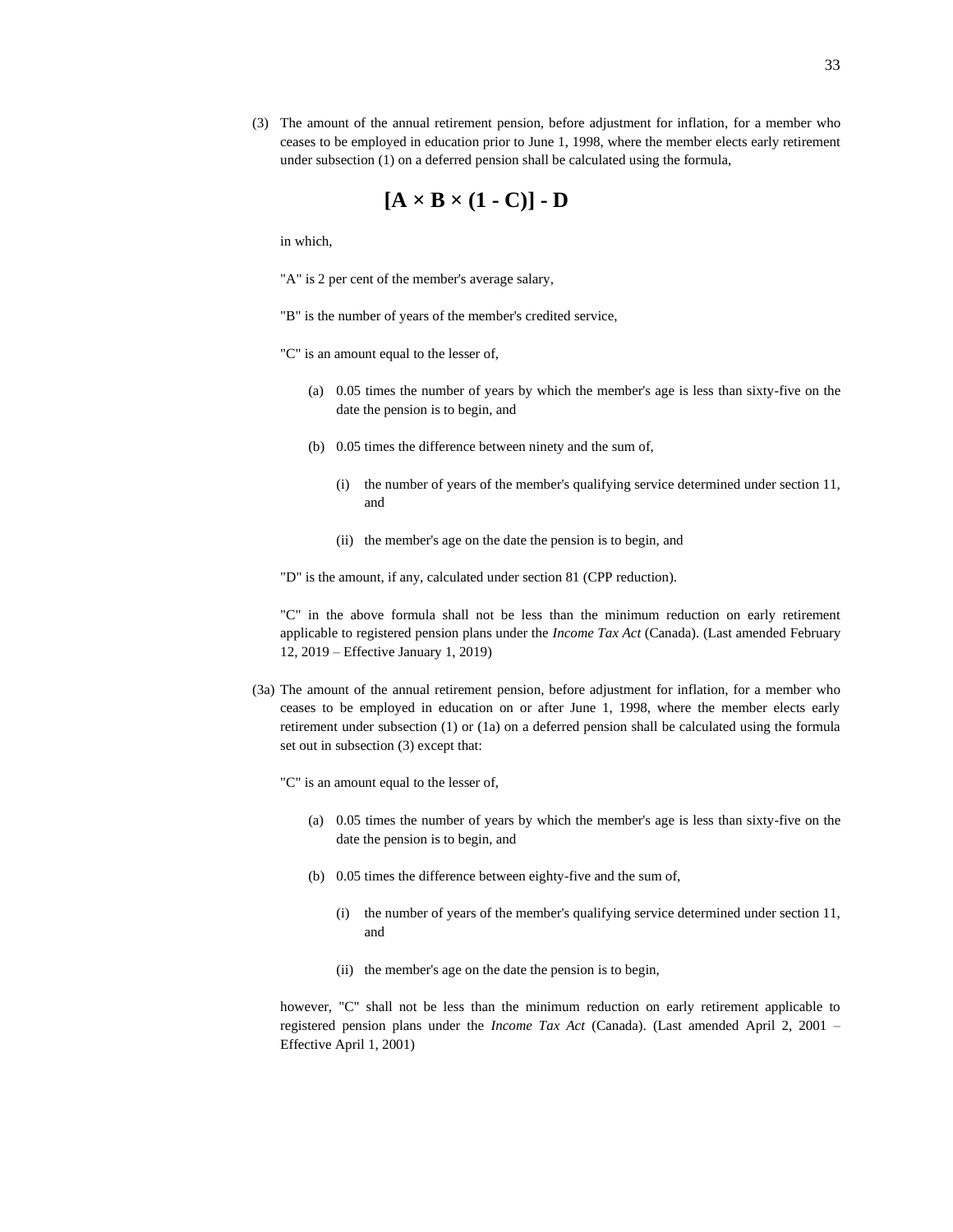|                                                    |     | (3b) The amount of the annual retirement pension, before adjustment for inflation, for a member who<br>ceases to be employed in education on or after January 1, 2018, where the member elects an early<br>retirement pension under subsection (1a) and was not eligible to begin to receive the pension on the<br>first day of the month following the later of: the cessation of employment in education; or the last<br>day of credited service in the plan, shall be calculated using the formula set out in subsection (3)<br>except that "C" has the same meaning as set out in subsection (3a). (Last amended September 6,<br>2017 - Effective January 1, 2018) |
|----------------------------------------------------|-----|------------------------------------------------------------------------------------------------------------------------------------------------------------------------------------------------------------------------------------------------------------------------------------------------------------------------------------------------------------------------------------------------------------------------------------------------------------------------------------------------------------------------------------------------------------------------------------------------------------------------------------------------------------------------|
| Maximum pension<br>payable, R.S.C. 1952,<br>c. 148 |     |                                                                                                                                                                                                                                                                                                                                                                                                                                                                                                                                                                                                                                                                        |
|                                                    |     | (4) If the amount of the retirement pension determined under subsection $(2)$ , $(2b)$ , $(2c)$ , $(3)$ , $(3a)$ , $(3b)$<br>or (5), in respect of a period after the 31st day of December, 1991 is greater than the maximum<br>pension payable by a registered pension plan under the <i>Income Tax Act</i> (Canada) after taking into<br>account the reduction (if any) on early retirement applicable to registered pension plans under the<br>Income Tax Act (Canada) it shall be reduced to an amount equal to such maximum. (Last amended<br>September 6, 2017 - Effective January 1, 2018)                                                                      |
| Commuted value                                     |     |                                                                                                                                                                                                                                                                                                                                                                                                                                                                                                                                                                                                                                                                        |
|                                                    |     | (5) Despite subsections $(2)$ , $(2b)$ , $(2c)$ , $(3)$ , $(3a)$ or $(3b)$ , the commuted value of the retirement pension<br>received on early retirement shall be not less than the commuted value of the retirement pension to<br>which the member would be entitled on the normal retirement date based upon the member's<br>credited service up to the early retirement date. (Last amended February 12, 2019 – Effective<br>January 1, 2019)                                                                                                                                                                                                                      |
| Postponed pension                                  |     |                                                                                                                                                                                                                                                                                                                                                                                                                                                                                                                                                                                                                                                                        |
| option                                             |     |                                                                                                                                                                                                                                                                                                                                                                                                                                                                                                                                                                                                                                                                        |
|                                                    |     | 45. (1) A member may elect to begin to receive his or her retirement pension in any month after the<br>member's normal retirement date, but not later than:                                                                                                                                                                                                                                                                                                                                                                                                                                                                                                            |
|                                                    |     | the end of the calendar year in which the member attains seventy-one years of age, or<br>(a)                                                                                                                                                                                                                                                                                                                                                                                                                                                                                                                                                                           |
|                                                    |     | (b) such other time as is required under the <i>Income Tax Act</i> (Canada).                                                                                                                                                                                                                                                                                                                                                                                                                                                                                                                                                                                           |
| Amount of late                                     |     | (Last amended June 20, 2012 – Effective January 1, 2012)                                                                                                                                                                                                                                                                                                                                                                                                                                                                                                                                                                                                               |
| retirement pension                                 | (2) | The amount of the annual retirement pension, before adjustment for inflation, of a member who<br>elects late retirement as described in subsection (1) is calculated using the formula,                                                                                                                                                                                                                                                                                                                                                                                                                                                                                |
|                                                    |     | $(A \times B)$ - C                                                                                                                                                                                                                                                                                                                                                                                                                                                                                                                                                                                                                                                     |
|                                                    |     | in which,                                                                                                                                                                                                                                                                                                                                                                                                                                                                                                                                                                                                                                                              |
|                                                    |     | "A" is 2 per cent of the member's average salary,                                                                                                                                                                                                                                                                                                                                                                                                                                                                                                                                                                                                                      |
|                                                    |     | "B" is the number of years of the member's credited service, and                                                                                                                                                                                                                                                                                                                                                                                                                                                                                                                                                                                                       |
|                                                    |     | "C" is the amount, if any, calculated under section 81 (CPP reduction).                                                                                                                                                                                                                                                                                                                                                                                                                                                                                                                                                                                                |
|                                                    |     | (2a) If the amount of the retirement pension calculated under subsection (2) in respect of a period after<br>the 31st day of December, 1991 is greater than the maximum pension payable by a registered<br>pension plan under the Income Tax Act (Canada), it shall be reduced to an amount equal to the                                                                                                                                                                                                                                                                                                                                                               |

maximum. (Last amended June 29, 1994 - Effective January 1, 1992)

34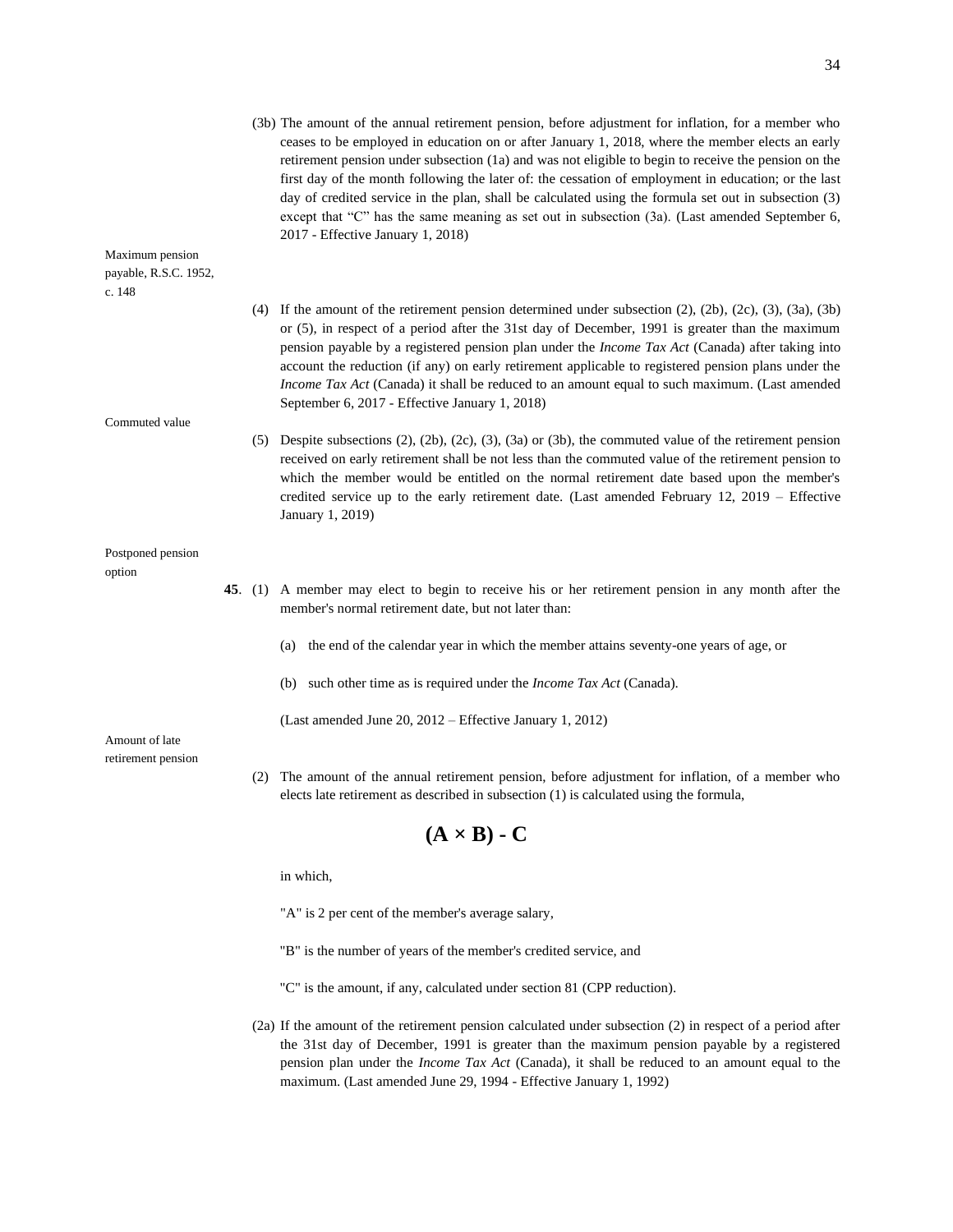#### Re-employed pensioner election

Recalculation of pension

- **46.** (1) Prior to commencing re-employment for the first time after commencement of pension, a pensioner may elect to become an active member for the purpose of a pension recalculation in accordance with subsection (2), in which case the pension is suspended immediately upon the re-employment. (Last amended October 23, 2008 – Effective January 1, 2009)
	- (2) If a re-employed pensioner accumulates one year or more of credited service after becoming an active member, other than by means of a purchase of credited service or by the annualization of a partial year of credited service under section 11, and, if the re-employed pensioner makes an application to the administrator, the amount of the pensioner's retirement pension shall be recalculated in accordance with the terms of the pension plan in force on the date of the application.
	- (2a) A re-employed pensioner making application under subsection (2) shall repay any refund previously made under section 36 together with interest thereon before the pension commences. (Last amended April 15, 1998 - Effective June 1, 1995)
	- (2b) Revoked. (Last amended September 8, 2006 Effective September 1, 2002)
	- (2c) Revoked. (Last amended September 8, 2006 Effective September 1, 2002)
	- (2d) Revoked. (Last amended September 8, 2006 Effective September 1, 2002)
	- (2e) The member or survivor benefit, as the case may be, shall be actuarially reduced to reflect the unpaid portion of the repayment not completed under subsection (2a) with interest thereon to the commencement date of the benefit. The actuarial reduction will be offset by any lump sum payment that would otherwise be payable to the member. (Last amended September 8, 2006 – Effective September 1, 2002)
	- (3) A re-employed pensioner who does not accumulate one year of credited service after becoming an active member is entitled when the re-employment ceases,
		- (a) to the resumption of the retirement pension to which the pensioner was entitled immediately before becoming re-employed; and
		- (b) to the refund of the member's required contributions, together with interest thereon, made during the re-employment.

Pension suspension

Exception

- (3a) Except for a pensioner whose pension is suspended immediately under subsection (1), no retirement pension is payable to a re-employed pensioner as of the month following the member's fifty-first day of re-employment in a school year. (Last amended May 6, 2010 – Effective September 1, 2012)
- Pension resumption
- (3b) A re-employed pensioner whose pension is suspended in accordance with subsection (3a) is entitled to the resumption of the retirement pension, to which the pensioner was entitled immediately before the pension was suspended, on the earlier of:
	- (a) the beginning of the month following the month in which the re-employment ceases; or
	- (b) September 1st of the school year following the school year in which the pension was suspended.

(Last amended June 10, 2016 – Effective September 1, 2015)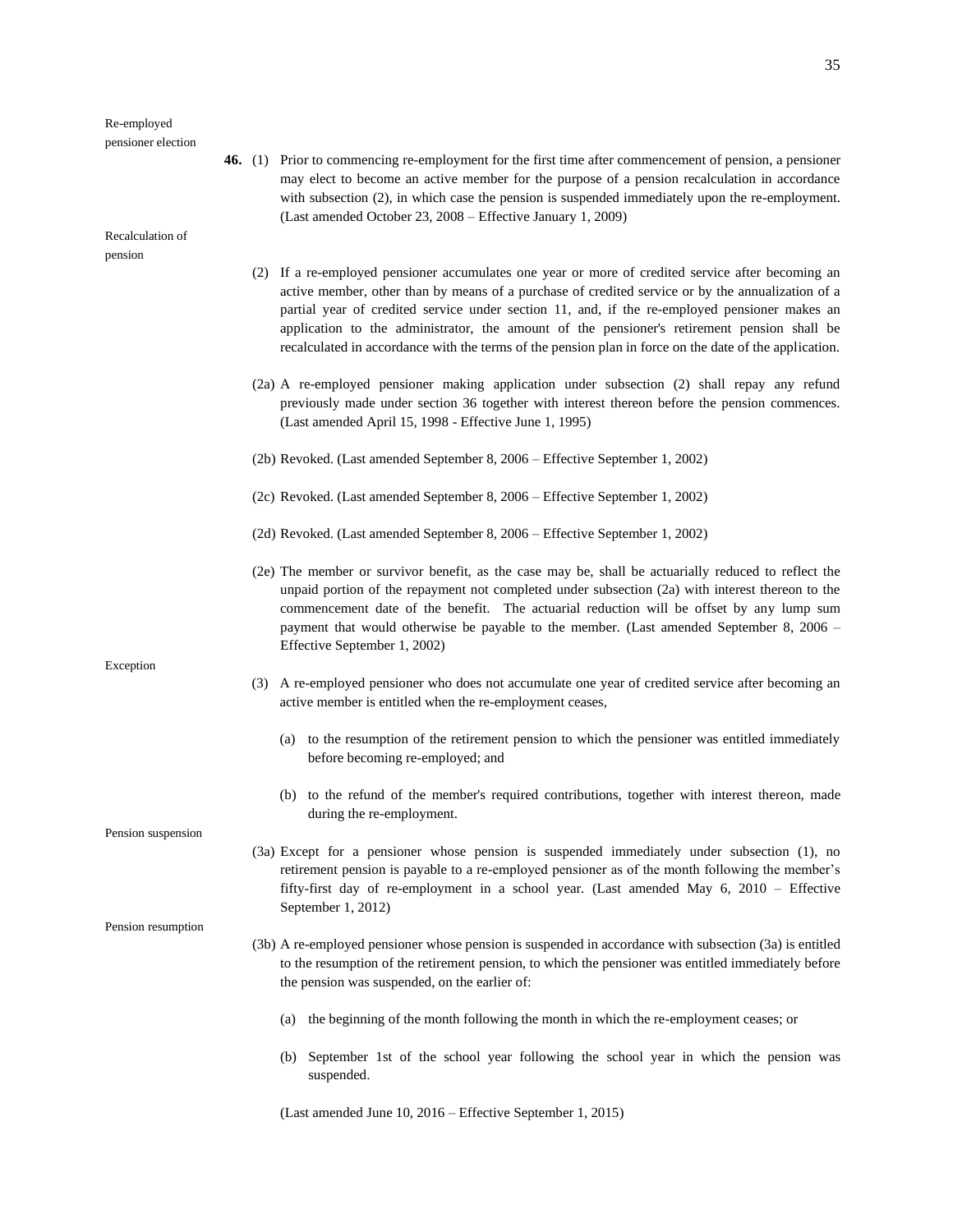| Notice of re-         |                                                                                                                                                                                                                                                                                                                                                                                                                                                                                                                                                                                                                                                                                          |
|-----------------------|------------------------------------------------------------------------------------------------------------------------------------------------------------------------------------------------------------------------------------------------------------------------------------------------------------------------------------------------------------------------------------------------------------------------------------------------------------------------------------------------------------------------------------------------------------------------------------------------------------------------------------------------------------------------------------------|
| employment            |                                                                                                                                                                                                                                                                                                                                                                                                                                                                                                                                                                                                                                                                                          |
|                       | (3c) A re-employed pensioner shall notify the administrator promptly upon exceeding the limits under<br>subsection (3a). (Last amended October 23, 2008 - Effective January 1, 2009)                                                                                                                                                                                                                                                                                                                                                                                                                                                                                                     |
| Reporting of          |                                                                                                                                                                                                                                                                                                                                                                                                                                                                                                                                                                                                                                                                                          |
| re-employment         |                                                                                                                                                                                                                                                                                                                                                                                                                                                                                                                                                                                                                                                                                          |
|                       | (3d) An employer shall report to the administrator any service provided to the employer by a re-<br>employed pensioner. (Last amended May 6, 2010 – Effective September 1, 2012)                                                                                                                                                                                                                                                                                                                                                                                                                                                                                                         |
| Idem                  |                                                                                                                                                                                                                                                                                                                                                                                                                                                                                                                                                                                                                                                                                          |
|                       | (3e) At the request of the administrator, a re-employed pensioner shall report to the administrator the<br>number of days, if any, that the member provides services to an employer as a re-employed<br>pensioner. If the member does not report within a reasonable time after the request, the<br>administrator shall cease to pay the pension until the report is given. (Last amended May $6, 2010$ –<br>Effective September 1, 2012)                                                                                                                                                                                                                                                |
| Re-employment,        |                                                                                                                                                                                                                                                                                                                                                                                                                                                                                                                                                                                                                                                                                          |
| temporary provision   |                                                                                                                                                                                                                                                                                                                                                                                                                                                                                                                                                                                                                                                                                          |
|                       | (3f) In respect of the period of September 1, 2020 to June 30, 2021, the reference to "fifty-first" in<br>subsection (3a) shall be read as "ninety-sixth" for a re-employed pensioner, provided that all re-<br>employment beyond the month in which the re-employed pensioner reaches their fifty-first day of<br>re-employment is employment by a board of education, the Provincial Schools Authority, or the<br>Centre Jules-Léger Consortium, in a school in a role that requires that the person has obtained<br>teacher certification from one of the Ministry of Education or the Ontario College of Teachers.<br>(Last amended November 11, 2020 – Effective September 1, 2020) |
| Repayment             |                                                                                                                                                                                                                                                                                                                                                                                                                                                                                                                                                                                                                                                                                          |
|                       | (4) A re-employed pensioner who receives pension payments to which the pensioner is not entitled<br>shall repay the amount so received, together with interest thereon, before becoming entitled to<br>further payments under the pension plan.                                                                                                                                                                                                                                                                                                                                                                                                                                          |
| "Re-employed          |                                                                                                                                                                                                                                                                                                                                                                                                                                                                                                                                                                                                                                                                                          |
| pensioner" limitation |                                                                                                                                                                                                                                                                                                                                                                                                                                                                                                                                                                                                                                                                                          |
|                       | The term "re-employed pensioner" shall include a member who provides services, other than as a<br>(5)<br>teacher, to a ministry of the Government of Ontario only if:                                                                                                                                                                                                                                                                                                                                                                                                                                                                                                                    |
|                       | the ministry is the Ministry of Education, and<br>(a)                                                                                                                                                                                                                                                                                                                                                                                                                                                                                                                                                                                                                                    |
|                       | (b) the member's retirement pension under the plan begins after September 1, 2010.                                                                                                                                                                                                                                                                                                                                                                                                                                                                                                                                                                                                       |
| Idem                  | (Last amended November 28, 2015 – Effective September 1, 2010)                                                                                                                                                                                                                                                                                                                                                                                                                                                                                                                                                                                                                           |
|                       | (6) Revoked. (Last amended November 28, 2015 – Effective September 1, 2015)                                                                                                                                                                                                                                                                                                                                                                                                                                                                                                                                                                                                              |

### **B. Payment of Retirement Pensions**

Application for retirement pension

**47.** (1) A member who wishes to begin receiving a retirement pension shall apply to the administrator.

Deemed application

(1a) A member who ceases to be employed in education without having applied to the administrator in accordance with subsection (1) prior to cessation of employment in education shall be deemed, unless the administrator has received notice to the contrary, to apply to the administrator on the earliest of,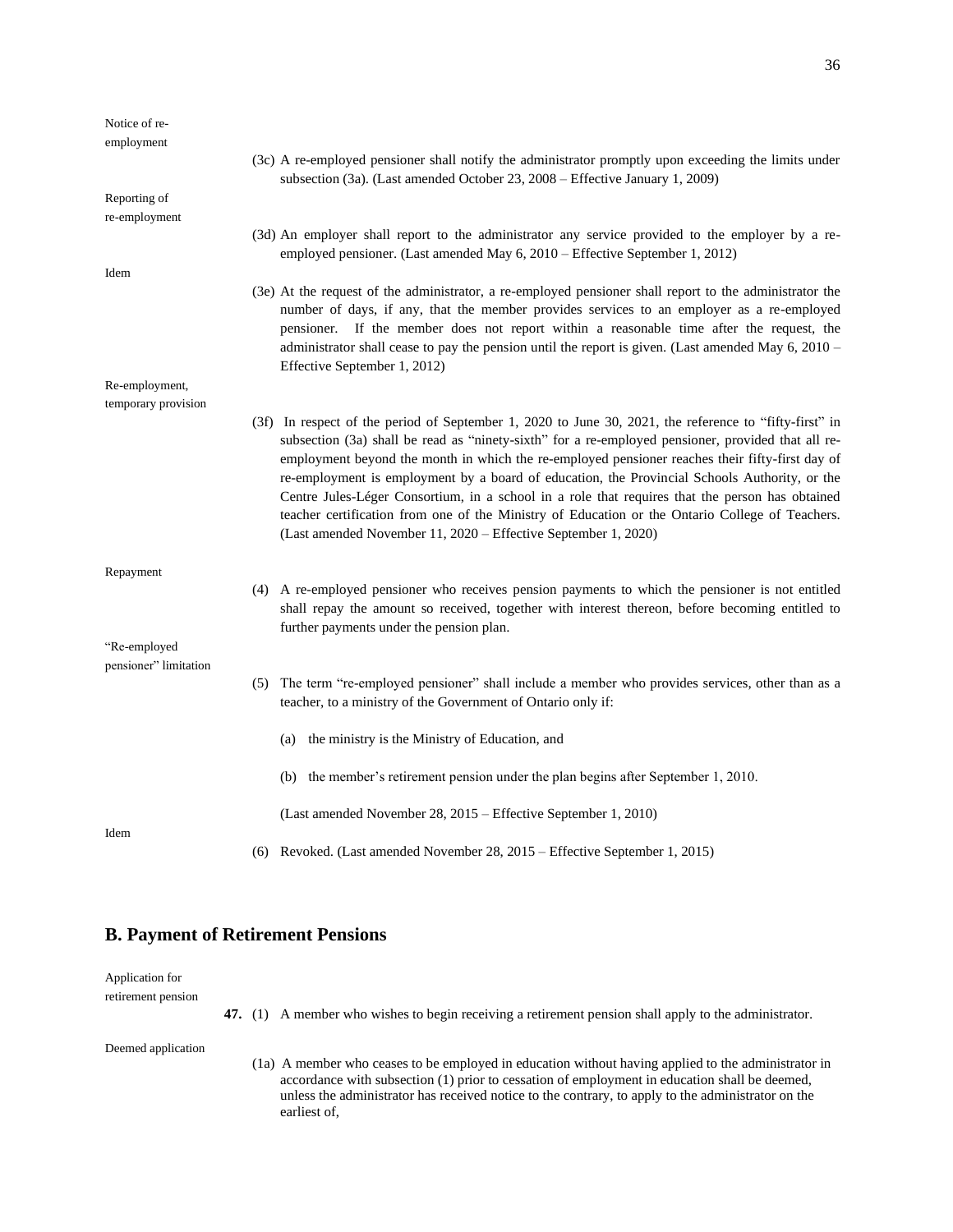- (a) the last day of the month in which the member becomes entitled to a retirement pension in accordance with section 43;
- (b) the last day of the month in which the member becomes entitled to a retirement pension in accordance with section 44, where the variable "C" in the formula set out in subsection 44 (2), (2b), (3) or (3a), as applicable, is equal to 0 or would have equaled 0 but for the minimum reduction for early retirement applicable to registered pension plans under the *Income Tax Act* (Canada); or
- (c) the last day of the month in which the member becomes entitled to a retirement pension in accordance with section 42a.

(Last amended February 12, 2019 – Effective June 1, 2017)

(1b) Subsection 47 (1a) also applies to members who,

- (a) cease to be employed in education before June 1, 2017, and
- (b) have not reached any of the dates set forth under clauses (a), (b), or (c) of that subsection before June 1, 2017.

(Last amended February 12, 2019 – Effective June 1, 2017)

### Deemed application – *Income Tax Act*

- (2) A member who,
	- (a) does not cease to be employed in education;
	- (b) has not applied to begin receiving a retirement pension under subsection (1); or
	- (c) has not been deemed to apply to begin receiving a retirement pension under subsection (1a),

by November 30th of the calendar year in which the member attains seventy-one years of age, or at such other time as is required under the *Income Tax Act* (Canada), shall be deemed to apply, as of such date, to the administrator to begin receiving a retirement pension.

(Last amended May 17, 2017 – Effective June 1, 2017)

Payment of pension

- **48.** (1) The administrator shall begin payment of a member's retirement pension not later than the later of,
	- (a) the month following the month in which the member ceases to be employed in education; or
	- (b) the month following the month in which application for the pension is complete.

Monthly instalments

(2) The administrator shall pay a retirement pension in monthly instalments on the last day of the month.

Interest payable

(3) The administrator shall pay interest on late payments, from the first day of the month following the month in which the member's pension begins. (Last amended June 20, 2012 – Effective January 1, 2012)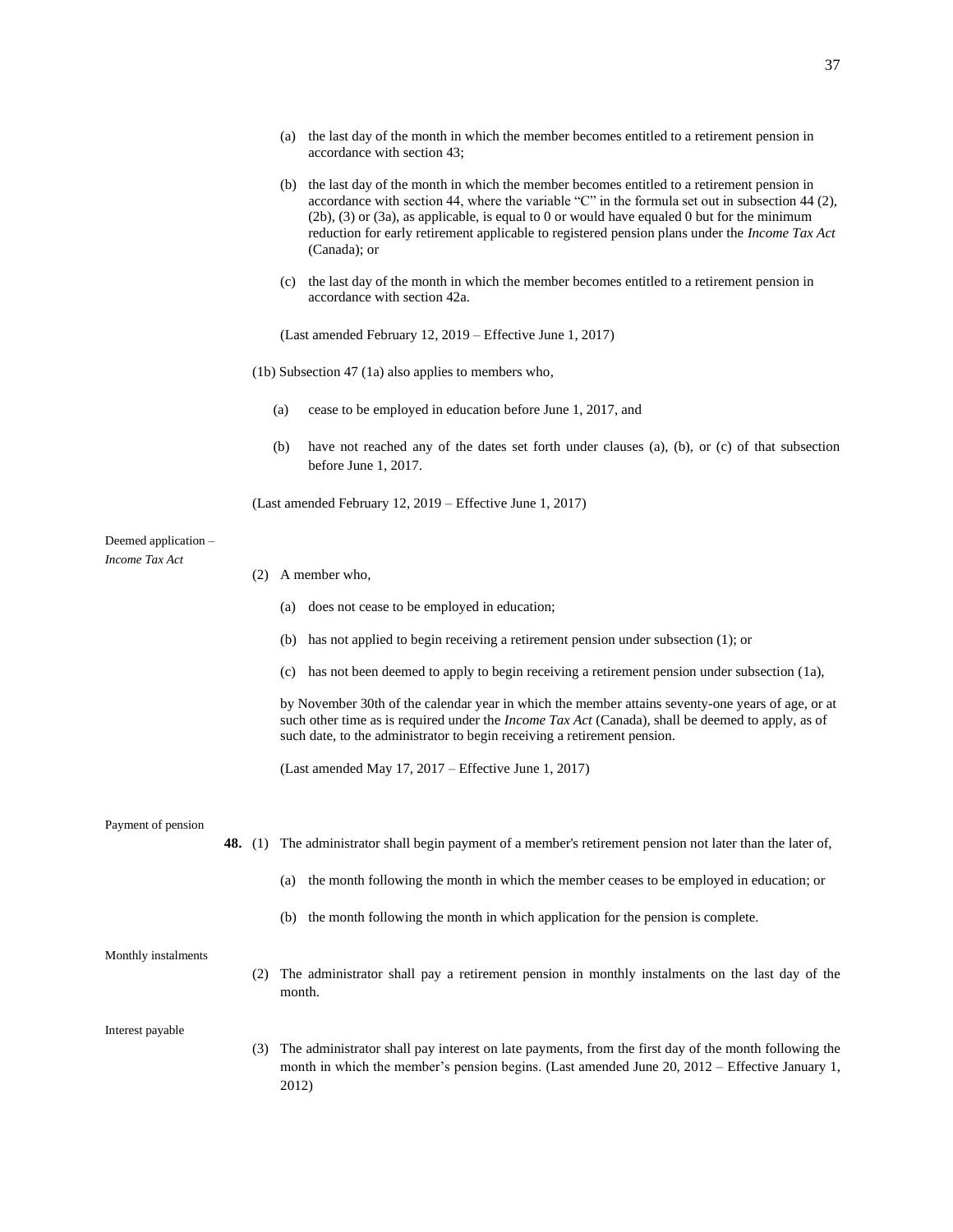Notice of

re-employment

**49.** (1) Revoked. (Last amended October 23, 2008 – Effective January 1, 2009)

Failure to give notice

(2) Revoked. (Last amended October 23, 2008 – Effective January 1, 2009)

Repayment of pension

(3) Revoked. (Last amended October 23, 2008 – Effective January 1, 2009)

## **PART VI DISABILITY PENSIONS**

## **A. Entitlement to Disability Pension**

| Entitlement to          |  |                                                                                                                                                                                                                                                                                                                              |
|-------------------------|--|------------------------------------------------------------------------------------------------------------------------------------------------------------------------------------------------------------------------------------------------------------------------------------------------------------------------------|
| disability pension      |  |                                                                                                                                                                                                                                                                                                                              |
|                         |  | 50. (1) This section applies to a member with at least ten years of qualifying service who becomes disabled<br>while employed in education and who, as a result of the disability, ceases before the normal<br>retirement date to be employed in education. (Last amended October 10, 1995 - Effective<br>September 1, 1995) |
| Full disability pension |  |                                                                                                                                                                                                                                                                                                                              |
|                         |  | (2) If the administrator finds that a member described in subsection (1) is incapable of further<br>employment, the member is entitled to a full disability pension for the member's lifetime.                                                                                                                               |
| Partial disability      |  |                                                                                                                                                                                                                                                                                                                              |
| pension                 |  |                                                                                                                                                                                                                                                                                                                              |
|                         |  | (3) If the administrator finds that a member described in subsection (1) is incapable of further<br>employment in education, the member is entitled to a partial disability pension for the member's<br>lifetime.                                                                                                            |
| Eligibility             |  |                                                                                                                                                                                                                                                                                                                              |
|                         |  | (4) A member who has previously terminated his or her membership and who returns to membership<br>and purchases credited service for previous employment in education is not eligible to receive a<br>disability pension until the member accumulates two additional years of credited service.                              |
| Idem                    |  |                                                                                                                                                                                                                                                                                                                              |
|                         |  | (5) Subsection 11 (2) (partial year) does not apply for the purpose of determining a member's<br>accumulation of the two additional years of credited service under subsection (4).                                                                                                                                          |
| Effect of               |  |                                                                                                                                                                                                                                                                                                                              |
| re-employment           |  |                                                                                                                                                                                                                                                                                                                              |
|                         |  | 51. (1) A member receiving a full disability pension who becomes employed ceases to be entitled to a full<br>disability pension.                                                                                                                                                                                             |
| Idem                    |  |                                                                                                                                                                                                                                                                                                                              |
|                         |  | (2) A member receiving a disability pension who becomes employed in education ceases to be entitled<br>to a disability pension. (Last amended June 1, 1995 - Effective June 1, 1995)                                                                                                                                         |
| Reduced partial         |  |                                                                                                                                                                                                                                                                                                                              |
| disability pension      |  |                                                                                                                                                                                                                                                                                                                              |
|                         |  | (3) Revoked. (Last amended February 28, 1992 - Effective January 1, 1992)                                                                                                                                                                                                                                                    |
| Application             |  |                                                                                                                                                                                                                                                                                                                              |
|                         |  | (4) This section applies with respect to a member who is receiving a disability pension on or after the<br>1st day of January, 1990.                                                                                                                                                                                         |
| Amount of full          |  |                                                                                                                                                                                                                                                                                                                              |
| disability pension      |  |                                                                                                                                                                                                                                                                                                                              |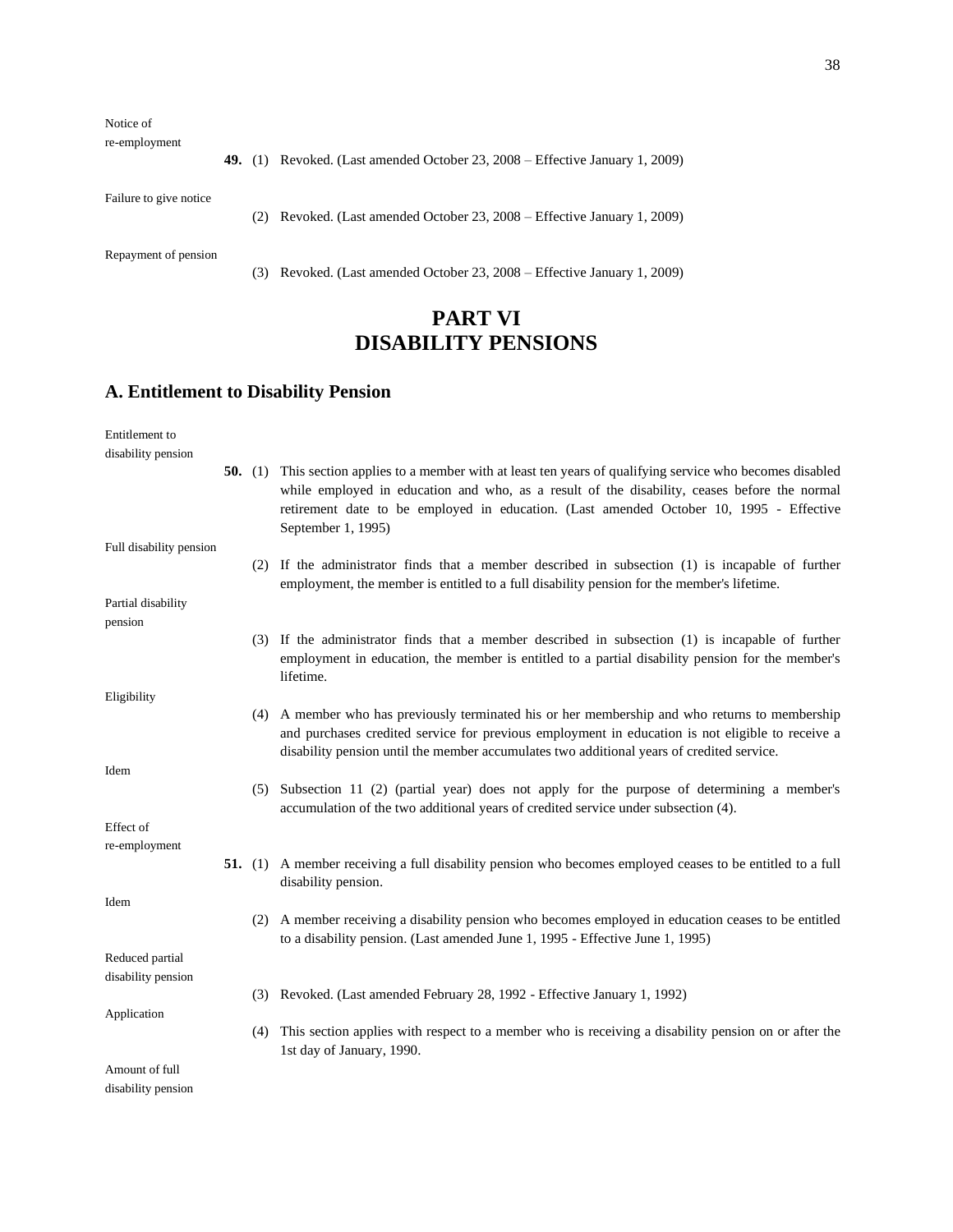**52.** (1) The amount of the annual full disability pension, before adjustment for inflation, for a member is calculated using the formula,

$$
(\mathbf{A} \times \mathbf{B}) \cdot \mathbf{C}
$$

in which,

"A" is 2 per cent of the member's average salary,

"B" is the number of years of the member's credited service under the plan, and

"C" is the amount, if any, calculated under section 81 (CPP reduction).

Amount of partial disability pension

> (2) The amount of a partial disability pension, before adjustment for inflation, for a member who ceases to be employed in education prior to June 1, 1998 is calculated using the formula,

$$
[(A \times B) (1 - C)] - D
$$

in which,

"A" and "B" have the same meaning as in the formula for calculating the amount of a full disability pension,

"C" is an amount equal to 0.025 times the lesser of,

- (a) the number of years by which the member's age on the date the pension begins is less than 65, and
- (b) ninety minus the sum of,
	- (i) the number of years of the member's qualifying service determined under section 11, and
	- (ii) the member's age on the date the pension begins, and

"D" is the amount, if any, calculated under section 81 (CPP reduction).

"C" in the above formula shall not be less than the minimum reduction on early retirement applicable to registered pension plans under the *Income Tax Act* (Canada). (Last amended February 12, 2019 – Effective January 1, 2019)

(2a) The amount of a partial disability pension, before adjustment for inflation, for a member who ceases to be employed in education on or after June 1, 1998, is calculated using the formula set out in subsection (2), except that:

"C" is an amount equal to 0.025 times the lesser of,

- (a) the number of years by which the member's age on the date the pension begins is less than sixty-five, and
- (b) eighty-five minus the sum of,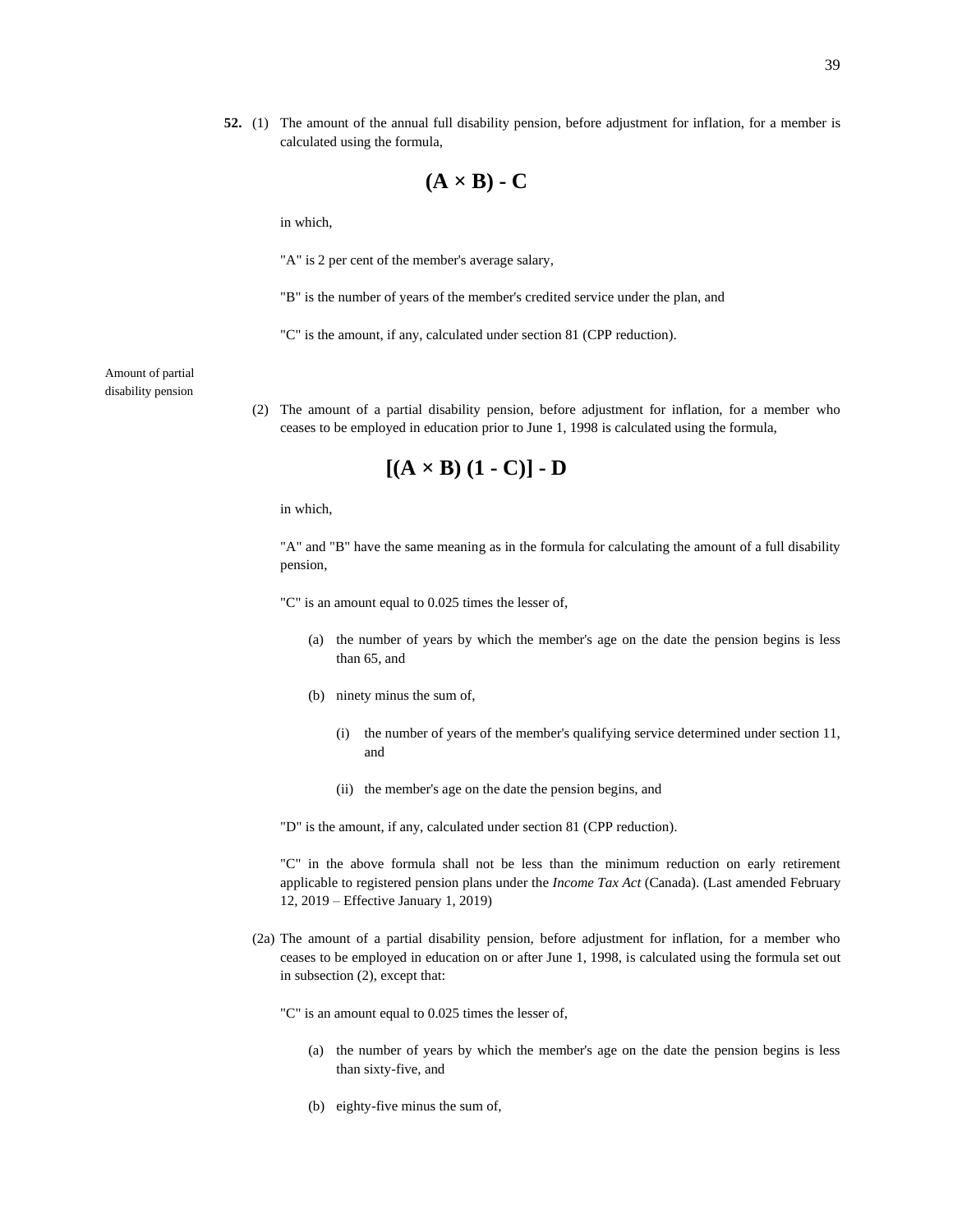|                                                    |           | (i)                      | the number of years of the member's qualifying service determined under section 11,<br>and                                                                                                                                                                                                                                                                                                                                                                                                                                                                                                              |
|----------------------------------------------------|-----------|--------------------------|---------------------------------------------------------------------------------------------------------------------------------------------------------------------------------------------------------------------------------------------------------------------------------------------------------------------------------------------------------------------------------------------------------------------------------------------------------------------------------------------------------------------------------------------------------------------------------------------------------|
|                                                    |           |                          | (ii) the member's age on the date the pension begins,                                                                                                                                                                                                                                                                                                                                                                                                                                                                                                                                                   |
|                                                    |           | Effective April 1, 2001) | however, "C" shall not be less than the minimum reduction on early retirement applicable to<br>registered pension plans under the <i>Income Tax Act</i> (Canada). (Last amended April 2, 2001 -                                                                                                                                                                                                                                                                                                                                                                                                         |
| Maximum pension<br>payable, R.S.C. 1952,<br>c. 148 |           |                          |                                                                                                                                                                                                                                                                                                                                                                                                                                                                                                                                                                                                         |
|                                                    |           |                          | (2b) If the amount of the full or partial disability pension determined under either subsection $(1)$ , $(2)$ , or<br>(2a), as applicable, in respect of a period after the 31st day of December, 1991 is greater than the<br>maximum pension payable by a registered pension plan under the <i>Income Tax Act</i> (Canada) after<br>taking into account the reduction (if any) on early retirement applicable to registered pension plans<br>under the <i>Income Tax Act</i> (Canada), it shall be reduced to an amount equal to such maximum. (Last<br>amended May 27, 1998 - Effective June 1, 1998) |
| Limitation                                         |           |                          |                                                                                                                                                                                                                                                                                                                                                                                                                                                                                                                                                                                                         |
| Amount of reduced<br>partial disability<br>pension |           |                          | (3) Revoked. (Last amended February 28, 1992 - Effective January 1, 1992)                                                                                                                                                                                                                                                                                                                                                                                                                                                                                                                               |
|                                                    |           |                          | (4) Revoked. (Last amended February 28, 1992 - Effective January 1, 1992)                                                                                                                                                                                                                                                                                                                                                                                                                                                                                                                               |
| Resumption of<br>disability pension                |           |                          |                                                                                                                                                                                                                                                                                                                                                                                                                                                                                                                                                                                                         |
|                                                    | 53. $(1)$ |                          | Subject to subsection (2), if a member becomes re-employed in education and ceases to receive a<br>disability pension under the pension plan or a predecessor Act, the member is entitled upon ceasing<br>the re-employment to the resumption of the original disability pension without adjustment of the<br>amount of the pension and to a refund of the member's contributions made during the period of re-<br>employment, together with interest thereon. (Last amended June 1, 1995 - Effective June 1, 1995)                                                                                     |
| Idem                                               |           |                          | (2) A member described in subsection (1) who completes the equivalent of two years of full-time<br>employment in education after becoming re-employed and then ceases to be so employed shall<br>make a fresh application for a pension, and the terms of the pension plan on the date the application<br>is made shall apply with respect to the member's entitlement to a pension.                                                                                                                                                                                                                    |
|                                                    |           |                          | (3) A member making application under subsection (2) shall repay any refund previously made under<br>section 36 together with interest thereon before the pension commences. (Last amended September<br>8, 2006 – Effective September 1, 2006)                                                                                                                                                                                                                                                                                                                                                          |
|                                                    |           |                          | (4) The member or survivor benefit, as the case may be, shall be actuarially reduced to reflect the<br>unpaid portion of the repayment not completed under subsection (3) with interest thereon to the<br>commencement date of the benefit. The actuarial reduction will be offset by any lump sum<br>payment that would otherwise be payable to the member. (Last amended September 8, 2006 –<br>Effective September 1, 2006)                                                                                                                                                                          |
| Change of disability<br>status re survivor         |           |                          |                                                                                                                                                                                                                                                                                                                                                                                                                                                                                                                                                                                                         |
| pension                                            |           |                          |                                                                                                                                                                                                                                                                                                                                                                                                                                                                                                                                                                                                         |
|                                                    |           |                          | <b>54.</b> (1) This section applies if a member receiving a partial disability pension dies while the administrator<br>is considering whether the member is entitled to a full disability pension based upon fresh medical<br>evidence concerning the member's disability. (Last amended February 28, 1992 - Effective January                                                                                                                                                                                                                                                                          |

1, 1992)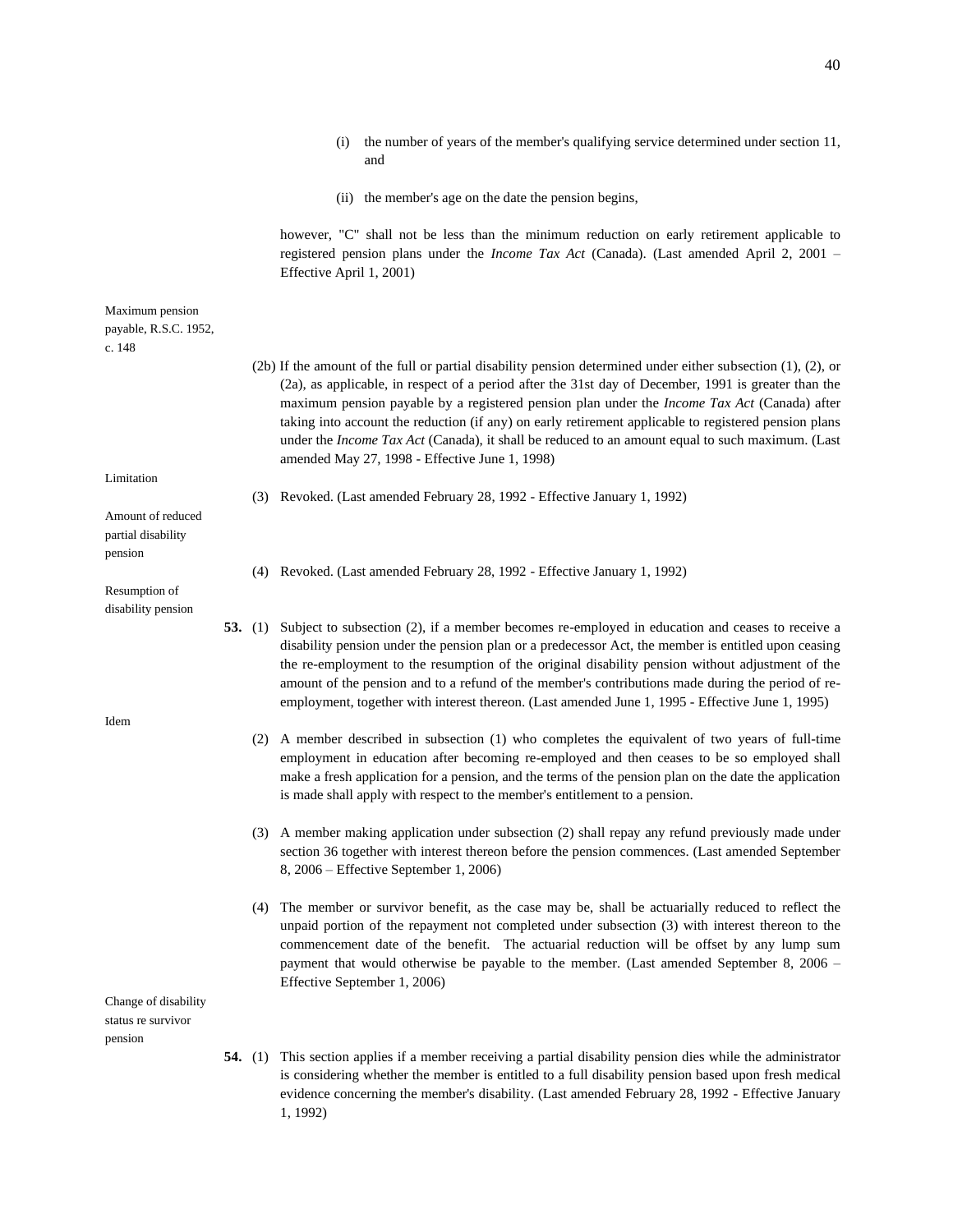| Determination by<br>the administrator   |           |                                                                                                                                                                                                                                                                                                        |
|-----------------------------------------|-----------|--------------------------------------------------------------------------------------------------------------------------------------------------------------------------------------------------------------------------------------------------------------------------------------------------------|
|                                         |           | (2) Having regard to the facts established at the date of the member's death, the administrator shall<br>determine whether the member would have been entitled, immediately before the date of death, to a<br>full disability pension.                                                                 |
| Deemed receipt                          |           |                                                                                                                                                                                                                                                                                                        |
|                                         |           | (3) For the purpose of calculating the amount of a survivor pension, child's pension or beneficiary's<br>pension, if the administrator determines that the member would have been entitled to a full<br>disability pension, the member shall be deemed to have been receiving it on the date of death. |
|                                         |           | (4) Despite subsection 3, where the benefit otherwise payable to a survivor exceeds the maximum<br>payable under the regulations of the <i>Income Tax Act</i> (Canada), the amount in excess shall not be<br>paid. (Last amended June 29, 1994 - Effective January 1, 1992)                            |
| <b>B. Payment of Disability Pension</b> |           |                                                                                                                                                                                                                                                                                                        |
| Application for<br>disability pension   |           |                                                                                                                                                                                                                                                                                                        |
|                                         |           | 55. (1) A member shall apply for a disability pension within two years after the date when the member<br>ceases, as a result of the disability, to be employed in education.                                                                                                                           |
| Idem                                    |           | (2) The administrator shall accept an application for a disability pension that is made after the time<br>described in subsection (1) if the administrator is satisfied,                                                                                                                               |
|                                         |           | that the delay in making the application resulted from a delay in diagnosing the disability; or<br>(a)                                                                                                                                                                                                 |
|                                         |           | (b) that the member was unable, because of the effects of the disability, to make the application<br>within the time described in subsection (1).                                                                                                                                                      |
| Proof of disability                     |           | (3) No application for a disability pension shall be considered by the administrator until the<br>administrator has received,                                                                                                                                                                          |
|                                         |           | the certificate of a medical doctor licensed in Ontario designated by the administrator,<br>(a)<br>certifying that the applicant became mentally or physically disabled while employed in<br>education and indicating the nature and degree of the disability; and                                     |
|                                         |           | (b) a report of the medical referee of the administrator containing such recommendations as the<br>medical referee considers proper with regard to the granting of a disability pension to the<br>applicant. (Last amended April 15, 1998 - Effective January 1, 1992)                                 |
| Disability pension,<br>predecessor Acts |           |                                                                                                                                                                                                                                                                                                        |
|                                         | 56. $(1)$ | This section applies with respect to a person who ceased to be employed in education before the 1st<br>day of January, 1990 as a result of a mental or physical incapacity and who did not apply for a<br>disability allowance under a predecessor of this Act.                                        |
| Application                             | (2)       | Section 55 applies with necessary modifications to an application by a person described in<br>subsection $(1)$ .                                                                                                                                                                                       |
| Entitlement                             | (3)       | The person is entitled to a disability allowance determined in accordance with the <i>Teachers'</i><br>Superannuation Act, 1983.                                                                                                                                                                       |
| Idem                                    |           |                                                                                                                                                                                                                                                                                                        |
|                                         |           | (4) Clause 17 (1) (d) or 18 (1) (d) of the <i>Teachers' Superannuation Act</i> , 1983 does not apply if the<br>administrator accepts an application under subsection 55 (2).                                                                                                                           |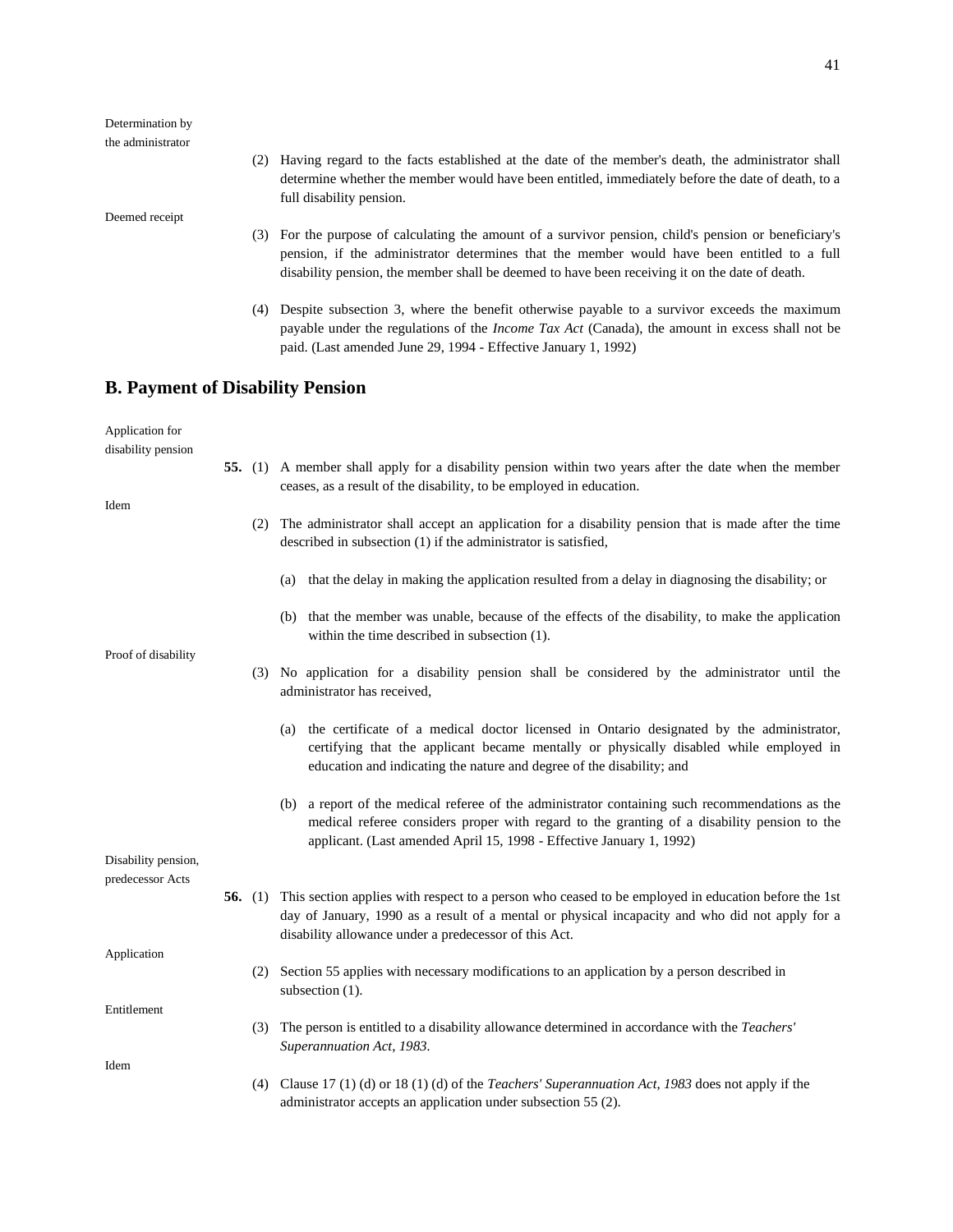| Commencement of<br>disability pension |           |                                                                                                                                                                                                                                                                            |
|---------------------------------------|-----------|----------------------------------------------------------------------------------------------------------------------------------------------------------------------------------------------------------------------------------------------------------------------------|
| Idem                                  |           | 57. (1) Subject to subsection (2), a member's disability pension shall begin as of the first day of the month<br>following the month in which the member ceases to be employed in education.                                                                               |
|                                       |           | (2) No disability pension shall begin as of a date earlier than one year before the date the administrator<br>receives the completed application for the pension.                                                                                                          |
| Reduced partial                       |           |                                                                                                                                                                                                                                                                            |
| disability pension                    |           | (3) Revoked. (Last amended February 28, 1992 - Effective January 1, 1992)                                                                                                                                                                                                  |
| Monthly instalments                   |           | (4) The administrator shall pay a disability pension in monthly instalments.                                                                                                                                                                                               |
| Due date                              | (5)       | Disability pension payments are due on the last day of the month.                                                                                                                                                                                                          |
| Interest payable                      | (6)       | Interest shall be paid on overdue pension payments if the administrator does not begin paying a<br>pension by the end of the month in which the member becomes entitled to receive it.                                                                                     |
| Interest payable                      | (7)       | Interest on each overdue monthly pension payment, calculated at the standard rate, shall be paid<br>from the date the payment was due to the day before it was made. (Last amended February 28,<br>1992 - Effective January 1, 1992)                                       |
| Evidence of medical<br>condition      |           |                                                                                                                                                                                                                                                                            |
|                                       | 58. $(1)$ | The administrator may at any time require a member who is receiving a disability pension to<br>furnish evidence, in such form as the administrator directs, of the member's mental or physical<br>condition.                                                               |
| Failure to<br>furnish evidence        |           |                                                                                                                                                                                                                                                                            |
|                                       | (2)       | If the member fails to furnish evidence within a reasonable time that his or her condition continues<br>to be of a nature that entitles the member to receive the disability pension, the administrator shall<br>terminate payment of the pension.                         |
| Review by<br>administrator            |           |                                                                                                                                                                                                                                                                            |
|                                       | (3)       | If the administrator terminates payment of a full disability pension, the member may request the<br>administrator to review the decision to terminate payment.                                                                                                             |
| Idem                                  | (4)       | If the administrator is satisfied upon reviewing a decision to terminate payment that the member is<br>entitled to a disability pension under section 50, the administrator shall pay the disability pension.<br>(Last amended September 6, 2017 - Effective June 1, 2017) |
| Application                           | (5)       | This section does not apply with respect to a member who has reached normal retirement age.                                                                                                                                                                                |
| Notice of<br>re-employment            |           |                                                                                                                                                                                                                                                                            |
|                                       | 59. $(1)$ | A member receiving a disability pension shall notify the administrator in writing promptly upon<br>becoming employed or changing employment.                                                                                                                               |

Failure to give notice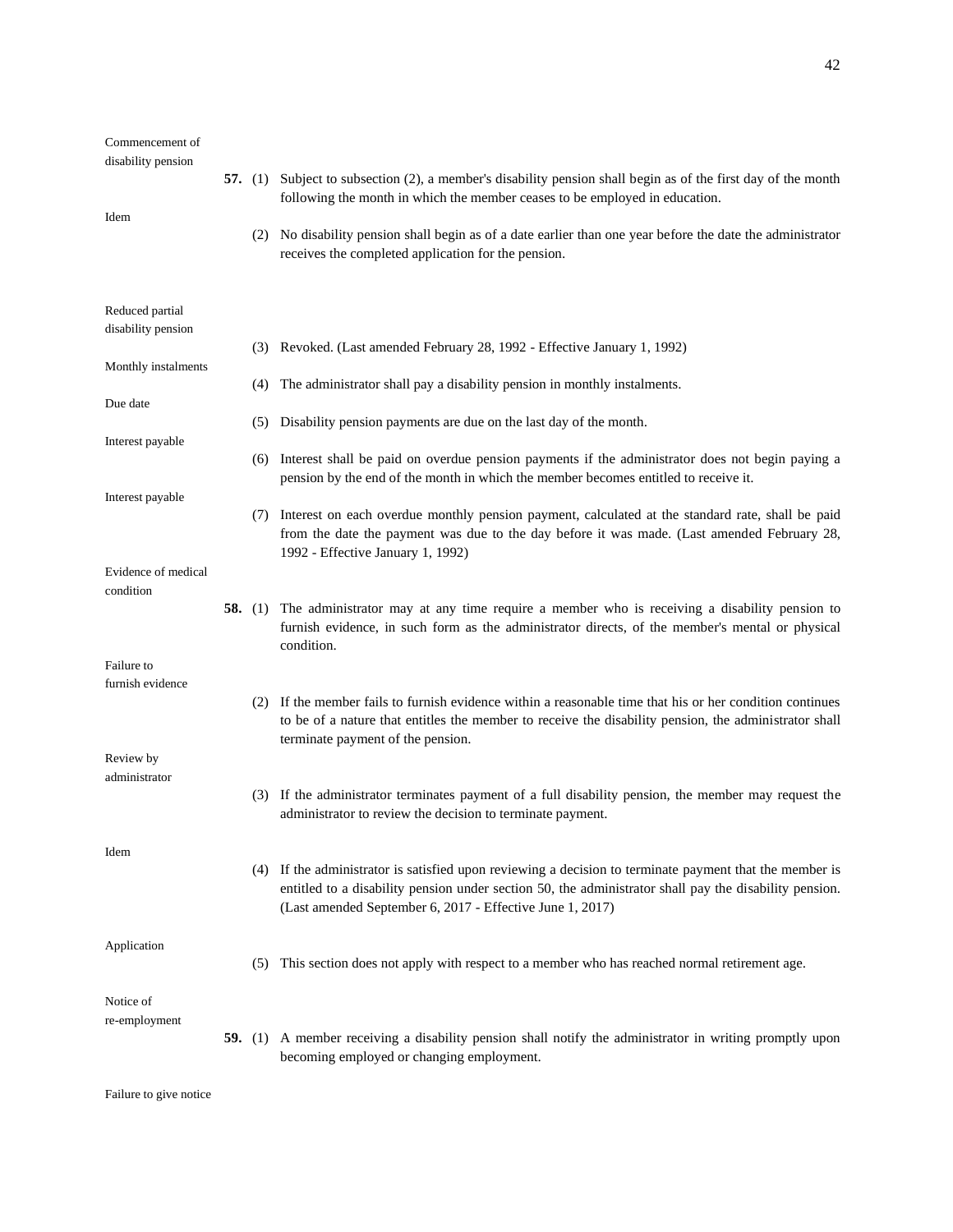(2) A member who fails to comply with subsection (1) is not entitled to receive a disability pension payment during a period when notice should have been given under that subsection.

Repayment of pension

(3) A member who receives pension payments to which the member is not entitled shall repay the amount so received, together with interest thereon, before becoming entitled to further payments under the pension plan.

## **PART VII BENEFITS UPON DEATH**

## **A. Upon the Death of a Member not Entitled to a Pension**

| Refund of<br>contributions |                   |                                                                |
|----------------------------|-------------------|----------------------------------------------------------------|
|                            | 60.               | Revoked. (Last amended June 19, 2012 - Effective July 1, 2012) |
| Refund of                  |                   |                                                                |
| post-1986<br>contributions |                   |                                                                |
|                            | <b>60a.</b> $(1)$ | Revoked. (Last amended June 19, 2012 - Effective July 1, 2012) |
| Application                |                   |                                                                |
|                            | (2)               | Revoked. (Last amended June 19, 2012 - Effective July 1, 2012) |
| Refund of                  |                   |                                                                |
| pre-1987                   |                   |                                                                |
| contributions              |                   |                                                                |
|                            | 60b. (1)          | Revoked. (Last amended June 19, 2012 - Effective July 1, 2012) |
| Application                |                   |                                                                |
|                            | (2)               | Revoked. (Last amended June 19, 2012 - Effective July 1, 2012) |

### **B. Upon the Death of a Member Entitled to a Deferred Pension**

| Pre-retirement             |     |                                                                                                                                                                                                                             |
|----------------------------|-----|-----------------------------------------------------------------------------------------------------------------------------------------------------------------------------------------------------------------------------|
| (spousal) death<br>benefit |     |                                                                                                                                                                                                                             |
|                            |     | <b>61.</b> (1) If a member who is entitled to a deferred pension dies before commencement of payment of the<br>deferred pension, the person who is the spouse of the member on the date of death is entitled to<br>receive, |
|                            |     | the benefit described in section 62, in respect of the member's employment, if any, before the<br>(a)<br>1st day of January, 1987; and                                                                                      |
|                            |     | the benefit described in section 63, in respect of the member's employment, if any, on or after<br>(b)<br>the 1st day of January, 1987.                                                                                     |
|                            |     | (Last amended May 5, $2010$ – Effective June 1, 1995)                                                                                                                                                                       |
| Application                |     |                                                                                                                                                                                                                             |
|                            | (2) | Subsection (1) does not apply if the member and the spouse are living separate and apart on the<br>date of death of the member.                                                                                             |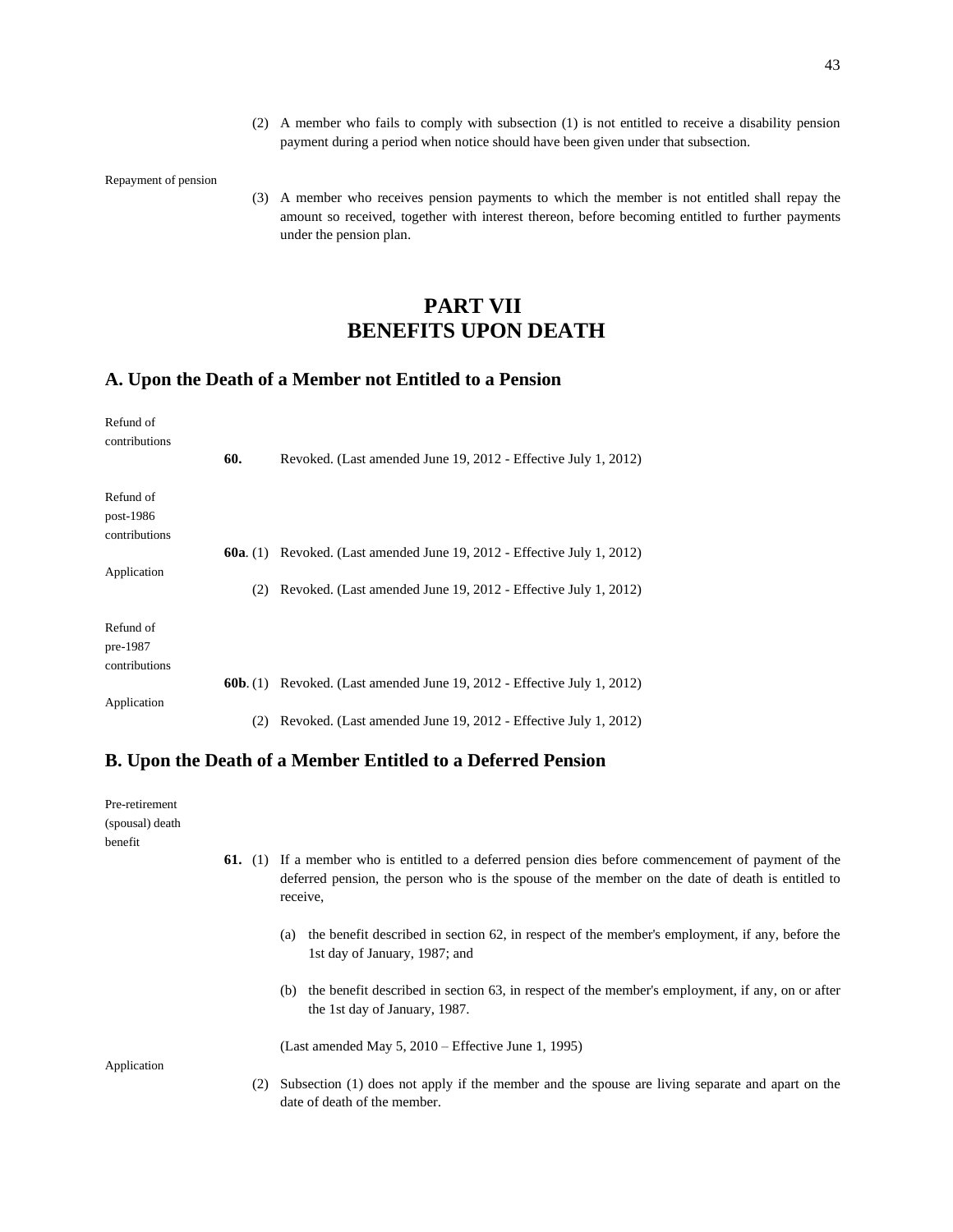| Further<br>application              |           |                                                                                                                                                                                                                                                                                                                                                                                                                                                                       |
|-------------------------------------|-----------|-----------------------------------------------------------------------------------------------------------------------------------------------------------------------------------------------------------------------------------------------------------------------------------------------------------------------------------------------------------------------------------------------------------------------------------------------------------------------|
|                                     |           | (3) Revoked. (Last amended August 4, 2011 – Effective March 1, 2007)                                                                                                                                                                                                                                                                                                                                                                                                  |
| Idem                                |           | (4) Revoked. (Last amended August 4, 2011 – Effective March 1, 2007)                                                                                                                                                                                                                                                                                                                                                                                                  |
| Idem                                |           | (5) Revoked. (Last amended August 4, 2011 – Effective March 1, 2007)                                                                                                                                                                                                                                                                                                                                                                                                  |
| Idem                                |           |                                                                                                                                                                                                                                                                                                                                                                                                                                                                       |
|                                     |           | (6) Revoked. (Last amended August 4, 2011 – Effective March 1, 2007)                                                                                                                                                                                                                                                                                                                                                                                                  |
| Pre-1987 (spousal)<br>death benefit |           |                                                                                                                                                                                                                                                                                                                                                                                                                                                                       |
|                                     | 62. $(1)$ | This section applies with respect to that portion of the death benefit that relates to a member's<br>employment before the 1st day of January, 1987.                                                                                                                                                                                                                                                                                                                  |
| Survivor pension                    | (2)       | The spouse of a member with ten years or more qualifying service is entitled to the survivor                                                                                                                                                                                                                                                                                                                                                                          |
|                                     |           | pension described in subsection (3) for the lifetime of the spouse. (Last amended October 10, 1995<br>- Effective September 1, 1995)                                                                                                                                                                                                                                                                                                                                  |
| Pre-1987 survivor                   |           |                                                                                                                                                                                                                                                                                                                                                                                                                                                                       |
| pension                             | (3)       | The amount of the survivor pension, before adjustment for inflation, shall be based upon the<br>member's credited service for employment before the 1st day of January, 1987 and shall be one half<br>of the amount of the pension, before adjustment for inflation,                                                                                                                                                                                                  |
|                                     |           |                                                                                                                                                                                                                                                                                                                                                                                                                                                                       |
|                                     |           | that would have been paid to the member at the date of death, if the member was at least sixty-<br>(a)<br>five years of age on the date of death; or                                                                                                                                                                                                                                                                                                                  |
|                                     |           | (b) that would have been paid to the member as of the first day of the month following the month<br>in which he or she would have reached sixty-five years of age, if the member was less than<br>sixty-five years of age on the date of death.                                                                                                                                                                                                                       |
| Commutation of<br>pension           |           |                                                                                                                                                                                                                                                                                                                                                                                                                                                                       |
|                                     |           | (3a) If the spouse of a member elects to receive payment of the benefit described under clause<br>63 (4) (a), then the spouse of the member shall receive a lump sum payment equal to the commuted<br>value of the survivor pension calculated in accordance with subsection (3), and not the survivor<br>pension calculated in accordance with subsection (3). (Last amended December 13, 2012 -<br>Effective July 1, 2012)                                          |
| Refund of contributions             |           |                                                                                                                                                                                                                                                                                                                                                                                                                                                                       |
| $(10 \text{ year rule})$            |           | (3b) If the commuted value of the survivor pension calculated in accordance with subsection (3) is less                                                                                                                                                                                                                                                                                                                                                               |
|                                     |           | than the amount of the member's contributions for employment before the 1st day of January, 1987<br>together with interest thereon, then the spouse of the member is entitled to a refund, paid in a lump<br>sum, of the member's contributions for employment before the 1st day of January, 1987 together<br>with interest thereon, and not to the benefit described in either subsection (3) or (3a). (Last<br>amended December 13, 2012 - Effective July 1, 2012) |
| Refund of<br>contributions          |           |                                                                                                                                                                                                                                                                                                                                                                                                                                                                       |
|                                     |           | (4) The spouse of a member who dies with less than ten years of qualifying service is entitled to a<br>refund of the member's contributions for employment before the 1st day of January, 1987 together<br>with interest thereon. (Last amended June 19, 2012 - Effective July 1, 2012)                                                                                                                                                                               |
| Post-1986 $(s_{nonisal})$           |           |                                                                                                                                                                                                                                                                                                                                                                                                                                                                       |

1986 (spousal) death benefit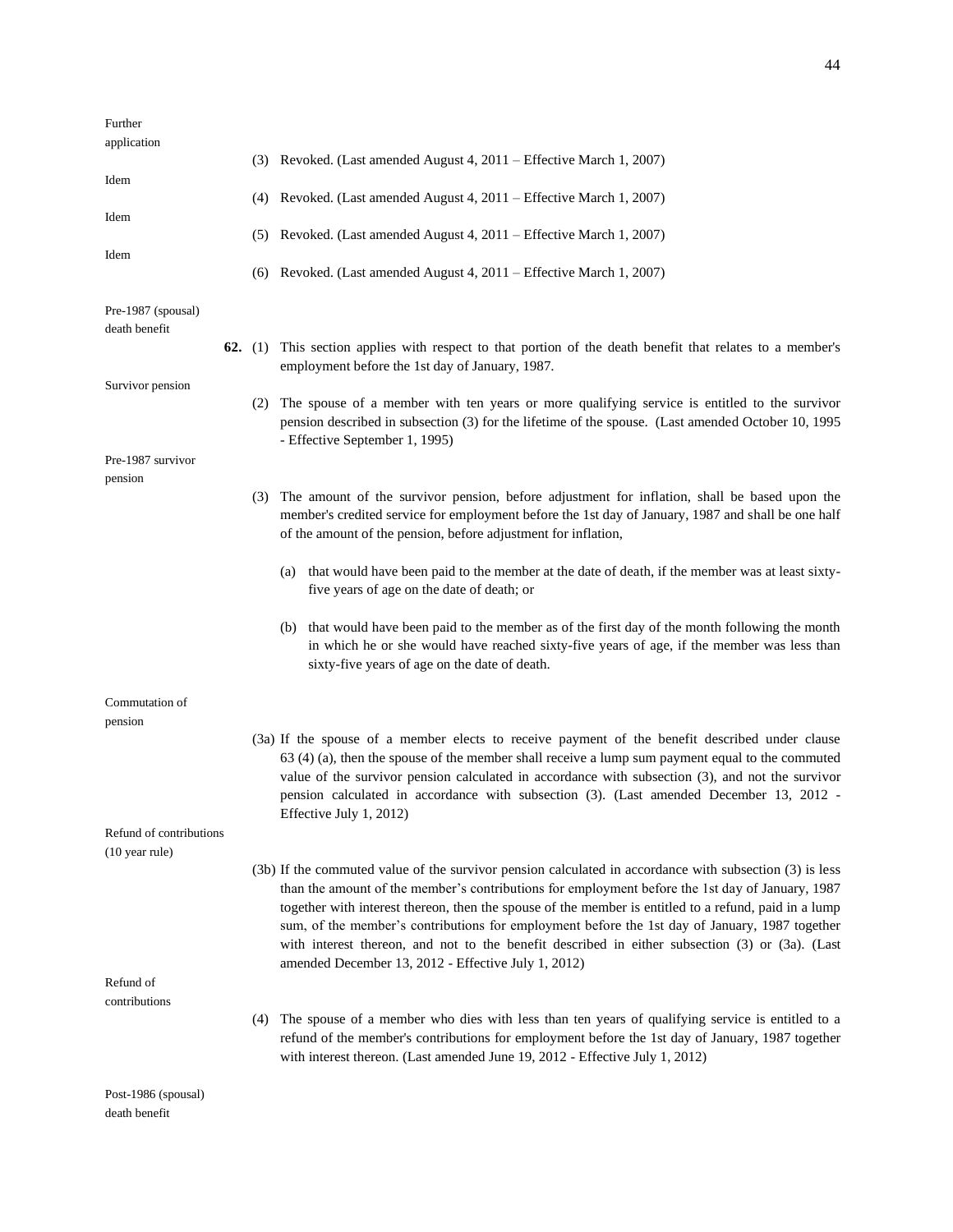|                                   |           |     | (2) Revoked. (Last amended June 19, 2012 - Effective July 1, 2012)                                                                                                                                                                                                                                                                                                                                                                                                                                                                                   |
|-----------------------------------|-----------|-----|------------------------------------------------------------------------------------------------------------------------------------------------------------------------------------------------------------------------------------------------------------------------------------------------------------------------------------------------------------------------------------------------------------------------------------------------------------------------------------------------------------------------------------------------------|
| Refund of                         |           |     |                                                                                                                                                                                                                                                                                                                                                                                                                                                                                                                                                      |
| contributions                     |           |     | (3) Revoked. (Last amended September 8, 2006 - Effective September 1, 1995)                                                                                                                                                                                                                                                                                                                                                                                                                                                                          |
|                                   |           |     |                                                                                                                                                                                                                                                                                                                                                                                                                                                                                                                                                      |
| Idem                              |           |     |                                                                                                                                                                                                                                                                                                                                                                                                                                                                                                                                                      |
|                                   |           | (4) | The spouse of a member is entitled to receive,                                                                                                                                                                                                                                                                                                                                                                                                                                                                                                       |
|                                   |           |     | a lump sum payment equal to the commuted value of the deferred pension to which the<br>(a)<br>member was entitled for credited service for employment on or after the 1st day of January,<br>1987; or                                                                                                                                                                                                                                                                                                                                                |
|                                   |           |     | (b) a survivor pension for the lifetime of the spouse, the commuted value of which is at least equal<br>to the commuted value of a pension for credited service for the member's employment on or<br>after the 1st day of January, 1987, calculated as if the member had become entitled to a<br>retirement pension on the date of death.                                                                                                                                                                                                            |
|                                   |           |     | (Last amended June 19, 2012 - Effective July 1, 2012)                                                                                                                                                                                                                                                                                                                                                                                                                                                                                                |
| Election                          |           | (5) | The spouse may elect the form of benefit to be paid under subsection (4) and a spouse who does not<br>do so within twelve months after the death of the member shall be deemed to have elected to<br>receive a survivor pension. (Last amended May 5, 2010 - Effective January 1, 2008)                                                                                                                                                                                                                                                              |
| Deemed election                   |           |     |                                                                                                                                                                                                                                                                                                                                                                                                                                                                                                                                                      |
|                                   |           |     | (5a) The spouse of a member who dies within twelve months after the death of the member without<br>electing the form of benefit to be paid under subsection (4) shall be deemed to have elected to<br>receive payment of the benefit described under clause (4) (a). (Last amended December 13, 2012 -<br>Effective July 1, 2012)                                                                                                                                                                                                                    |
| Survivor pension                  |           |     |                                                                                                                                                                                                                                                                                                                                                                                                                                                                                                                                                      |
|                                   |           |     | (6) A spouse who elects to receive a survivor pension may elect to begin to receive the pension at any<br>time up to the end of the calendar year in which the spouse attains seventy-one years of age, or up<br>to such other time as is required under the <i>Income Tax Act</i> (Canada), provided that the pension shall<br>not begin before the month following the month in which the administrator has received all<br>supporting documentation required to pay the pension. (Last amended June $20$ , $2012$ – Effective<br>January 1, 2012) |
| Pre-retirement<br>child's pension |           |     |                                                                                                                                                                                                                                                                                                                                                                                                                                                                                                                                                      |
|                                   | 64. $(1)$ |     | This section applies with respect to the dependent children of a member entitled to a deferred<br>pension who died before commencement of payment of the deferred pension and,                                                                                                                                                                                                                                                                                                                                                                       |
|                                   |           |     | who had a spouse who became entitled to a survivor pension who subsequently died; or<br>(a)                                                                                                                                                                                                                                                                                                                                                                                                                                                          |
|                                   |           |     | (b) who did not have a spouse entitled to a survivor pension.                                                                                                                                                                                                                                                                                                                                                                                                                                                                                        |
|                                   |           |     | (Last amended May 5, 2010 – Effective June 1, 1995)                                                                                                                                                                                                                                                                                                                                                                                                                                                                                                  |
| Entitlement to child's<br>pension |           |     |                                                                                                                                                                                                                                                                                                                                                                                                                                                                                                                                                      |

**63.** (1) This section applies with respect to that portion of the death benefit that relates to a member's

employment on or after the 1st day of January, 1987.

Benefit

(2) Subject to subsections (3), (3a) and (3b), each dependent child of a member is entitled upon the death of the spouse or the member, as the case may be, to receive a child's pension calculated under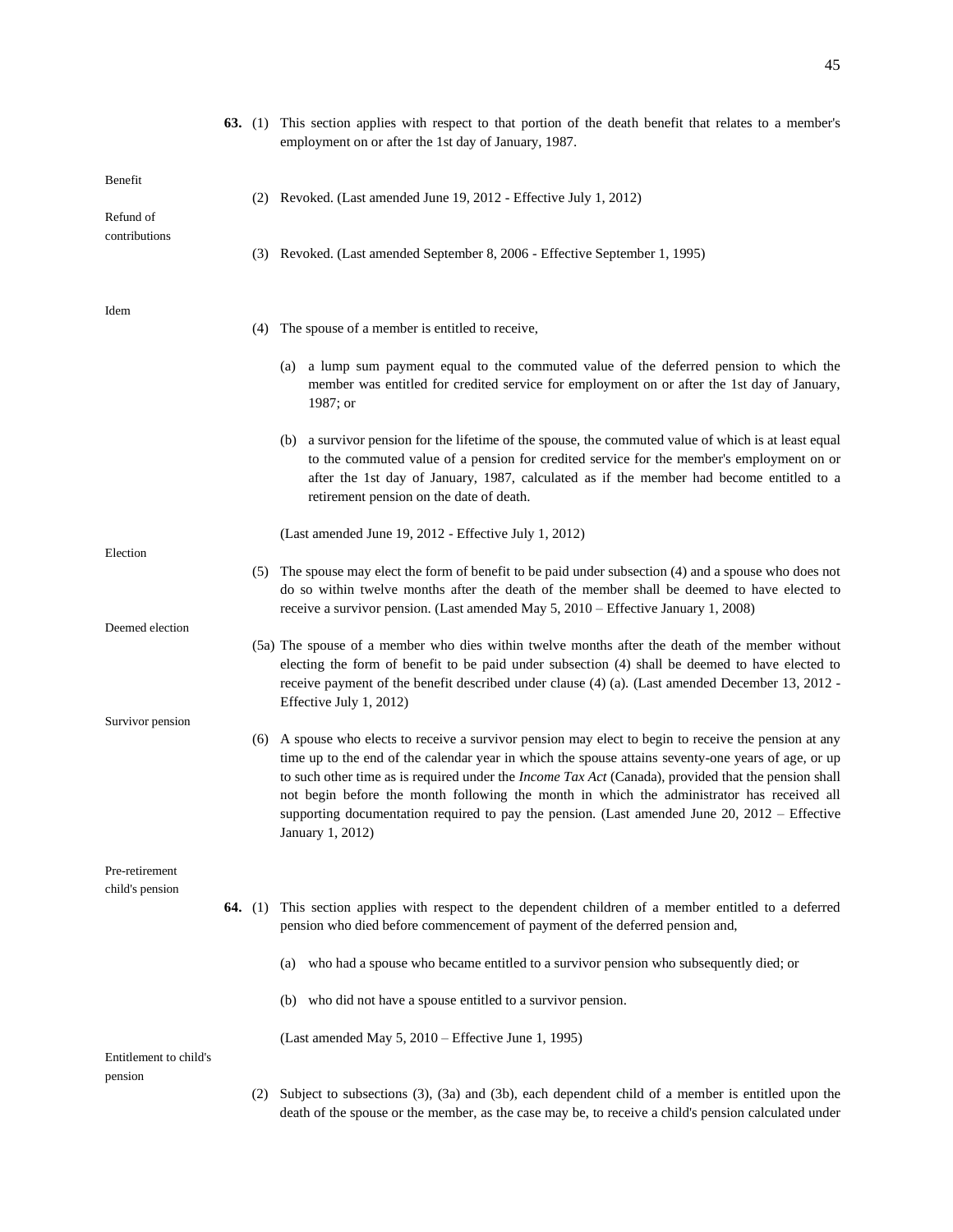| Exception re: post-1986                               | subsections (4a) and (4b) while the child remains a dependent child. (Last amended December 13,<br>2012 - Effective July 1, 2012)                                                                                                                                                                 |
|-------------------------------------------------------|---------------------------------------------------------------------------------------------------------------------------------------------------------------------------------------------------------------------------------------------------------------------------------------------------|
| spousal death benefit                                 | (3) No child's pension is payable in respect of the credited service of a deceased member for which the<br>spouse of the member received the lump sum payment described in clause 63 (4) (a).                                                                                                     |
| Exception re: post-1986<br>benefit to spouse's estate | (3a) No child's pension is payable in respect of the credited service of a deceased member for which the<br>spouse's estate is entitled to payment of the benefit described under clause 63 (4) (a). (Last<br>amended December 13, 2012 - Effective July 1, 2012)                                 |
| Exception re: pre-1987<br>spousal death benefit       |                                                                                                                                                                                                                                                                                                   |
|                                                       | (3b) No child's pension is payable in respect of the credited service of a deceased member for which the<br>spouse of the member is entitled to payment of the benefit described under either subsection 62 (3),<br>62 (3a) or 62 (3b). (Last amended December 13, 2012 - Effective July 1, 2012) |
| Amount of                                             |                                                                                                                                                                                                                                                                                                   |
| child's pension                                       | (4) Revoked. (Last amended June 19, 2012 - Effective July 1, 2012)                                                                                                                                                                                                                                |
| Pre-1987 (child)                                      |                                                                                                                                                                                                                                                                                                   |
| death benefit                                         | This subsection applies with respect to that portion of the death benefit that relates to a<br>$(4a)$ (a)<br>member's employment before the 1st day of January, 1987. (Last amended June 19, 2012 -<br>Effective July 1, 2012)                                                                    |
| Survivor pension                                      | (b) The dependent child of a member with ten years or more qualifying service is entitled to the<br>child's pension described in subsection (4a) (c) while the child remains a dependent child.<br>(Last amended June 19, $2012$ – Effective July 1, 2012)                                        |
| Pre-1987 child's                                      |                                                                                                                                                                                                                                                                                                   |
| pension                                               | The amount of the child's pension, before adjustment for inflation, shall be based upon the<br>(c)<br>member's credited service for employment before the 1st day of January, 1987 and shall be<br>one half of the amount of the pension, before adjustment for inflation,                        |
|                                                       | that would have been paid to the member at the date of death, if the member was at least<br>(i)<br>sixty-five years of age on that date; or                                                                                                                                                       |
|                                                       | (ii) that would have been paid to the member as of the first day of the month following the<br>month in which he or she would have reached sixty-five years of age, if the member was<br>less than sixty-five years of age on the date of death.                                                  |
| Post-1986 (child)                                     | (Last amended June 19, 2012 - Effective July 1, 2012)                                                                                                                                                                                                                                             |
| death benefit                                         |                                                                                                                                                                                                                                                                                                   |
|                                                       | This subsection applies with respect to that portion of the death benefit that relates to a<br>$(4b)$ (a)<br>member's employment on or after the 1st day of January, 1987. (Last amended June 19, 2012 -<br>Effective July 1, 2012)                                                               |
| Benefit                                               |                                                                                                                                                                                                                                                                                                   |
|                                                       | (b) The amount of the child's pension, before adjustment for inflation, shall be based upon the<br>member's credited service for employment on or after the 1st day of January, 1987 and shall                                                                                                    |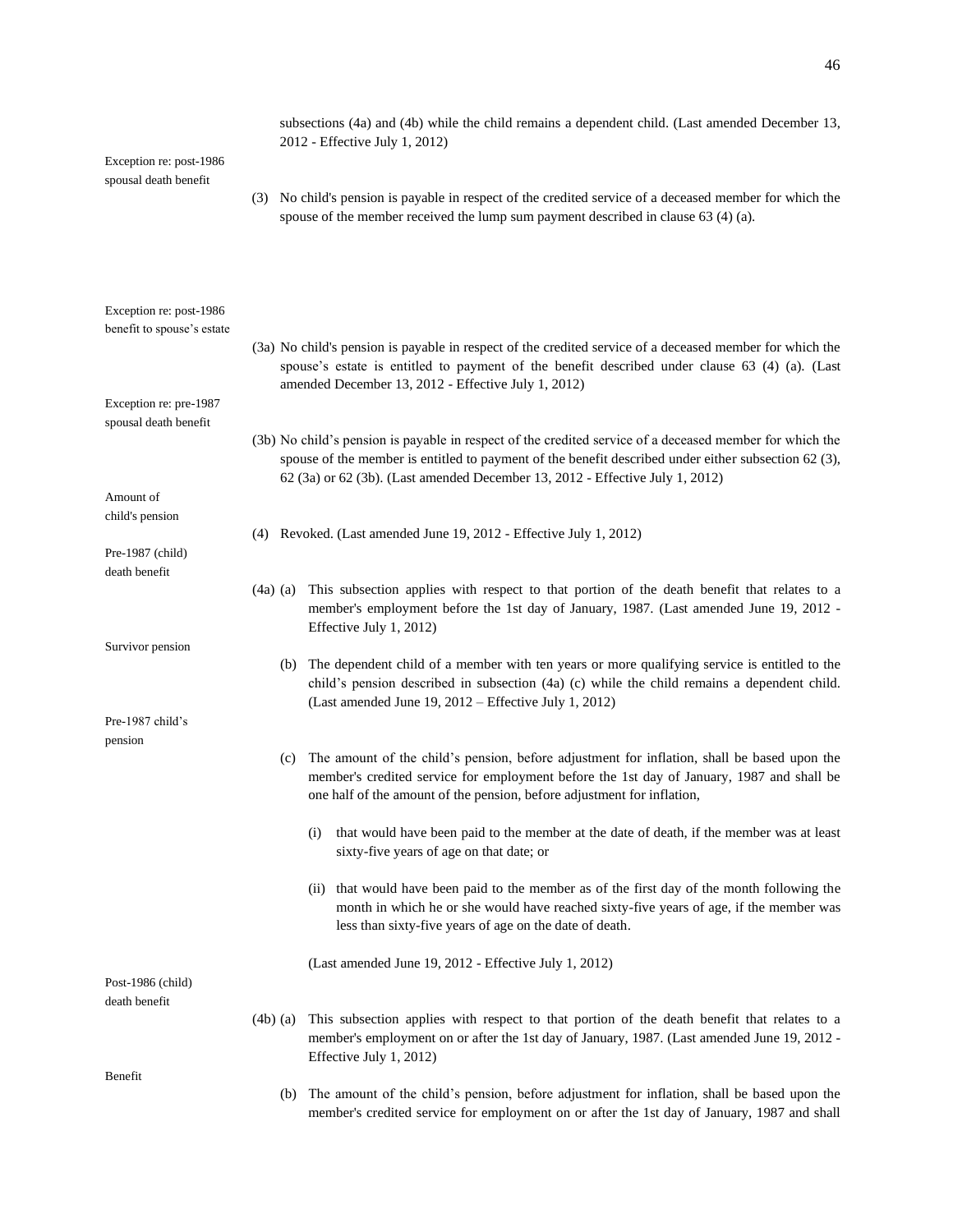|                             |     | be one half of the amount of the pension, before adjustment for inflation,                                                                                                                                                                                                                                                                                                                                                                                                                                                                                                            |
|-----------------------------|-----|---------------------------------------------------------------------------------------------------------------------------------------------------------------------------------------------------------------------------------------------------------------------------------------------------------------------------------------------------------------------------------------------------------------------------------------------------------------------------------------------------------------------------------------------------------------------------------------|
|                             |     | that would have been paid to the member at the date of death, if the member was at least<br>(i)<br>sixty-five years of age on that date; or                                                                                                                                                                                                                                                                                                                                                                                                                                           |
|                             |     | (ii) that would have been paid to the member as of the first day of the month following the<br>month in which he or she would have reached sixty-five years of age, if the member was<br>less than sixty-five years of age on the date of death.                                                                                                                                                                                                                                                                                                                                      |
|                             |     | (Last amended June 19, 2012 - Effective July 1, 2012)                                                                                                                                                                                                                                                                                                                                                                                                                                                                                                                                 |
| Idem                        |     | (5) The child's pension shall be shared equally among the member's dependent children.                                                                                                                                                                                                                                                                                                                                                                                                                                                                                                |
| Share accrues to others     |     | (6) The share of the child's pension of each of the children who ceases to be a dependent child accrues<br>to the remaining dependent children, if any.                                                                                                                                                                                                                                                                                                                                                                                                                               |
| Benefit to beneficiary      |     | 65. (1) A beneficiary designated by a member entitled to a deferred pension is entitled to the benefit<br>described in subsection (2),                                                                                                                                                                                                                                                                                                                                                                                                                                                |
|                             |     | if the member dies before commencement of payment of the deferred pension; and<br>(a)                                                                                                                                                                                                                                                                                                                                                                                                                                                                                                 |
|                             |     | (b) if, on the date of death, the member does not have a spouse entitled to a benefit payable on his<br>or her death.                                                                                                                                                                                                                                                                                                                                                                                                                                                                 |
|                             |     | (Last amended December 13, 2012 - Effective July 1, 2012)                                                                                                                                                                                                                                                                                                                                                                                                                                                                                                                             |
| Amount of benefit           | (2) | Subject to subsection (3), a beneficiary designated by a member is entitled to receive,                                                                                                                                                                                                                                                                                                                                                                                                                                                                                               |
|                             |     | (a) a refund of the member's contributions for employment before the 1st day of January, 1987<br>together with interest thereon; and                                                                                                                                                                                                                                                                                                                                                                                                                                                  |
|                             |     | a lump sum payment equal to the commuted value of the deferred pension to which the<br>(b)<br>member was entitled for credited service for employment on or after the 1st day of January,<br>1987.                                                                                                                                                                                                                                                                                                                                                                                    |
|                             |     | (Last amended December 13, 2012 - Effective July 1, 2012)                                                                                                                                                                                                                                                                                                                                                                                                                                                                                                                             |
| Residual entitlement        |     | (3) If a person is entitled to a child's pension under section 64 on the death of the member, the<br>beneficiary is entitled to a refund of the amount by which the amount calculated under clause (2)<br>(a) exceeds the commuted value of the amount payable under subsection 64 (4a), together with<br>interest thereon, and a refund of the amount by which the amount calculated under clause (2) (b)<br>exceeds the commuted value of the amount payable under subsection 64 (4b), together with interest<br>thereon. (Last amended December 13, 2012 - Effective July 1, 2012) |
| Benefit to member's         |     |                                                                                                                                                                                                                                                                                                                                                                                                                                                                                                                                                                                       |
| estate                      |     | <b>66.</b> (1) The estate of a member entitled to a deferred pension who dies before commencement of payment<br>of the deferred pension is entitled to the payments described in this section. (Last amended May 5,<br>2010 – Effective June 1, 1995)                                                                                                                                                                                                                                                                                                                                 |
| Idem, no others<br>entitled |     |                                                                                                                                                                                                                                                                                                                                                                                                                                                                                                                                                                                       |
|                             | (2) | Subject to subsection (3), if no spouse or designated beneficiary is entitled to a benefit on the death<br>of the member, the estate is entitled to,                                                                                                                                                                                                                                                                                                                                                                                                                                  |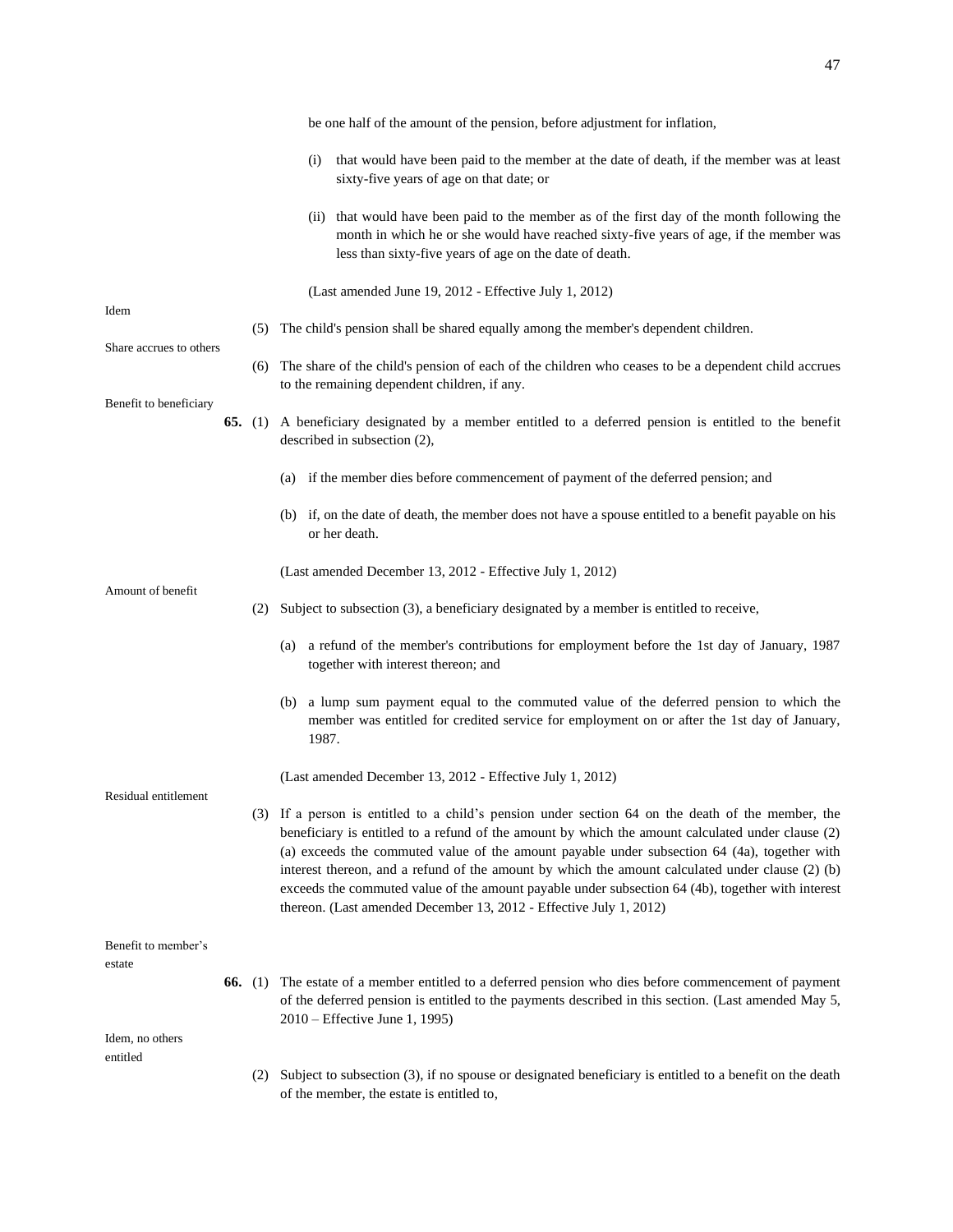- (a) a refund of the member's contributions for employment before the 1st day of January, 1987 together with interest thereon; and
- (b) a lump sum payment equal to the commuted value of the deferred pension to which the member was entitled for credited service for employment on or after the 1st day of January, 1987.

(Last amended December 13, 2012 - Effective July 1, 2012)

#### Residual entitlement

- (3) If a person is entitled to a child's pension under section 64 on the death of the member, the estate is entitled to a refund of the amount by which the amount calculated under clause (2) (a) exceeds the commuted value of the amount payable under subsection 64 (4a), together with interest thereon, and a refund of the amount by which the amount calculated under clause (2) (b) exceeds the commuted value of the amount payable under subsection 64 (4b), together with interest thereon. (Last amended December 13, 2012 - Effective July 1, 2012)
- (4) Revoked. (Last amended December 13, 2012 Effective July 1, 2012)
- (5) Revoked. (Last amended December 13, 2012 Effective July 1, 2012)

### Benefit to spouse's estate

- **66a.** (1) Where the member had a spouse who elected to receive the benefit described under clause 63 (4) (b), and who subsequently dies after the payments described under clause 63 (4) (b) have commenced, the spouse's estate is entitled to a refund of the amount by which the member's contributions made in respect of credited service on or after January 1, 1987, together with interest thereon, minus any payments made under section 36, together with interest thereon, and minus the commuted value of the amount payable under subsection 64 (4b), together with interest thereon, exceed the amount paid to the spouse under clause 63 (4) (b), together with interest thereon. (Last amended December 13, 2012 - Effective July 1, 2012)
	- (2) Where the member had a spouse who elected to receive the benefit described under clause 63 (4) (b), and who subsequently dies before the payments described under clause 63 (4) (b) have commenced, the spouse's estate is entitled to the amount determined under clause 63 (4) (a), together with interest thereon. (Last amended December 13, 2012 - Effective July 1, 2012)
	- (3) Where the member had a spouse who died after becoming entitled to a survivor pension under subsection 62 (3), the spouse's estate is entitled to a refund of the amount by which the member's contributions for employment before the 1st day of January, 1987, together with interest thereon, exceed the amount paid to the spouse under subsection 62 (3), together with interest thereon. (Last amended December 13, 2012 - Effective July 1, 2012)

Payment of benefits,

- predecessor Acts
- **66b.** (1) Benefits paid upon the death of a member who ceased to be employed in education prior to January 1, 1990 and who is entitled to a deferred pension on the date of death shall be calculated, with necessary modifications, in accordance with the terms of the *Teachers' Superannuation Act, 1983*, or a predecessor Act, and shall be paid out of the pension fund in accordance with the Act under which the member ceased to be employed in education. (Last amended December 13, 2012 - Effective July 1, 2012)

Limitation on survivor pensions less than \$1,200

> (2) Subject to section 84, where the annual amount of the survivor pension calculated under sections 62 and 63 is less than \$1,200 the spouse of a member is entitled to a pension in that lesser amount and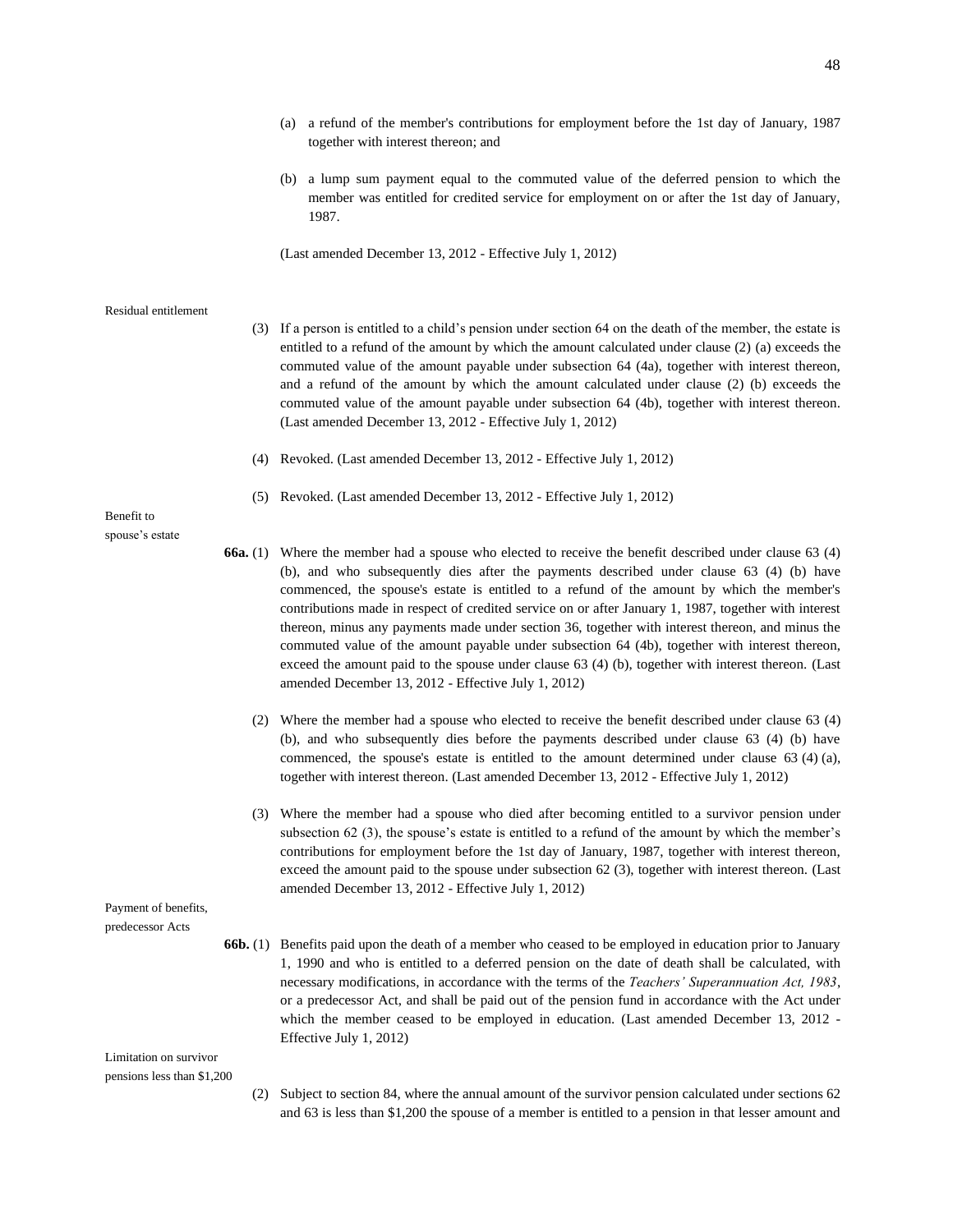Exception

(3) Subsection (2) shall not apply to the spouse of a member who has at least ten years of credited service in whole or in part before the 1st day of January, 1987 on the date he or she ceased to be employed in education. (Last amended December 13, 2012 - Effective July 1, 2012)

amended December 13, 2012 - Effective July 1, 2012)

not to a pension in the amount of \$1,200 as provided for by Order in Council 1453/74. (Last

#### Limitation

(4) For greater certainty, subsection 76 (2) of the *Teachers' Superannuation Act, 1983* shall not apply to any survivor pension payable in respect of a member who did not have at least ten years of credited service on the date he or she ceased to be employed in education. (Last amended December 13, 2012 - Effective July 1, 2012)

### **C. Upon the Death of a Pensioner**

Survivor pension,

| spouse                        |  |                                                                                                                                                                                                                                                                                                                                                                                                                      |
|-------------------------------|--|----------------------------------------------------------------------------------------------------------------------------------------------------------------------------------------------------------------------------------------------------------------------------------------------------------------------------------------------------------------------------------------------------------------------|
|                               |  | 67. (1) If a member dies on or after commencement of payment of a pension, the person who was the<br>spouse on the date that the payment of the first instalment of the pension was due is entitled to the<br>survivor pension described in subsection (3) for the spouse's lifetime. (Last amended May $5, 2010 -$<br>Effective June 1, 1995)                                                                       |
| Application<br>Amount of      |  | (2) Subsection (1) does not apply if the member and the spouse were living separate and apart on the<br>date that the payment of the first instalment of the member's pension was due. (Last amended May<br>5, 2010 – Effective June 1, 1995)                                                                                                                                                                        |
| survivor pension              |  |                                                                                                                                                                                                                                                                                                                                                                                                                      |
|                               |  | (3) Subject to sections 68, 69, and 84a, the amount of the annual survivor pension, before adjustment<br>for inflation, payable to the surviving spouse shall be not less than 50 per cent of the pension,<br>before adjustment for inflation,                                                                                                                                                                       |
|                               |  | that was being paid to the member at the date of death, if the member was at least sixty-five<br>(a)<br>years of age on that date; or                                                                                                                                                                                                                                                                                |
|                               |  | (b) that would have been paid to the member as of the first day of the month next following the<br>month in which he or she would have reached sixty-five years of age, if the member was less<br>than sixty-five years of age on the date of death.                                                                                                                                                                 |
|                               |  | (Last amended June 20, $2012$ – Effective March 3, 2000)                                                                                                                                                                                                                                                                                                                                                             |
| Exception for low<br>pensions |  |                                                                                                                                                                                                                                                                                                                                                                                                                      |
|                               |  | (4) Despite subsection (3) the survivor of a person who died while receiving an annual pension that had<br>been adjusted under Order in Council 1453/74, is entitled to a pension that is 50 per cent of the<br>pension being paid to the person at the date of death, or such greater percentage as the deceased<br>person had elected prior to death. (Last amended October 23, 1991 - Effective October 23, 1991) |
| Spousal election              |  |                                                                                                                                                                                                                                                                                                                                                                                                                      |
| re survivor pension           |  |                                                                                                                                                                                                                                                                                                                                                                                                                      |
|                               |  | <b>68.</b> (1) In the absence of a joint waiver by a member and the member's spouse of the spouse's entitlement                                                                                                                                                                                                                                                                                                      |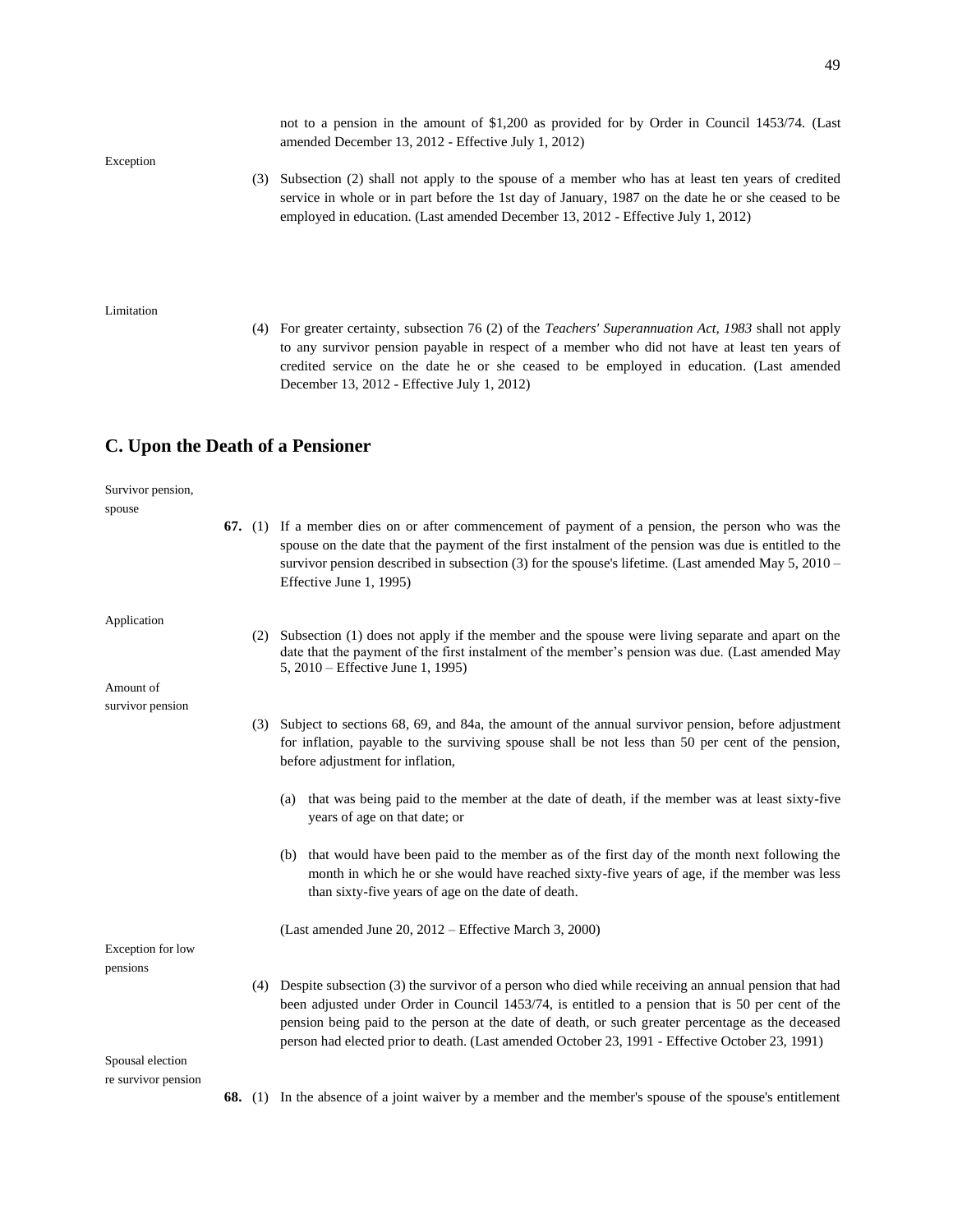| Waiver void            |     | under subsection 44 (3) of the <i>Pension Benefits Act</i> (amount of survivor benefit), the amount of the<br>survivor pension payable on the death of the member shall be 60 per cent of the amount of the<br>member's pension that would be payable if the amount of the pension were calculated without<br>regard to this section. (Last amended October 23, 1991 - Effective October 23, 1991) |
|------------------------|-----|----------------------------------------------------------------------------------------------------------------------------------------------------------------------------------------------------------------------------------------------------------------------------------------------------------------------------------------------------------------------------------------------------|
|                        |     | (2) A waiver referred to in subsection (1) is void if it is dated, signed, or delivered to the administrator<br>more than twelve months before the commencement of payment of the member's pension or after<br>the commencement of payment of the member's pension. (Last amended August 4, 2011 –<br>Effective May 18, 2010)                                                                      |
| Adjustment of          |     |                                                                                                                                                                                                                                                                                                                                                                                                    |
| member's pension       |     | (3) In the absence of a waiver referred to in subsection (1), the amount of the pension payable to the                                                                                                                                                                                                                                                                                             |
|                        |     | member shall be actuarially reduced before limits imposed by the <i>Income Tax Act</i> (Canada) to<br>allow for payment of the increased survivor pension in accordance with subsection (1). (Last<br>amended October 10, 1995 - Effective January 1, 1992)                                                                                                                                        |
|                        |     | (3a) Prior to calculating the payment described in subsection (1), the pension the member was receiving                                                                                                                                                                                                                                                                                            |
|                        |     | shall be reduced immediately upon the member's death to reflect any reduction described in section<br>81 that was not applicable immediately prior to the member's death. (Last amended June 20, 2012)<br>- Effective January 1, 1990)                                                                                                                                                             |
| Application            |     |                                                                                                                                                                                                                                                                                                                                                                                                    |
|                        | (4) | This section does not apply with respect to a member who, before the 1st day of January, 1988,<br>began to receive a pension under a predecessor Act.                                                                                                                                                                                                                                              |
| Idem                   | (5) | This section does not apply with respect to a member who dies before commencement of payment<br>of the member's pension. (Last amended May 5, 2010 – Effective June 1, 1995)                                                                                                                                                                                                                       |
| Spousal waiver         |     |                                                                                                                                                                                                                                                                                                                                                                                                    |
| after first instalment |     | <b>68a.</b> (1) This section applies to the person who is entitled to the payment of a benefit under this Part by<br>virtue of being the spouse of a member who ceased to be employed in education before, on or after<br>January 1, 2016. (Last amended June 10, 2016 – Effective January 1, 2016)                                                                                                |
| Not entitled to        |     |                                                                                                                                                                                                                                                                                                                                                                                                    |
| survivor benefit       |     | (2) Where the administrator has received a waiver authorized by subsection 67.4 (8) of the <i>Pension</i><br><i>Benefits Act</i> , the spouse of the member is not entitled to receive a benefit under this Part. (Last<br>amended June 10, 2016 – Effective January 1, 2016)                                                                                                                      |
| Adjustment of          |     |                                                                                                                                                                                                                                                                                                                                                                                                    |
| member's pension       | (3) | Subject to subsection (2), the member's pension shall be adjusted to exclude any reduction that was<br>previously applied to the member's pension in accordance with subsections 68 (3), 69 (4), and 75a<br>$(5)$ . (Last amended June 10, 2016 – Effective January 1, 2016)                                                                                                                       |
| Effective date of      |     |                                                                                                                                                                                                                                                                                                                                                                                                    |
| adjustment             | (4) | The adjustment to the member's pension under subsection (3) shall take effect as of the first day of<br>the month following the month in which the administrator received the waiver described in<br>subsection $(2)$ . (Last amended June 10, 2016 – Effective January 1, 2016)                                                                                                                   |
|                        |     |                                                                                                                                                                                                                                                                                                                                                                                                    |

Application to TSA pensions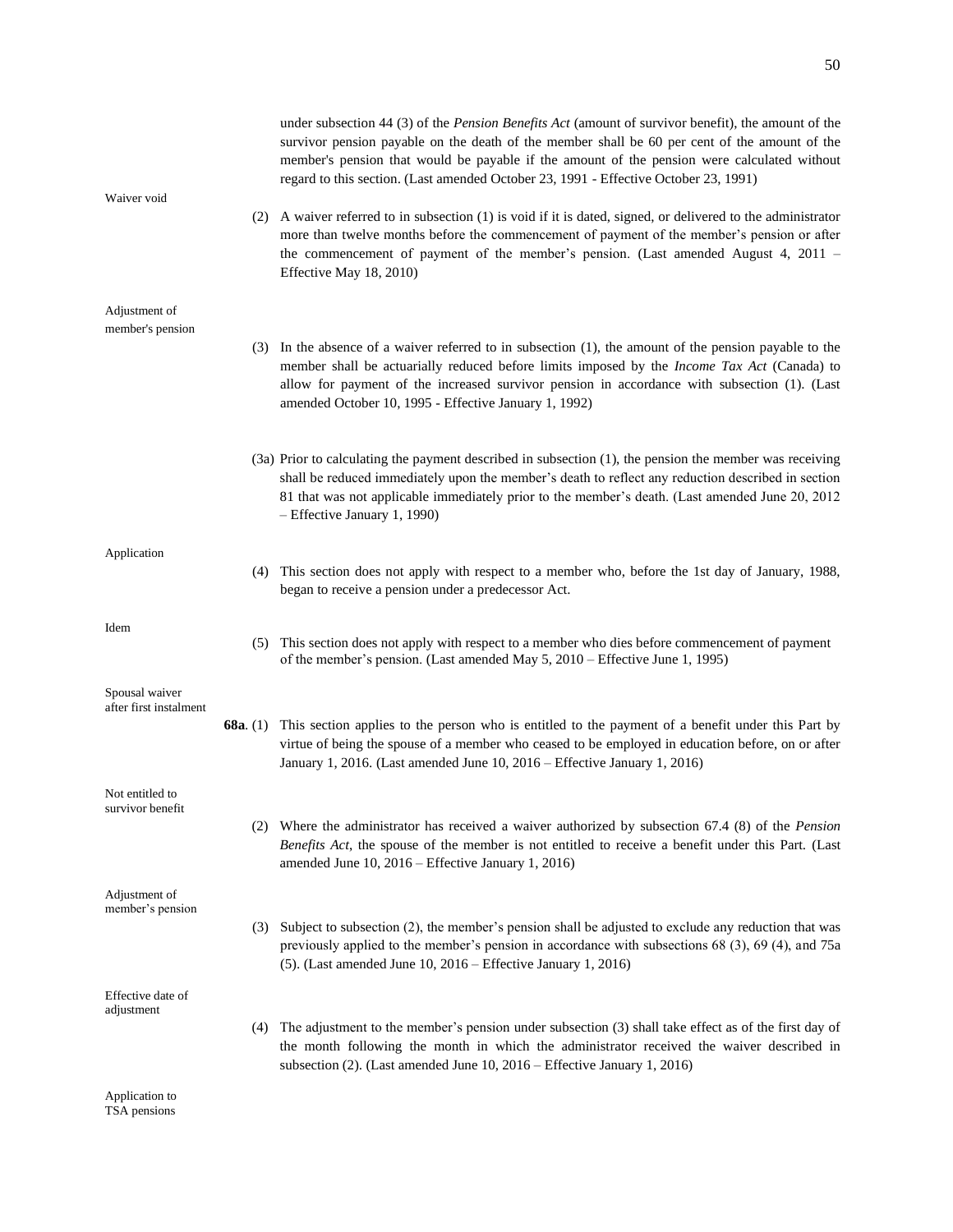(5) This section shall apply, with necessary modifications, to the spouse of a member who ceased employment in education prior to January 1, 1990. (Last amended June 10, 2016 – Effective January 1, 2016)

| Increase of      |  |
|------------------|--|
| survivor pension |  |

Time limit

Applicability

Adjustment of member's pension

Commuted value

Revocation of direction

Direction void

Restriction

Idem

- **69.** (1) A member may direct the administrator to increase the amount of a survivor pension that may become payable under section 67 in respect of the member to an amount equal to 55, 65, 70 or 75 per cent of the member's pension that would be payable if the amount of the pension were calculated without regard to this section.
	- (2) A direction must be given in writing and must be delivered to the administrator before the commencement of payment of the member's pension. (Last amended June 10, 2016 – Effective January 1, 2016)
	- (2a) Subsection (2) applies to members who commence payment of pension on or after January 1, 2016. (Last amended June 10, 2016 – Effective January 1, 2016)
	- (3) Revoked. (Last amended June 10, 2016 Effective January 1, 2016)
	- (4) The amount of the pension payable to the member shall be actuarially reduced before limits imposed by the *Income Tax Act* (Canada) to allow for payment of the increased survivor pension in accordance with the direction. (Last amended October 10, 1995 - Effective January 1, 1992)
	- (4a) Prior to calculating the payment described in subsection (1), the pension the member was receiving shall be reduced immediately upon the member's death to reflect any reduction described in section 81 that was not applicable immediately prior to the member's death. (Last amended June 20, 2012 – Effective January 1, 1990)
	- (5) The commuted value of pension paid to the member including the commuted value of the increased survivor benefit shall not be less than the commuted value of the pension, including survivor benefit, that would otherwise be payable.
	- (6) A member may revoke a direction given under this section by a written revocation delivered to the administrator before the member begins receiving a pension.
	- (7) A direction given under this section by a member is void if the member dies before beginning to receive a pension.
	- (8) A person whose pension would be reduced from an amount greater than \$2,400 to an amount less than \$2,400 upon making an election under this section is not entitled to an increase in his or her pension under Order in Council 1453/74. (Last amended October 23, 1991 - Effective October 23, 1991)

Survivor pension,

new spouse

- **70.** (1) In this section and section 84a, "new spouse", in relation to a member, means a person who becomes the spouse of the member after the commencement of payment of the member's retirement or disability pension. (Last amended June 20, 2012 – Effective March 3, 2000)
	- (2) A member who does not have a spouse eligible to receive a survivor pension under section 67 may, after the commencement of payment of the member's retirement or disability pension, direct the

Idem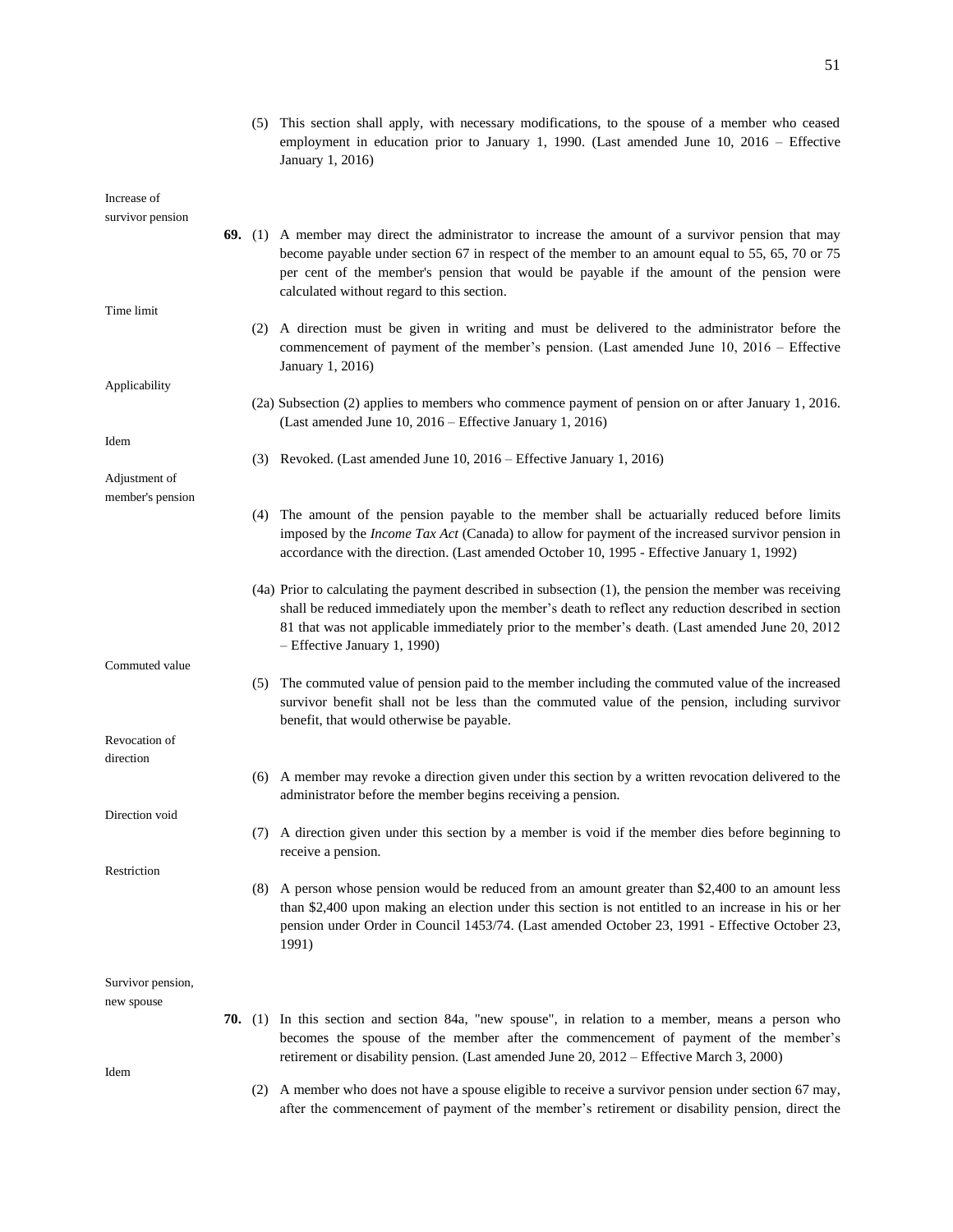|                                   | administrator to provide a survivor pension to a new spouse. (Last amended May $5$ , 2010 –<br>Effective June 1, 1995)                                                                                                                                                                                                                                                                                          |
|-----------------------------------|-----------------------------------------------------------------------------------------------------------------------------------------------------------------------------------------------------------------------------------------------------------------------------------------------------------------------------------------------------------------------------------------------------------------|
| Time limit                        | (3) A direction must be given in writing and must be delivered to the administrator on or before the<br>later of,                                                                                                                                                                                                                                                                                               |
|                                   | ninety days after the date on which the member becomes the spouse of the new spouse; or<br>(a)                                                                                                                                                                                                                                                                                                                  |
|                                   | (b) if immediately before the member becomes the spouse of the new spouse there is a child who<br>would be entitled upon the death of the member to receive a child's pension under section 73,<br>ninety days after the date on which the child ceases to be eligible to receive the child's<br>pension; or                                                                                                    |
|                                   | ninety days after the date on which the administrator receives a waiver described in subsection<br>(c)<br>68a (2).                                                                                                                                                                                                                                                                                              |
|                                   | (Last amended June 10, 2016 – Effective January 1, 2016)                                                                                                                                                                                                                                                                                                                                                        |
| Idem                              | (4) The administrator shall act on a direction delivered after the deadline specified in subsection (3) if<br>the administrator is satisfied that the member is in good health having regard to the member's age.                                                                                                                                                                                               |
|                                   | (4a) A direction given under this section is not effective until six months following the date of delivery<br>of the direction to the administrator. (Last amended June 1, 1995 - Effective June 1, 1995)                                                                                                                                                                                                       |
|                                   | (4b) A direction made under this section is null and void if the death of the member occurs before the<br>effective date of the direction. (Last amended June 1, 1995 - Effective June 1, 1995)                                                                                                                                                                                                                 |
|                                   | (4c) A member may revoke a direction given under this section by a written revocation delivered to the<br>administrator before the direction becomes effective in accordance with subsection (4a). (Last<br>amended September 8, 2006 - Effective June 1, 1995)                                                                                                                                                 |
| Amount of survivor<br>pension     |                                                                                                                                                                                                                                                                                                                                                                                                                 |
|                                   | Subject to section 84a, a member described in subsection (2) shall direct the administrator to pay a<br>(5)<br>survivor pension in the amount of 50, 55, 60, 65, 70 or 75 per cent of the pension that would<br>otherwise be payable on the first day of the month next following the month in which the member<br>becomes the spouse of the new spouse. (Last amended June 20, 2012 – Effective March 3, 2000) |
| Adjustment of<br>member's pension |                                                                                                                                                                                                                                                                                                                                                                                                                 |
|                                   | The amount of a retirement or disability pension payable to the member shall be actuarially reduced<br>(6)<br>before limits imposed by the <i>Income Tax Act</i> (Canada) to allow for payment of the survivor pension<br>in accordance with the direction. (Last amended October 10, 1995 - Effective January 1, 1992)                                                                                         |
| Idem                              | The actuarial reduction required by subsection (6) shall be based upon the ages of the member and<br>(7)<br>of the spouse on the last day of the month in which the direction is delivered to the administrator.                                                                                                                                                                                                |
|                                   | (7a) Prior to calculating the payment described in subsection (5), the pension the member was receiving<br>shall be reduced immediately upon the member's death to reflect any reduction described in section<br>81 that was not applicable immediately prior to the member's death. (Last amended June 20, 2012<br>- Effective January 1, 1990)                                                                |
| Payment of                        |                                                                                                                                                                                                                                                                                                                                                                                                                 |

ayı survivor pension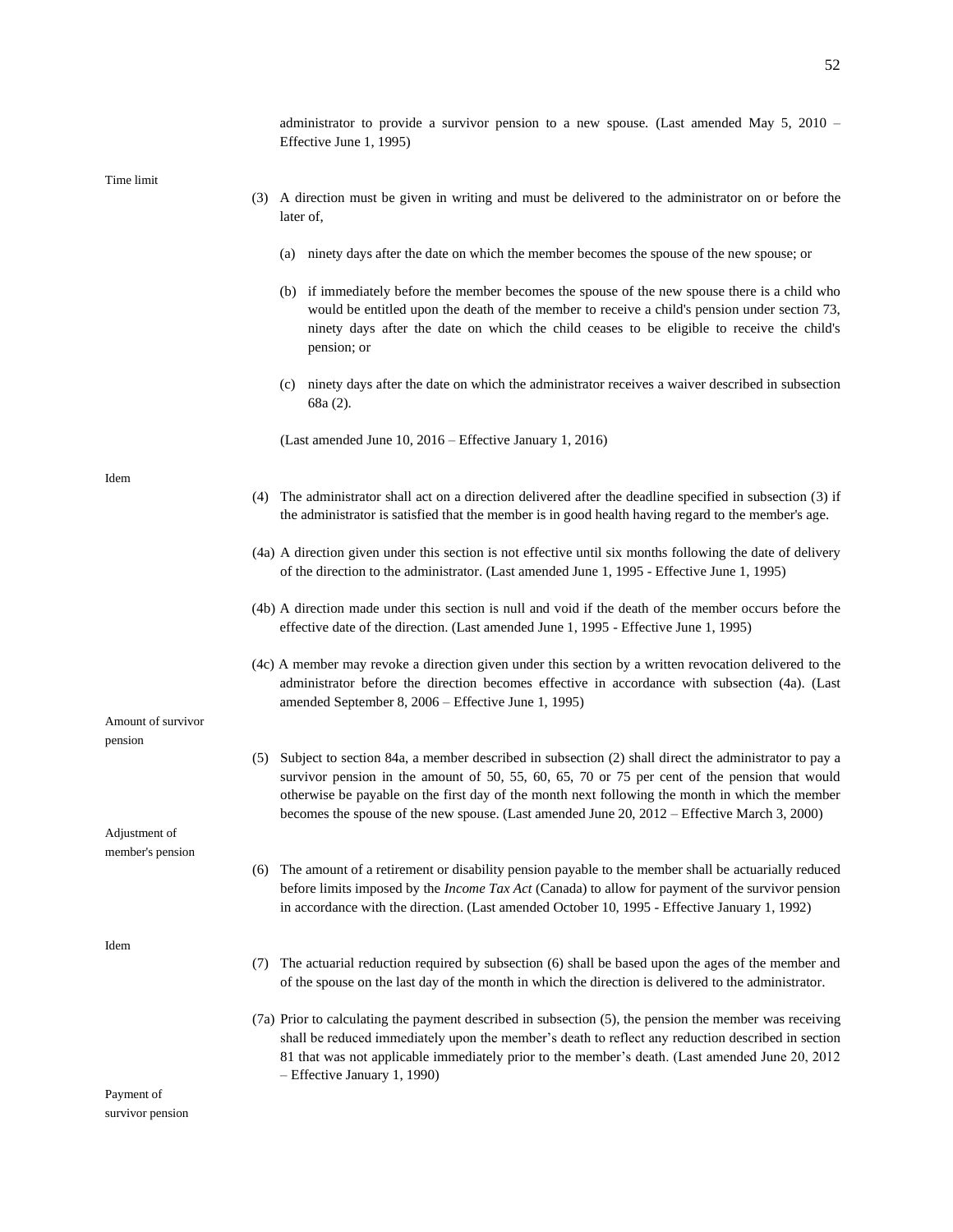|                   | (8) The administrator shall pay the survivor pension in accordance with the direction but not while<br>there is a person who is eligible to receive a child's pension in respect of the member.                                                                                                                                                                                                                                                                            |
|-------------------|----------------------------------------------------------------------------------------------------------------------------------------------------------------------------------------------------------------------------------------------------------------------------------------------------------------------------------------------------------------------------------------------------------------------------------------------------------------------------|
| Eligibility       | <b>70a.</b> (1) This section applies to a member or former member who, as of April 23, 1998, was:                                                                                                                                                                                                                                                                                                                                                                          |
|                   | (a) receiving a pension in respect of which there was no person eligible, as of April 22, 1998, to<br>receive a survivor pension, and                                                                                                                                                                                                                                                                                                                                      |
|                   | (b) living with a person who would have qualified under the relevant provisions of the pension<br>plan as the member's same-sex partner for purposes of eligibility for a survivor pension, other<br>than a survivor pension provided by sections 70, 71, 72, or any predecessor thereof, if the<br>definition of "same-sex partner" as set out in the pension plan had been in effect prior to April<br>23, 1998. (Last amended July 10, 2000 - Effective April 23, 1998) |
| Direction         |                                                                                                                                                                                                                                                                                                                                                                                                                                                                            |
|                   | (2) Subject to subsections (3) and (4), a member described in subsection (1) may direct the<br>administrator to pay a survivor pension to the person described in subsection (1) for the person's<br>lifetime commencing the month following the member's date of death. (Last amended July 10,<br>2000 - Effective April 23, 1998)                                                                                                                                        |
| Idem              |                                                                                                                                                                                                                                                                                                                                                                                                                                                                            |
|                   | (3) Where the member dies prior to providing the direction referred to in subsection (2), such direction<br>may be provided by the person described in subsection (1). (Last amended July 10, 2000 $-$<br>Effective April 23, 1998)                                                                                                                                                                                                                                        |
| Deadline          |                                                                                                                                                                                                                                                                                                                                                                                                                                                                            |
|                   | (4) The direction provided in accordance with subsection (2) or (3) shall be provided to the<br>administrator. (Last amended September 8, 2006 - Effective April 23, 1998)                                                                                                                                                                                                                                                                                                 |
| Entitlement       |                                                                                                                                                                                                                                                                                                                                                                                                                                                                            |
|                   | (5) Subject to subsection (6), the amount of the annual survivor pension, before adjustment for<br>inflation, payable under this section shall be 50 per cent of the pension, before adjustment for<br>inflation,                                                                                                                                                                                                                                                          |
|                   | that was being paid to the member at the date of death, if the member was at least sixty-five<br>(a)<br>years of age on that date, or                                                                                                                                                                                                                                                                                                                                      |
|                   | (b) that would have been paid to the member as of the first day of the month next following the<br>month in which he or she would have reached sixty-five years of age, if the member was less<br>than sixty-five years of age on the date of death. (Last amended July 10, 2000 - Effective April<br>23, 1998)                                                                                                                                                            |
| Offset            |                                                                                                                                                                                                                                                                                                                                                                                                                                                                            |
|                   | (6) The survivor pension described in subsection (5) shall be actuarially reduced by any amounts paid<br>to any person, including the member's estate, as a result of the member's death. (Last amended July<br>10, 2000 - Effective April 23, 1998)                                                                                                                                                                                                                       |
|                   | No survivor pension is payable under this section if the person described in subsection (1) dies<br>(7)<br>prior to providing the direction in accordance with subsections (3) and (4). (Last amended July 19,<br>2007 - Effective April 23, 1998)                                                                                                                                                                                                                         |
|                   | (8) Revoked. (Last amended August 4, 2011 – Effective March 1, 2007).                                                                                                                                                                                                                                                                                                                                                                                                      |
| Survivor pension, |                                                                                                                                                                                                                                                                                                                                                                                                                                                                            |
| predecessor Acts  |                                                                                                                                                                                                                                                                                                                                                                                                                                                                            |

**71.** (1) This section applies with respect to a member who, before the 1st day of September, 1984, ceased to be employed in education within the meaning of a predecessor of this Act and who became the spouse of a person after ceasing that employment.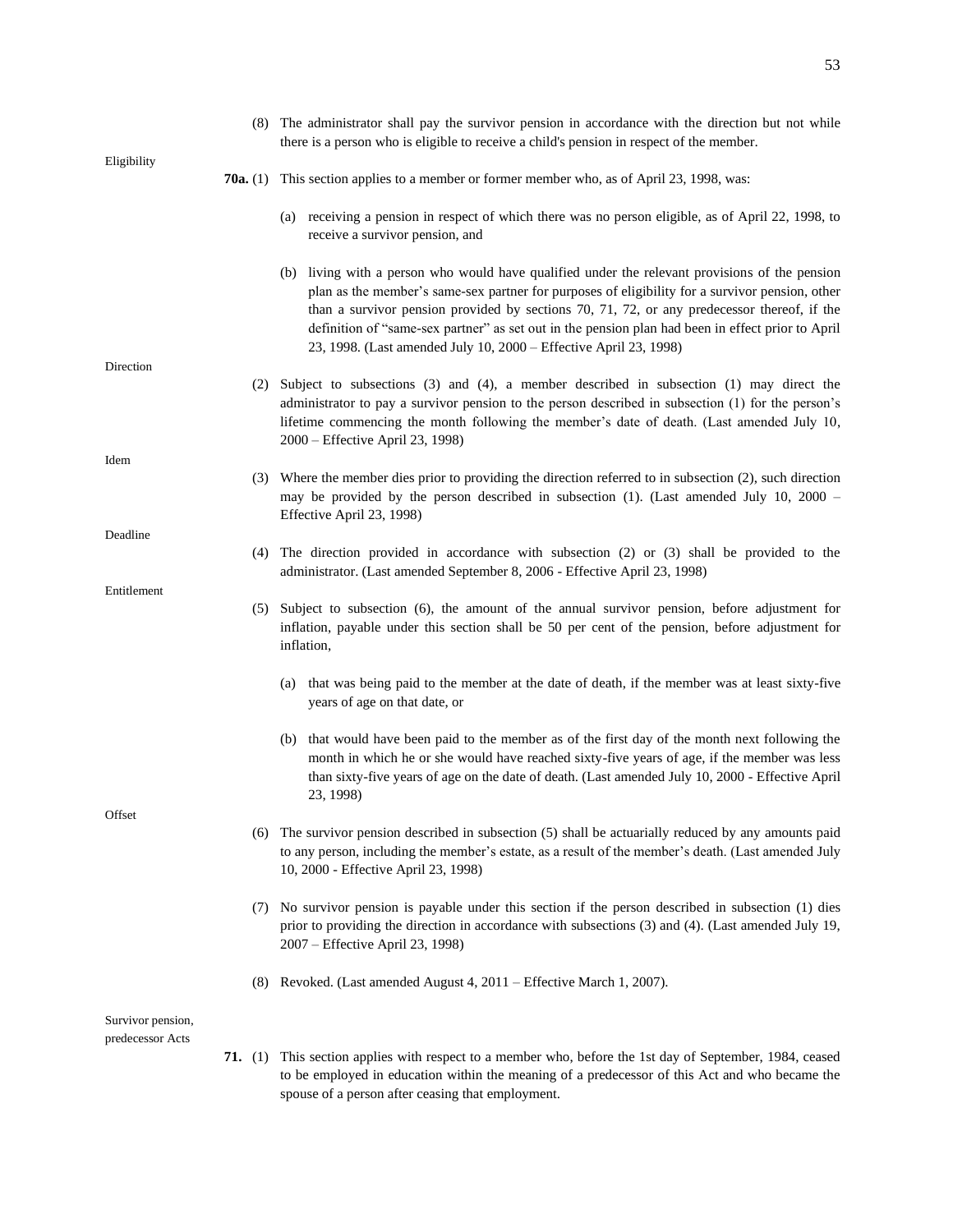(2) A member described in subsection (1) may direct the administrator to provide a survivor benefit for the member's spouse and section 70 applies with respect to the direction with necessary modifications.

- (3) A direction under this section shall be delivered to the administrator on or before the latest of,
	- (a) the 31st day of March, 1990;

predecessor of this Act.

January, 1990 because he or she has died.

- (b) ninety days after the date on which the member becomes a spouse; or
- (c) if on the 1st day of January, 1990 there is a child who would be entitled upon the death of the member to receive a survivor allowance under a predecessor of this Act, ninety days after the date on which the child ceases to be eligible to receive the survivor allowance.
- (4) The administrator shall act on a direction delivered after the deadline specified in subsection (3) if the administrator is satisfied that the member is in good health having regard to the member's age.
- (5) A member described in subsection (1) who dies on or before the 31st day of March, 1990 without having given a direction under this section shall be deemed to have given it on that date and shall be deemed to have directed the administrator to pay a 50 per cent survivor pension.

**72.** (1) This section applies with respect to a person who became the spouse of a member described in

subsection 71 (1) after the member ceased to be employed in education within the meaning of a

Survivor pension (prior inquiry)

Deemed direction

Idem

Idem

Survivor pension

Amount of pension

(3) A spouse described in subsection (1) is entitled to a survivor pension calculated from the date of a written inquiry respecting a survivor pension,

(2) This section does not apply unless the member has ceased to be a member before the 1st day of

- (a) made to the Teachers' Superannuation Commission before the 1st day of January, 1990; or
- (b) made to the administrator on or after the 1st day of January, 1990.
- (4) The amount of the survivor pension is 50 per cent of the amount of the member's retirement pension on the date of the member's death adjusted for inflation as if it were a pension for the period from the date of the member's death to the date the spouse becomes entitled to the survivor pension.
- (5) Prior to calculating the payment described in subsection (4), the pension the member was receiving shall be reduced immediately upon the member's death to reflect any reduction described in section 81 that was not applicable immediately prior to the member's death. (Last amended June 20, 2012 – Effective January 1, 1990)

Child's pension

**73.** (1) This section applies with respect to the dependent children of a member who died while receiving a retirement or disability pension and,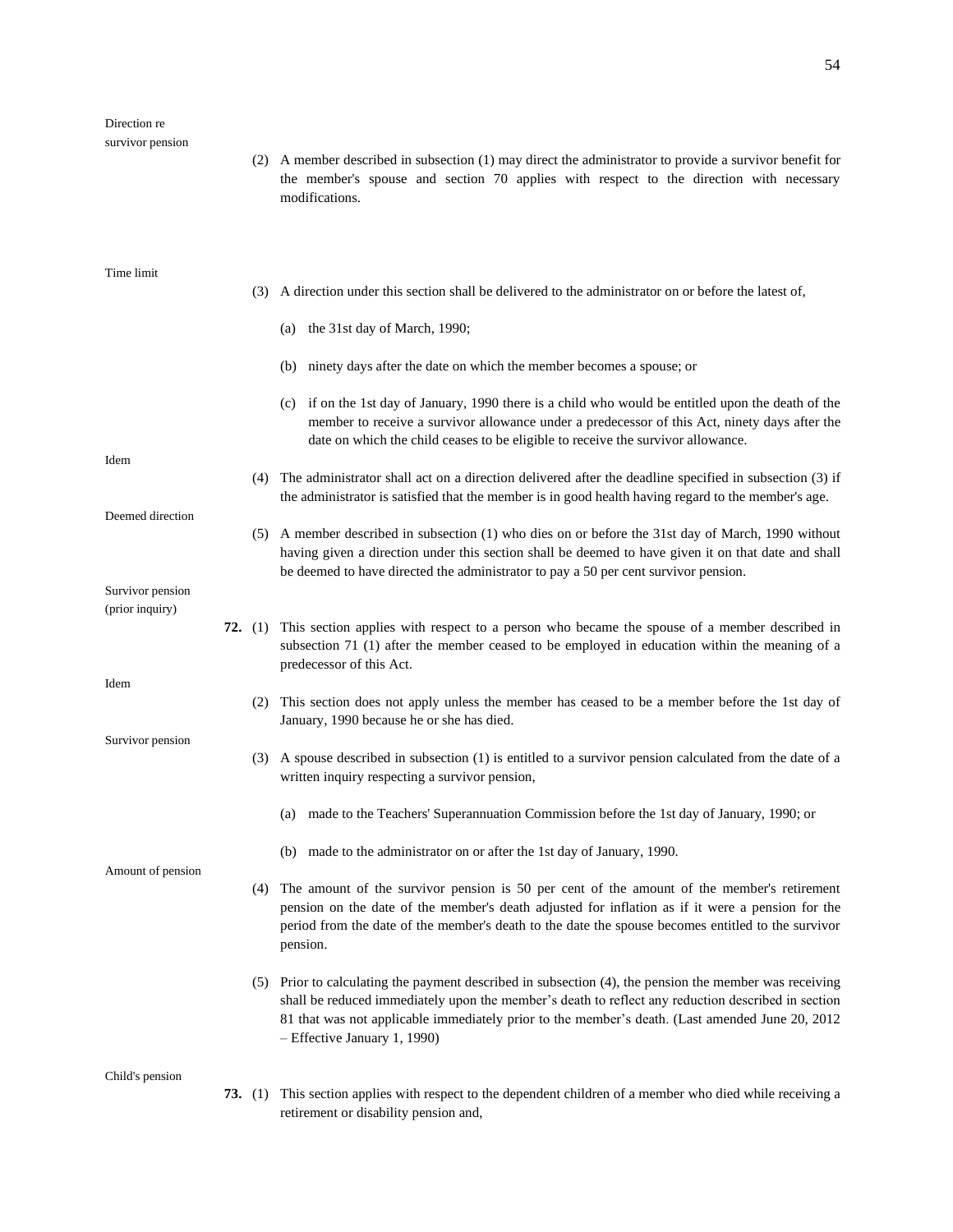|                                   |          | (a) who had a spouse who died after becoming entitled to a survivor pension; or                                                                                                                                                      |
|-----------------------------------|----------|--------------------------------------------------------------------------------------------------------------------------------------------------------------------------------------------------------------------------------------|
|                                   |          | (b) who did not have a spouse entitled to a survivor pension.                                                                                                                                                                        |
| Entitlement to child's<br>pension |          |                                                                                                                                                                                                                                      |
|                                   |          | (2) Each dependent child of a member, upon the death of the spouse or the member, as the case may<br>be, is entitled to a child's pension while remaining a dependent child.                                                         |
| Amount of child's                 |          |                                                                                                                                                                                                                                      |
| pension                           |          |                                                                                                                                                                                                                                      |
|                                   |          | (3) The amount of the annual child's pension is the amount of the survivor pension to which a spouse<br>of the member was or would have been entitled after the death of the member, shared equally<br>among the dependent children. |
| Share accrues to others           |          |                                                                                                                                                                                                                                      |
|                                   |          | (4) The share of the child's pension of each of the children who ceases to be a dependent child accrues<br>to the remaining dependent children, if any.                                                                              |
| Beneficiary's pension,            |          |                                                                                                                                                                                                                                      |
| R.S.C. 1952, c. 148               |          | <b>74.</b> (1) Revoked. (Last amended September 8, 2006 - Effective September 1, 2006)                                                                                                                                               |
| Time limit                        |          |                                                                                                                                                                                                                                      |
| Idem                              |          | (2) Revoked. (Last amended September 8, 2006 - Effective September 1, 2006)                                                                                                                                                          |
|                                   |          | (3) Revoked. (Last amended September 8, 2006 - Effective September 1, 2006)                                                                                                                                                          |
| Amount of                         |          |                                                                                                                                                                                                                                      |
| beneficiary's pension             |          | (4) Revoked. (Last amended September 8, 2006 - Effective September 1, 2006)                                                                                                                                                          |
| Adjustment of                     |          |                                                                                                                                                                                                                                      |
| member's pension                  |          | (5) Revoked. (Last amended September 8, 2006 - Effective September 1, 2006)                                                                                                                                                          |
| Revocation of                     |          |                                                                                                                                                                                                                                      |
| direction                         |          |                                                                                                                                                                                                                                      |
| Direction void                    |          | (6) Revoked. (Last amended September 8, 2006 - Effective September 1, 2006)                                                                                                                                                          |
|                                   |          | (7) Revoked. (Last amended September 8, 2006 - Effective September 1, 2006)                                                                                                                                                          |
| Benefit to estate                 |          |                                                                                                                                                                                                                                      |
|                                   | 75.      | The estate of a member who was receiving a pension on the date of death is entitled to a refund of                                                                                                                                   |
|                                   |          | the amount by which the member's contributions together with interest thereon exceeds the sum of<br>the amount paid to the member and the amount, if any, paid to every other person who was entitled                                |
|                                   |          | to a benefit on the member's death, together with interest thereon.                                                                                                                                                                  |
| 10 year                           |          |                                                                                                                                                                                                                                      |
| guarantee                         | 75a. (1) | Notwithstanding any other provision of the plan, but subject to this section, where a member dies                                                                                                                                    |
|                                   |          | while receiving a retirement pension or a disability pension, but prior to receiving the equivalent of<br>120 monthly pension payments, the remaining balance of such pension payments shall be paid:                                |
|                                   |          | (a) as a pension to the person who remains otherwise eligible for benefits under the plan as a<br>result of the member's death, or                                                                                                   |
|                                   |          | (b) to the member's estate, if there is no person eligible as described in (a), in a lump sum equal to<br>the present value of the remaining payments. (Last amended April 2, 2001 – Effective April 1,<br>2001)                     |
| Direction                         |          |                                                                                                                                                                                                                                      |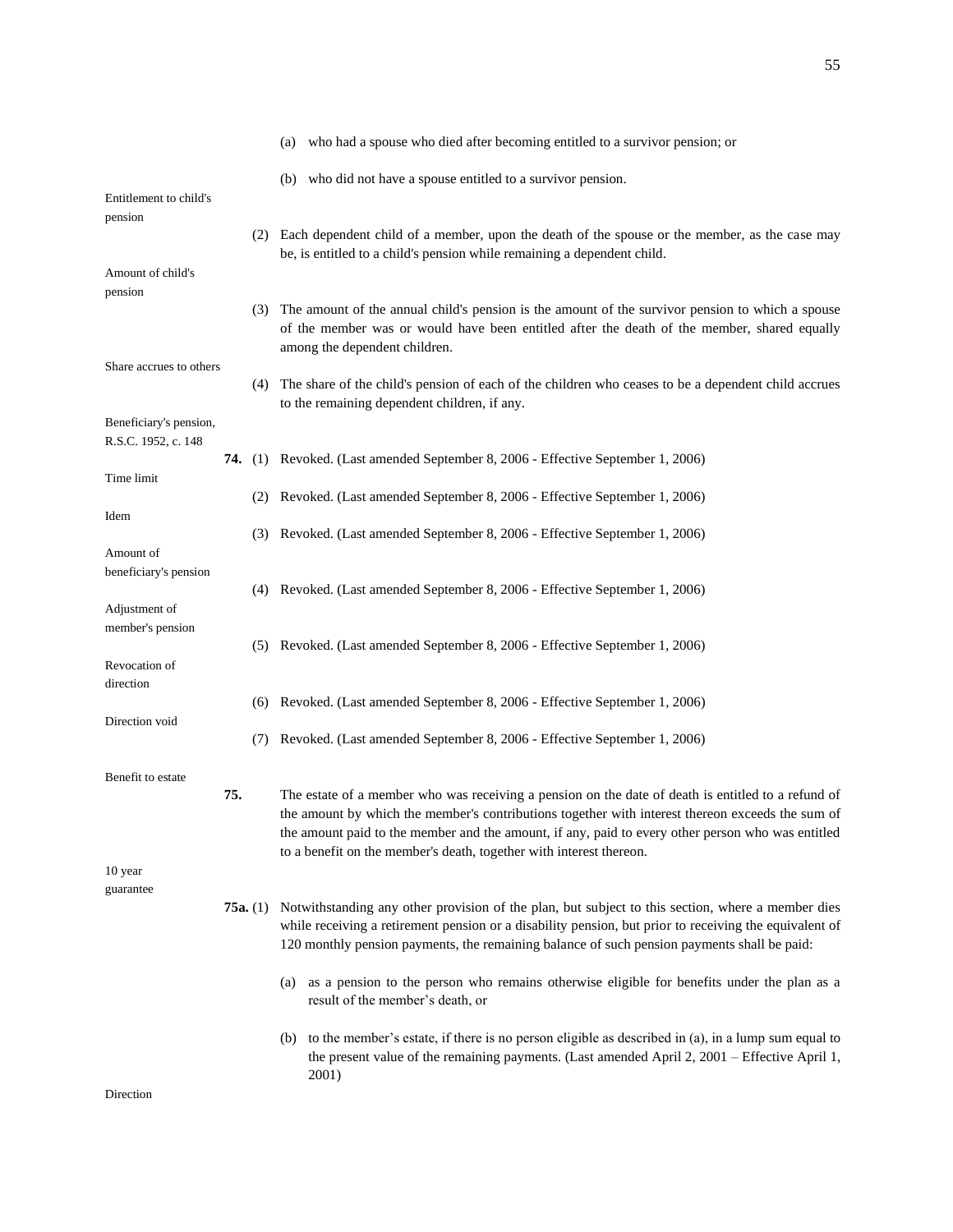|                     | (2) If a member has a spouse eligible for a survivor pension at the commencement of payment of the<br>member's pension, subsection (1) shall only apply if the member has delivered a written direction<br>to the administrator prior to the commencement of payment of the member's pension. (Last<br>amended April 2, 2001 – Effective April 1, 2001)                                                                                                                        |
|---------------------|--------------------------------------------------------------------------------------------------------------------------------------------------------------------------------------------------------------------------------------------------------------------------------------------------------------------------------------------------------------------------------------------------------------------------------------------------------------------------------|
| Idem                | (3) A direction provided in accordance with subsection (2) may be revoked by the member provided<br>that a written revocation is delivered to the administrator prior to the commencement of payment of<br>the member's pension. (Last amended April 2, 2001 – Effective April 1, 2001)                                                                                                                                                                                        |
| Idem                |                                                                                                                                                                                                                                                                                                                                                                                                                                                                                |
|                     | (4) A direction provided in accordance with subsection (2) is void if the member dies prior to the<br>commencement of payment of the member's pension. (Last amended April 2, 2001 – Effective<br>April 1, 2001)                                                                                                                                                                                                                                                               |
| Adjustment          |                                                                                                                                                                                                                                                                                                                                                                                                                                                                                |
| of member's pension |                                                                                                                                                                                                                                                                                                                                                                                                                                                                                |
|                     | The pension of a member who provides a direction in accordance with subsection (2) shall be<br>(5)<br>reduced to allow for payment of the benefits in accordance with subsection (1). (Last amended<br>April 2, 2001 – Effective April 1, 2001)                                                                                                                                                                                                                                |
| Offset              |                                                                                                                                                                                                                                                                                                                                                                                                                                                                                |
|                     | Subject to subsection $(11)$ , the payments made in accordance with subsection $(1)$ shall be paid in<br>(6)<br>lieu of any other amounts otherwise payable under the plan as a result of the member's death. (Last<br>amended April 2, 2001 - Effective April 1, 2001)                                                                                                                                                                                                        |
| <b>CPP</b>          |                                                                                                                                                                                                                                                                                                                                                                                                                                                                                |
| Reduction           |                                                                                                                                                                                                                                                                                                                                                                                                                                                                                |
|                     | The payments made in accordance with subsection (1) shall be reduced immediately upon the<br>(7)<br>member's death to reflect any reduction described in section 81 that was not applicable<br>immediately prior to the member's death. (Last amended April 2, 2001 – Effective April 1, 2001)                                                                                                                                                                                 |
| More than           |                                                                                                                                                                                                                                                                                                                                                                                                                                                                                |
| one beneficiary     | (8) Where there is more than one person eligible as described in clause $(1)(a)$ , then the pension payable<br>in accordance with that provision shall be shared equally among such persons. (Last amended<br>April 2, 2001 – Effective April 1, 2001)                                                                                                                                                                                                                         |
| Upon death of       |                                                                                                                                                                                                                                                                                                                                                                                                                                                                                |
| beneficiary         |                                                                                                                                                                                                                                                                                                                                                                                                                                                                                |
|                     | (9) Where any person eligible as described in clause $(1)(a)$ dies prior to completion of the pension<br>payments under that provision, the remaining payments shall be shared equally among any<br>remaining eligible persons or, if none, shall be paid to the person's estate in a lump sum equal to<br>the present value of the remaining payments. (Last amended April 2, 2001 – Effective April 1,<br>2001)                                                              |
| Upon ineligibility  |                                                                                                                                                                                                                                                                                                                                                                                                                                                                                |
| of beneficiary      |                                                                                                                                                                                                                                                                                                                                                                                                                                                                                |
|                     | $(10)$ Where any person eligible as described in clause $(1)(a)$ ceases to be a person eligible as described in<br>clause $(1)(a)$ prior to completion of the pension payments under that provision, the remaining<br>payments shall be shared equally among any remaining eligible persons or, if none, shall be paid to<br>the member's estate in a lump sum equal to the present value of the remaining payments. (Last<br>amended April 2, 2001 – Effective April 1, 2001) |
| Completion of       |                                                                                                                                                                                                                                                                                                                                                                                                                                                                                |
| 10 year guarantee   |                                                                                                                                                                                                                                                                                                                                                                                                                                                                                |
|                     | $(11)$ Upon completion of the pension payments in accordance with clause $(1)(a)$ , the person or persons<br>described in that provision shall be entitled to receive, on a prospective basis only, the pension that<br>they would otherwise be receiving as a result of the member's death but for this section, except that<br>any reduction that was applied pursuant to subsection (5) shall continue to apply. (Last amended<br>April 2, 2001 – Effective April 1, 2001)  |
| Application         |                                                                                                                                                                                                                                                                                                                                                                                                                                                                                |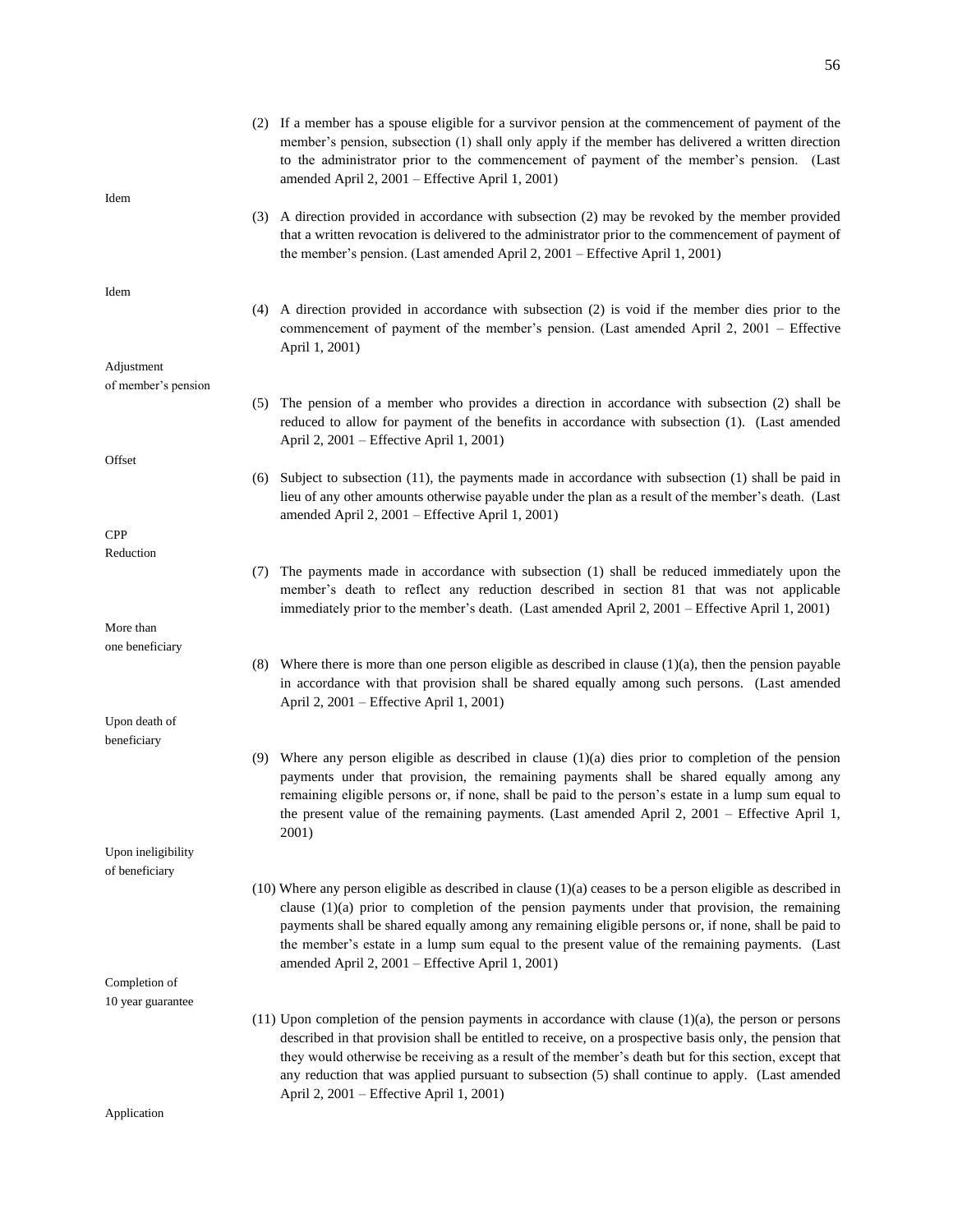| to existing pensions                                                  | (12) This section shall apply, with necessary modifications, to a member who is receiving a pension as<br>of April 1, 2001 except that, for the purposes of subsection (2) only, spousal eligibility for a<br>survivor pension shall be determined as of April 1, 2001 and the direction required in accordance<br>with (2) must be delivered to the administrator by May 1, 2001. (Last amended April 2, 2001 –<br>Effective April 1, 2001) |
|-----------------------------------------------------------------------|----------------------------------------------------------------------------------------------------------------------------------------------------------------------------------------------------------------------------------------------------------------------------------------------------------------------------------------------------------------------------------------------------------------------------------------------|
| Application to<br>deferred pensions                                   | (12a) This section shall apply, with necessary modifications, to a member who ceased employment in<br>education on or after January 1, 1990 but prior to April 1, 2001 and who is entitled to a deferred<br>pension. (Last amended June 19, 2012 – Effective April 1, 2001)                                                                                                                                                                  |
| Application to<br>suspended pensions                                  | (13) For the purposes of this section, references to a member who is receiving a pension shall include a<br>member whose pension is suspended. (Last amended April 2, 2001 – Effective April 1, 2001)                                                                                                                                                                                                                                        |
| Application to<br>TSA pensions<br>Application to<br>deferred pensions | (14) This section shall apply, with necessary modifications, to a member who ceased employment in<br>education prior to January 1, 1990 and who is either entitled to a deferred pension or receiving a<br>pension as of April 1, 2001. (Last amended May 5, 2010 – Effective April 1, 2001)                                                                                                                                                 |
| post-June 30, 2012                                                    | (15) This section shall apply, with necessary modifications, to a member who ceased employment in<br>education prior to July 1, 2012 and who was not entitled to a deferred pension under section 30 as it<br>read on June 30, 2012. (Last amended June $19$ , $2012$ – Effective July 1, 2012)                                                                                                                                              |

# **D. Payment of Death Benefits**

| Commencement of         |     |                                                                                                                                                                                                                                                                                                   |
|-------------------------|-----|---------------------------------------------------------------------------------------------------------------------------------------------------------------------------------------------------------------------------------------------------------------------------------------------------|
| pension                 |     |                                                                                                                                                                                                                                                                                                   |
|                         |     | <b>76.</b> (1) A pension that is payable immediately on the death of a member who was not receiving a<br>retirement or disability pension on the date of death shall begin as of the day after the day the<br>member dies.                                                                        |
| Idem                    |     |                                                                                                                                                                                                                                                                                                   |
|                         |     | (2) A pension that is payable on the death of a member who was receiving a retirement or disability<br>pension on the date of death shall begin as of the first day of the month after the month in which the<br>member dies.                                                                     |
| Interest payable        |     |                                                                                                                                                                                                                                                                                                   |
|                         |     | (3) Interest shall be paid on pension payments due under a pension mentioned in this section if the<br>administrator does not begin paying the pension by the end of the month in which the beneficiary<br>becomes entitled to receive it. (Last amended June 28, 1990 - Effective June 28, 1990) |
| <b>Interest Payable</b> |     |                                                                                                                                                                                                                                                                                                   |
|                         | (4) | Interest on each overdue monthly pension payment, calculated at the standard rate, shall be paid<br>from the date the payment was due to the day before it was made. (Last amended February 28,<br>1992 - Effective January 1, 1992)                                                              |
| Payments to estate      |     |                                                                                                                                                                                                                                                                                                   |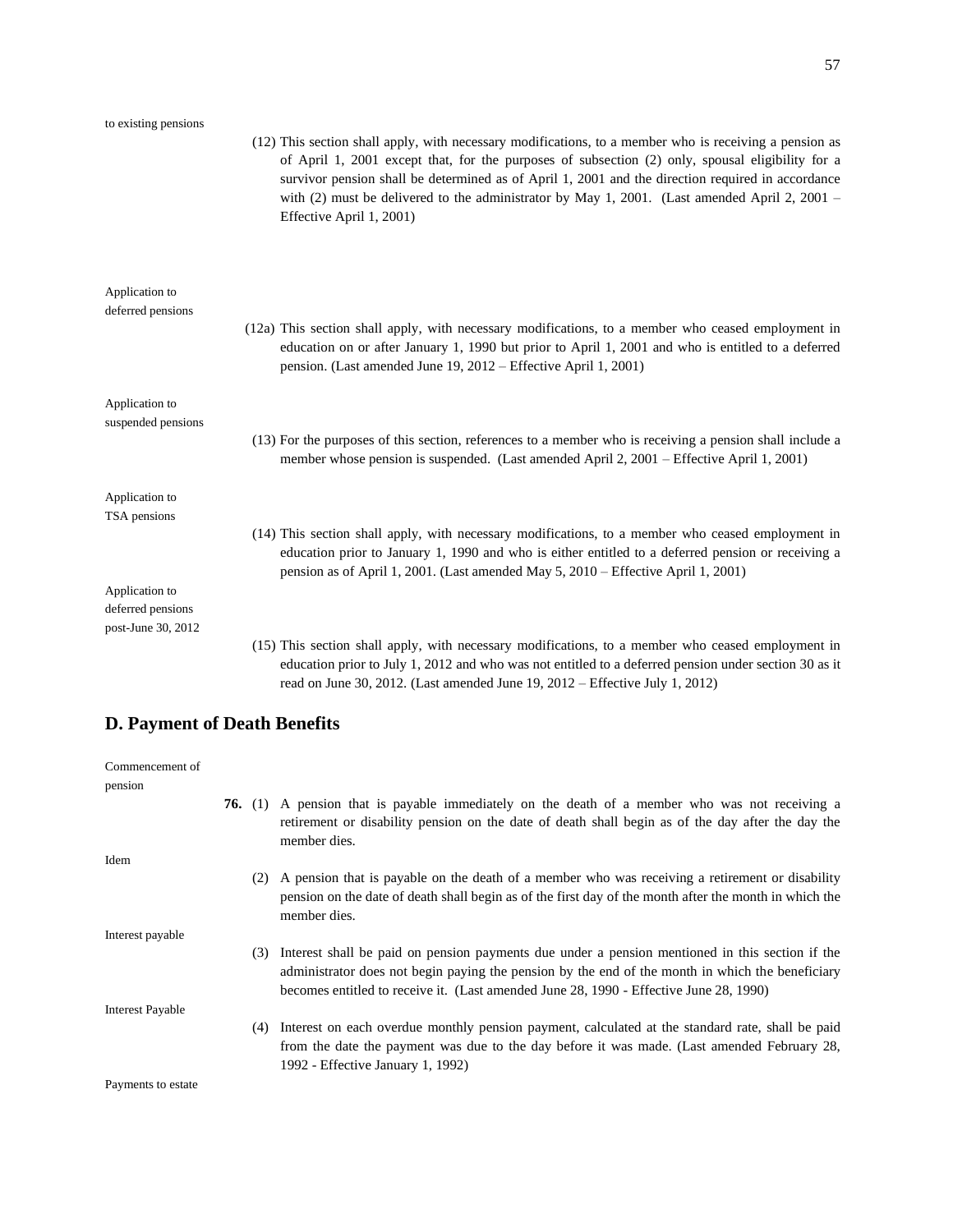|                                              |     | 77. (1) If the administrator is unable to locate a personal representative of the estate of a deceased member,<br>the administrator may pay into court any payments that under the pension plan are required to be<br>made to the estate. |
|----------------------------------------------|-----|-------------------------------------------------------------------------------------------------------------------------------------------------------------------------------------------------------------------------------------------|
| Missing beneficiary                          |     | (2) Revoked. (Last amended September 6, 2017 - Effective June 1, 2017)                                                                                                                                                                    |
| Missing beneficiary                          |     |                                                                                                                                                                                                                                           |
| found                                        | (3) | Revoked. (Last amended September 6, 2017 - Effective June 1, 2017)                                                                                                                                                                        |
| Transitional                                 |     |                                                                                                                                                                                                                                           |
|                                              | (4) | This section applies with respect to a person with credited service under a predecessor of this Act<br>who dies before the 1st day of January, 1990, as if that person were a deceased member of the<br>pension plan.                     |
| Discharge                                    |     |                                                                                                                                                                                                                                           |
| Interpleader, more                           | (5) | The administrator is discharged on making a payment in accordance with this section.                                                                                                                                                      |
| than one applicant                           |     |                                                                                                                                                                                                                                           |
|                                              |     | <b>78.</b> (1) Revoked. (Last amended September 8, 2006 – Effective September 1, 2006)                                                                                                                                                    |
| Court may order                              | (2) | Revoked. (Last amended September 8, 2006 - Effective September 1, 2006)                                                                                                                                                                   |
| Application to court                         |     |                                                                                                                                                                                                                                           |
|                                              | (3) | Revoked. (Last amended September 8, 2006 - Effective September 1, 2006)                                                                                                                                                                   |
| Application of R.S.O.<br>1980, c. 488, s. 62 |     |                                                                                                                                                                                                                                           |
|                                              |     | (4) Revoked. (Last amended September 8, 2006 - Effective September 1, 2006)                                                                                                                                                               |

# **PART VIII BENEFITS AND PAYMENTS - GENERAL**

# **A. Adjustments for Inflation**

| Inflation adjustment,   |                   |     |                                                                                                                                                                                                                                                                                                                                                                |
|-------------------------|-------------------|-----|----------------------------------------------------------------------------------------------------------------------------------------------------------------------------------------------------------------------------------------------------------------------------------------------------------------------------------------------------------------|
| pensions                |                   |     |                                                                                                                                                                                                                                                                                                                                                                |
|                         |                   |     | <b>79.</b> (1) Every retirement pension, disability pension, survivor pension, child's pension and beneficiary's<br>pension shall be adjusted for inflation in accordance with section 80.                                                                                                                                                                     |
| Idem, deferred          |                   |     |                                                                                                                                                                                                                                                                                                                                                                |
| pensions                |                   |     |                                                                                                                                                                                                                                                                                                                                                                |
|                         |                   | (2) | Every deferred pension payable under the pension plan shall be adjusted for inflation in accordance<br>with section 80 for the period beginning at the end of the last month for which the member has<br>credit under the plan, to the beginning of the year in which the pension begins. (Last amended<br>February 12, $2019$ – Effective January 1, $2019$ ) |
| Limitation              |                   |     |                                                                                                                                                                                                                                                                                                                                                                |
|                         |                   |     | (3) No pension or deferred pension shall be adjusted under this section for inflation in respect of a<br>period before the 1st day of January, 1990.                                                                                                                                                                                                           |
| Adjustment of pensions  |                   |     |                                                                                                                                                                                                                                                                                                                                                                |
| for cessations prior to |                   |     |                                                                                                                                                                                                                                                                                                                                                                |
| May 31, 1982            |                   |     |                                                                                                                                                                                                                                                                                                                                                                |
|                         | <b>79a.</b> $(1)$ |     | For pension instalments payable for periods on or after June 1, 2001, the annual pension of a<br>member, or of the survivor of a member, who ceased to be employed for purposes of the plan prior                                                                                                                                                              |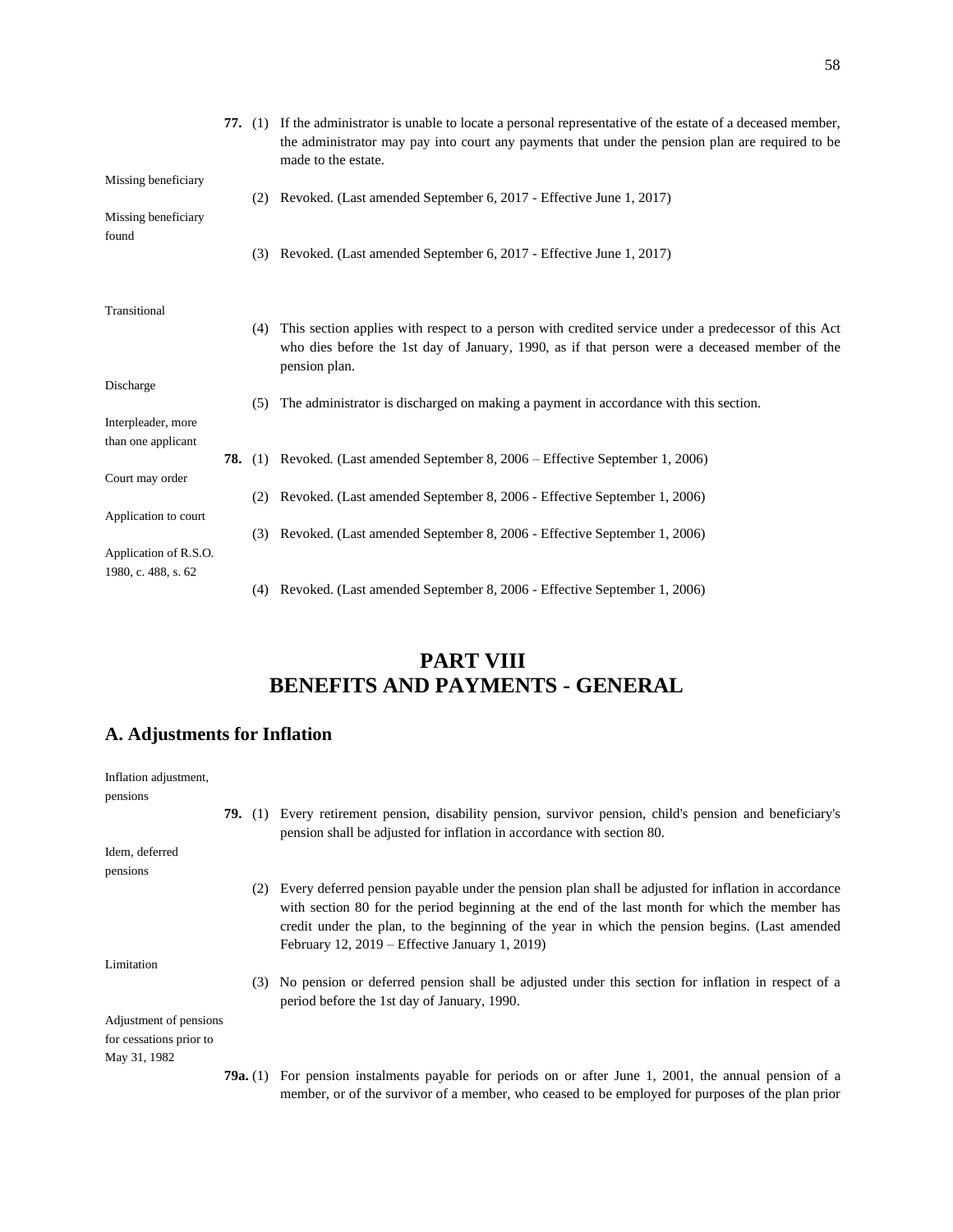|                          |     | to May 31, 1982, shall be adjusted in accordance with salary adjustments determined by the actuary<br>with reference to the year in which the member ceased to be employed for purposes of the plan.<br>(Last amended April 2, 2001 – Effective April 1, 2001)                                                                           |
|--------------------------|-----|------------------------------------------------------------------------------------------------------------------------------------------------------------------------------------------------------------------------------------------------------------------------------------------------------------------------------------------|
| Idem                     |     | (2) Subsection (1) shall also apply to the pension payable to the survivor of a member where the<br>member:                                                                                                                                                                                                                              |
|                          |     | (a) ceased to be employed for purposes of the plan on or after May 31, 1982 but prior to<br>September 1, 1984, and                                                                                                                                                                                                                       |
|                          |     | (b) died prior to receiving a pension calculated on the basis of the average of the member's annual<br>pensionable salary for the five school years during which it was highest,                                                                                                                                                         |
| Applicability            |     | but only to the extent that the survivor is not already receiving a survivor pension equivalent to that<br>calculated on the basis described in (b). (Last amended April 2, 2001 – Effective April 1, 2001)                                                                                                                              |
|                          |     | (3) This section shall not apply to the retirement pension or benefits upon death of a member who did<br>not have at least ten years of credited service on the date he or she ceased to be employed in<br>education. (Last amended December 13, 2012 – Effective July 1, 2012)                                                          |
| Calculation of inflation |     |                                                                                                                                                                                                                                                                                                                                          |
| adjustments              |     | <b>80.</b> (1) In the formulas in this section,                                                                                                                                                                                                                                                                                          |
|                          |     | "A" is the carry forward determined for the immediately preceding year,                                                                                                                                                                                                                                                                  |
|                          |     | "B" is the basic ratio for the year,                                                                                                                                                                                                                                                                                                     |
|                          |     | "C" is the adjustment ratio for the year,                                                                                                                                                                                                                                                                                                |
|                          |     | "D" is the basic ratio for the year after the last year for which the member has credit in the pension<br>plan, and shall be calculated to a maximum of 1.080 or to a minimum of 1.000, and (Last amended<br>October 9, 2008 – Effective January 1, 2009)                                                                                |
|                          |     | "E" is the number of full months in the year that are after the month in the last year for which the<br>member has credit in the pension plan. (Last amended October 9, 2008 – Effective January 1, 2009)                                                                                                                                |
| Definitions              | (2) | In this section,                                                                                                                                                                                                                                                                                                                         |
|                          |     | "accumulated adjustment ratio", for a person's pension, means the product of the multiplication of<br>all adjustment ratios for the years in the period commencing with the last year for which the<br>member has credit in the pension plan and ending with the year for which the accumulated<br>adjustment ratio is being determined; |
|                          |     | "adjustment ratio", for a person's pension, means,                                                                                                                                                                                                                                                                                       |
|                          |     | (a) for any year before the year 1976 and for the last year for which the member has credit in the<br>pension plan, 1.000,                                                                                                                                                                                                               |
|                          |     | (b) if the member for whose credit in the plan the pension is payable ceased to be employed in<br>education in or after the year 1975, for the year after the last year for which the member has<br>credit in the pension plan, the ratio determined by the formula "[(D - 1.000) $\times$ E / 12] + 1.000",<br>and                      |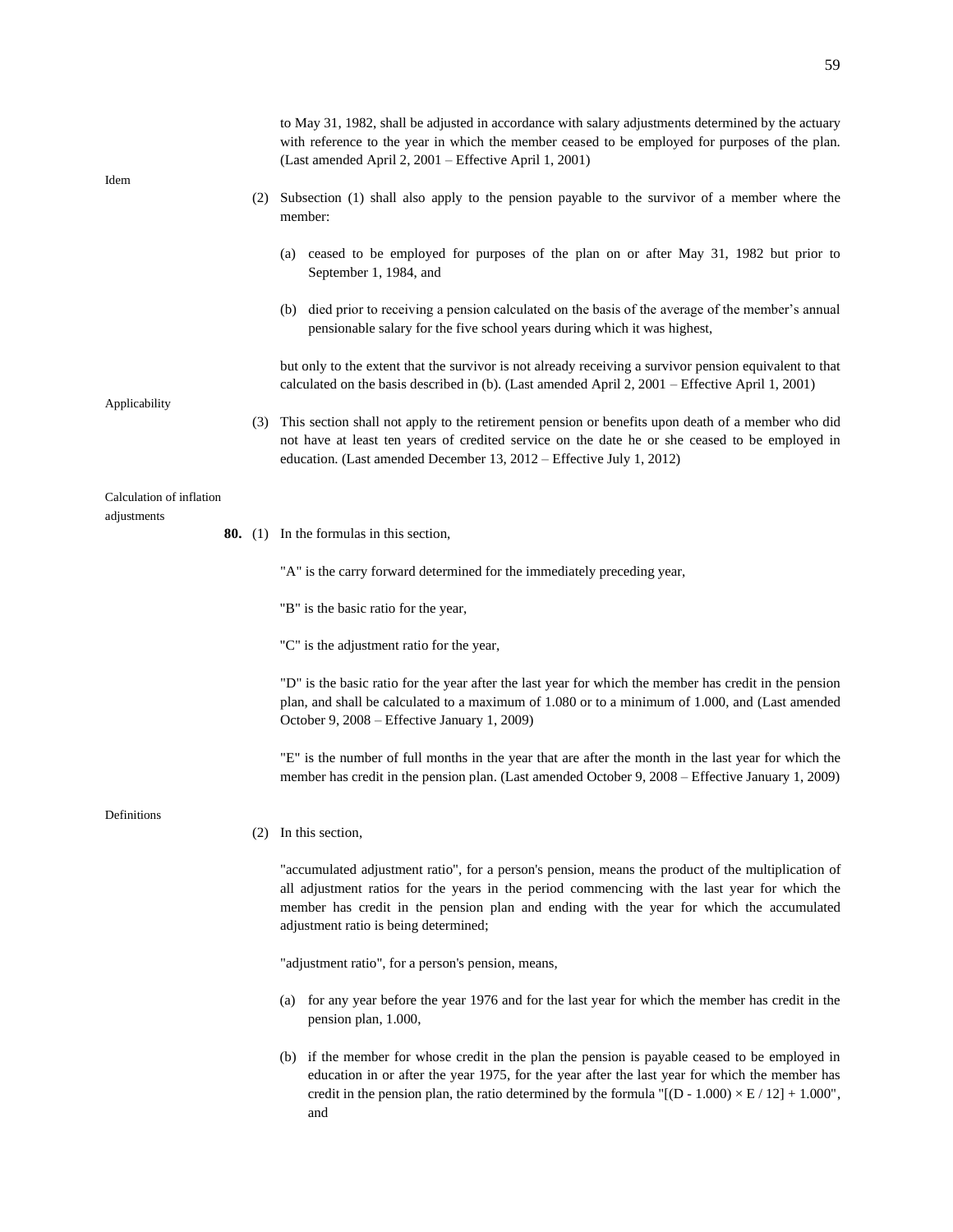(c) for the later of the year 1976 and the second year after the last year for which the member has credit in the pension plan and for any subsequent year, the ratio determined by the formula "A + B" calculated to a maximum of 1.080 or to a minimum of 1.000;

"basic ratio", for a year, means the ratio expressed to three decimal places that the average for the consumer price index over the last twelve months of the twenty-four-month period ending with the 30th day of September in the immediately preceding year bears to the average for the consumer price index over the first twelve months of that period;

"carry forward", with respect to the pension of a person, means,

- (a) for any year before the year 1976, for the last year for which the member has credit in the pension plan and for the year after that year, nil, and
- (b) for the later of the year 1976 and the second year following the last year for which the member has credit in the pension plan and for any subsequent year, the positive or negative number determined by the formula " $A + B - C$ ";

"member" means the person in respect of whose credit in the pension plan the pension, to which the formula is applied under this section, is payable, and includes a contributor within the meaning of the *Teachers' Superannuation Act*, *1983* or a predecessor Act;

"pension" means a pension to which a person is entitled from the plan other than the adjustment for inflation provided by this section, and an allowance, annuity, deferred annuity or other periodic payments to which a person has become entitled under the *Teachers' Superannuation Act*, *1983* or a predecessor Act;

"plan" includes the pension plan established under the *Teachers' Superannuation Act*, *1983* and any predecessor Act.

(Last amended September 6, 2017 – Effective June 1, 2017)

### Payment of inflation adjustment

- (3) The annual amount of pension payable to a person from the pension fund shall, commencing with the year when payment of the pension is to commence and in each subsequent year that the pension continues to be payable, be adjusted for inflation by multiplying the annual amount of the pension by the accumulated adjustment ratio for the pension of the person for that year, and the amount by which the pension thus adjusted exceeds the annual amount of pension before the adjustment in each year shall be paid to the person entitled to receive the pension for which it is calculated at the same times, in the same manner and subject to the same terms and conditions as apply to the pension in respect of which it is paid.
- (3a) Notwithstanding subsections (1), (2) and (3), but subject to subsection (3b), benefits payable in respect of credit accrued under the pension plan for periods after 2009 shall only be adjusted for inflation under this section to the extent that sufficient funds are available to provide for such adjustments without creating a going concern unfunded liability. (Last amended October 9, 2008 – Effective January 1, 2009)

50% guaranteed inflation adjustment for post-2009 credit

Conditional inflation adjustment for post-2009 credit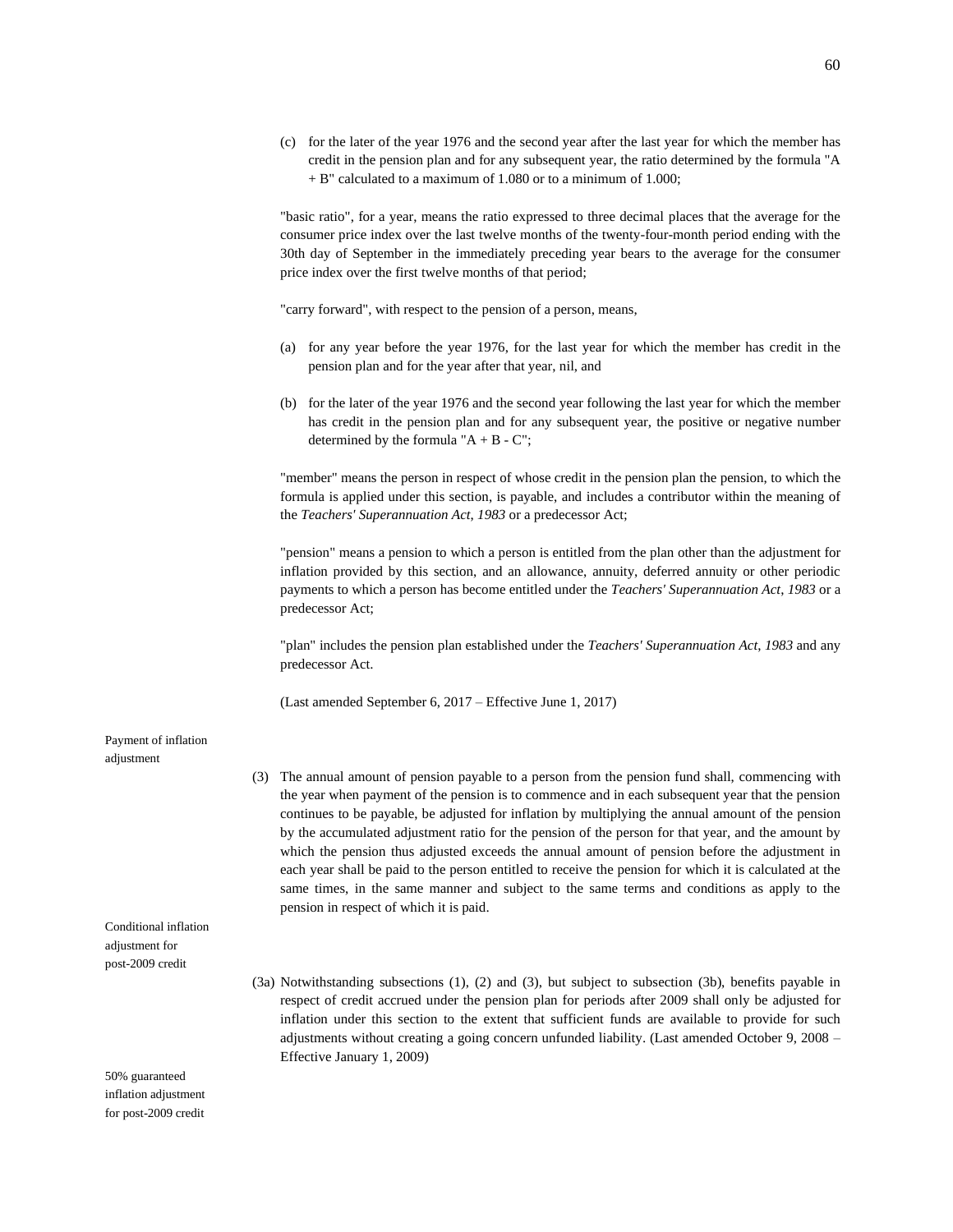|                                                               | (3b) Benefits payable in respect of credit accrued under the pension plan for periods after 2009 shall be<br>adjusted for inflation under this section such that the adjustment made each year is not less than one<br>half of the adjustment that would have been made for the year in accordance with this section as it<br>read on December 31, 2008. (Last amended October 9, 2008 - Effective January 1, 2009)                                                |
|---------------------------------------------------------------|--------------------------------------------------------------------------------------------------------------------------------------------------------------------------------------------------------------------------------------------------------------------------------------------------------------------------------------------------------------------------------------------------------------------------------------------------------------------|
| Inflation adjustment<br>for benefits payable<br>after 2011    |                                                                                                                                                                                                                                                                                                                                                                                                                                                                    |
|                                                               | (3c) Revoked. (Last amended September 17, 2013 – Effective January 1, 2014)                                                                                                                                                                                                                                                                                                                                                                                        |
| 0% guaranteed<br>inflation adjustment<br>for post-2013 credit |                                                                                                                                                                                                                                                                                                                                                                                                                                                                    |
|                                                               | (3d) Notwithstanding subsection (3b), benefits payable in respect of credit accrued under the pension<br>plan for periods after 2013 may be further adjusted for inflation under this section such that the<br>total adjustment made each year is less than one half of the adjustment that would have been made<br>for the year in accordance with this section as it read on December 31, 2008. (Last amended<br>September 17, 2013 – Effective January 1, 2014) |
| Determination of                                              |                                                                                                                                                                                                                                                                                                                                                                                                                                                                    |
| inflation adjustment                                          |                                                                                                                                                                                                                                                                                                                                                                                                                                                                    |
| for post-2009 and<br>post-2013 credit                         |                                                                                                                                                                                                                                                                                                                                                                                                                                                                    |
|                                                               | (3e) For purposes of subsections (3a), (3b) and (3d), the inflation adjustments for benefits payable each<br>year, in respect of credit accrued under the pension plan for periods after 2009 and after 2013<br>respectively, shall be determined by the co-sponsors of the pension plan, the Executive of the<br>Ontario Teachers' Federation and the Minister of Education. (Last amended September 17, 2013 -<br>Effective January 1, 2014)                     |
| Ratio not to apply<br>(4)                                     | The ratio determined for the year 1990 under the Superannuation Adjustment Benefits Act does not<br>apply to a pension to which this section applies.                                                                                                                                                                                                                                                                                                              |
| Effect of                                                     |                                                                                                                                                                                                                                                                                                                                                                                                                                                                    |
| re-employment                                                 | (5) For the purpose of determining an accumulated adjustment ratio for benefits that commence to be<br>paid on or after May 10, 2007, for members who cease to be employed in education on or after<br>September 1, 1995:                                                                                                                                                                                                                                          |
|                                                               | (a) the last school year in which the member accumulated more than ten days of credited service<br>during the period from January 1, 1997 onward, or, if the member did not accumulate more<br>than ten days of credited service in a school year during this period, then                                                                                                                                                                                         |
|                                                               | (b) the last school year in which the member accumulated more than twenty days of credited<br>service during the period from September 1, 1990 to December 31, 1996,                                                                                                                                                                                                                                                                                               |
|                                                               | is deemed to be the last year for which the member has credit in the pension plan. (Last amended<br>December 21, 2007 - Effective May 10, 2007)                                                                                                                                                                                                                                                                                                                    |
| (6)                                                           | Revoked. (Last amended July 19, 2007 – Effective May 10, 2007)                                                                                                                                                                                                                                                                                                                                                                                                     |
| <b>B. CPP Reduction</b>                                       |                                                                                                                                                                                                                                                                                                                                                                                                                                                                    |

CPP reduction for pensions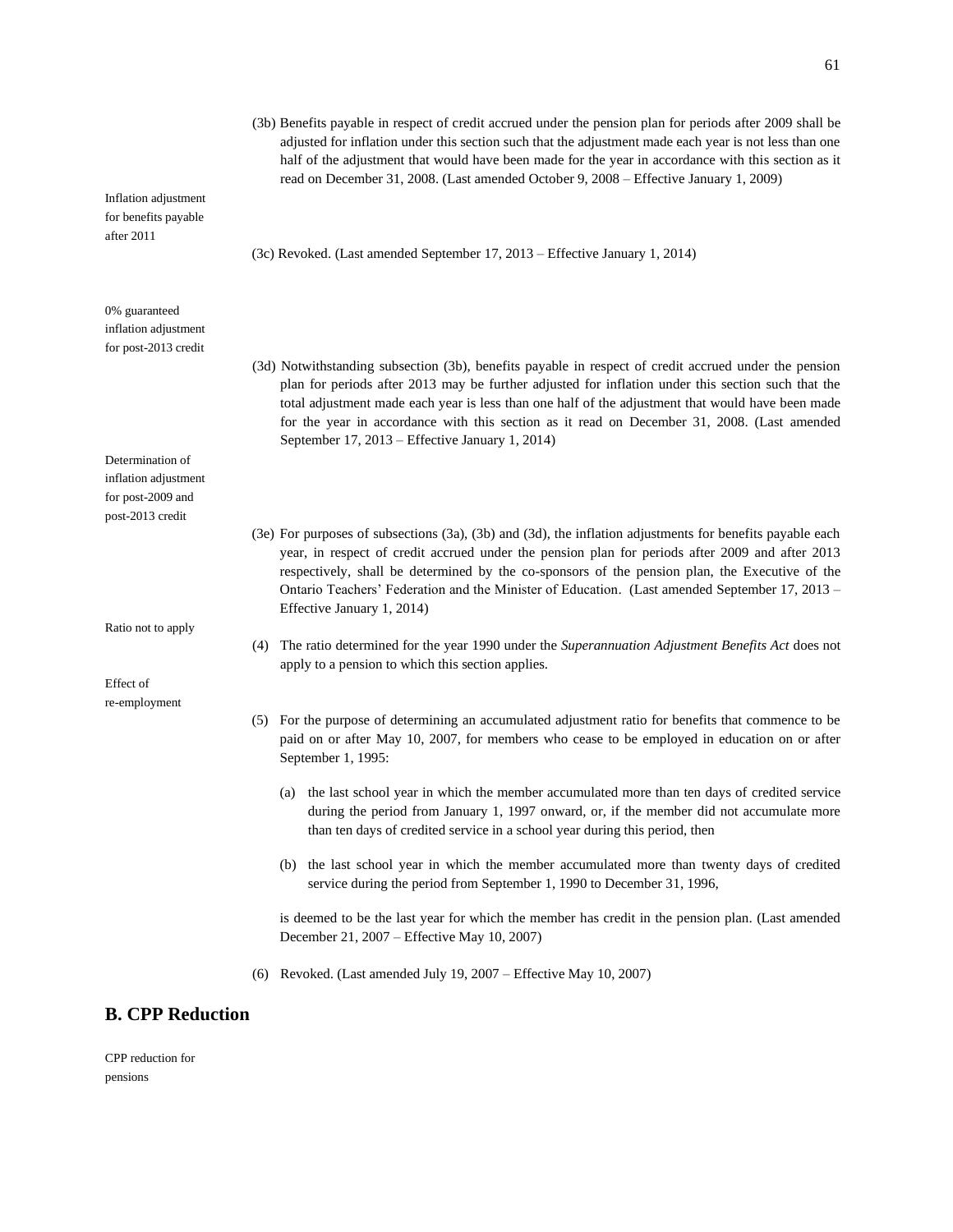Commencement,

retirement pension

- (2) A reduction of a member's pension shall apply with respect to pension payments due the month after the earlier of,
	- (a) the month in which the member reaches sixty-five years of age; or
	- (b) the month in which the first instalment of the member's disability pension, if any, under the *Canada Pension Plan* or the *Quebec Pension Plan* is due.

Amount of reduction

(3) The amount of the reduction in an annual pension payable for periods on or after January 1, 1997 and prior to January 1, 1999 is calculated using the formula,

### **0.0068 x A x B,**

and the amount of the reduction in an annual pension payable for periods on or after January 1, 1999 and prior to January 1, 2002 is calculated using the formula,

### **0.0060 x A x B,**

and the amount of the reduction in an annual pension payable for periods on or after January 1, 2002 is calculated using the formula,

### **0.0045 x A x B**

in which,

"A" is the lesser of,

- (a) the member's average salary, and
- (b) the amount determined under subsection (4), and

"B" is the number of years of the member's credited service for employment on or after the 1st day of January, 1966 in respect of which the member was required to make contributions under the *Canada Pension Plan* or the *Quebec Pension Plan*. (Last amended February 12, 2019 – Effective January 1, 2019)

- (3a) For pension instalments due on or after January 1, 1997, and prior to January 1, 1999, the amount of the reduction in annual pension, for participation in the *Canada Pension Plan* or the *Quebec Pension Plan*, of a member, or a survivor of a member, calculated under Schedule 1 of the *Teachers' Pension Act* or a predecessor act, is recalculated substituting 0.0068 for 0.007 in the formula used to calculate the reduction, but the amount of the reduction to provide for a higher survivor pension will not be recalculated. (Last amended February 12, 2019 – Effective January 1, 2019)
- (3b) For pension instalments payable for periods on or after January 1, 1999, and prior to January 1,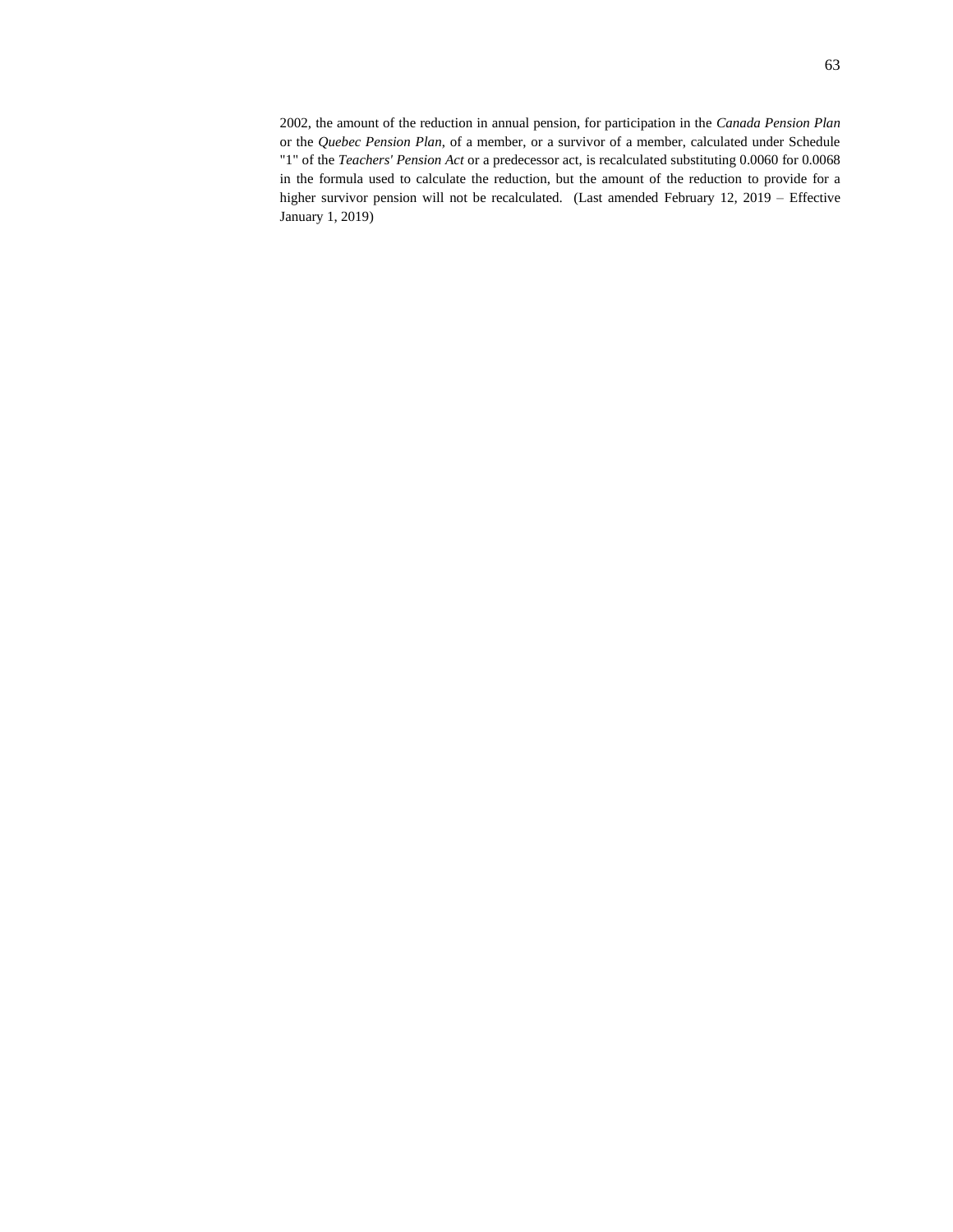- (4) The amount is the average of the Year's Maximum Pensionable Earnings for the year in which the member ceases to be employed in education and for each of the two preceding years, except that for an annual pension payable for periods on or after January 1, 2002 the amount is the average of the Year's Maximum Pensionable Earnings for the year in which the member ceases to be employed in education and for each of the four preceding years. (Last amended April 2, 2001 – Effective April 1, 2001)
- (4a) For pension instalments payable for periods on or after January 1, 2002, the amount of the reduction in annual pension, for participation in the *Canada Pension Plan* or the *Quebec Pension Plan*, of a member, or a survivor of a member, calculated under Schedule 1 of the *Teachers' Pension Act* or a predecessor act, is recalculated using the five year average of the Year's Maximum Pensionable Earnings, as described in subsection (4), in the formula used to calculate the reduction, but the amount of the reduction to provide for a higher survivor pension or a 10 year guaranteed pension will not be recalculated. (Last amended September 8, 2006 – Effective April 1, 2001)
- (5) Where a reduction is applied as provided in subsection 81(2)(b) and the member's *Canada Pension Plan* or *Quebec Pension Plan* disability pension is terminated before the member reaches sixty-five years of age, the reduction will be suspended, effective the month following the month of the termination, until the payment of pensions due the month after the earlier of,
	- (a) the month in which the member reaches sixty-five years of age; or
	- (b) the month in which the first instalment of the member's disability pension, if any, under the *Canada Pension Plan* or the *Quebec Pension Plan* is due.

(Last amended April 15, 1998 - Effective January 1, 1997)

### **C. Payment of Benefits**

| Application for benefit |      |     |                                                                                                                                                                                                                                                    |
|-------------------------|------|-----|----------------------------------------------------------------------------------------------------------------------------------------------------------------------------------------------------------------------------------------------------|
|                         |      |     | 82. (1) No benefit under the plan shall be paid before the administrator receives an application for it in the<br>form provided by the administrator.                                                                                              |
| Election or direction   |      |     |                                                                                                                                                                                                                                                    |
|                         |      | (2) | An election available under the plan or a direction that may be given to the administrator shall be<br>made or given in the form provided by the administrator.                                                                                    |
| Repayment               |      |     |                                                                                                                                                                                                                                                    |
|                         | 82a. |     | A person who receives payments to which the person is not entitled shall repay the amounts so<br>received, together with interest thereon calculated at the standard interest rate. (Last amended May<br>5, $2010$ – Effective January 1, $2002$ ) |
| Multiple pensions       |      |     |                                                                                                                                                                                                                                                    |
|                         | 83.  |     | No member is entitled to payment of more than one pension under the plan during the same month<br>or other payment period in respect of the member's credited service.                                                                             |

### Idem

Average YMPE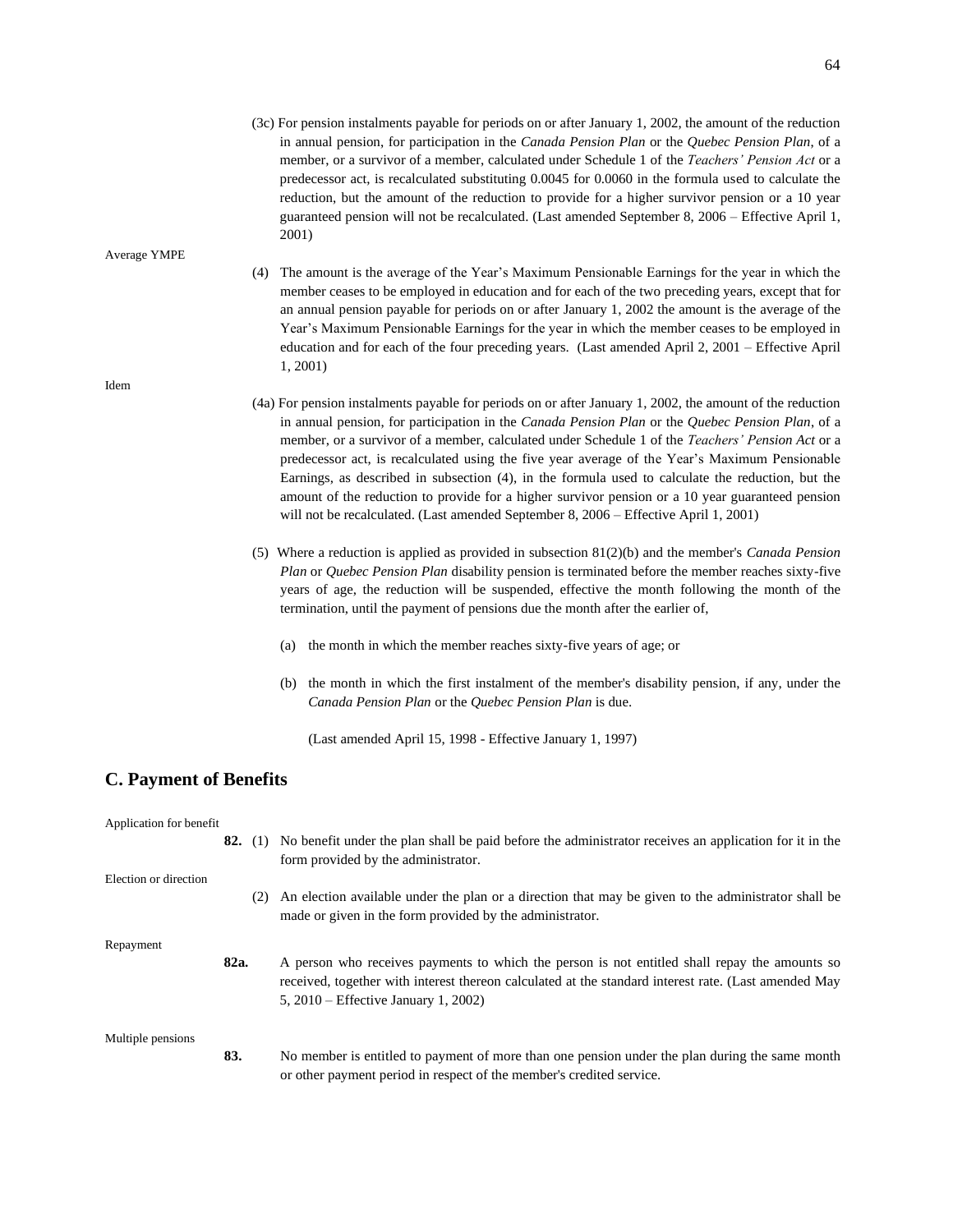### Commutation of

65

pensions **84.** (1) The administrator shall pay the commuted value of a pension, other than a disability pension or dependent child pension, in accordance with subsection 44 (7) (including, where applicable, subsection 44 (7.1)), or clause 50 (1) (a) of the *Pension Benefits Act.* (Last amended February 12, 2019 – Effective January 1, 2019) (2) Subsection (1) also applies to members who cease to be employed in education before the  $1<sup>st</sup>$  day of January, 2014. (Last amended February 12, 2019 – Effective January 1, 2019) Shortened life expectancy **84a.** (1) Upon application by a member, the administrator shall pay the commuted value of a pension or deferred pension in such circumstances of shortened life expectancy as may be prescribed under subsection 49(2) of the *Pension Benefits Act*, provided the prescribed conditions under that Act are satisfied. (Last amended June 17, 2003 – Effective March 3, 2000) Amount (2) Subject to subsections (3) and (4), the amount payable under subsection (1) shall be determined in accordance with the *Pension Benefits Act* and accepted actuarial practice. (Last amended September 8, 2006 – Effective March 3, 2000) Idem (3) The commuted value of a deferred pension shall be determined as if the member had a normal life expectancy. (Last amended June 17, 2003 – Effective March 3, 2000) Idem (4) The commuted value of a pension shall be determined based on the member having a shortened life expectancy. (Last amended June 17, 2003 – Effective March 3, 2000) Application void (5) An application made under this section is void if the member dies before the benefit under subsection (1) is paid. (Last amended June 17, 2003 – Effective March 3, 2000) Deemed cessation (6) A member who makes an application under this section and who satisfies the evidentiary requirements of the *Pension Benefits Act* is deemed to have ceased employment in education for the purposes of membership in the pension plan, on the date the member's physician signs the statement required under the *Pension Benefits Act*. (Last amended June 20, 2012 – Effective January 1, 2007) (7) If a direction under section 70 regarding a "new spouse" has been delivered to the administrator, the benefit under subsection 84a (1) shall not be paid unless the "new spouse" provides to the administrator a signed statement waiving any entitlement under section 70. (Last amended June 20, 2012 – Effective March 3, 2000) Deductions from pensions **85.** (1) Despite section 65 of the *Pension Benefits Act*, a person receiving a pension under the pension plan or an allowance under a predecessor Act may direct the administrator to deduct and remit from the pension or allowance on behalf of the person, (a) premiums payable under the Ontario Health Insurance Plan by the person;

(b) premiums for life, medical, dental or health-related insurance payable by the person under a contract of group insurance approved by the administrator for the purpose of this section; and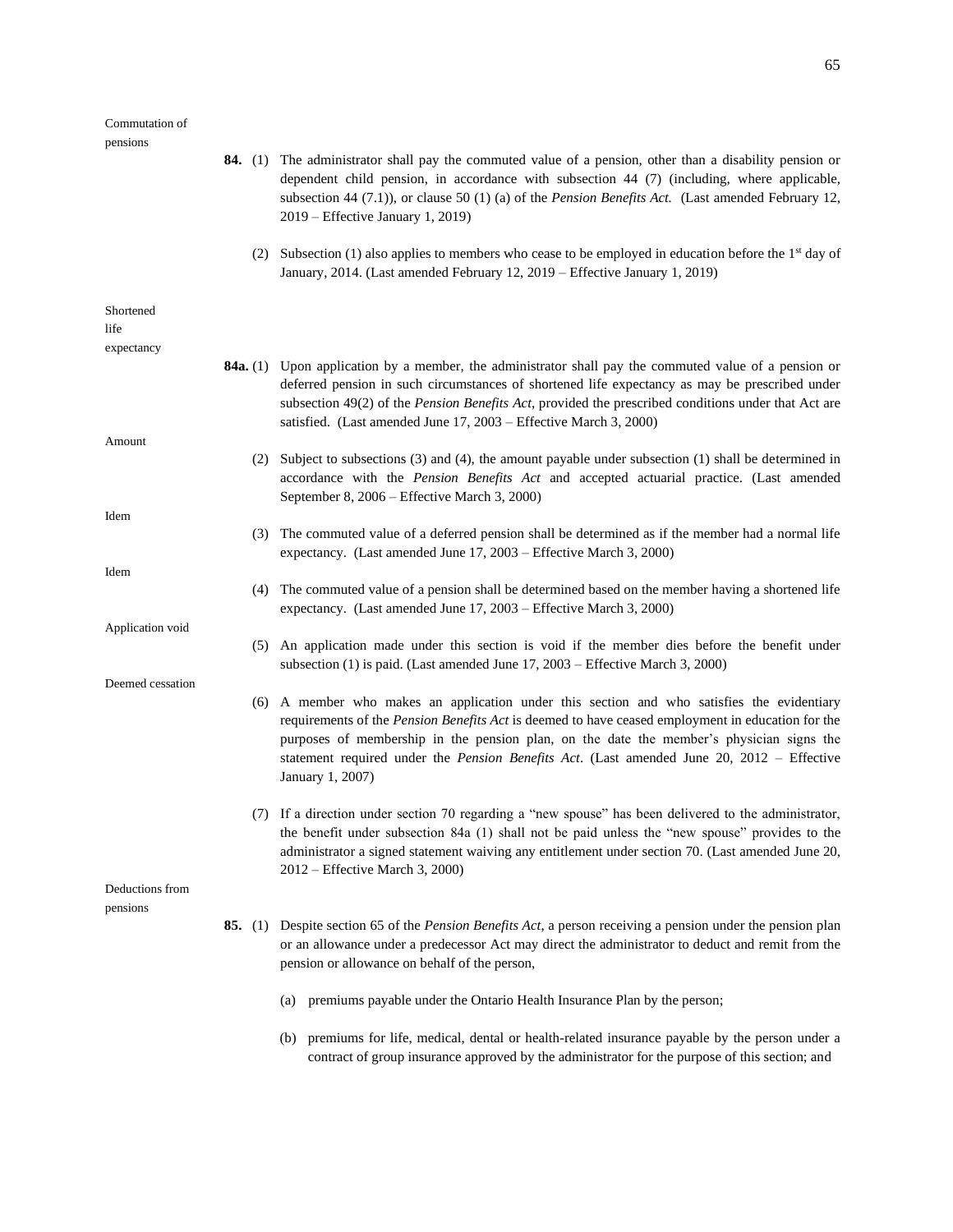|                           |      | (c) membership fees payable to The Retired Teachers of Ontario (RTO)/Les enseignantes et<br>enseignants retraités de l'Ontario (ERO). (Last amended September 8, 2006 – Effective<br>January 1, 1999)                                                                           |
|---------------------------|------|---------------------------------------------------------------------------------------------------------------------------------------------------------------------------------------------------------------------------------------------------------------------------------|
| Conditions                |      |                                                                                                                                                                                                                                                                                 |
|                           |      | (2) The administrator may impose and require compliance with such conditions as the administrator                                                                                                                                                                               |
| Revocation of             |      | considers appropriate before acting upon a direction.                                                                                                                                                                                                                           |
| direction                 |      |                                                                                                                                                                                                                                                                                 |
|                           |      | (3) A person making a direction may revoke it by written notice to the administrator.                                                                                                                                                                                           |
|                           |      |                                                                                                                                                                                                                                                                                 |
| Termination of<br>pension |      |                                                                                                                                                                                                                                                                                 |
|                           | 86.  | Every pension terminates as of the end of the month in which the event that terminates the pension<br>occurs.                                                                                                                                                                   |
| No assignment             |      |                                                                                                                                                                                                                                                                                 |
| etc.                      | 86a. | No pension or benefit shall be capable of being assigned, charged, anticipated, given as security or                                                                                                                                                                            |
|                           |      | surrendered except as provided for in the Pension Benefits Act. (Last amended September 8, 2006 -                                                                                                                                                                               |
| <b>D.</b> Administration  |      | Effective January 1, 1992)                                                                                                                                                                                                                                                      |
|                           |      |                                                                                                                                                                                                                                                                                 |
| Appeal of<br>decision     |      |                                                                                                                                                                                                                                                                                 |
|                           |      | 87. (1) A person who is aggrieved by a decision of an employee of the administrator respecting the                                                                                                                                                                              |
|                           |      | person's entitlement to, or the amount of, a pension benefit may appeal the decision to a committee<br>of the administrator designated for the purpose of this section and the committee of the                                                                                 |
|                           |      | administrator shall determine the appeal. (Last amended April 15, 1998 - Effective October 1,                                                                                                                                                                                   |
| Idem                      |      | 1997)                                                                                                                                                                                                                                                                           |
|                           | (2)  | An appeal shall be made in accordance with the procedures established by the administrator.                                                                                                                                                                                     |
| Determination of          |      |                                                                                                                                                                                                                                                                                 |
| commuted value            | 88.  | The commuted value of a benefit shall not be less than the amount calculated in accordance with<br>the Standards of Practice for Pension Commuted Values, or any successor standards of practice                                                                                |
|                           |      | thereto, published from time to time by the Canadian Institute of Actuaries and shall be calculated<br>using the rate of interest specified by, and such actuarial tables as may be adopted by, the<br>administrator. (Last amended September 6, 2017 - Effective June 1, 2017) |
|                           |      |                                                                                                                                                                                                                                                                                 |

Calculation of interest

Idem, transitional

**89.** (1) Unless otherwise indicated, interest shall be calculated at the standard interest rate. For a given year, the standard interest rate attributable to a transaction is a rate equal to the average yield for the 12 month period, ending on the 31st day of October in the preceding calendar year, of five-year personal fixed term chartered bank deposit rates as determined from the Canadian Socio-Economic Information Management (CANSIM) Series V122515 available on the website maintained by the Bank of Canada, and interest is compounded annually each December 31st. (Last amended September 6, 2017 - Effective June 1, 2017)

(2) For 1990 the standard interest rate attributable to a transaction is the weighted average effective annual yield of the debentures held by the Teachers' Superannuation Fund under the *Teachers' Superannuation Act*, *1983* as at the 31st day of December, 1989.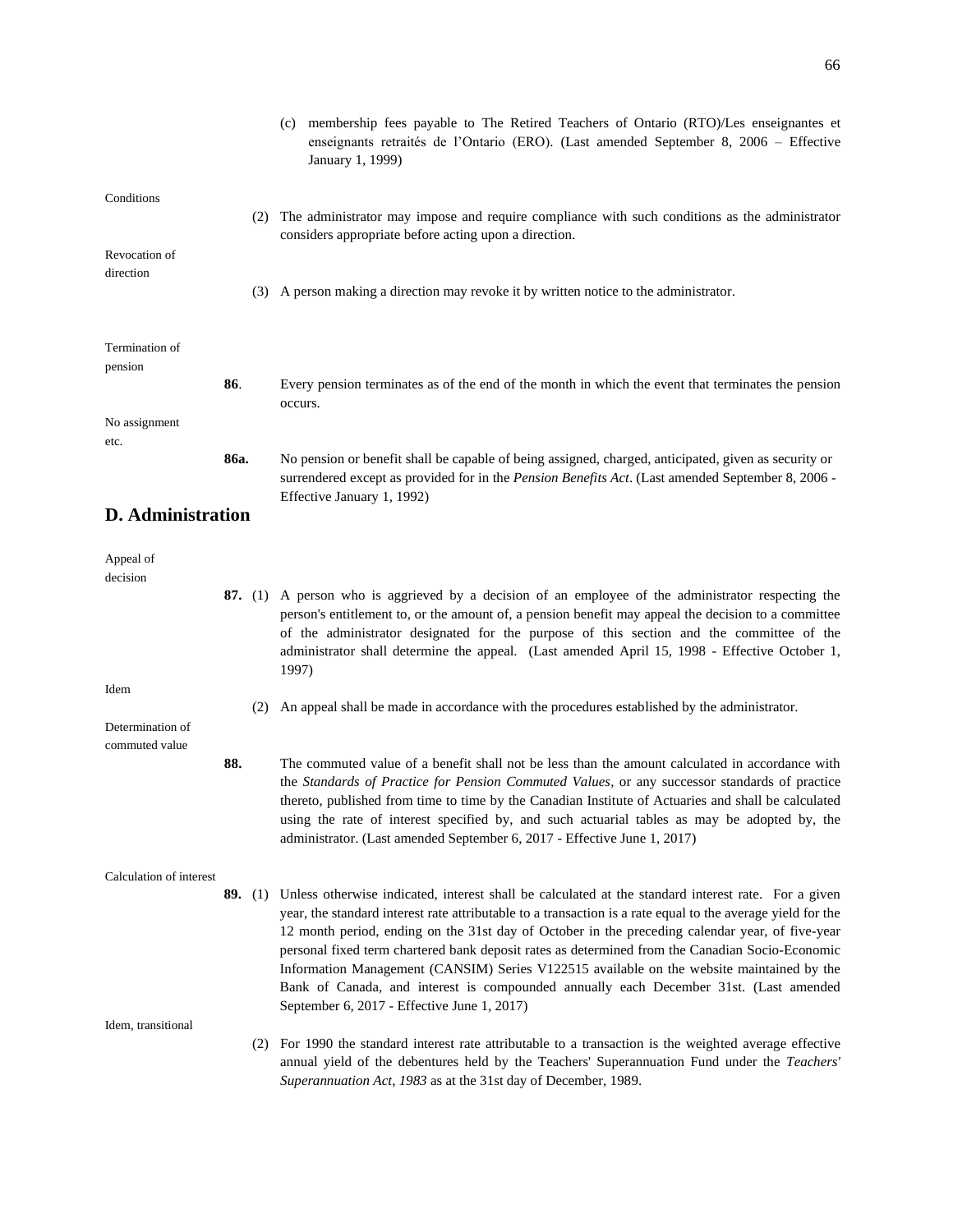| Idem, transitional                   |     |                |                                                                                                                                                                                                                                                                                                                                 |
|--------------------------------------|-----|----------------|---------------------------------------------------------------------------------------------------------------------------------------------------------------------------------------------------------------------------------------------------------------------------------------------------------------------------------|
|                                      |     |                | (3) Interest payable in respect of a period before the 31st day of December, 1989 shall be calculated up<br>to that date at the applicable rate in effect under the <i>Teachers' Superannuation Act, 1983</i> and at the<br>applicable standard rate in effect thereafter. (Last amended June 1, 1995 - Effective June 1, 1995) |
| Interest on                          |     |                |                                                                                                                                                                                                                                                                                                                                 |
| contributions                        |     |                |                                                                                                                                                                                                                                                                                                                                 |
|                                      |     | (4)            | Interest credited under the pension plan on contributions shall be calculated in accordance with the<br>Pension Benefits Act and credited to the member as at the 31st day of December in each year.                                                                                                                            |
| Interest on lump sums                |     |                |                                                                                                                                                                                                                                                                                                                                 |
|                                      |     | (5)            | Interest is payable in accordance with the <i>Pension Benefits Act</i> on a lump sum payment of the<br>commuted value of a benefit from the effective date of the determination of the commuted value to<br>the day before the lump sum is paid. (Last amended February 28, 1992 - Effective January 1,<br>1992)                |
| Report re employment                 |     |                |                                                                                                                                                                                                                                                                                                                                 |
| in education                         |     |                |                                                                                                                                                                                                                                                                                                                                 |
|                                      |     | <b>90.</b> (1) | Revoked. (Last amended May 6, 2010 – Effective September 1, 2012)                                                                                                                                                                                                                                                               |
| Failure to report                    |     |                |                                                                                                                                                                                                                                                                                                                                 |
|                                      |     | (2)            | Revoked. (Last amended May 6, 2010 – Effective September 1, 2012)                                                                                                                                                                                                                                                               |
| Prior refund re<br>multiple pensions |     |                |                                                                                                                                                                                                                                                                                                                                 |
|                                      | 91. |                | Revoked. (Last amended April 15, 1998 - Effective January 1, 1992)                                                                                                                                                                                                                                                              |

# **PART IX PURCHASE OF CREDIT FOR SERVICE**

## **A. General**

| Purchases, general |                 |                                                                                                                                                                                                                                                                                                                                       |
|--------------------|-----------------|---------------------------------------------------------------------------------------------------------------------------------------------------------------------------------------------------------------------------------------------------------------------------------------------------------------------------------------|
|                    |                 | <b>92.</b> (1) A member may purchase or receive a maximum of five years of credited service,                                                                                                                                                                                                                                          |
|                    |                 | under sections 10 (2a), 10 (2f), 10 (4), 12a, 94 and 96, and<br>(a)                                                                                                                                                                                                                                                                   |
|                    |                 | for any unpaid portion of a period under subsections $10$ (2e) and $10$ (2g) in respect of which<br>(b)<br>compensation is prescribed in accordance with Regulation 8507 (1) (a) of the <i>Income Tax Act</i><br>(Canada),                                                                                                            |
|                    |                 | for absences after the 31st day of December, 1990.                                                                                                                                                                                                                                                                                    |
| Idem               |                 | (Last amended July 21, 2014 – Effective September 1, 2014)                                                                                                                                                                                                                                                                            |
|                    | (2)             | A member may not purchase credited service for a period of time for which the member has<br>credited service under the plan. (Last amended September 6, 2017 - Effective August 1, 2016)                                                                                                                                              |
| Past service       |                 |                                                                                                                                                                                                                                                                                                                                       |
| pension adjustment |                 |                                                                                                                                                                                                                                                                                                                                       |
|                    | <b>92a.</b> (1) | The purchase of credited service by a member who requires certification of a Past Service Pension<br>Adjustment under the <i>Income Tax Act</i> (Canada) is not complete until the administrator has obtained<br>a certificate from the Minister of National Revenue. (Last amended February 28, 1992 - Effective<br>January 1, 1992) |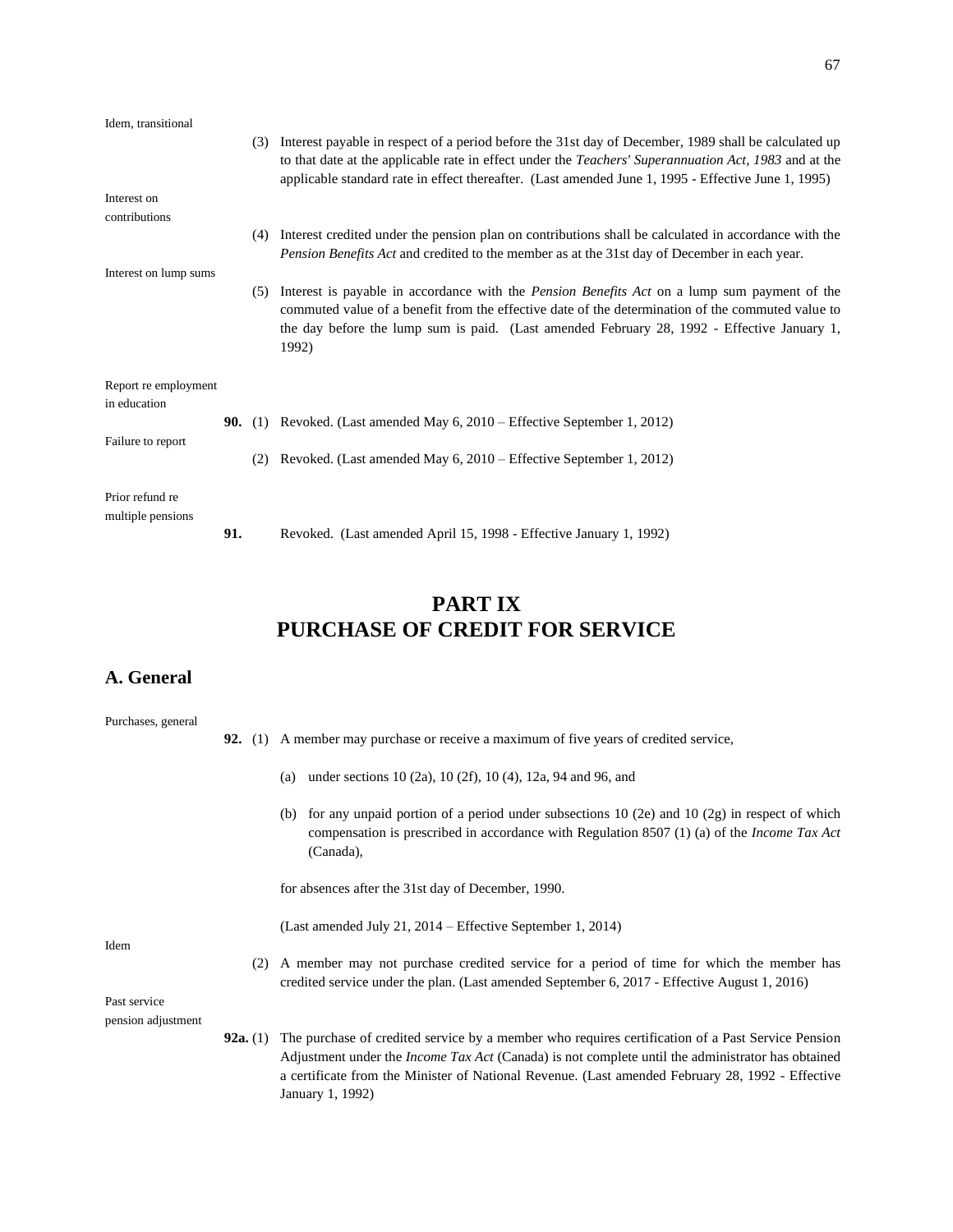Idem

| юеш                     | (2) Credited service in respect of which certification has been obtained from the Minister of National<br>Revenue shall not be included in the credited service maximums in subsections 92 (1) and 94 (15).<br>(Last amended February 28, 1992 - Effective January 1, 1992)                                                                                                                                                                                                                    |
|-------------------------|------------------------------------------------------------------------------------------------------------------------------------------------------------------------------------------------------------------------------------------------------------------------------------------------------------------------------------------------------------------------------------------------------------------------------------------------------------------------------------------------|
| Purchases, transitional | 93. (1) The purchase of credited service by a member who delivers a completed application to the<br>administrator before the 1st day of January, 1992 shall be made in accordance with sections 9, 10,<br>36, 45 and 48 of the Teachers' Superannuation Act, 1983 and with sections 7 to 14 of Ontario<br>Regulation 423/84 as those sections read on the 31st day of December, 1989.                                                                                                          |
| Idem                    |                                                                                                                                                                                                                                                                                                                                                                                                                                                                                                |
|                         | The Teachers' Superannuation Act, 1983 as it reads on the 31st day of December, 1989 continues<br>(2)<br>to apply for the purpose of determining a purchase of credited service under subsection (1).                                                                                                                                                                                                                                                                                          |
| Idem                    |                                                                                                                                                                                                                                                                                                                                                                                                                                                                                                |
|                         | (2a) Despite subsections (1) and (2) a member who has delivered a completed application to the<br>administrator before the 1st day of January 1992 who fails to pay all of the contributions required<br>to complete the purchase of credited service applied for before the 31st day of December, 1994<br>shall receive credited service in an amount based upon the contributions plus interest which he or<br>she has actually made. (Last amended June 28, 1990 - Effective June 28, 1990) |
| Transitional            |                                                                                                                                                                                                                                                                                                                                                                                                                                                                                                |
|                         | (3) Sections 96 and 99 apply with respect to a member's application before the 1st day of January,<br>1992 in the circumstances described in those sections. (Last amended September 6, 2017 -<br>Effective January 1, 2012)                                                                                                                                                                                                                                                                   |
| End of transitional     |                                                                                                                                                                                                                                                                                                                                                                                                                                                                                                |
| period                  |                                                                                                                                                                                                                                                                                                                                                                                                                                                                                                |
|                         | (4) A person is not eligible after the 31st day of December, 1994 to make or complete a purchase of<br>credited service to which a predecessor Act applies.                                                                                                                                                                                                                                                                                                                                    |
| Interest rate           |                                                                                                                                                                                                                                                                                                                                                                                                                                                                                                |
|                         | (5) For the purpose of a purchase of credited service described in subsection (1) for a period on or after<br>the 1st day of January, 1990, references to the applicable rate of interest in Ontario Regulation<br>423/84 shall be read as if they were references to the standard interest rate.                                                                                                                                                                                              |
| Idem                    |                                                                                                                                                                                                                                                                                                                                                                                                                                                                                                |
|                         | Subsection 89 (3) (calculation of interest, transitional) does not apply with respect to a purchase of<br>(6)<br>credited service described in subsection (1) for a period before the 1st day of January, 1990.                                                                                                                                                                                                                                                                                |

## **B. For Employment in Education**

Absences

**94.** (1) In this section,

"absence" means either an employer-approved leave of greater than five consecutive school days or a break in service;

"break in service" means a period when a member is not employed in education or is absent from employment without the employer's consent.

(Last amended July 21, 2014 – Effective September 1, 2014)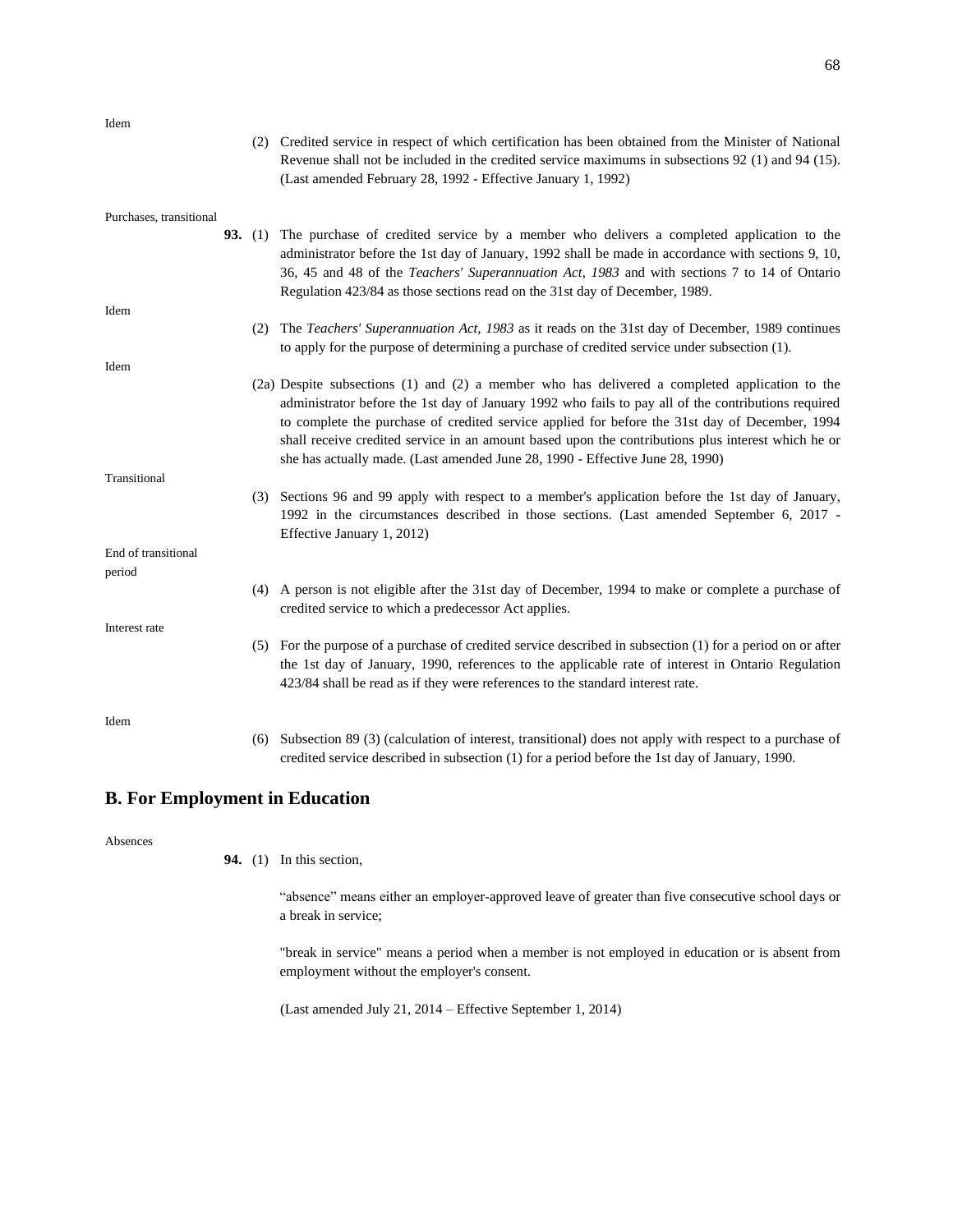| Purchase re break in                 |                                                                                                                                                                                                                                                                                                                                                                                                                                                                                                                                                                                |
|--------------------------------------|--------------------------------------------------------------------------------------------------------------------------------------------------------------------------------------------------------------------------------------------------------------------------------------------------------------------------------------------------------------------------------------------------------------------------------------------------------------------------------------------------------------------------------------------------------------------------------|
| service                              |                                                                                                                                                                                                                                                                                                                                                                                                                                                                                                                                                                                |
|                                      | (2) A member may purchase credited service for a break in service approved by the administrator for a<br>period of disability immediately following a period of employment in education, where the member<br>ceases to be employed in education as a result of the disability and meets the definition of<br>"disabled" as defined under Regulation 8500 (1) of the <i>Income Tax Act</i> (Canada). (Last amended<br>August 4, 2011 – Effective December 2, 2010)                                                                                                              |
| Application for<br>purchase re break |                                                                                                                                                                                                                                                                                                                                                                                                                                                                                                                                                                                |
| in service                           |                                                                                                                                                                                                                                                                                                                                                                                                                                                                                                                                                                                |
|                                      | (2a) A member shall apply to purchase credited service for a break in service within two years after the<br>date when the member ceases, as a result of the disability, to be employed in education. (Last<br>amended August 4, 2011 – Effective December 2, 2010)                                                                                                                                                                                                                                                                                                             |
| Idem                                 |                                                                                                                                                                                                                                                                                                                                                                                                                                                                                                                                                                                |
|                                      | (2b) The administrator shall accept an application to purchase credited service for a break in service that<br>is made after the time described in subsection $(2a)$ if the administrator is satisfied,                                                                                                                                                                                                                                                                                                                                                                        |
|                                      | (a) that the delay in making the application resulted from a delay in diagnosing the disability;<br>or                                                                                                                                                                                                                                                                                                                                                                                                                                                                         |
|                                      | (b) that the member was unable, because of the effects of the disability, to make the application<br>within the time described in subsection (2a).                                                                                                                                                                                                                                                                                                                                                                                                                             |
|                                      | (Last amended August 4, 2011 – Effective December 2, 2010)                                                                                                                                                                                                                                                                                                                                                                                                                                                                                                                     |
| Proof of disability                  |                                                                                                                                                                                                                                                                                                                                                                                                                                                                                                                                                                                |
|                                      | (2c) No application to purchase credited service for a break in service shall be considered by the<br>administrator until the administrator has received the certificate of a medical doctor licensed in<br>Ontario certifying that the applicant became mentally or physically disabled while employed in<br>education and indicating the nature and degree of the disability. (Last amended August 4, 2011 –<br>Effective December 2, 2010)                                                                                                                                  |
| Ongoing proof<br>of disability       |                                                                                                                                                                                                                                                                                                                                                                                                                                                                                                                                                                                |
|                                      | (2d) The administrator may at any time require a member who has applied to purchase credited service<br>for a break in service to furnish evidence, in such form as the administrator directs, that the member<br>was disabled, as defined under Regulation 8500 (1) of the <i>Income Tax Act</i> (Canada), throughout the<br>break in service. A member's entitlement to purchase credited service for a break in service shall<br>terminate if the administrator is not satisfied that the member is disabled. (Last amended August 4,<br>2011 – Effective December 2, 2010) |
| Limit                                |                                                                                                                                                                                                                                                                                                                                                                                                                                                                                                                                                                                |
|                                      | (2e) Despite subsections 92 (1) and 92a (2), no member may purchase credited service for a break in<br>service in respect of a period that is after the fifth anniversary of the start of the break in service.<br>(Last amended August 4, 2011 – Effective December 2, 2010)                                                                                                                                                                                                                                                                                                  |
| Application                          |                                                                                                                                                                                                                                                                                                                                                                                                                                                                                                                                                                                |
|                                      | (3) A member may apply to purchase credited service for an absence by notifying the administrator of<br>the member's intent to purchase. (Last amended December 30, 2009 - Effective September 1, 2010)                                                                                                                                                                                                                                                                                                                                                                        |
|                                      | (3a) A member may only purchase credit for an absence for service outside of Canada, where that<br>service was arranged by the member's employer, if the purchase is made on an ongoing basis<br>during the period of the leave. (Last amended April 2, 2001 – Effective September 1, 2001)                                                                                                                                                                                                                                                                                    |
| Purchase re absence<br>(4)           | A member may purchase credited service for all or part of an absence. (Last amended April 2,<br>2001 - Effective September 1, 2001)                                                                                                                                                                                                                                                                                                                                                                                                                                            |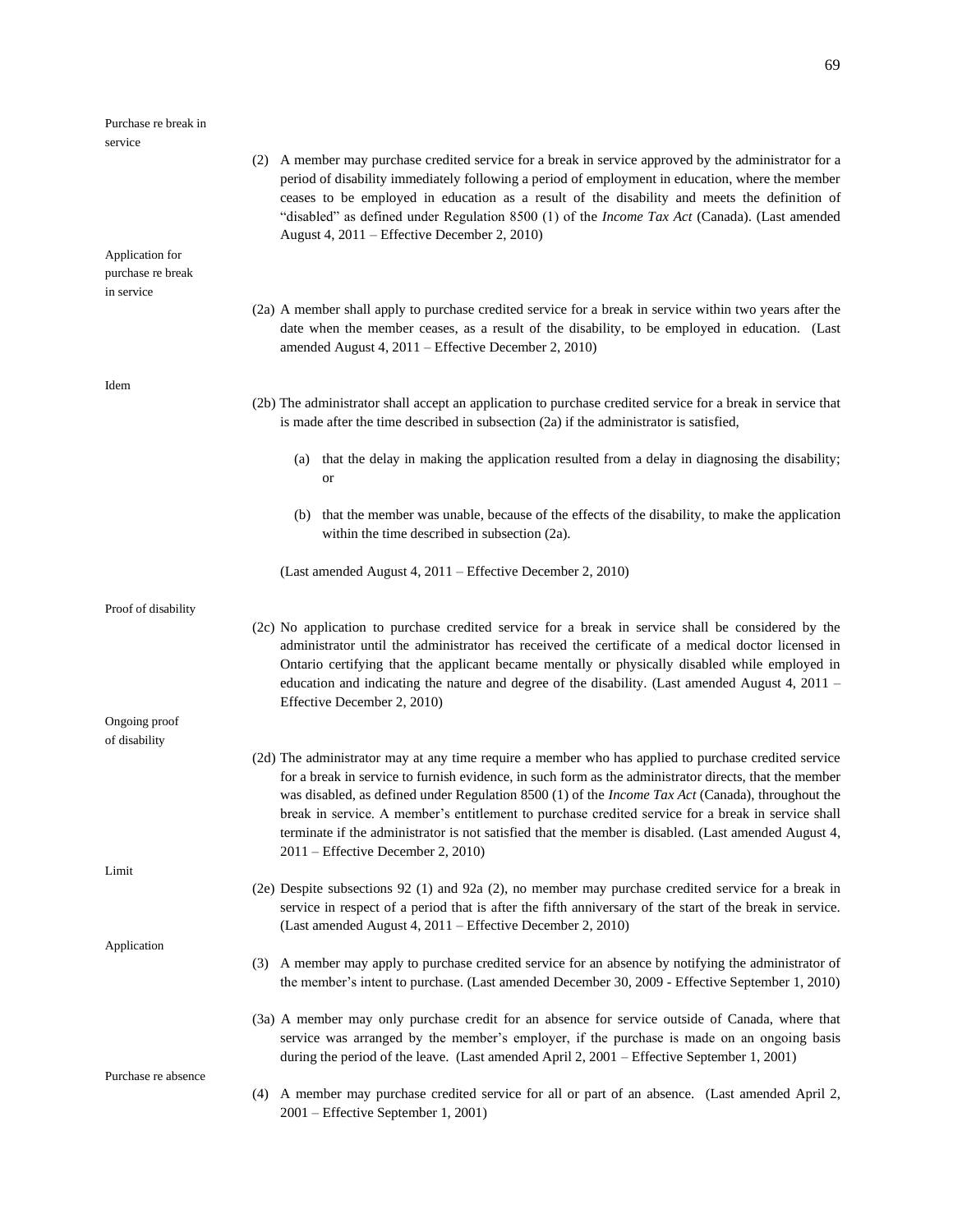- (5) No member may purchase credited service for an absence for the purpose of service in political office if the member is contributing to or is entitled to a pension under another registered pension plan other than the *Canada Pension Plan* or the *Quebec Pension Plan* in respect of the service.
- (6) A member who purchases credited service on a monthly basis during the period of the absence shall contribute,
	- (a) the required contributions, based on the pensionable salary that the member's employer advises the administrator that the member would have earned, if the member were not absent, and as if the member were not required to contribute to the *Canada Pension Plan* or to the *Quebec Pension Plan*; and
	- (b) for any late monthly payments, interest thereon calculated at the standard interest rate from the date each contribution would have been made and ending on the day before the payment is made. (Last amended April 2, 2001 – Effective September 1, 2001)
- (6a) A member who purchases credited service other than on a monthly basis during the period of the absence shall contribute, on or before the end of the month in which the fifth anniversary of the end of the absence occurs, a lump sum which is equal to,
	- (a) the required contributions, based on the pensionable salary that the member's employer advises the administrator that the member would have earned, if the member were not absent, and as if the member were not required to contribute to the *Canada Pension Plan* or to the *Quebec Pension Plan*; and
	- (b) interest thereon calculated at the standard interest rate from the date each contribution would have been made and ending on the day before the payment is made. (Last amended April 2, 2001 – Effective September 1, 2001)
- (6b) Despite subsections (6) and (6a), a member who purchases credited service on or after the 1st day of September, 2010, shall contribute, on or before the end of the month in which the fifth anniversary of the end of the absence occurs,
	- (a) the required contributions, based on the pensionable salary as determined in accordance with section 14, and as if the member were not required to contribute to the *Canada Pension Plan* or to the *Quebec Pension Plan*; and
	- (b) interest thereon calculated at the standard interest rate from the first day of the month following the month in which the end of the absence occurs and ending on the day before the payment is made. (Last amended December 30, 2009 - Effective September 1, 2010)
- (6c) Subsection (6b) shall only apply where the member has not previously completed payment for the purchase of the entire eligible absence period. (Last amended October 19, 2012 - Effective September 1, 2010)

Idem

Amount of contribution

Idem

Idem

Transition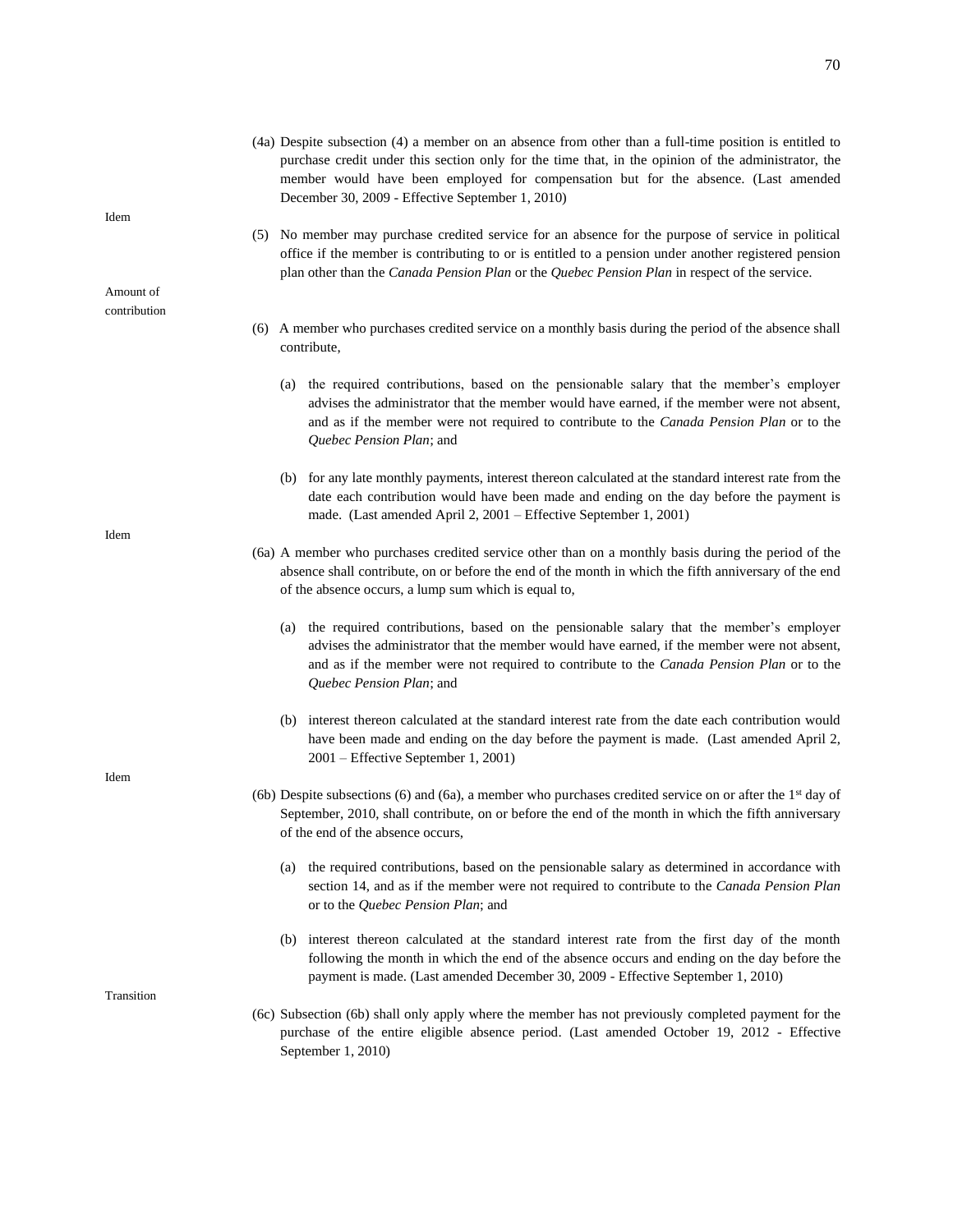- (6d) Despite subsections (6b) and (6c), where, in the opinion of the administrator, payment was considered to be complete as of the 1st day of September, 2010 for a portion of the entire eligible absence period, the interest applicable to that portion of the absence shall be calculated in accordance with subsection (6) (b) or (6a) (b). (Last amended October 19, 2012 - Effective September 1, 2010)
- Due date

Return date

Idem

Amount of

election

Idem

No refund

contribution, delayed

Advance payments

Matching contributions for purchases

- (7) Revoked. (Last amended April 2, 2001 Effective September 1, 2001) (8) Revoked. (Last amended April 2, 2001 – Effective September 1, 2001)
- (9) A contribution under subsection (6), (6a) or (6b) is considered to be a required contribution for the purpose of sections 25 and 26, and the required matching contribution shall be paid by the employer making the employer contributions in respect of the member immediately before the absence. (Last amended December 30, 2009 - Effective September 1, 2010)
- (9a) Despite subsection (9), where a member was employed by a designated private school or a designated organization immediately before the absence and the employer is dissolved or in receivership at the time of the member's application to purchase credited service, the required matching contribution for a purchase of credited service for a break in service shall be paid by the member. (Last amended August 4, 2011 – Effective December 2, 2010)
- (10) Revoked. (Last amended April 2, 2001 Effective September 1, 2001)
	- (11) Revoked. (Last amended April 2, 2001 Effective September 1, 2001)
	- (12) Revoked. (Last amended April 2, 2001 Effective September 1, 2001)

Effective September 1, 2001)

(13) A member who makes contributions for an absence is not entitled to a refund of those contributions at any time, except to the extent that the member's purchase is not completed in accordance with subsection 92a.(1). (Last amended April 2, 2001 – Effective September 1, 2001)

(14) A member who does not complete payment for the full period of an absence shall receive

(15) Despite subsection 92 (1) a member may also purchase a maximum of three years of credited service in respect of absences after the 31st day of December, 1990 taken at the birth or adoption of

proportionate credit. (Last amended April 2, 2001 – Effective September 1, 2001)

the member's children. (Last amended April 2, 2001 – Effective September 1, 2001)

Proportionate credit

Maximum purchase, birth or adoption

- Idem
- (16) For the purposes of subsection (15) a member may purchase a maximum of one year of credited service for an absence taken at the birth or adoption of the member's child or if more than one child is born or adopted at once, in respect of one such birth or adoption. (Last amended April 2, 2001 –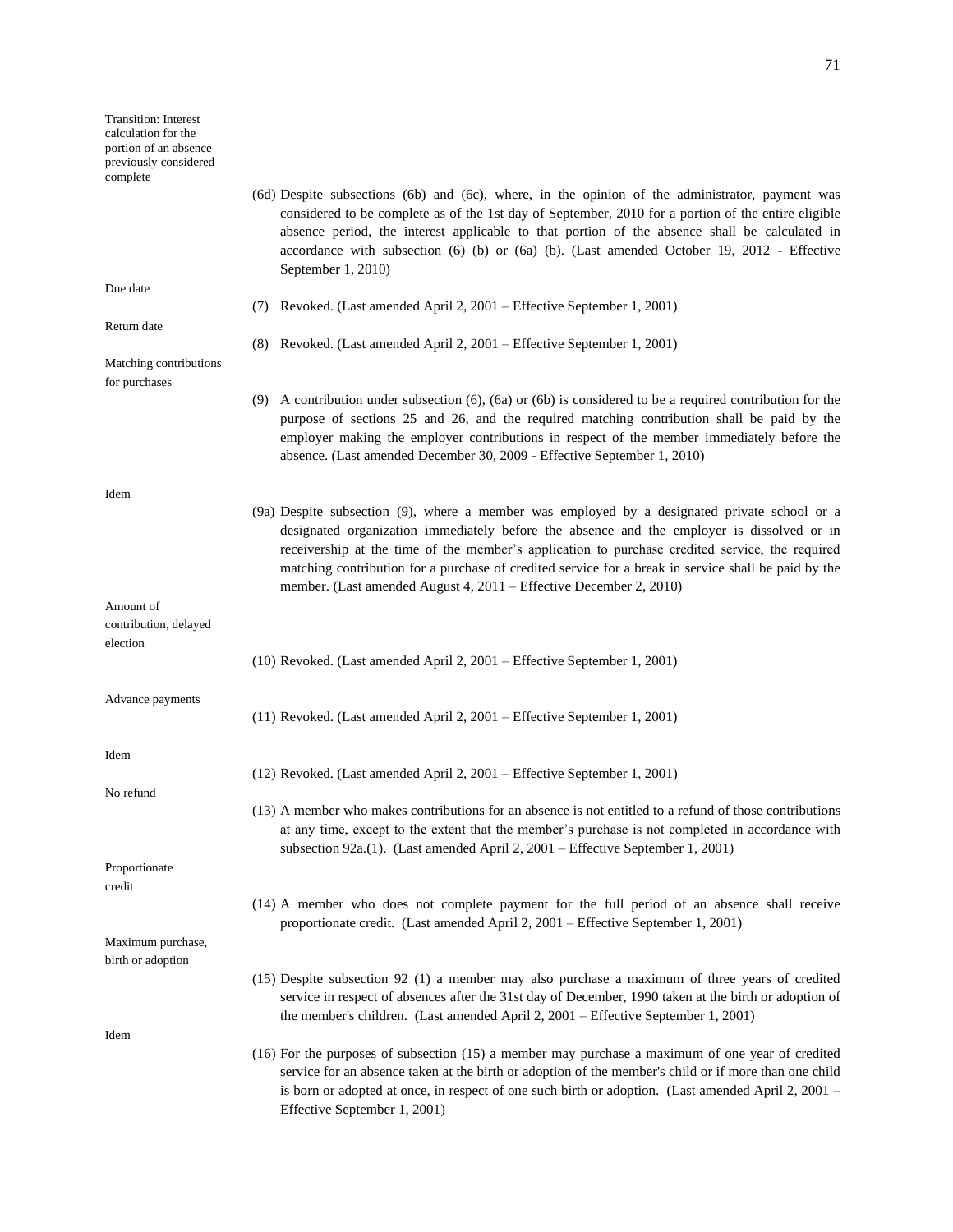|                 | $(17)$ Revoked. (Last amended May 5, 2010 – Effective September 1, 2009)                                                                                                                                                                                                      |
|-----------------|-------------------------------------------------------------------------------------------------------------------------------------------------------------------------------------------------------------------------------------------------------------------------------|
|                 | $(18)$ Revoked. (Last amended June 28, 1990 - Effective June 28, 1990)                                                                                                                                                                                                        |
|                 | (19) For the purposes of this section, the end of an absence occurs on the date determined by the<br>administrator, on the advice of the member's employer. (Last amended February 12, 2019 –<br>Effective January 1, 2019)                                                   |
|                 | (20) Despite subsection (19), the end of an absence for a member who purchases credited service for a<br>break in service shall be no later than the fifth anniversary of the start of the break in service. (Last<br>amended October 19, 2012 - Effective September 1, 2010) |
| <b>94a.</b> (1) | A member whose absence ended prior to September 1, 2001 and who,                                                                                                                                                                                                              |

Eligibility for purchase

Lump sum payments

End Date

End date

Transitional rules

- (a) returned to employment in education, following the absence, on or after September 1, 1996 but prior to September 1, 2001, or
- (b) did not return to employment in education, following the absence, prior to September 1, 2001,

shall have until December 31, 2004 to complete a purchase of the absence. (Last amended April 2, 2001 – Effective September 1, 2001)

- (2) A member who completes a purchase in accordance with subsection (1) shall contribute a lump sum on a contributions plus interest basis calculated in accordance with subsection 94 (6a). (Last amended April 2, 2001 – Effective September 1, 2001)
- (3) A member whose absence ended prior to September 1, 2001 and who returned to employment in education, following the absence, prior to September 1, 1996 shall have until December 31, 2002 to complete a purchase of the absence by notifying the administrator by that date and by making the purchase within 90 days of the provision of a purchase cost quotation. (Last amended April 2, 2001 – Effective September 1, 2001)
- (4) A member who completes a purchase in accordance with subsection (3) shall contribute a lump sum which is, on the date of the purchase, equal to the actuarial cost of the expected pension improvement. (Last amended April 2, 2001 – Effective September 1, 2001)
- (5) This section shall only apply where the member has not previously completed a purchase of the absence, in which case the member may complete the purchase in accordance with this section without having to meet the requirements of subsection 94 (3) as it read on August 31, 2001. (Last amended April 2, 2001 – Effective September 1, 2001)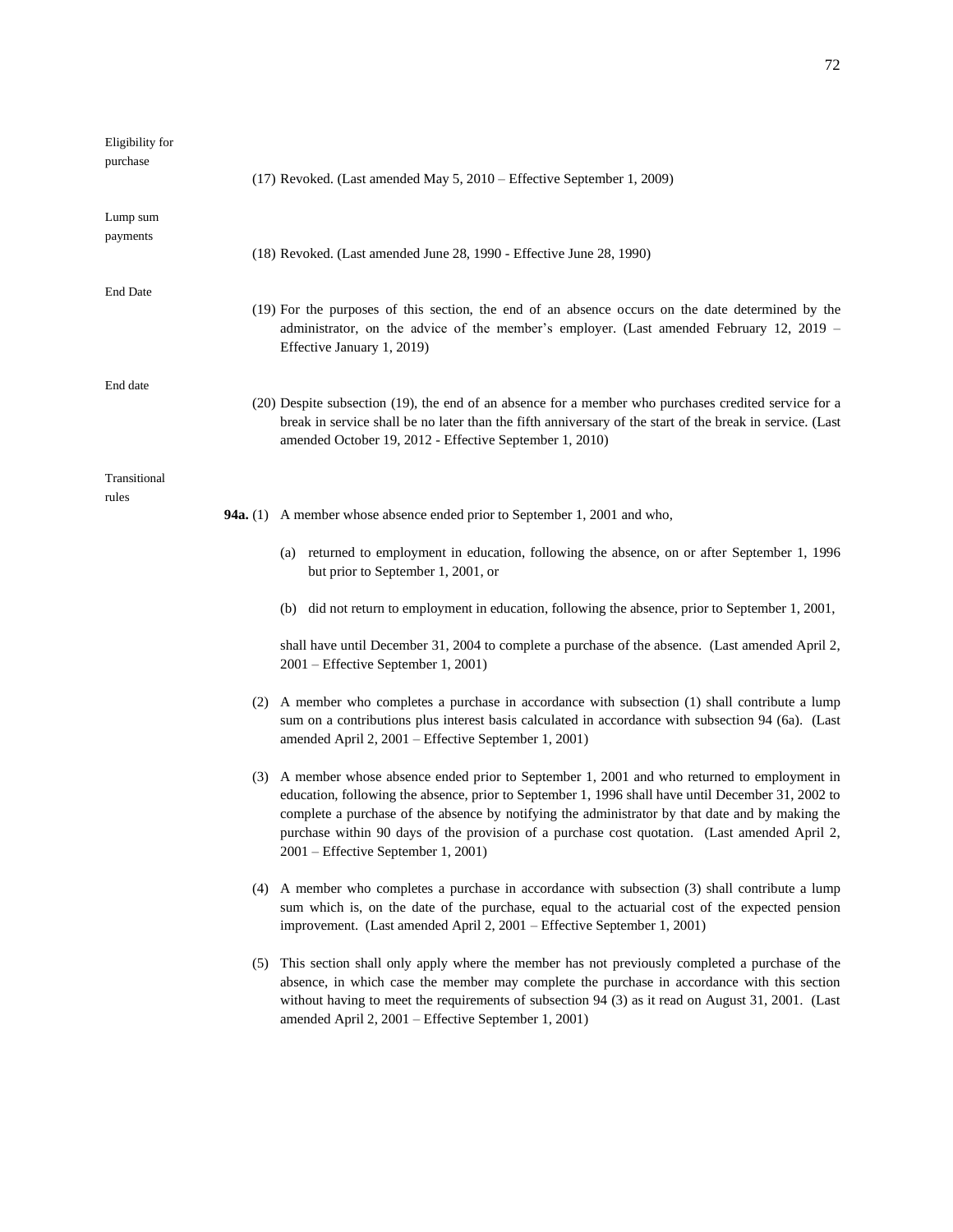| <b>Transitional application</b>             |                |                                                                                                                                                                                                                                                                                                                                                                                                                                                              |
|---------------------------------------------|----------------|--------------------------------------------------------------------------------------------------------------------------------------------------------------------------------------------------------------------------------------------------------------------------------------------------------------------------------------------------------------------------------------------------------------------------------------------------------------|
| deadline re:                                |                |                                                                                                                                                                                                                                                                                                                                                                                                                                                              |
| breaks in service                           |                |                                                                                                                                                                                                                                                                                                                                                                                                                                                              |
|                                             |                | <b>94b.</b> (1) A member may purchase credited service for a break in service in accordance with subsection 94<br>(2) as it read on the $1st$ day of December, 2010, if the member delivers to the administrator a<br>completed application to purchase credit, in the form provided by the administrator, including all<br>supporting documents, by the 31 <sup>st</sup> day of August, 2011. (Last amended August 4, 2011 – Effective<br>December 2, 2010) |
| <b>Transitional payment</b><br>deadline re: |                |                                                                                                                                                                                                                                                                                                                                                                                                                                                              |
| breaks in service                           |                |                                                                                                                                                                                                                                                                                                                                                                                                                                                              |
|                                             |                | (2) Despite subsections 94 (6) to (6c), a member described in subsection (1) shall have until the $30th$<br>day of December, 2011 to complete payment of the amount required under subsection 94 (6b).<br>(Last amended August 4, 2011 – Effective December 2, 2010)                                                                                                                                                                                         |
| Absence during a                            |                |                                                                                                                                                                                                                                                                                                                                                                                                                                                              |
| school year                                 |                |                                                                                                                                                                                                                                                                                                                                                                                                                                                              |
|                                             |                | <b>95.</b> (1) Revoked. (Last amended June 20, 2012 – Effective January 1, 2012)                                                                                                                                                                                                                                                                                                                                                                             |
| Amount of contribution<br>Interest payable  |                | (2) Revoked. (Last amended June 20, 2012 – Effective January 1, 2012)                                                                                                                                                                                                                                                                                                                                                                                        |
|                                             |                | (3) Revoked. (Last amended April 2, 2001 – Effective September 1, 2001)                                                                                                                                                                                                                                                                                                                                                                                      |
| Status of contributions                     |                |                                                                                                                                                                                                                                                                                                                                                                                                                                                              |
|                                             |                | (4) Revoked. (Last amended April 2, 2001 – Effective September 1, 2001)                                                                                                                                                                                                                                                                                                                                                                                      |
| Due date                                    |                | (5) Revoked. (Last amended April 2, 2001 – Effective September 1, 2001)                                                                                                                                                                                                                                                                                                                                                                                      |
| Required contribution                       |                |                                                                                                                                                                                                                                                                                                                                                                                                                                                              |
|                                             |                | (6) Revoked. (Last amended April 2, 2001 – Effective September 1, 2001)                                                                                                                                                                                                                                                                                                                                                                                      |
| Absence re strike or                        |                |                                                                                                                                                                                                                                                                                                                                                                                                                                                              |
| lockout                                     |                |                                                                                                                                                                                                                                                                                                                                                                                                                                                              |
|                                             |                | <b>96.</b> (1) A member may contribute for days that the member is absent from employment in education for the<br>purpose of participating in a legal strike or the strikes declared illegal by the Ontario Labour<br>Relations Board on May 26, 2015 for the following periods:<br>(a) Durham District School Board - April 20, 2015 - May 26, 2015                                                                                                         |
|                                             |                | (b) Rainbow District School Board - April 27, 2015 - May 26, 2015                                                                                                                                                                                                                                                                                                                                                                                            |
|                                             |                | (c) Peel District School Board – May $4$ , $2015$ – May $26$ , $2015$ ,                                                                                                                                                                                                                                                                                                                                                                                      |
|                                             |                | or because of a lockout. (Last amended September 22, 2015 - Effective April 20, 2015)                                                                                                                                                                                                                                                                                                                                                                        |
| Amount of                                   |                |                                                                                                                                                                                                                                                                                                                                                                                                                                                              |
| contribution                                |                | (2) The member shall contribute the amount of the member's required contribution for each day of<br>absence plus the amount of the corresponding employer's contribution.                                                                                                                                                                                                                                                                                    |
| Interest payable                            |                |                                                                                                                                                                                                                                                                                                                                                                                                                                                              |
|                                             |                | (3) The member shall pay interest, calculated at the standard rate, on any contribution received by the<br>administrator more than one month after the end of the absence. (Last amended June 1, 1995 -<br>Effective June 1, 1995)                                                                                                                                                                                                                           |
| For former                                  |                |                                                                                                                                                                                                                                                                                                                                                                                                                                                              |
| membership                                  |                |                                                                                                                                                                                                                                                                                                                                                                                                                                                              |
|                                             | <b>97.</b> (1) | This section applies with respect to a member who previously received a refund of required<br>contributions under the pension plan. (Last amended April 2, 2001 – Effective September 1, 2001)                                                                                                                                                                                                                                                               |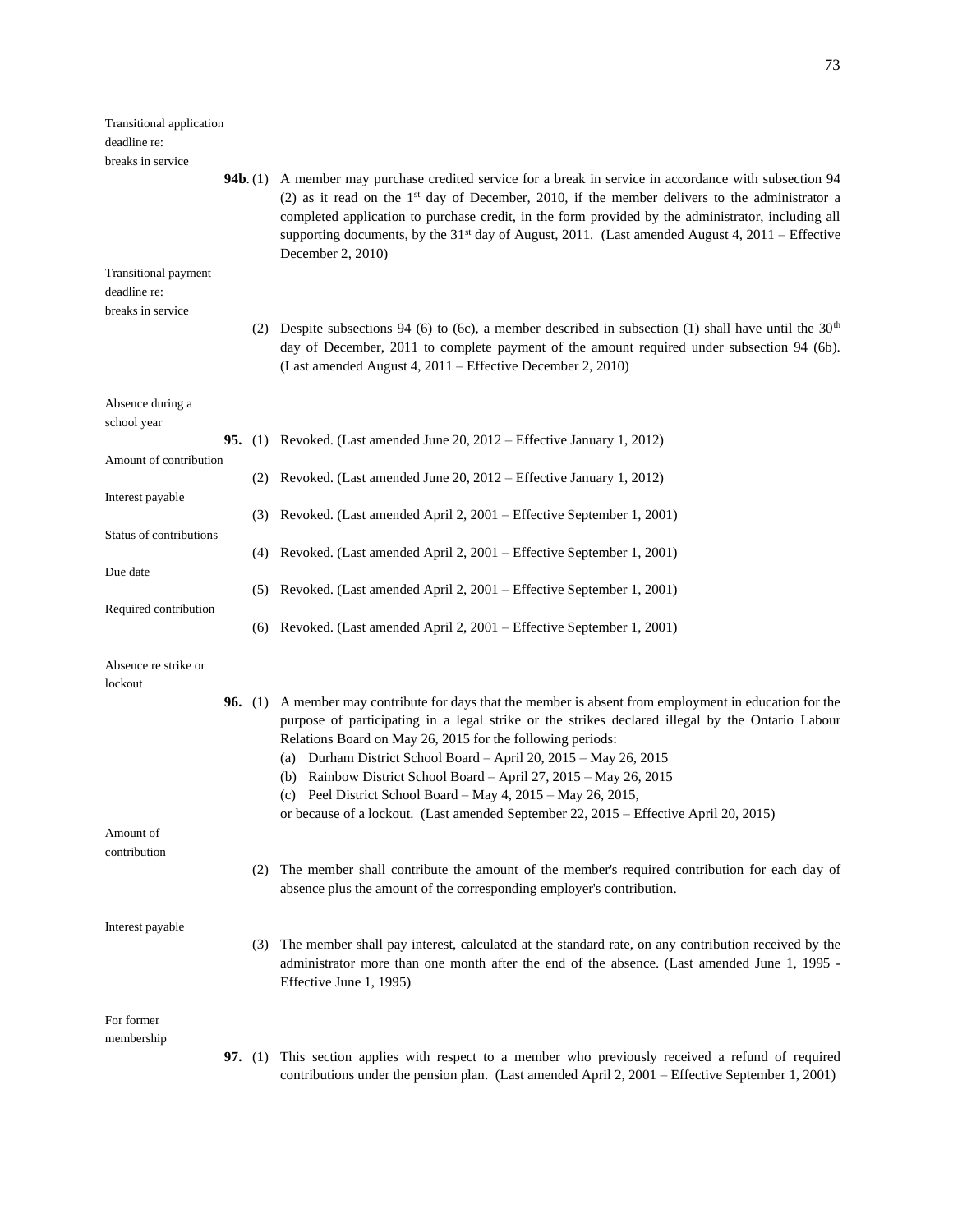| Eligibility            |     |                                                                                                                                                                                                                                                                                                                                                                                                                                                                                                                                                         |
|------------------------|-----|---------------------------------------------------------------------------------------------------------------------------------------------------------------------------------------------------------------------------------------------------------------------------------------------------------------------------------------------------------------------------------------------------------------------------------------------------------------------------------------------------------------------------------------------------------|
|                        |     | (2) No member may purchase credited service under this section until the member has accumulated,<br>through employment in education, seventy days of credited service in one school year after<br>returning to active membership.                                                                                                                                                                                                                                                                                                                       |
| Election within one    |     |                                                                                                                                                                                                                                                                                                                                                                                                                                                                                                                                                         |
| year                   |     | (3) A member who elects to purchase credited service on or before the later of the first anniversary of<br>the member's return to active membership and the 1st day of January, 1994 shall contribute the<br>amount previously refunded together with interest thereon from the date the refund was made to the<br>first day of the month in which the contribution is paid, calculated at the standard interest rate in<br>effect on the date the refund was made. (Last amended April 2, 2001 – Effective September 1,<br>2001)                       |
| Limit                  |     |                                                                                                                                                                                                                                                                                                                                                                                                                                                                                                                                                         |
|                        |     | (4) No member may purchase more days of credited service under subsection (3) than the number of<br>days in respect of which the member received the refund.                                                                                                                                                                                                                                                                                                                                                                                            |
| Due date               |     |                                                                                                                                                                                                                                                                                                                                                                                                                                                                                                                                                         |
|                        |     | (5) A contribution under subsection (3) shall be paid as a lump sum before the later of the third<br>anniversary of the member's return to active membership and the 1st day of January, 1995.                                                                                                                                                                                                                                                                                                                                                          |
| Required contribution  |     |                                                                                                                                                                                                                                                                                                                                                                                                                                                                                                                                                         |
|                        |     | (6) A member who elects to purchase credited service after the deadline referred to in subsection (3) or<br>who fails to make the payment before the deadline in subsection $(5)$ shall contribute a lump sum<br>which is, on the date of the purchase application, equal to the actuarial cost of the expected pension<br>improvement. Such actuarial cost shall be in an amount, and applicable for such period, as<br>determined by the administrator, on the advice of the actuary. (Last amended September 6, 2017 -<br>Effective October 1, 2017) |
| Repurchase of credited |     |                                                                                                                                                                                                                                                                                                                                                                                                                                                                                                                                                         |
| service                |     |                                                                                                                                                                                                                                                                                                                                                                                                                                                                                                                                                         |
|                        |     | 97a. (1) A member referred to in section 37 who becomes re-employed in education for more than 20 days<br>in one school year may purchase credited service in an amount not greater than the credited service<br>in respect of which a transfer and refund were made under that section. (Last amended February 28,                                                                                                                                                                                                                                     |
| Amount of              |     | 1992 - Effective January 1, 1992)                                                                                                                                                                                                                                                                                                                                                                                                                                                                                                                       |
| contribution           |     |                                                                                                                                                                                                                                                                                                                                                                                                                                                                                                                                                         |
|                        | (2) | A member who elects to purchase credited service under subsection (1) shall contribute a lump sum<br>equal to the greater of,                                                                                                                                                                                                                                                                                                                                                                                                                           |
|                        |     | the amounts transferred and refunded under section 37 together with interest thereon<br>(i)<br>calculated at the standard rate from the day of the transfer or refund to the day before the<br>payment is made; or                                                                                                                                                                                                                                                                                                                                      |
|                        |     | (ii) the actuarial cost, on the date of the purchase application, of the expected pension<br>improvement. Such actuarial cost shall be in an amount, and applicable for such period, as<br>determined by the administrator, on the advice of the actuary.                                                                                                                                                                                                                                                                                               |
|                        |     |                                                                                                                                                                                                                                                                                                                                                                                                                                                                                                                                                         |

(Last amended September 6, 2017 - Effective October 1, 2017)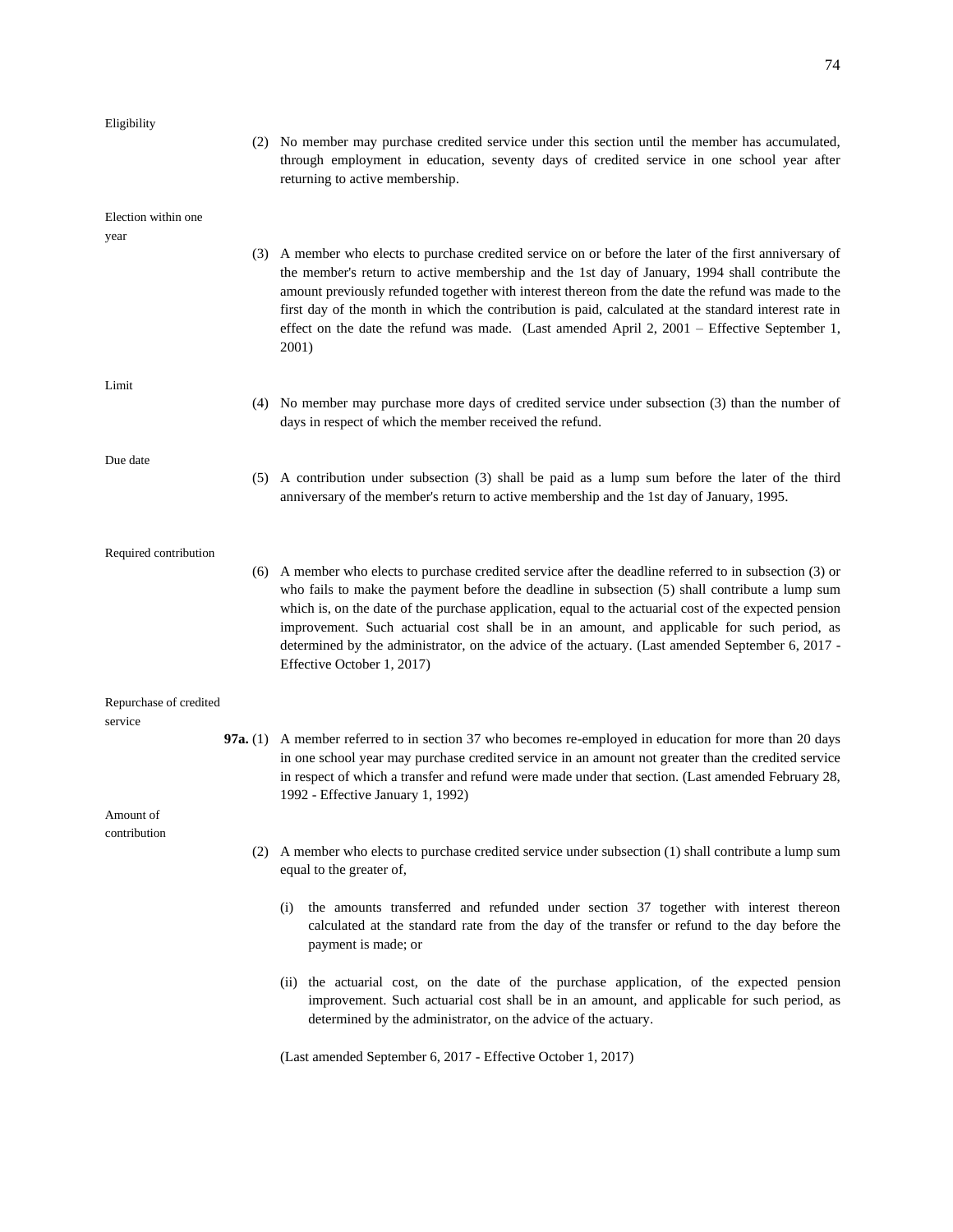| Approved service<br>outside Ontario              |  |                                                                                                                                                                                                                                                                                                                     |
|--------------------------------------------------|--|---------------------------------------------------------------------------------------------------------------------------------------------------------------------------------------------------------------------------------------------------------------------------------------------------------------------|
| Idem                                             |  | 98. (1) Revoked. (Last amended December 20, 1999 - Effective January 1, 1992)                                                                                                                                                                                                                                       |
| Limit                                            |  | (2) Revoked. (Last amended December 20, 1999 - Effective January 1, 1992)                                                                                                                                                                                                                                           |
|                                                  |  | (3) Revoked. (Last amended February 28, 1992 - Effective January 1, 1992)                                                                                                                                                                                                                                           |
| Amount of<br>contribution                        |  |                                                                                                                                                                                                                                                                                                                     |
|                                                  |  | (4) Revoked. (Last amended December 20, 1999 - Effective January 1, 1992)                                                                                                                                                                                                                                           |
| Transitional re<br>designated private<br>schools |  |                                                                                                                                                                                                                                                                                                                     |
|                                                  |  | 99. (1) This section applies to an active member,                                                                                                                                                                                                                                                                   |
|                                                  |  | who is employed in an organization designated under the Teachers' Superannuation Act, 1983<br>(a)<br>or in a school within the meaning of section 1 of the Education Act;                                                                                                                                           |
|                                                  |  | who was employed before the 1st day of September, 1986 in a private school designated under<br>(b)<br>a predecessor of this Act;                                                                                                                                                                                    |
|                                                  |  | who was employed on the 1st day of September, 1986 and for at least twenty days during the<br>(c)<br>school year beginning on that date in an organization designated under the Teachers'<br>Superannuation Act, 1983 or in a school within the meaning of section 1 of the<br>Education Act; and                   |
|                                                  |  | (d) who elected before the 1st day of September, 1986 to be excluded from the benefits and<br>obligations of the predecessor Act.                                                                                                                                                                                   |
| Purchase                                         |  |                                                                                                                                                                                                                                                                                                                     |
|                                                  |  | (2) An active member may purchase credited service in accordance with subsections 13 (4), (6) and (7)<br>of Ontario Regulation 423/84 as they read on the 31st day of December, 1989, with necessary<br>modifications, for past teaching service in a private school designated under a predecessor of this<br>Act. |
| Idem                                             |  |                                                                                                                                                                                                                                                                                                                     |
|                                                  |  | (3) No member is entitled to apply to purchase credited service under this section after the 31st day of<br>December, 1991.                                                                                                                                                                                         |
| <b>C. For other Employment</b>                   |  |                                                                                                                                                                                                                                                                                                                     |
| For war service                                  |  |                                                                                                                                                                                                                                                                                                                     |
|                                                  |  | 100. (1) Revoked. (Last amended September 8, 2006 – Effective December 31, 2006)                                                                                                                                                                                                                                    |
| Idem                                             |  | (2) Revoked. (Last amended September 8, 2006 – Effective December 31, 2006)                                                                                                                                                                                                                                         |
| For teaching special                             |  |                                                                                                                                                                                                                                                                                                                     |
| subjects                                         |  | 101. (1) Revoked. (Last amended September 8, 2006 – Effective December 31, 2006)                                                                                                                                                                                                                                    |
|                                                  |  |                                                                                                                                                                                                                                                                                                                     |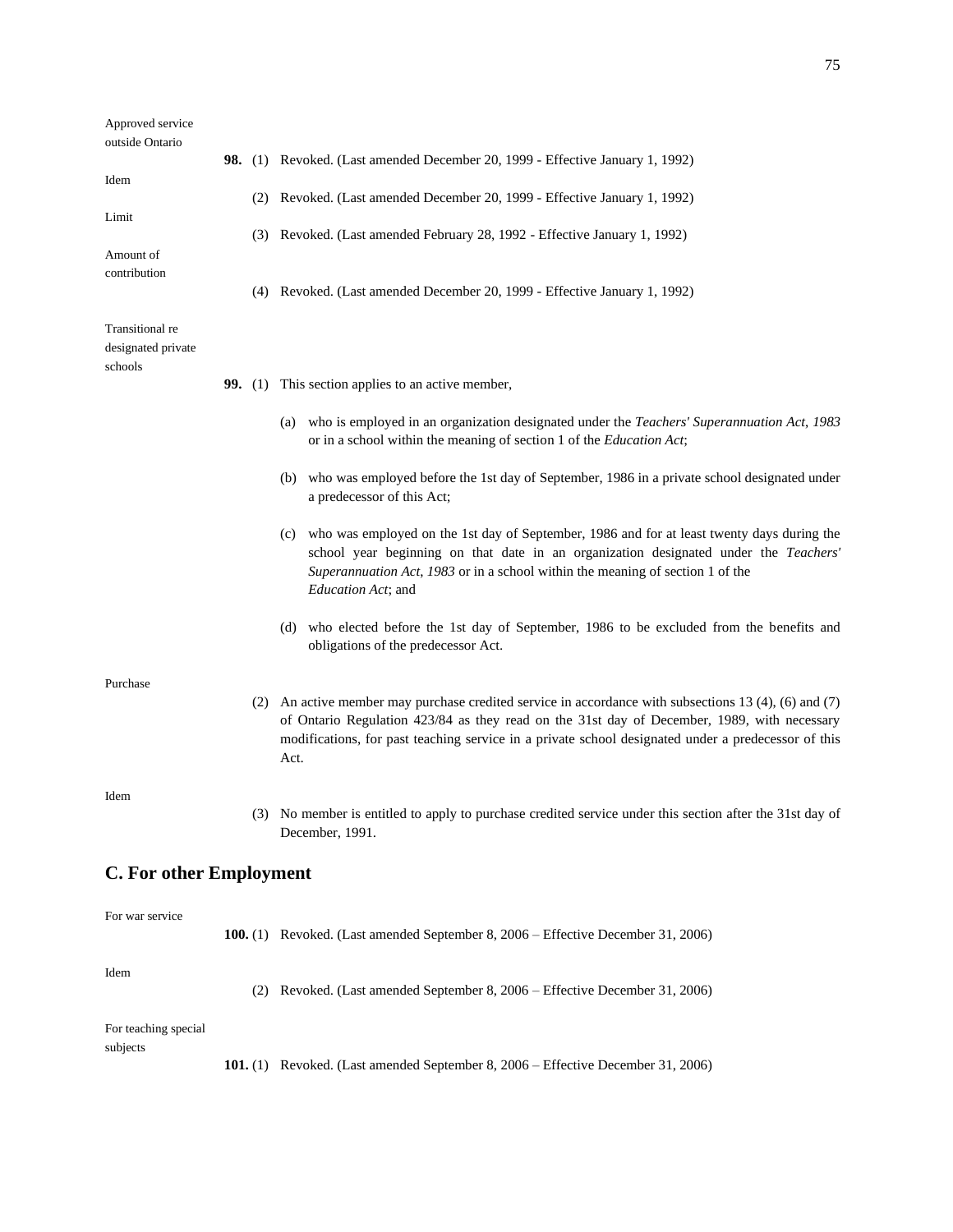| Idem<br>For foreign service as               | (2) Revoked. (Last amended September 8, 2006 – Effective December 31, 2006)                                                                                                                                                                                                                                                                                                                                                 |
|----------------------------------------------|-----------------------------------------------------------------------------------------------------------------------------------------------------------------------------------------------------------------------------------------------------------------------------------------------------------------------------------------------------------------------------------------------------------------------------|
| an educator                                  | 102. (1) Revoked. (Last amended December 20, 1999 - Effective January 1, 1992)                                                                                                                                                                                                                                                                                                                                              |
| Eligibility                                  | (2) Revoked. (Last amended December 20, 1999 - Effective January 1, 1992)                                                                                                                                                                                                                                                                                                                                                   |
| Limit                                        | (3) Revoked. (Last amended February 28, 1992 - Effective January 1, 1992)                                                                                                                                                                                                                                                                                                                                                   |
| Amount of<br>contribution                    | (4) Revoked. (Last amended December 20, 1999 - Effective January 1, 1992)                                                                                                                                                                                                                                                                                                                                                   |
| For other employment,<br>R.S.C. 1952, c. 148 | 103. (1) A member may purchase credited service in the pension plan for employment not otherwise<br>described in this Part if the employment was pensionable service under another pension plan<br>registered under the <i>Income Tax Act</i> (Canada). (Last amended April 2, 2001 – Effective September<br>1, 2001                                                                                                        |
| Transfer from other<br>plan                  |                                                                                                                                                                                                                                                                                                                                                                                                                             |
|                                              | (2) For service prior to January 1, 1992, all funds associated with the service under the other plan shall<br>be transferred to the pension plan and applied to the cost of the member's expected benefit<br>improvement. Where no funds remain in the other plan, the member is not entitled to purchase pre-<br>1992 credited service under this section. (Last amended September 8, 2006 - Effective January 1,<br>1992) |
| Amount of                                    |                                                                                                                                                                                                                                                                                                                                                                                                                             |
| contribution                                 | (3) For service after December 31, 1991, the member shall contribute an amount equal to the actuarial<br>cost, on the date of the purchase application, of the expected pension improvement. Such actuarial<br>cost shall be in an amount, and applicable for such period, as determined by the administrator, on<br>the advice of the actuary. (Last amended September 6, 2017 - Effective October 1, 2017)                |
|                                              | (4) If the amount transferred under subsection (2) is less than the actuarial cost of the expected benefit                                                                                                                                                                                                                                                                                                                  |

# Reciprocal agreements

**D. Reciprocal Agreements**

**104.** (1) The administrator may enter into an agreement with the authorized representative of another pension plan respecting the terms upon which persons may transfer benefits and contributions between that plan and the pension plan.

to the difference. (Last amended June 29, 1994 - Effective January 1, 1992)

improvement, the member shall contribute a lump sum which, on the date of the purchase, is equal

Idem

(2) A reciprocal agreement must provide that a person transferring benefits and contributions to the pension plan acquires a benefit under the plan based upon the actuarial cost of the expected benefit on the date of the transfer.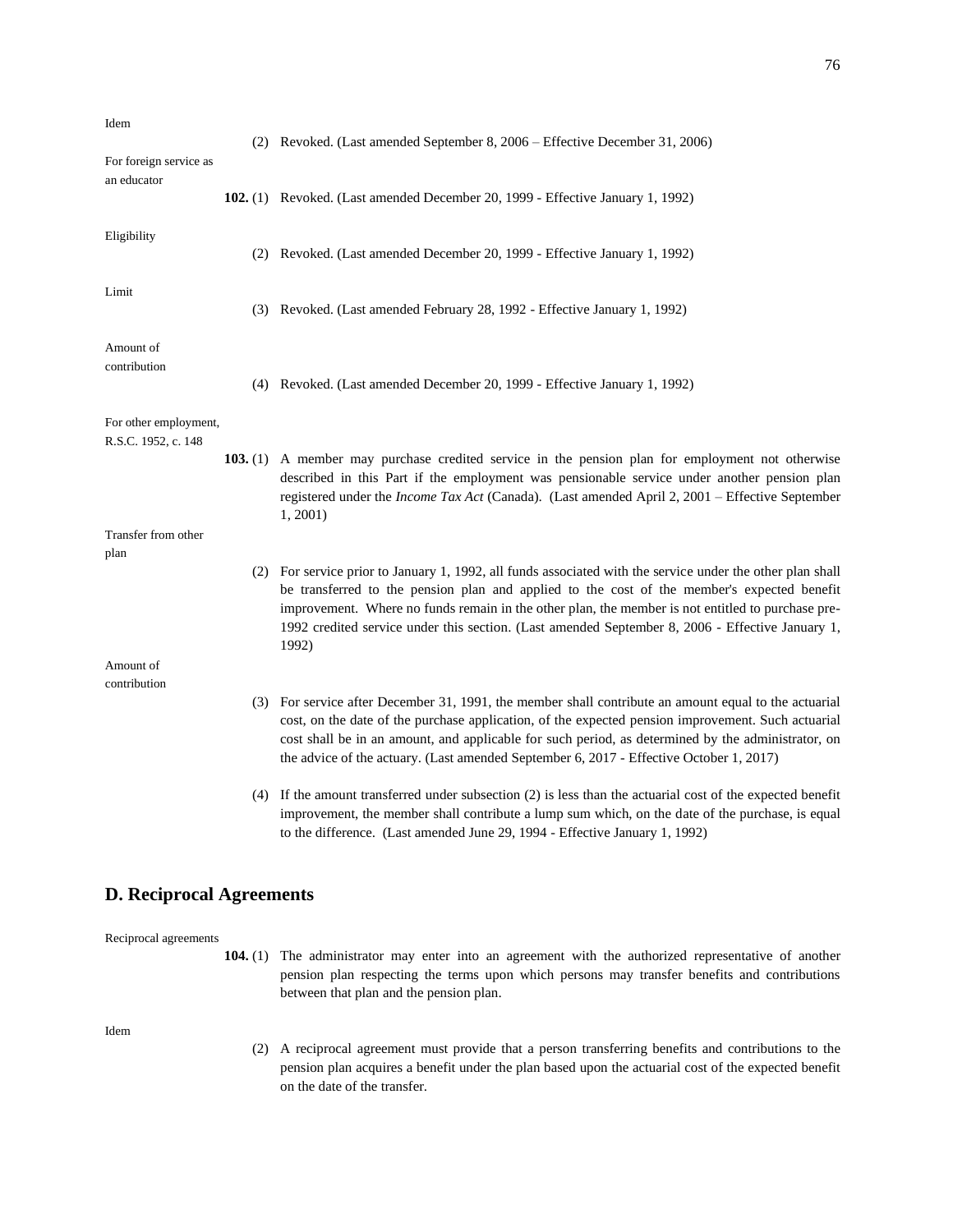(3) If a reciprocal agreement provides that a person may elect to pay directly to the administrator part or all of the difference between the required amount and the amount transferred (the "shortfall"), and provides the administrator with the authority to establish a deadline by which a person must complete payment of the shortfall, a person who elects to pay the shortfall shall complete such payment on or before the end of the month in which the fifth anniversary of the date the application to transfer was received by the administrator occurs. (Last amended June 20, 2012 – Effective September 1, 2001)

#### Reciprocal agreements,

transitional

**105.** (1) Subject to subsection (2), reciprocal agreements entered into before the 1st day of January, 1990 by the Teachers' Superannuation Commission under section 49 of the *Teachers' Superannuation Act*, *1983* are continued and expire on the 31st day of December, 1996.

Idem

(2) Reciprocal agreements referred to in subsection (1) do not expire on the 31st day of December, 1996 if, before that date, the reciprocal agreement is amended to include a term described in subsection 104 (2) or if the agreement includes such a term.

#### **E. Administration**

| Application for          |       |                                                                                                                                                                                                                                                                                                                                                                                                                        |
|--------------------------|-------|------------------------------------------------------------------------------------------------------------------------------------------------------------------------------------------------------------------------------------------------------------------------------------------------------------------------------------------------------------------------------------------------------------------------|
| purchase                 |       |                                                                                                                                                                                                                                                                                                                                                                                                                        |
|                          | 106.  | An application to purchase credited service shall be made in a form provided by the administrator<br>and shall be delivered to the administrator.                                                                                                                                                                                                                                                                      |
| Applicability            |       |                                                                                                                                                                                                                                                                                                                                                                                                                        |
|                          |       | <b>106a</b> . (1) Subsections 11 (6) to (9), 14 (1a) to (1i), 15 (2b), 94 (4a), (6b), (6c) and (9), as they read on the $1st$<br>day of September, 2010 apply to members who cease to be employed in education before the 1 <sup>st</sup><br>day of September, 2010. (Last amended August 4, 2011 – Effective September 1, 2010)                                                                                       |
| Idem                     |       |                                                                                                                                                                                                                                                                                                                                                                                                                        |
|                          |       | (2) Subsections 94 (2) to (2e) and section 94b, as they read on the $2nd$ day of December, 2010 apply to<br>members who cease to be employed in education before the $2nd$ day of December, 2010. (Last<br>amended August 4, 2011 - Effective December 2, 2010)                                                                                                                                                        |
| Idem                     |       |                                                                                                                                                                                                                                                                                                                                                                                                                        |
|                          |       | (3) Revoked. (Last amended February 12, 2019 – Effective January 1, 2019)                                                                                                                                                                                                                                                                                                                                              |
| Idem                     |       | (4) Revoked. (Last amended February 12, 2019 – Effective June 1, 2017)                                                                                                                                                                                                                                                                                                                                                 |
|                          |       |                                                                                                                                                                                                                                                                                                                                                                                                                        |
| Employed<br>in education |       |                                                                                                                                                                                                                                                                                                                                                                                                                        |
|                          | 106b. | For a member who ceases to be employed in education before, on or after the 1 <sup>st</sup> day of January,<br>2011, credited service purchased in accordance with subsection 94 (2) in respect of a period on or<br>after the 1 <sup>st</sup> day of January, 2011 is considered to be employment in education for the purposes of<br>determining benefits. (Last amended August 4, 2011 – Effective January 1, 2011) |
| Effective date of        |       |                                                                                                                                                                                                                                                                                                                                                                                                                        |
| purchase                 |       |                                                                                                                                                                                                                                                                                                                                                                                                                        |
|                          | 107.  | Subject to subsection 92a (1), a purchase of credited service is effective on the day the payment in<br>relation to the purchase is made. (Last amended February $12, 2019$ – Effective January 1, 2019)                                                                                                                                                                                                               |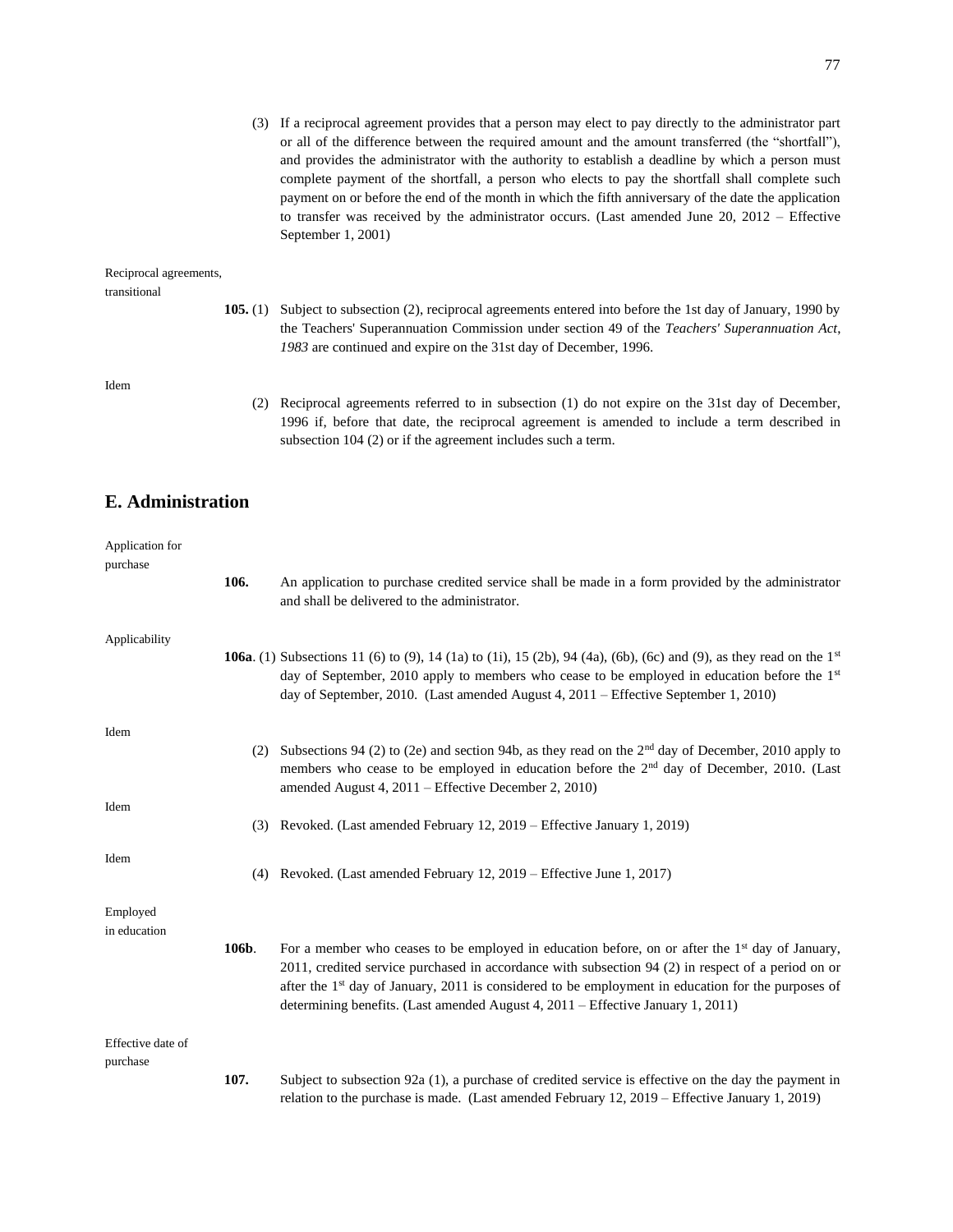| Purchase of partial<br>credit |       |                                                                                                                                                                                                                                                    |
|-------------------------------|-------|----------------------------------------------------------------------------------------------------------------------------------------------------------------------------------------------------------------------------------------------------|
|                               | 108.  | A member who is entitled to purchase credited service for a period of employment or an absence<br>may purchase credited service for a part of the employment or absence. (Last amended April 2,<br>2001 – Effective September 1, 2001)             |
| Contribution by               |       |                                                                                                                                                                                                                                                    |
| spouse, etc.                  | 109.  | A member who dies before completing a purchase of credited service shall receive credited service<br>in an amount based upon the contributions plus interest which he or she has made. (Last amended<br>June 29, 1994 - Effective January 1, 1992) |
| Idem                          | (2)   | Revoked. (Last amended June 29, 1994 - Effective January 1, 1992)                                                                                                                                                                                  |
| Lump sum payments             | 109a. | A lump sum payment under this Part may consist of,                                                                                                                                                                                                 |
|                               |       | a partial payment by means of a transfer permitted under the <i>Income Tax Act</i> (Canada); and<br>(a)                                                                                                                                            |
|                               |       | a second payment of the balance of the amount required to pay for the credited service being<br>(b)<br>purchased by the lump sum. (Last amended June 28, 1990 - Effective June 28, 1990)                                                           |
| Eligibility                   |       |                                                                                                                                                                                                                                                    |
| for purchase                  | 109b. | A member is not eligible to purchase credited service while receiving a pension. (Last amended<br>May $5, 2010$ – Effective September 1, 2009)                                                                                                     |

### **PART X ADMINISTRATION OF THE PLAN**

#### **A. General**

Extension of time

**110.** The administrator may extend any time limit under the pension plan before or after the expiration of the time if the administrator is satisfied that there are reasonable grounds for the extension, and may give such directions as the administrator considers appropriate consequent upon the extension.

Provision of information

> **111.** (1) The administrator shall provide to each member of the pension plan the information and documents required under this Act or any other Act.

Idem, to administrator

- (2) A member, a person who applies for, or receives, a pension, refund or other payment from the pension fund, a board of education or an employer of a member shall provide the administrator, upon request, with such information as the administrator may require to administer the pension plan.
- (2a) The administrator may conduct an audit of the records of a board of education or an employer for the purpose of validation of information required for administration of the pension plan. (Last amended June 20, 2012 – Effective January 1, 2012)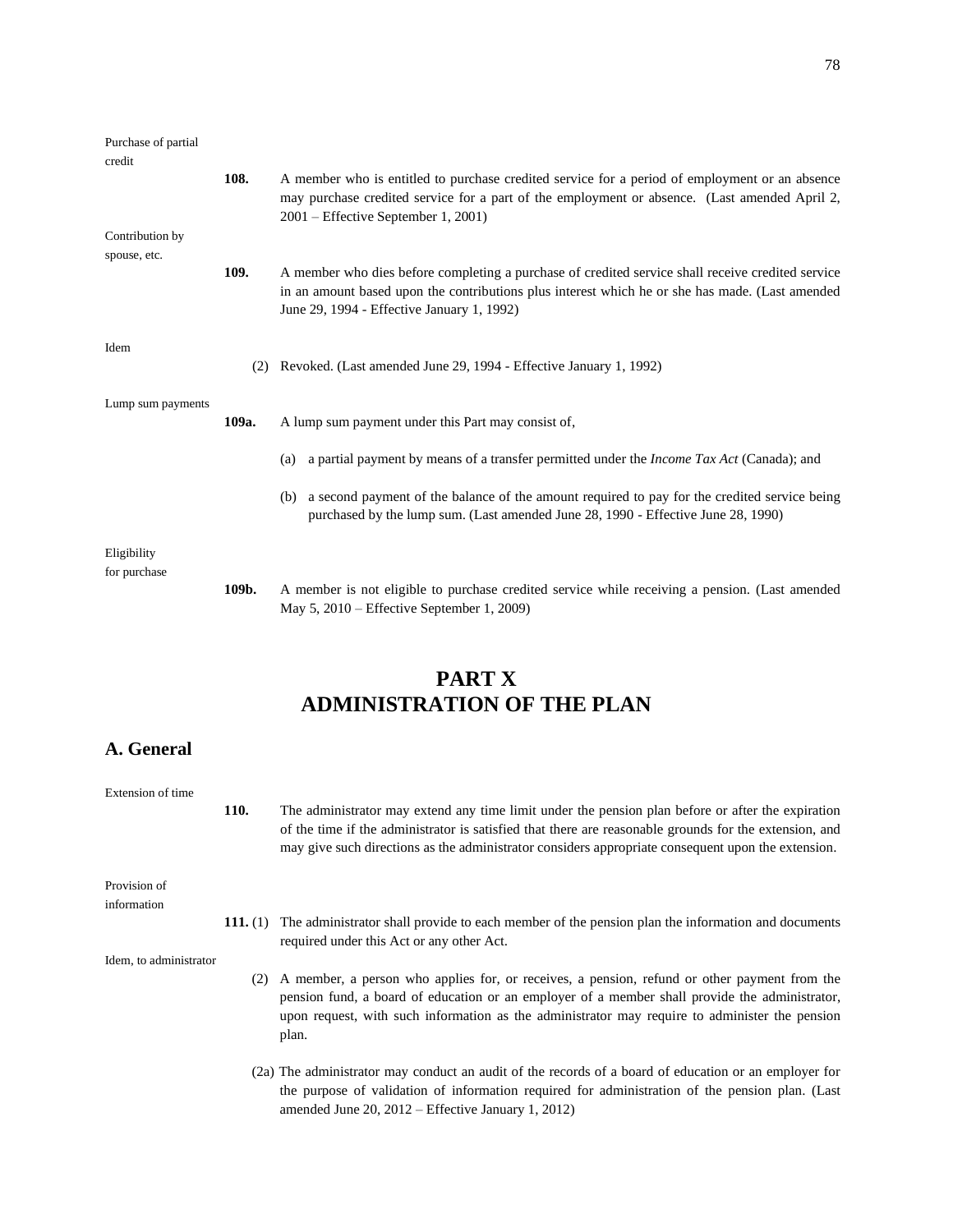| Idem, to members              | (3)  | The administrator shall provide within a reasonable time to a member, upon written request, all<br>information relating to the member's contributions and entitlements under the pension plan.          |
|-------------------------------|------|---------------------------------------------------------------------------------------------------------------------------------------------------------------------------------------------------------|
| Fiscal year                   | 112. | The fiscal year of the pension plan is the twelve-month period that begins on the 1st day of January.                                                                                                   |
| Actuarial calculations        | 113. | Actuarial calculations and determinations required under the pension plan shall be made using such<br>actuarial assumptions, principles and methods as may be required or adopted by the administrator. |
| <b>B. Pension Fund</b>        |      |                                                                                                                                                                                                         |
| Payments from<br>pension fund | 114. | A payment required under the pension plan must be paid from the pension fund.                                                                                                                           |
| Requirement to invest         |      |                                                                                                                                                                                                         |

obligations of the pension plan.

**115**. Moneys in the pension fund that are not required to be paid out must be invested to meet the

**C. Surplus and Deficiency**

| Actuarial gain            | 116.  | Revoked. (Last amended January 24, 1992 - Effective January 1, 1992)                                                                                                                                                                                                                                                                                                                                                                                                                                                                                                                                                              |
|---------------------------|-------|-----------------------------------------------------------------------------------------------------------------------------------------------------------------------------------------------------------------------------------------------------------------------------------------------------------------------------------------------------------------------------------------------------------------------------------------------------------------------------------------------------------------------------------------------------------------------------------------------------------------------------------|
| Surplus<br>Requirement to | 117.  | Revoked. (Last amended January 24, 1992 - Effective January 1, 1992)                                                                                                                                                                                                                                                                                                                                                                                                                                                                                                                                                              |
| contribute to deficit     | 118.  | Revoked. (Last amended November 15, 1993 - Effective November 15, 1993)                                                                                                                                                                                                                                                                                                                                                                                                                                                                                                                                                           |
| Wind Up                   | 118a. | If the pension plan is wound up within the meaning of the <i>Pension Benefits Act</i> , the assets of the<br>pension fund shall first be used to pay or satisfy properly incurred liabilities to creditors, following<br>which the remaining assets of the pension fund shall be used to pay or satisfy the accrued benefit<br>entitlements of members, former members, retired members and any other persons entitled to a<br>benefit under the pension plan in respect of a member, former member, or retired member before<br>any other distribution is made. (Last amended September 28, 2015 – Effective September 28, 2015) |

# **PART XI DESIGNATION OF PRIVATE SCHOOLS AND ORGANIZATIONS**

| Private schools |  |
|-----------------|--|
|-----------------|--|

- **119.** (1) The Partners' Committee by notice to the administrator may designate a school, college, academy or other educational institution as a designated private school for the purpose of the pension plan,
	- (a) if it gives instruction equivalent to that given in elementary or secondary schools in Ontario;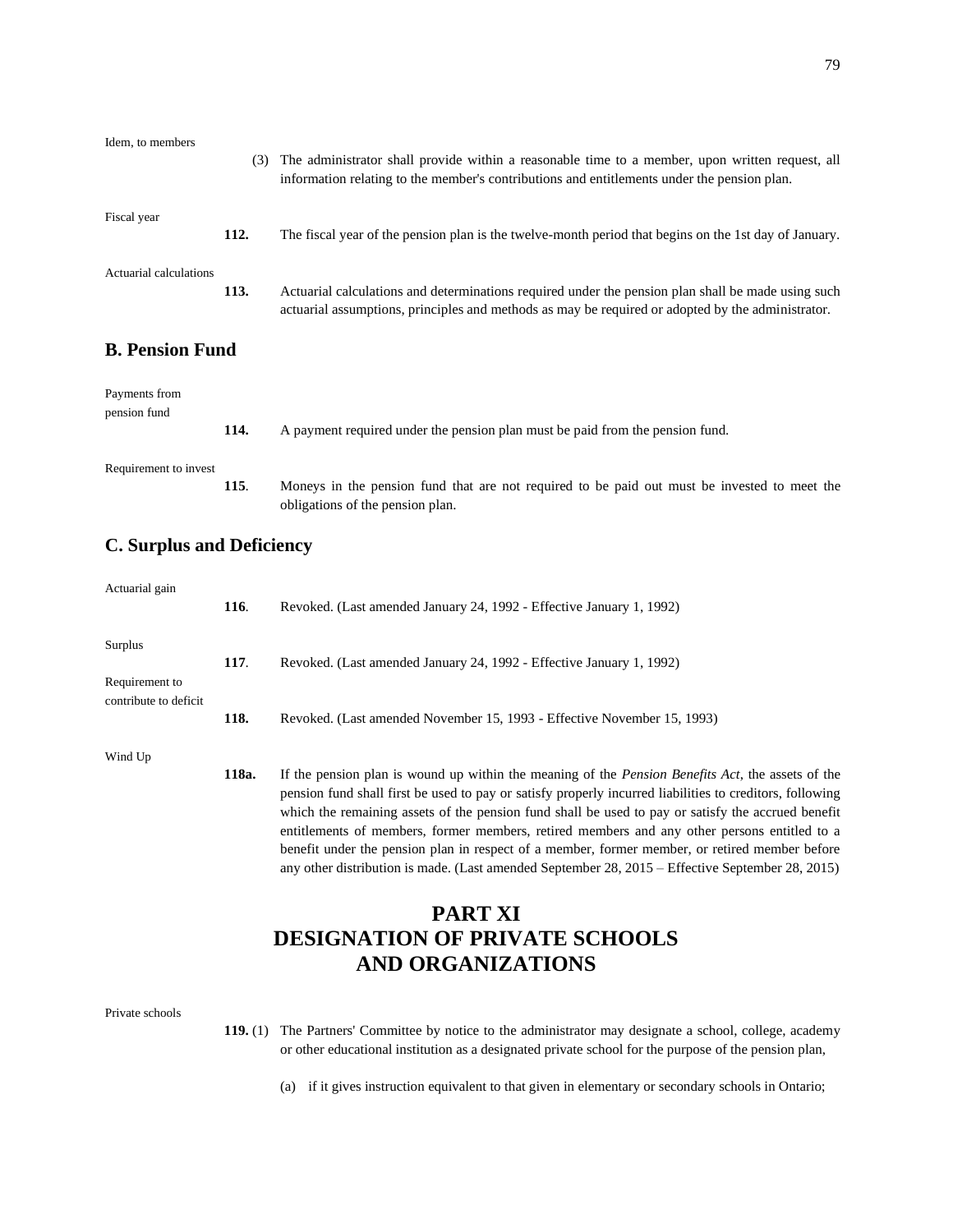|                                        |     | (b) if it is not supported in any way by school taxes or by provincial or municipal grants; and                                                                                                                                                                                                                               |
|----------------------------------------|-----|-------------------------------------------------------------------------------------------------------------------------------------------------------------------------------------------------------------------------------------------------------------------------------------------------------------------------------|
|                                        |     | if it meets the criteria set out in subsection (3). (Last amended June 1, 1995 - Effective January<br>(c)<br>1, 1992)                                                                                                                                                                                                         |
|                                        |     |                                                                                                                                                                                                                                                                                                                               |
| Organizations                          |     | (2) The Partners' Committee by notice to the administrator may designate an organization as a<br>designated organization for the purpose of the pension plan,                                                                                                                                                                 |
|                                        |     | (a) if it provides services related to elementary or secondary education; and                                                                                                                                                                                                                                                 |
|                                        |     | (b) if it meets the criteria set out in subsection (3). (Last amended June 1, 1995 - Effective<br>January 1, 1992)                                                                                                                                                                                                            |
|                                        |     |                                                                                                                                                                                                                                                                                                                               |
| Criteria                               | (3) | The school, college, academy or other educational institution or the organization,                                                                                                                                                                                                                                            |
|                                        |     | must not be operated for profit or gain and any profits must be used to carry out its objects;<br>(a)<br>and                                                                                                                                                                                                                  |
|                                        |     | (b) by its governing body must undertake in writing to make the reports described in subsection<br>(5), to pay the amounts described in subsection (6), and to perform all administrative functions<br>required of an employer for the purposes of the pension plan.                                                          |
| Effective date of                      |     |                                                                                                                                                                                                                                                                                                                               |
| designation                            |     |                                                                                                                                                                                                                                                                                                                               |
|                                        |     | (4) A notice of designation under subsections (1) or (2) shall specify the effective date. (Last amended<br>February 12, 2019 - Effective January 1, 2019)                                                                                                                                                                    |
| Reports                                |     |                                                                                                                                                                                                                                                                                                                               |
|                                        | (5) | The administrator may require a designated private school or designated organization to make<br>annual reports for the purpose of the administration of this Act and the pension plan and to supply<br>such information as to its constitution, operations, teaching staff and otherwise as the administrator<br>may require. |
| Payments under the                     |     |                                                                                                                                                                                                                                                                                                                               |
| plan                                   |     |                                                                                                                                                                                                                                                                                                                               |
|                                        |     | (6) A designated private school or designated organization shall, in accordance with the pension plan,<br>make the employer contributions and collect and remit the contributions by its employees who<br>become active members of the pension plan.                                                                          |
| Past service in                        |     |                                                                                                                                                                                                                                                                                                                               |
| prescribed schools and<br>institutions |     |                                                                                                                                                                                                                                                                                                                               |
|                                        |     | 119a.(1) Revoked. (Last amended June 1, 1995 - Effective January 1, 1992)                                                                                                                                                                                                                                                     |
|                                        |     | (2) Revoked. (Last amended June 1, 1995 - Effective January 1, 1992)                                                                                                                                                                                                                                                          |
| Termination of                         |     |                                                                                                                                                                                                                                                                                                                               |
| designation                            |     |                                                                                                                                                                                                                                                                                                                               |
|                                        |     | 120. (1) Revoked. (Last amended June 1, 1995 - Effective January 1, 1992)                                                                                                                                                                                                                                                     |
| Grounds                                |     |                                                                                                                                                                                                                                                                                                                               |
|                                        | (2) | The Partners' Committee by notice to the administrator may terminate the designation of a<br>designated private school or a designated organization,                                                                                                                                                                          |